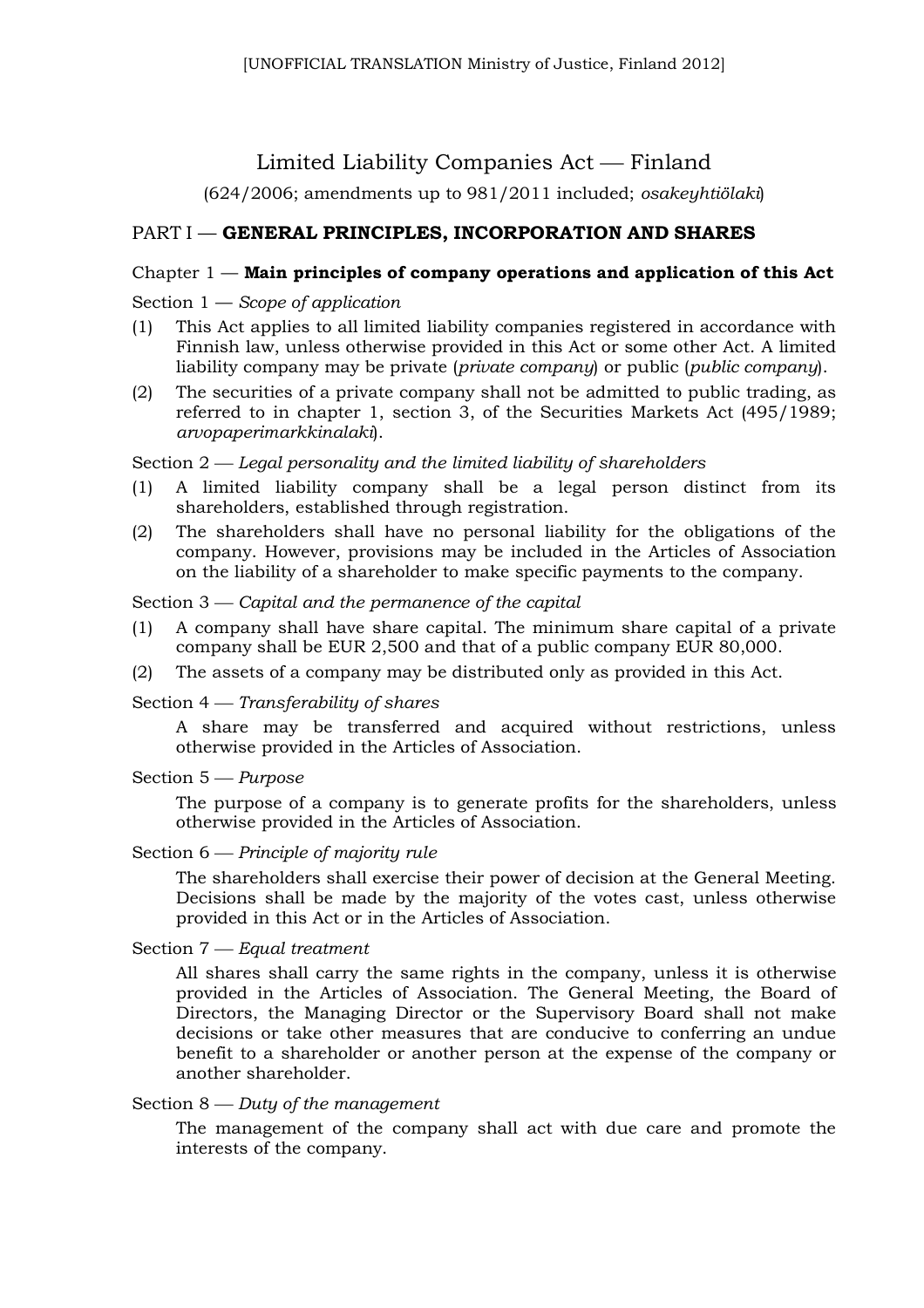### Section 9 *Discretion of shareholders*

The shareholders may include provisions on company operations in the Articles of Association. Provisions contrary to a mandatory provision of this Act or some other Act, or contrary to the rules of appropriate conduct, shall not be included in the Articles of Association.

### Chapter 2 **Incorporation of a limited liability company**

#### *General provisions*

Section 1 – Memorandum of Association

- (1) A company shall be incorporated by way of a written Memorandum of Association, signed by all shareholders.
- (2) By signing the Memorandum of Association, a shareholder shall subscribe for a quantity of shares, as indicated in the Memorandum of Association. The subscription shall not be cancelled once all of the shares have been subscribed for, unless it is otherwise agreed.
- (3) The term and the duties of the management and the auditors shall begin as of the signing of the Memorandum of Association.

Section 2 *Contents of the Memorandum of Association*

- (1) The Memorandum of Association shall always contain the following information:
	- (1) the date of the contract;
	- (2) all shareholders and the quantity of shares subscribed for by each of them;
	- (3) the price to be paid to the company for each share (*subscription price*);
	- (4) the time when the shares are to be paid;
	- (5) the Members of the Board of Directors of the company.(461/2007)
- (2) The Articles of Association referred to in section 3 shall be included or attached to the Memorandum of Association. The financial period of the company shall be determined either in the Memorandum of Association or in the Articles of Association.
- (3) Where appropriate, the Memorandum of Association shall also contain information on the Managing Director, the Members of the Supervisory Board and the Auditors. The Chairmen of the Board of Directors and of the Supervisory Board may be designated in the Memorandum of Association. (461/2007)

Section 3 *Articles of Association*

- (1) The Articles of Association shall always contain the following information on the company:
	- (1) its trade name;
	- (2) the municipality in Finland where it has its registered office; and
	- (3) its field of operation.
- (2) If the trade name of the company is to be used in two or more languages, all of the language versions shall be mentioned in the Articles of Association.
- (3) Chapter 5 contains provisions on the amendment of the Articles of Association.
- (4) Model Articles of Association for a limited liability company may be issued by a Decree of the Ministry of Justice.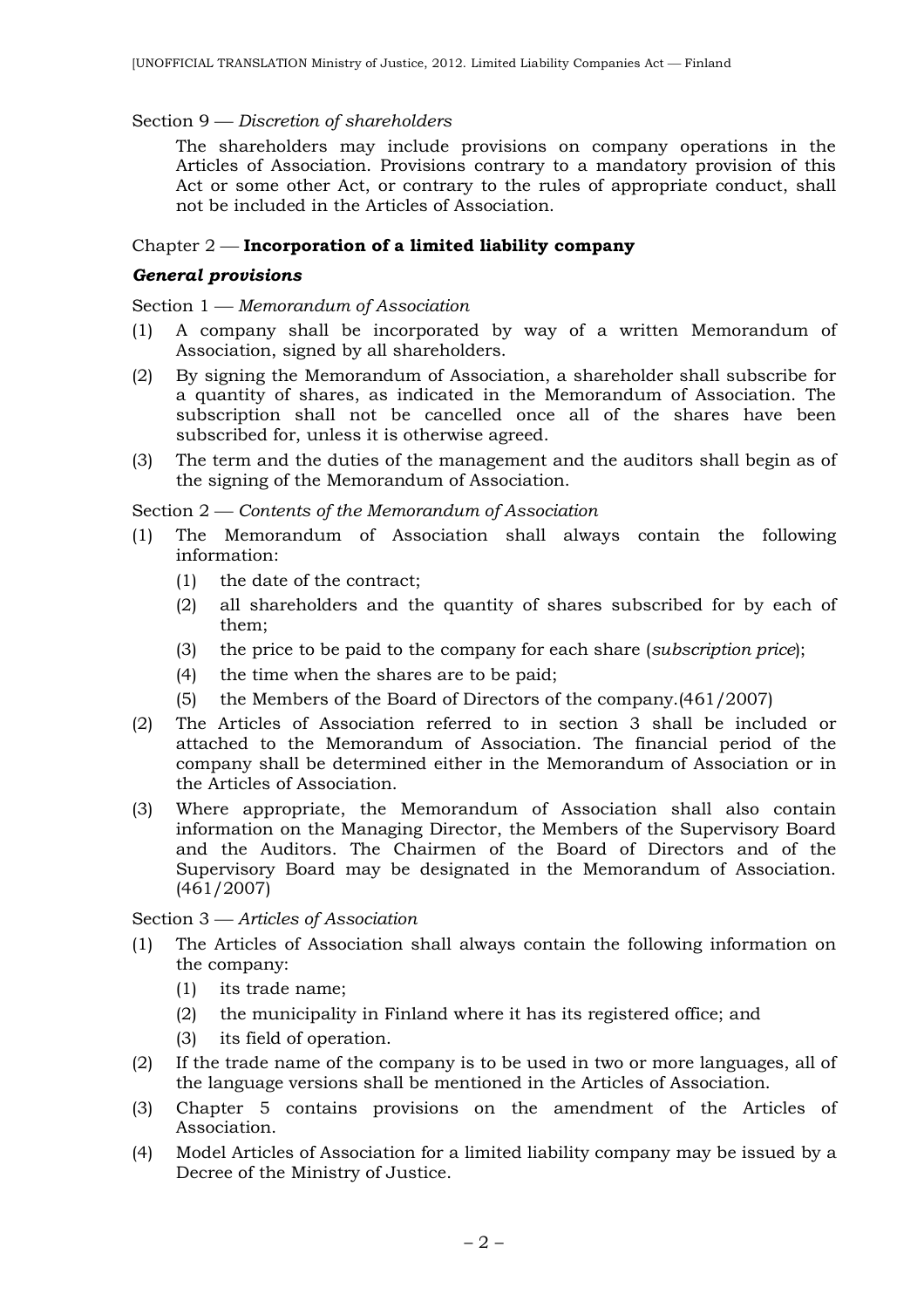Section 4 *Subscription price*

The subscription price of a share shall be credited to the share capital, unless it is provided in the Memorandum of Association or Articles of Association that a part of it is to be credited to the reserve for invested unrestricted equity, or unless it is otherwise provided in the Accounting Act (1336/1997; *kirjanpitolaki*).

### *Payment for shares*

Section 5 *Payment in cash*

A subscription price paid in cash shall be paid into an account of the company in a Finnish deposit bank or in a branch of a foreign credit institution licensed to accept deposits in Finland, or into a comparable foreign account.

Section  $6$  – *Contribution in kind* 

- (1) If, instead of cash, the subscription price is paid in full or in part with other assets (*contribution in kind*), the assets shall at the time of conveyance have a financial value to the company at least equal to the price thus paid. An undertaking to perform work or services shall not be used as contribution in kind.
- (2) Provisions on the payment of the subscription price in kind shall be included in the Memorandum of Association. In addition, the Memorandum of Association shall contain an account specifying the contribution in kind and the price covered by it, as well as the circumstances relevant to the valuation of the contribution and the methods of valuation. If the provisions in this subsection have not been complied with, the subscriber shall prove that the contribution had a financial value to the company equal to the subscription price. Any shortfall shall be paid to the company in cash.
- (3) If the subscription price is paid in cash on condition that the company is to acquire assets against consideration, the provisions on contribution in kind apply correspondingly to the acquisition.

Section 7 *Consequences of late payment*

- (1) The Board of Directors may declare the right to a share forfeited, if the subscription price, together with the possible overdue interest thereon, has not been paid, although it has become due and the Board of Directors has not granted an extension to the subscriber. In this event, the Board of Directors may award the subscription right to a third party.
- (2) A person whose right has been declared forfeited in accordance with subsection (1) shall be liable to compensate the company, in addition to the possible collection fees, with one tenth  $(1/_{10})$  of the subscription price of the share.

### *Registration and its legal effects*

Section 8 – Registration of the company

- (1) The company shall be notified for registration within three months of the signing of the Memorandum of Association; failing this, the incorporation of the company shall lapse. The Trade Register Act (129/1979; *kaupparekisterilaki*) contains more detailed provisions on registration.
- (2) Only shares which have been fully paid up can be notified for registered (585/2009).
- (3) The company may be registered once the Registration Authority has been provided with: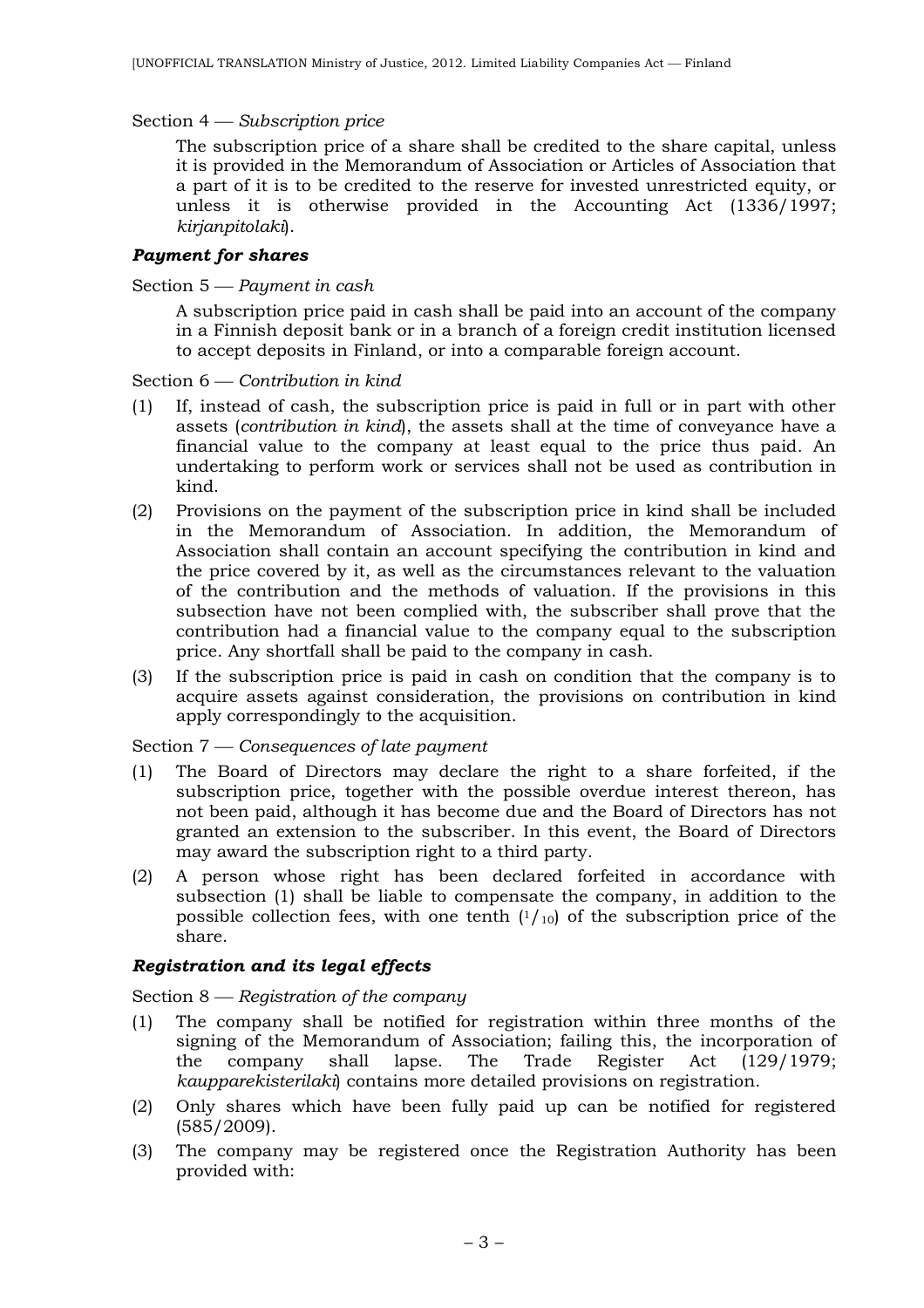- (1) a declaration by the Members of the Board of Directors and the Managing Director to the effect that the provisions of this Act have been complied with in the incorporation of the company; and
- (2) a certificate by the auditors of the company to the effect that the provisions of this Act on the payment for shares have been complied with. If, under the law or the Articles of Association, no Auditor need be appointed for the company, other evidence on the payment for shares shall be attached to the notification. (585/2009)
- (4) If a share has been paid for in kind, also a statement by an auditor on the account referred to in section 6(2) and on whether the assets had a financial value to the company at least equal to the price thus paid price shall be attached to the registration notification. (461/2007)

### Section 9 *Legal effects of registration*

- (1) The company shall be established upon registration. The obligations arising from measures taken after the signing of the Memorandum of Association and from measures specified in the Memorandum of Association and taken no earlier than one year before the signing shall be transferred to the company upon registration.
- (2) After registration, a shareholder cannot withdraw from a subscription by asserting that a condition relating to the incorporation has not been met.

#### Section 10 *Operations before registration*

- (1) Before registration, a company cannot acquire rights or enter into obligations, nor can it appear as a party in court or in dealings with other authorities.
- (2) Measures taken on the behalf of the company before registration shall be at the joint and several liability of the persons deciding on the measures and the persons participating in them. In the situations referred to in section 9(1) this liability shall be transferred to the company upon registration.
- (3) The Board of Directors and the Managing Director may speak for the company without personal liability in matters relating to the incorporation of the company, as well as take measures for the collection of the payment for shares.

#### Section 11 — *Contracting with an unregistered company*

If the contracting partner of a company knew that the company had not been registered, that partner may, unless it has been otherwise agreed, withdraw from the contract if the registration notification has not been submitted within the time limit referred to in section 8(1) or if registration is refused. If the contracting partner did not know that the company had not been registered, that partner may withdraw from the contract until the registration of the company.

#### Section 12 – *Lapse of incorporation*

- (1) The incorporation of a company shall lapse, if the company has not been notified for registration within the time limit referred to in section 8(1) or if registration is refused.
- (2) If the incorporation lapses, the Board of Directors and the Managing Director shall be jointly and severally liable for refunding the shareholders for the paidup subscription prices and the income accruing on them. The normal expenses arising from measures referred to in section 10(3) may be subtracted from the amount to be refunded.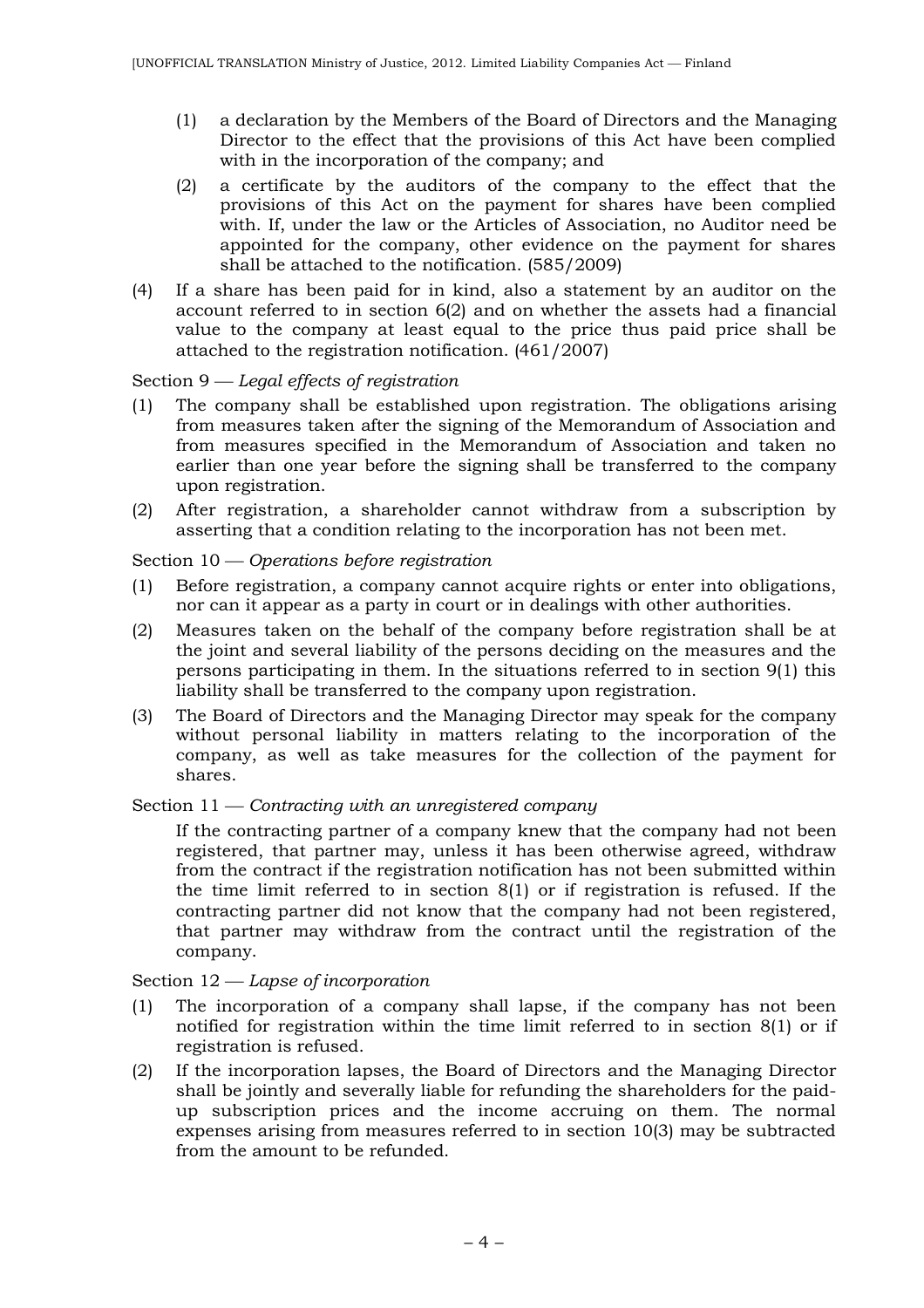### *Special provisions on public companies*

Section 13 *Special advantages and costs*

The Memorandum of Association of a public company shall indicate the costs of incorporation to the company or the estimated maximum of such costs, as well as the possible special advantages to the shareholders who have signed the Memorandum of Association.

Section 14 *Substantial acquisitions after incorporation*

- (1) If a public company acquires, otherwise than on the basis of a term of the Memorandum of Association referred to in section 6, assets from a signatory of the Memorandum of Association within two years of the registration of the company, and the consideration paid by the company is no less than one tenth  $(1/10)$  of the share capital at the time of acquisition, and if the acquisition does not fall within the normal course of the company's business nor occur in the public trading of securities, the acquisition shall be submitted to the General Meeting for approval.
- (2) The General Meeting shall be presented with an account, corresponding to that referred to in section 6(2), regarding the acquired asset and the consideration paid for it, as well as the statement of an auditor on the account and on whether the value of the acquired asset is at least equal to the consideration paid for it. The decision of the General Meeting shall be notified for registration within six months of the meeting. The account and statement referred to above shall be attached to the registration notification. (461/2007)

### Chapter 3 **Shares**

### *General provisions*

#### Section 1 *Equality of shares and different share classes*

- (1) All shares shall carry equal rights in the company. However, it may be provided in the Articles of Association that the company has or may have shares that differ from each other as regards the rights or obligations they carry. In this event, the Articles of Association shall indicate how the shares are different.
- (2) Shares shall belong to different classes where they:
	- (1) differ from each other as regards the voting rights they carry or the rights that they carry in the distribution of the assets of the company; or
	- (2) are otherwise designated in the Articles of Association as belonging to different classes.
- (3) Provisions may be included in the Articles of Association on the conditions and procedures under which shares can be converted from one class to another (*conversion clause*). The conversion shall be notified for registration without delay. The conversion shall take effect upon registration.

#### Section 2 *Exercise of shareholder rights*

(1) The acquirer of a share shall have no right to exercise shareholder rights in the company before the acquirer has been entered into the share register referred to in section 15(1) or before the acquirer has declared the acquisition to the company and produced reliable evidence of the same. However, this provision does not apply to shareholder rights that are exercised by producing the share certificate, a coupon or some other specific certificate issued by the company. The provisions in chapter 4, section 2, apply to shares incorporated in the book-entry system.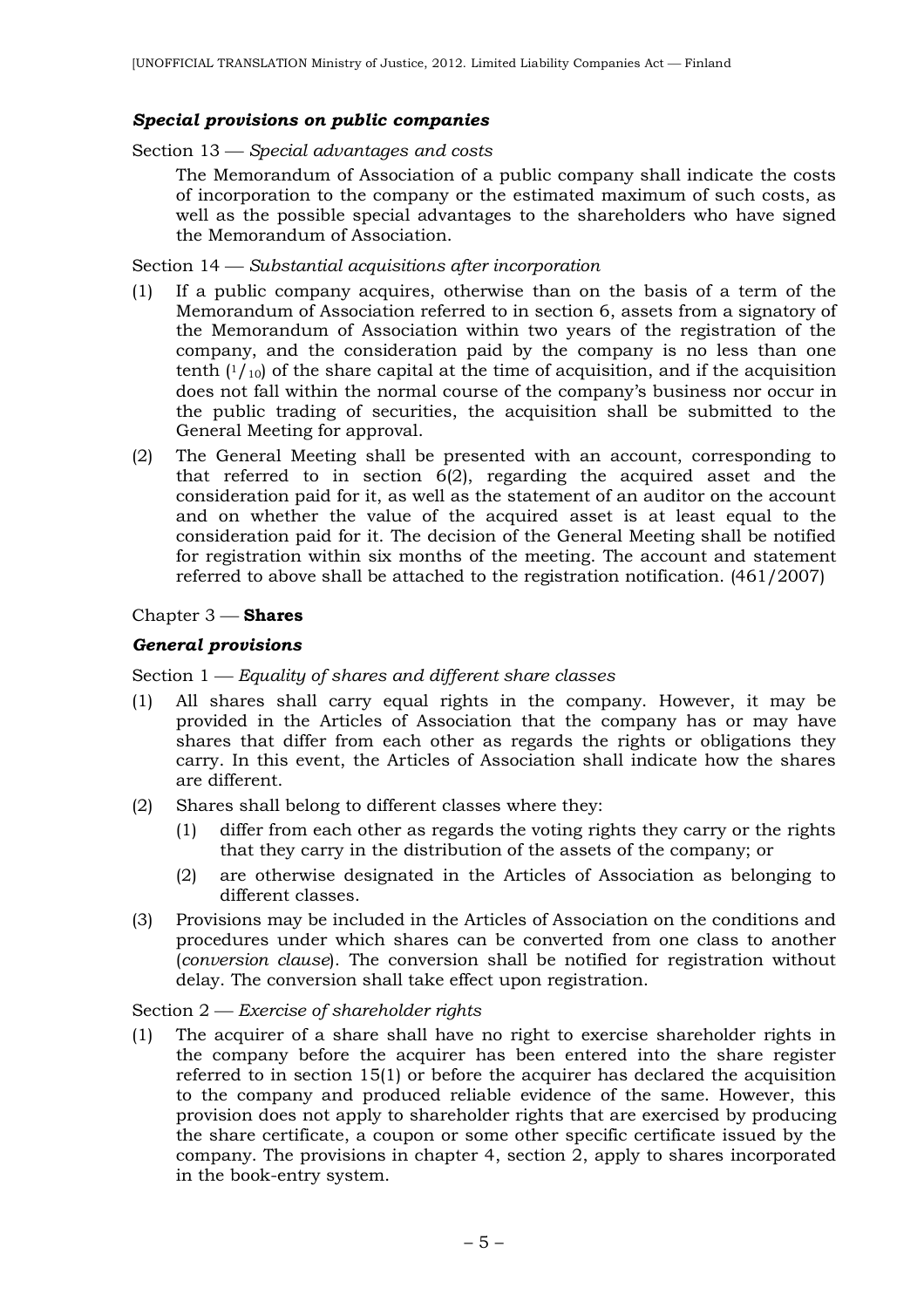- (2) If several persons own a share jointly, they shall exercise shareholder rights in the company only by means of a common representative.
- (3) A treasury share shall not carry any shareholder rights.

## *Voting rights*

Section 3 *Voting rights carried by shares*

- (1) One share shall carry one vote in all matters dealt with by the General Meeting. However, it may be provided in the Articles of Association that different shares carry different voting rights.
- (2) It may also be provided in the Articles of Association that a share carries no voting rights or that a share does not carry a vote in given matters dealt with by the General Meeting. For each of the matters dealt with by the General Meeting, such a provision shall concern only a part of the shares in the company.

## Section 4 *Non-voting shares*

- (1) Unless it is otherwise provided in the Articles of Association:
	- (1) a share referred to in section 3(2) shall carry all shareholder rights except voting rights;
	- (2) a share referred to in section 3(2) shall carry a vote in all matters, if the dividend or other unrestricted equity that is to be paid on it on the basis of the Articles of Association regardless of a distribution decision, has not been paid within eight months of the end of the financial period; and
	- (3) in a matter where a share referred to in section 3(2) does not carry a vote, that share shall not be taken into account when calculating the majority required for a decision of the General Meeting.
- (2) If a share referred to in section 3(2) carries a vote in some of the matters dealt with by the General Meeting, provisions shall be included in the Articles of Association on the inclusion of the share in the calculation of votes on the issue of squeeze-out and sell-out, as referred to in chapter 18, section 1.

### *Accountable par and nominal value of a share*

Section 5 *Accountable par and nominal value*

- (1) Chapter 2, section 4, chapter 9, section 6(1), and chapter 10, section 7(1), contain provisions on the amount to be credited to the share capital for each share at the incorporation of the company or at the issue of new shares (*accountable par*). Accountable par may differ between shares.
- (2) It may be provided in the Articles of Association that the shares of the company have a nominal value. In this event, all shares in the company shall have the same nominal value.
- (3) If the shares in the company have a nominal value, the amount to be credited to the share capital for each share at incorporation shall be at least equal to the nominal value. Likewise, in a share issue of new shares or when new shares are issued against option rights, the share capital of the company shall be increased by at least the nominal value of the shares thus issued. The share capital shall not be reduced so that it would be less than the sum total of the nominal values of the shares.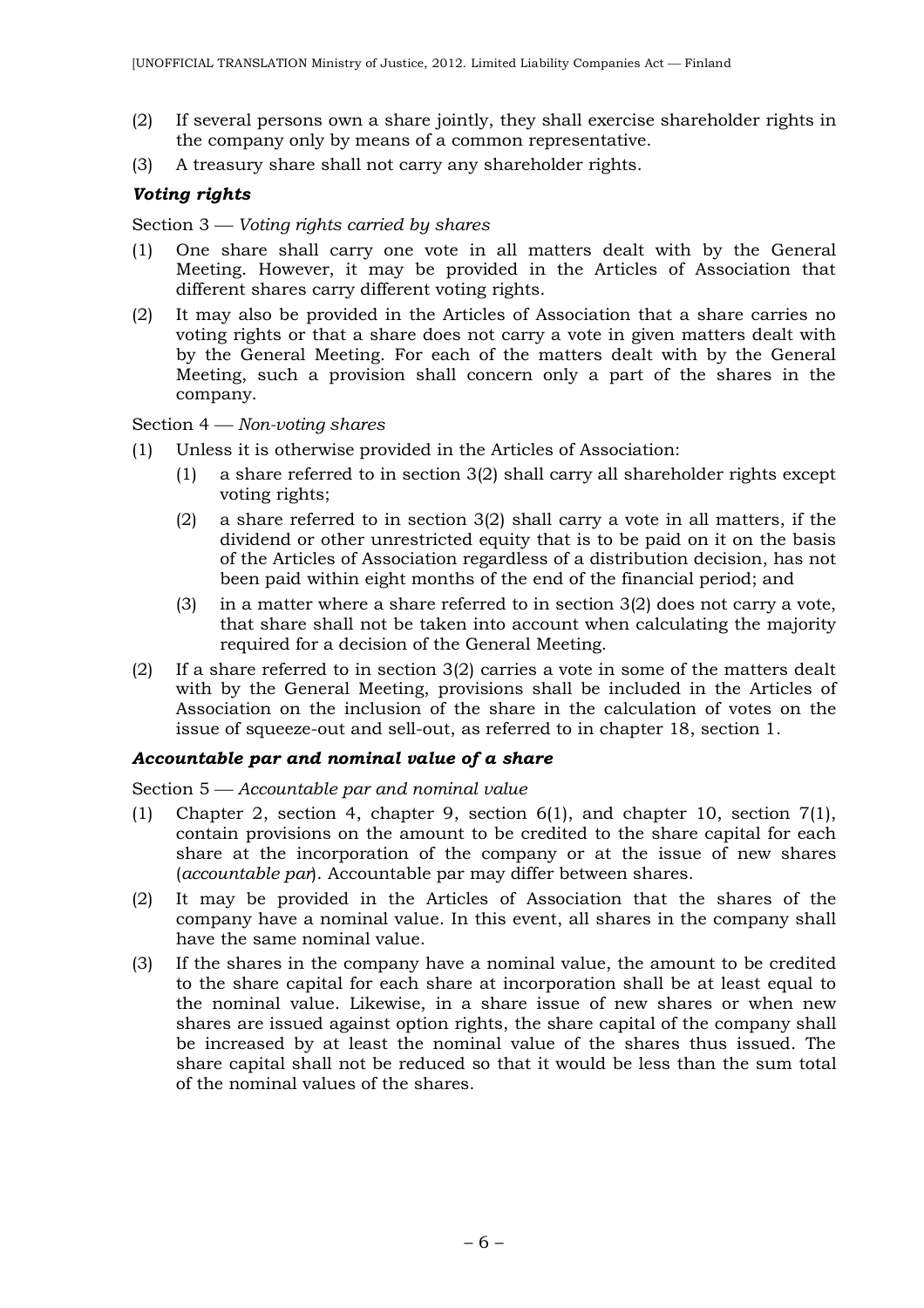### *Transferability of shares*

Section 6 *Lawful transfer restrictions*

Restrictions of the transfer or acquisition of shares may be included in the Articles of Association only as provided in sections 7 and 8.

#### Section 7 *Redemption clause*

- (1) It may be provided in the Articles of Association that a shareholder, the company or another person has the right to redeem shares due to be transferred to a third party by a shareholder other than the company. The redemption clause shall indicate who has the right of redemption and, where there are several persons who have the right of redemption, how their precedence is determined.
- (2) Unless it is otherwise provided in the Articles of Association, the following provisions apply to the redemption:
	- (1) the right of redemption shall apply to all types of acquisition;
	- (2) the redemption shall cover all of the shares subject to the same acquisition;
	- (3) the redemption price shall be equal to the fair price of the share; in the absence of other evidence, the fair price of a share acquired for consideration shall be the price agreed for the share;
	- (4) the Board of Directors shall notify the transfer of shares to the person who has the right of redemption, in writing or in the manner provided for the delivery of notices of the General Meeting, within one month of the transfer of the shares being notified to the Board of Directors;
	- (5) the demand for redemption shall be presented to the company or, where the company is exercising the right of redemption, to the acquirer of the share, within two months of the transfer of the share being notified to the Board of Directors; and
	- (6) the redemption price shall be paid within one month of the expiry of the period referred to in paragraph (5) or, if the redemption price has not been fixed, within one month of the fixing of the redemption price.
- (3) The set periods referred to in subsections (2)(4)—(2)(6) shall not be extended in the Articles of Association.
- (4) Before it has been determined whether the right of redemption is to be exercised, the acquirer of the share shall have no shareholder rights in the company except for the right to payment in the event that assets are distributed and the pre-emptive right in a share issue. The rights and obligations in a share issue shall devolve on the person who exercises the right of redemption.
- (5) The company may redeem shares only with distributable assets. The provisions in chapter 15, section 10(2), apply to decision-making in the company regarding redemption.

Section 8 — *Consent clause*

- (1) It may be provided in the Articles of Association that the acquisition of a share by way of a transfer requires the consent of the company. However, such a provision shall not apply to a share that has been acquired at a bailiff's auction or from a bankruptcy estate.
- (2) The Board of Directors shall decide on the giving of the consent, unless it is otherwise provided in the Articles of Association. Provisions may be taken in the Articles of Association on the criteria for giving consent. If the acquisition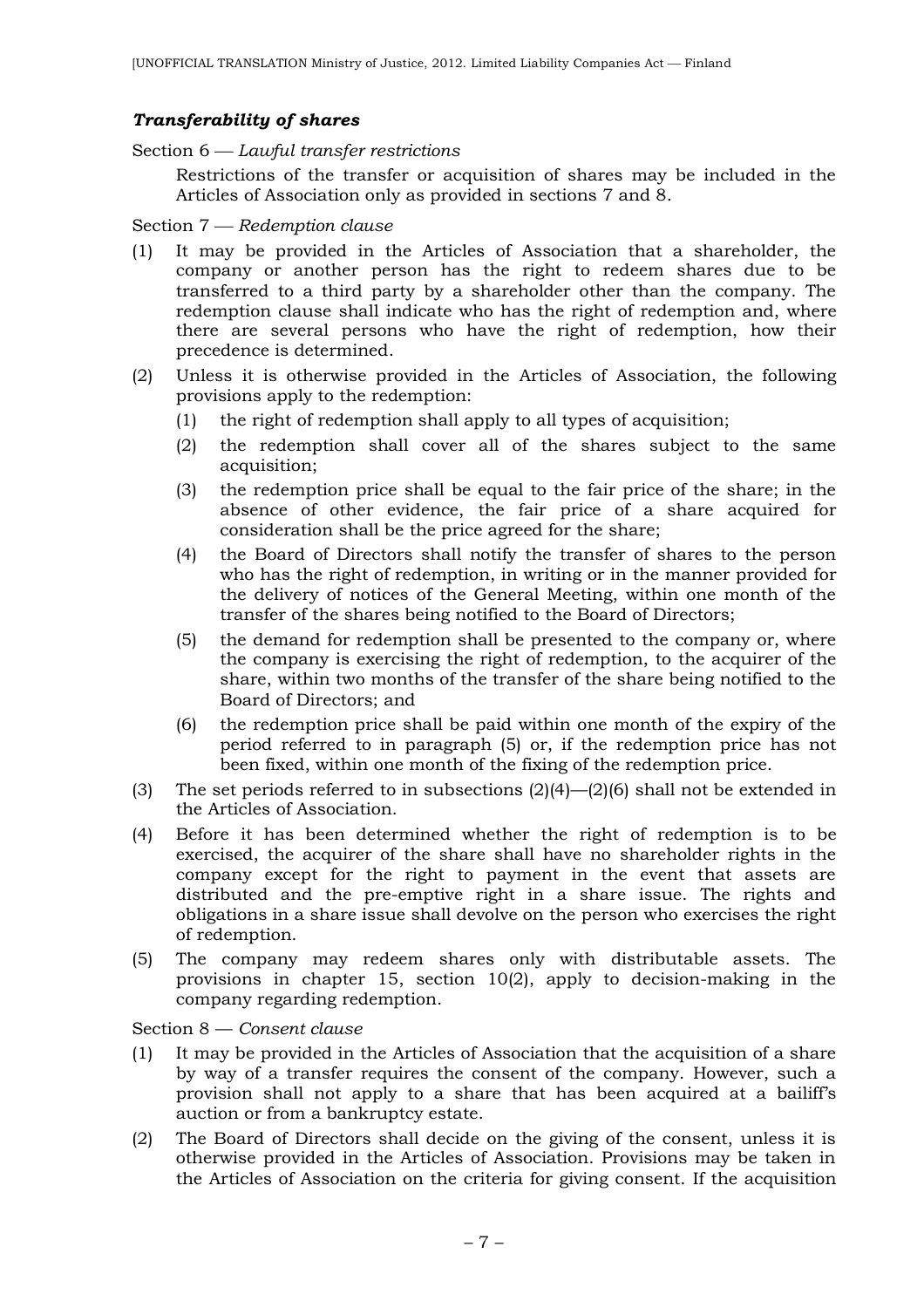concerns several shares, the issue of consent shall be decided in the same way for each of them, unless it is otherwise provided in the Articles of Association.

- (3) If the decision on the consent has not been notified in writing to the applicant within two months of the delivery of the application to the company, or within the shorter period provided in the Articles of Association, the consent shall be deemed to have been given.
- (4) Before the consent has been given, the acquirer of the share shall have no shareholder rights in the company except the right to payment in the event that assets are distributed and the pre-emptive right in a share issue. A share acquired on the basis of such pre-emptive right shall not carry more shareholder rights than this, unless the company consents to the same.

### *Share certificate and other certificates relating to shareholder rights*

Section 9 — *Issue of share certificates*

- (1) The Board of Directors may issue share certificates for the shares in the company, if the shares have not been incorporated in the book-entry system. However, share certificates shall not be issued before the company and the shares have been registered. A share certificate may be issued only to a shareholder entered into the share register.
- (2) If the criteria referred to in subsection (1) are met, the Board of Directors shall, at the request of the shareholder, issue share certificates for the shareholder's shares. In addition, the Board of Directors shall, at the request of the shareholder and against compensation for the expenses to the company, split a share certificate, reverse split several share certificates or otherwise exchange share certificates, provided that these pertain to shares in the same class.

### Section 10 — *Contents of the share certificate*

- (1) A share certificate shall be issued only to a specified person.
- (2) The share certificate shall contain the following information:
	- (1) the trade name of the company and its business identity code;
	- (2) the serial numbers of the shares, or the quantity of shares and the serial number of the share certificate;
	- (3) the share class, if the company may have several share classes at the time of issue of the share certificate; and
	- (4) a mention of the liability to make specific payments to the company, as referred to in chapter 1, section 2(2), the conversion clause referred to in section 1(3) of this chapter, the redemption clause referred to in section 7, the consent clause referred to in section 8, and the acquisition or redemption term referred to in chapter 15, section 10, if provisions on any of the same have been included in the Articles of Association.
- (3) The share certificate shall be dated and signed by the Board of Directors or a person duly authorised by the Board of Directors. The signature may be printed or reproduced in a comparable manner.

Section 11 — *Marking the share certificate in certain situations*

- (1) The share certificate shall without delay be marked in an appropriate manner, when:
	- (1) the share is cancelled;
	- (2) assets are distributed or shares issued against the presentation of the share certificate; or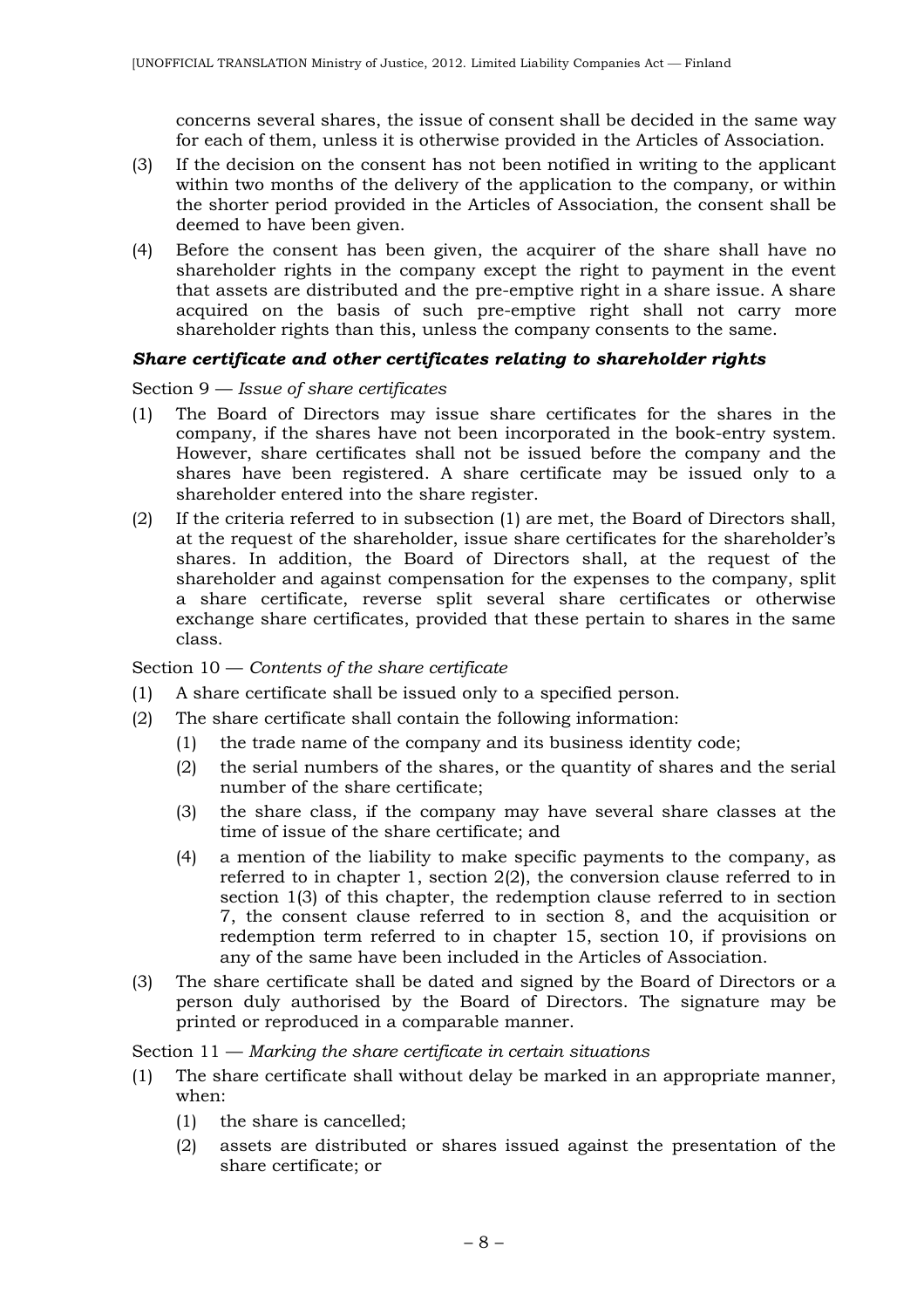- (3) a certificate referred to in section 12(2) is issued against the presentation of the share certificate.
- (3) If the share certificate is issued as a replacement for a cancelled share certificate, this shall be mentioned in the share certificate.

Section 12 — *Other certificates relating to shareholder rights*

- (1) Before issuing a share certificate, the company may issue a certificate concerning the right to one or several shares and containing the condition that a share certificate is issued only in exchange for the certificate (*interim certificate*). At request, a marking shall be made in the certificate on the payment made for the share. In other respects, the provisions in section 10 on a share certificate apply to the interim certificate.
- (2) The company may issue a certificate on the right to subscribe for shares in a share issue (*share issue certificate*) or on an option right (*option certificate*), or other certificates on corresponding rights, containing the condition that the right can be exercised only in exchange for the certificate. The certificate shall indicate the terms of the subscription for shares or the exercise of the other right in question. The provisions in section 10(3) on a share certificate apply to the signing of the certificate.
- (3) A share issue or the distribution of assets may be effected also by means of share issue coupons or dividend coupons attached to the share certificates. When share issue coupons are being used, share issue certificates shall not be issued.

### Section 13 — *Application of the provisions of the Promissory Notes Act on share certificates and other certificates*

- (1) If a share certificate, interim certificate or a certificate referred to in section 12(2) and issued to a specified person is conveyed or pledged, the provisions in sections 13, 14 and 22 of the Promissory Notes Act (622/1947; *velkakirjalaki*) on promissory notes given to a specified person or a nominee apply correspondingly. In this event, the holder of a share certificate or an interim certificate, who according to a marking made by the company on the certificate has been entered into the share register as a shareholder, shall be deemed to have the same status as a person who under section 13(2) of the Promissory Notes Act is presumed to hold the right indicated in the promissory note. The provisions in sections 13, 14 and 22 of the Promissory Notes Act on bearer notes apply to a certificate referred to in section 12(2) of this chapter and not issued to a specified person.
- (2) The provisions in sections 13, 14 and 22 of the Promissory Notes Act on bearer notes apply to share issue coupons once the decision to issue shares has been made. However, if a share issue coupon has been acquired together with a share certificate, the acquirer shall not have a better right to the coupon than to the share certificate. The provisions in section 14 of the Promissory Notes Act do not apply, if the share issue coupon has been transferred separately from the share certificate before the decision to issue shares has been made.
- (3) The provisions in sections 24 and 25 of the Promissory Notes Act apply to a dividend coupon.

### Section 14 — *Compulsion by the company*

If a marking is to be made on a share certificate in accordance with this Act, the company may rescind the right, based on the share, to receive assets from the company or to receive shares, until such time that the share certificate has been presented for the marking to be made. The company may do likewise in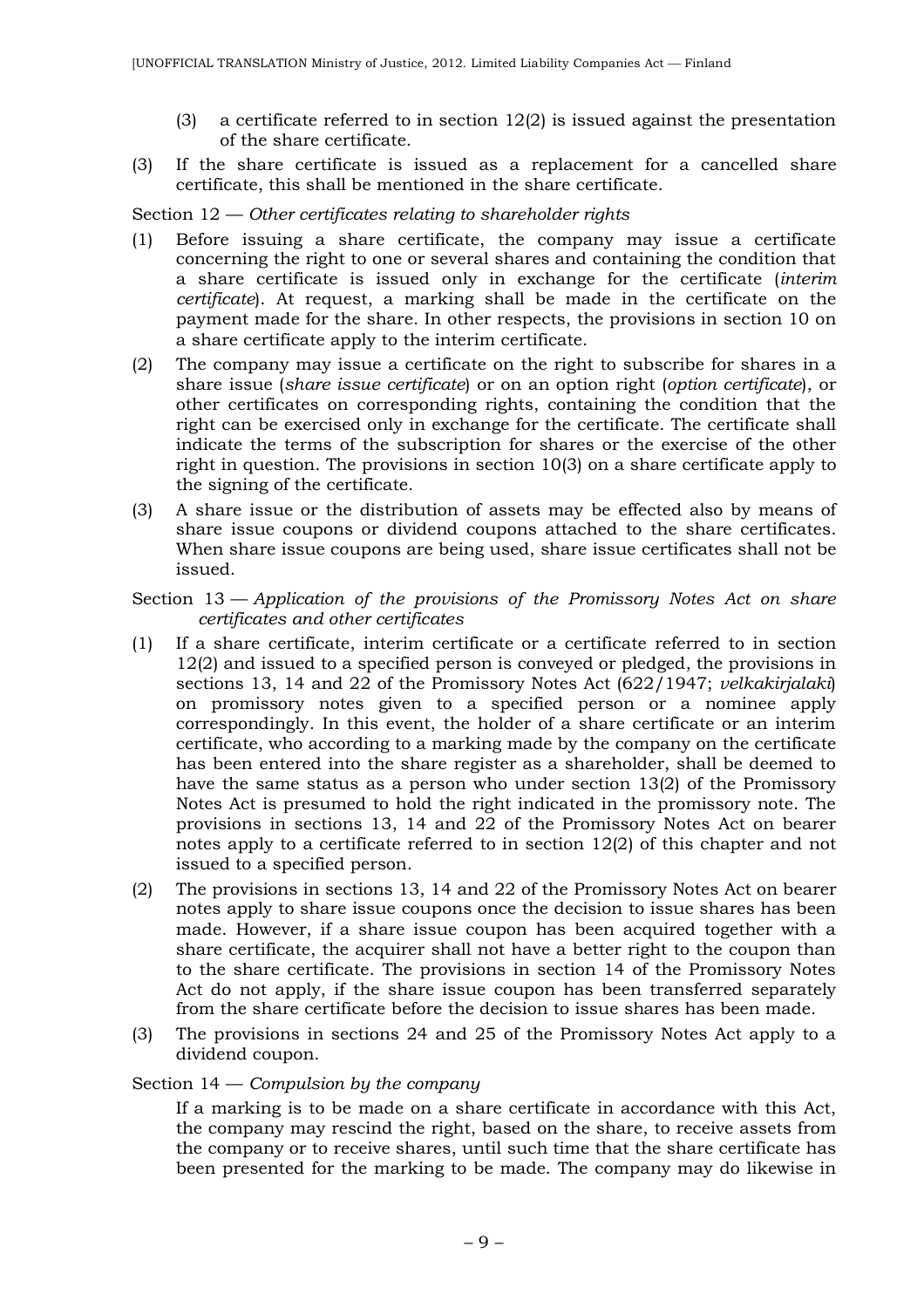the event that the share certificate is to be exchanged owing to a share conversion referred to in section 1(3).

### *Share register and shareholder register*

Section 15 — *Share register and shareholder register*

- (1) If the shares in the company have not been incorporated in the book-entry system, the Board of Directors shall keep a register on them (*share register*). The register shall contain a list of the shares or share certificates in numerical order, their dates of issue, and the names and addresses of the shareholders. The share register shall indicate the class of each share, if the company has several share classes, as well as any other differences in the rights and obligations carried by the shares. If no share certificate has been issued on a share, also the pledges and other encumbrances on the share that have been notified to the company shall be entered into the share register.
- (2) An alphabetical register shall be kept of the shareholders in the share register (*shareholder register*), containing the name and address of the shareholder and the quantity of shares held by each shareholder, broken down by share class.
- (3) The share register and the shareholder register shall be created without delay after the company has been incorporated. The registers shall be maintained in a reliable manner.

Section 16 — *Entering acquisitions into the share register and shareholder register*

- (1) A share acquisition notified by the acquirer to the company and other changes to the information in the share register notified to the company shall be entered into the share register and the shareholder register without delay. Before an entry is made, reliable evidence of the acquisition and the payment of the transfer tax shall be provided. The entry shall be dated. However, if the share is subject to a redemption right referred to in section 7 or if consent is required for the acquisition of the share, as referred to in section 8, the entry shall not be made until it is clear that the redemption right will not be exercised or until the consent has been given.
- (2) If the last transfer of the share has been marked on the share certificate or the interim certificate as an anonymous transfer, the name of the new shareholder shall be written on the share certificate or the interim certificate before the acquisition can be entered into the registers. A statement to the effect that the acquisition has been entered into the share register, and of the date of the entry, shall be written on a share certificate or interim certificate presented to the company.
- (3) If the company has only one shareholder, the holding shall be notified for an entry into the share register and shareholder register without delay and in any event no later than two months after the acquisition.

Section 17 — *Access to the share register and shareholder register*

- (1) The share register and the shareholder register shall be kept accessible to everyone at the head office of the company.
- (2) Everyone shall have the right to receive copies of the share register, the shareholder register or parts thereof against compensation for the expenses of the company.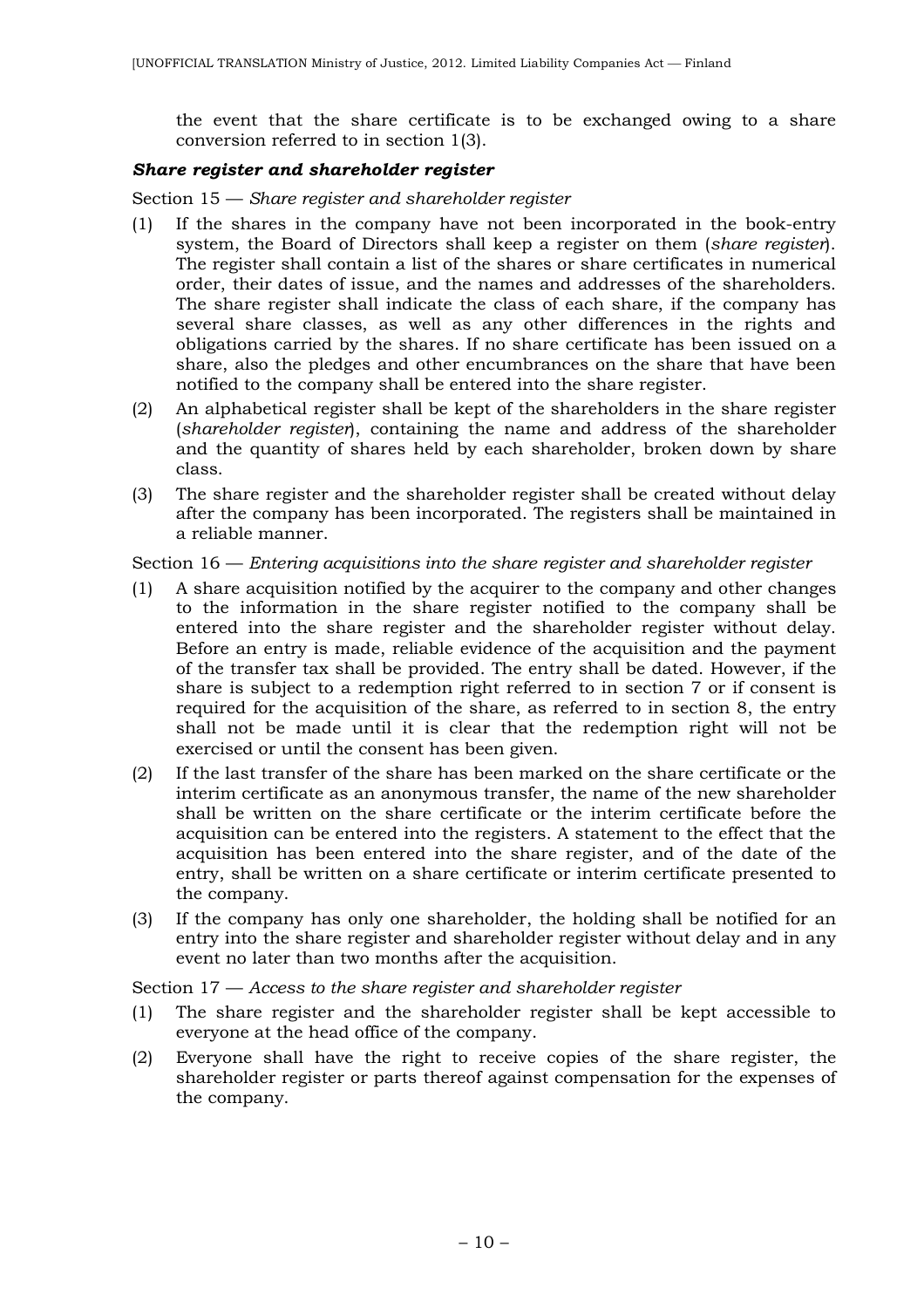#### Chapter 4 — **Shares incorporated in the book-entry system**

### *General provisions*

Section 1 — *Incorporating shares in the book-entry system*

If the shares in the company are to be incorporated in the book-entry system referred to in the Act on the Book-Entry System (826/1991; *laki arvoosuusjärjestelmästä*), a provision to that effect shall be included in the Articles of Association.

Section 2 — *Shareholder rights and the book-entry system*

- (1) The acquirer of a share in the book-entry system shall have no right to exercise shareholder rights in the company before the acquirer has been entered in the shareholder register referred to in section 3. The provisions in section 28(2) of the Act on the Book-Entry System apply to the exercise of rights carried by a nominee-registered share.
- (2) Only shareholders who have been entered into the shareholder register eight working days before a General Meeting (General Meeting Record Date) have the right to attend that meeting. In addition, the holder of a nomineeregistered share may be notified for a temporary entry into the shareholder register so that the shareholder can attend that meeting, if the shareholder has the right, on basis of the shares, to be entered into the shareholder register on the General Meeting Record Date. The notification for a temporary entry shall be filed no later than on the date mentioned in the notice of the General Meeting, said date to be subsequent to the General Meeting Record Date. Changes in shareholdings occurring after the General Meeting Record Date shall not affect the right to attend the General Meeting or the voting rights of the shareholder. (585/2009)
- (3) The right carried by a share to receive a payment from the company when assets are being distributed, the right to receive shares and other comparable rights shall be vested in the person to whom the share belongs at the record date referred to in the decision to distribute assets or to issue shares, or in the other comparable decision. A record date may be set also in a decision on the redemption of shares. Unless it is otherwise provided in the decision to issue shares, the subscription right in a share issue against payment shall be entered into the respective book-entry account in the beginning of the subscription period and the share issued in a share issue without payment shall be entered directly into the respective book-entry account.

### *Shareholder register and waiting list*

Section 3 — *Shareholder register*

- (1) A computerised shareholder register shall be kept at the Central Securities Depository of the shares incorporated in the book-entry system and of their shareholders, containing information on the name of the shareholder or the nominee, that person's personal identity code or other identifying code, contact details, payment address and taxation information, the quantity of shares, broken down by share class, as well as the account operator maintaining the book-entry account on which the shares are registered.
- (2) For purposes of a temporary registration referred to in section 2(2), information shall be provided of the name and address of the shareholder, the quantity of shares to be entered into the shareholder register, broken down by share class, as well as a specifying designation that is in compliance with the rules of the Central Securities Depository and that should be provided when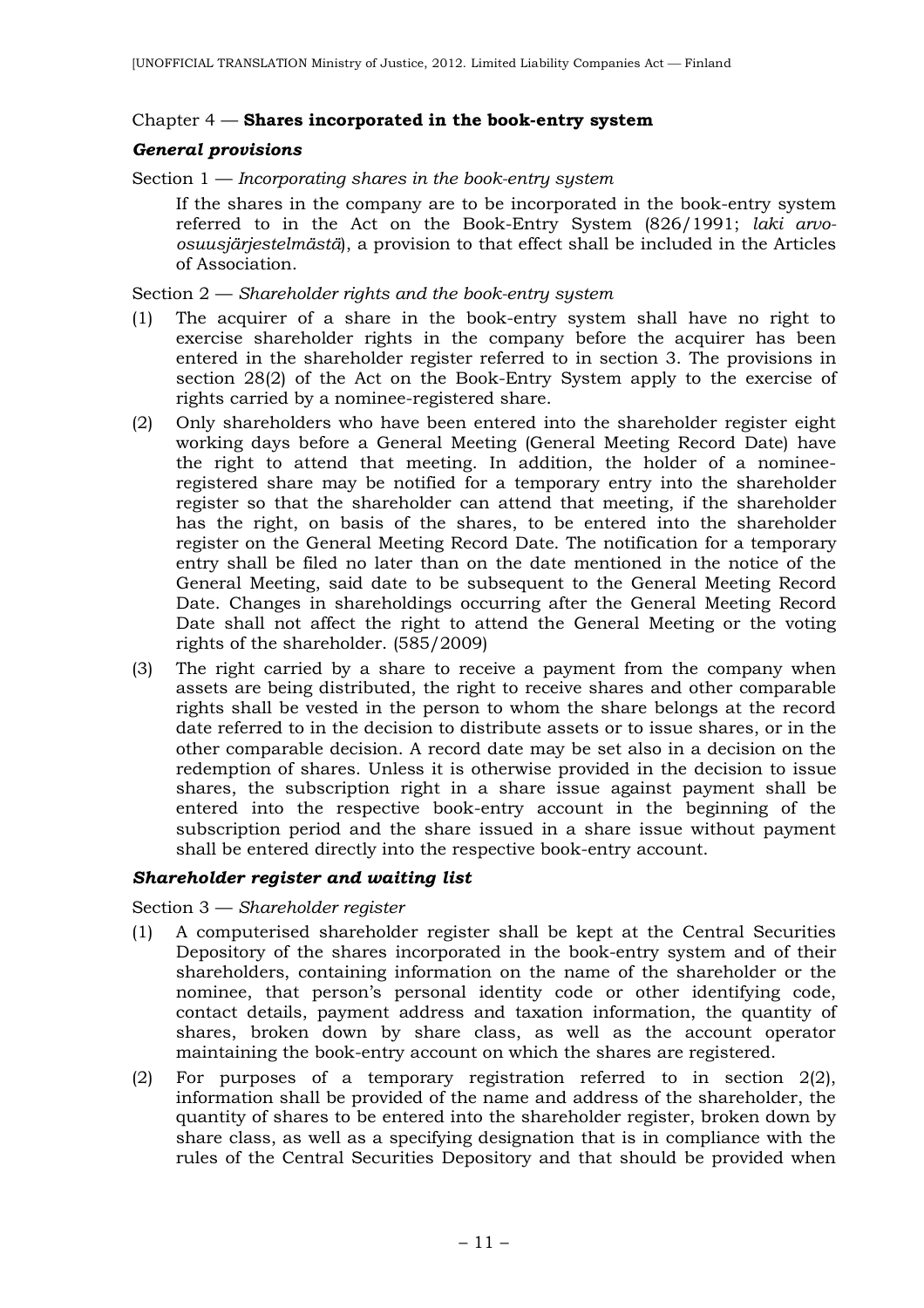applying for an identifying code referred to in section 3(2) of the Act on Book-Entry Accounts (827/1991; *laki arvo-osuustileistä*).

Section 4 — *Waiting list*

- (1) When the company is being incorporated or when new shares are being issued, a person with the right to a share shall be entered into a separate list (*waiting list*) kept at the Central Securities Depository instead of the shareholder register, until the company and the share have been registered. An entry shall be made on the list against the acquirer of a share for any payment made for the share.
- (2) If the share is subject to the right of redemption referred to in chapter 3, section 7, or if consent is required for the acquisition of the share, as referred to in chapter 3, section 8, the acquisition notified for entry into the shareholder register shall instead be entered into the waiting list, until it is clear that the right of redemption will not be exercised or until the consent has been given. The provisions in chapter 3, sections 7(4) and 8(4) apply to such shares.

### Section 5 — *Access to the shareholder register and waiting list*

- (1) Everyone shall have the right to peruse the shareholder register and the waiting list in the premises of the Central Securities Depository and, if the company has an online connection to the Central Securities Depository, also at the head office of the company. Copies of the shareholder register and the waiting list, or parts thereof, shall be provided subject to the criteria in chapter 3, section 17(2). The provisions in this subsection apply to the shareholder register as it is at the time referred to in section 2(2) of this chapter, until the conclusion of the General Meeting.
- (2) However, the provisions in subsection (1) do not apply to a personal identity code, payment address or taxation information, or information about the sales account on which the shares that the shareholder has given to be sold have been registered. The provisions in section 29a of the Act on the Book-Entry System apply to the information on the account operator maintaining the book-entry account on which the shares are registered.

### *Incorporating shares in the book-entry system by amendment of the Articles of Association*

#### Section 6 — *Decision to incorporate shares in the book-entry system*

A decision by the General Meeting to the effect that the Articles of Association are amended by the addition of a provision on the incorporating of the shares of the company in the book-entry system, as referred to in section 1, shall indicate a time limit for incorporating the shares in the book-entry system (*registration period*), or contain an authorisation for the Board of Directors to set the registration period. The decision and the registration period shall be notified for registration without delay.

### Section 7 — *Information of the decision*

- (1) No later than three months before the end of the registration period, the company shall inform the shareholders of the decision referred to in section 6. At the same time, instructions shall be provided as to how the shareholder or the person in possession of the share certificate is to proceed in order to have the right to the share registered on a book-entry account, as well as how the other rights pertaining to the share can be registered.
- (2) The information shall be delivered in the same manner as the notice of a General Meeting. In addition to what has been provided in the Articles of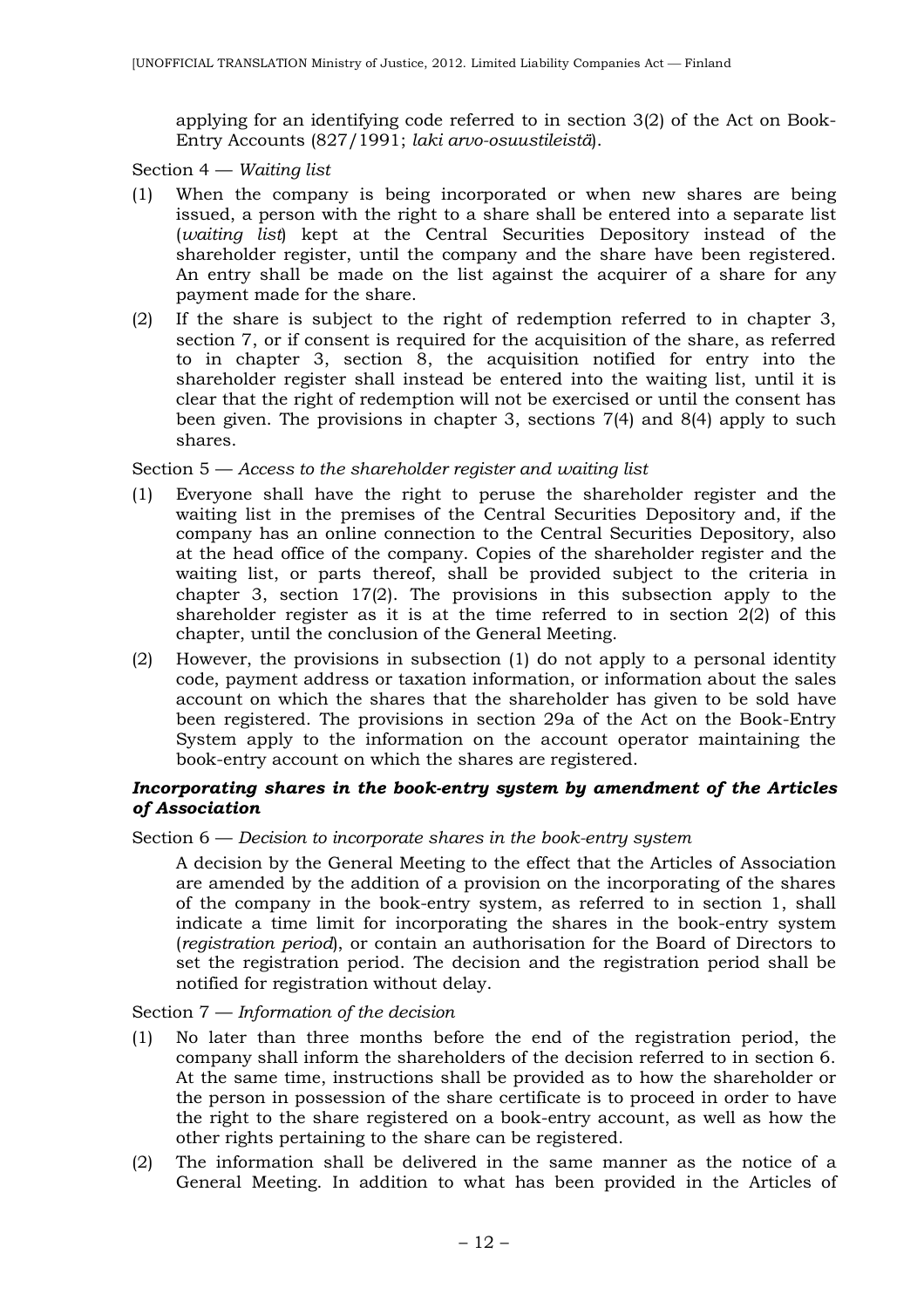Association on a notice of the General Meeting, the information shall also be sent in writing to the shareholders whose names and addresses are known to the company, as well as published in the *Official Gazette*. The information and the instructions shall also be sent to the Central Securities Depository and the account operators.

(3) If necessary, more detailed provisions may be included in the rules of the Central Securities Depository on the procedure referred to in subsections (1) and (2).

### Section 8 — *Registration of rights*

- (1) When the decision referred to in section 6 has been registered and the registration period has begun, a shareholder may declare the shareholder's right to be registered by the account operator. Rights shall be registered in a manner approved by the Central Securities Depository and so that the connection of every share to an entry made in the book-entry account can be trailed. If a share certificate has been issued for a share, the shareholder shall hand it over to the account operator, which shall mark the share certificate to indicate that the shares have been incorporated in the book-entry system.
- (2) A pledgeholder and the holder of some other right may declare the right to be registered on the book-entry account of the shareholder. If the shareholder does not have a book-entry account and the declarer presents the necessary evidence of the right in question to the account operator, the account operator shall open a book-entry account in the name of the shareholder so that the share and the right of the declarer can be registered. In this event, the pledge may be registered without the written consent of the account holder.
- Section 9 *Significance of the end of the registration period*

Once the registration period has ended, the rights of the shareholder in the company cannot be exercised, unless the right has been registered into the book-entry system as referred to in section 8.

#### Section 10 — *Shares to be entered into a joint account*

- (1) No later than at the end of the registration period, the Central Securities Depository shall open a joint book-entry account in the name of the company and on the behalf of the shareholders whose rights have not been declared for registration during the registration period.
- (2) If the declaration for registration, as referred to in section 8, has not been made before ten years have passed since the end of the registration period, the General Meeting may decide that the right to the share incorporated in the book-entry system and the rights that the share carries have been forfeited. The provisions on treasury shares apply to a forfeited share.

#### *Withdrawal of shares from the book-entry system*

#### Section 11 — *Decision to withdraw shares from the book-entry system*

- (1) A decision of the General Meeting to the effect that the Articles of Association are amended by removing from them a provision, pursuant to section 1, on the incorporating of the shares of the company in the book-entry system shall also indicate a date when the shares are to be withdrawn from the system, or authorise the Board of Directors to set that date. The decision and the withdrawal date shall be notified for registration without delay.
- (2) No later than three months before the withdrawal, the company shall inform the shareholders of the withdrawal. The provisions in section 7(2) and 7(3) apply to the notice.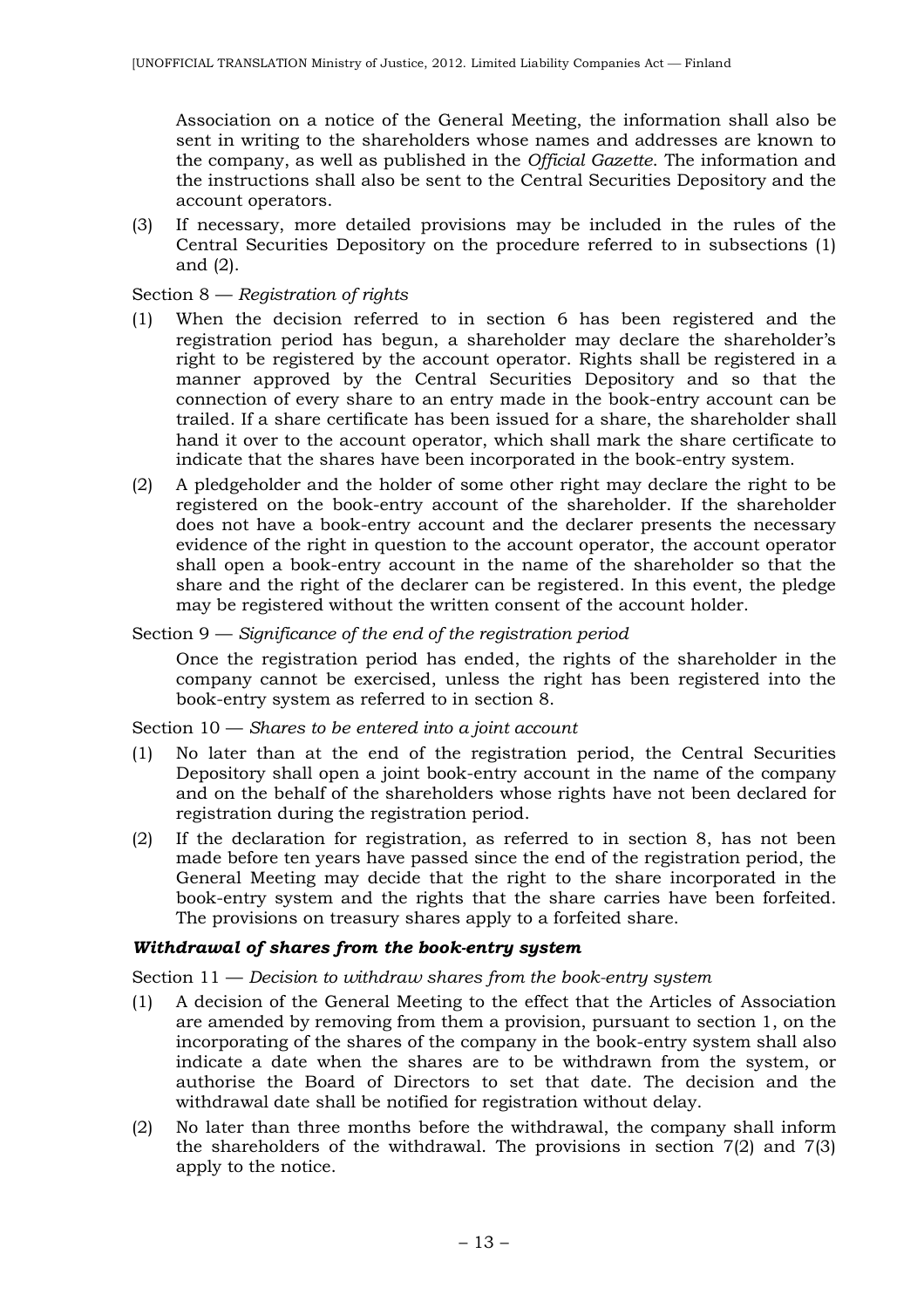### Section 12 — *Establishment of registers and issue of share certificates*

- (1) When shares are withdrawn from the book-entry system, the company shall without delay establish the share register and shareholder register referred to in chapter 3, section 15, on the basis of the registers and lists kept in the book-entry system and, if necessary, on the basis of an earlier share register.
- (2) The provisions in chapter 3, section 9, apply to the issue of share certificates. If, according to entries in the book-entry account, a share is encumbered by a pledge, distraint or precautionary measures, the share shall not be withdrawn from the book-entry system without the simultaneous issue of a share certificate to be handed over to the pledgeholder or the respective enforcement authority.

## PART II — **ADMINISTRATION AND FINANCIAL STATEMENTS**

### Chapter 5 — **General Meeting**

### *General provisions*

Section 1 — *Decision-making by the shareholders*

- (1) The shareholders shall exercise their power of decision at the General Meeting.
- (2) Notwithstanding the provision in subsection (1), unanimous shareholders may make a decision in a matter within the competence of the General Meeting without holding a meeting. The decision shall be written down, dated, numbered and signed. If the company has more than one shareholder, at least two of them shall sign the decision. In other respects, the provisions on the minutes of the General Meeting apply to the written decision.

### Section 1 a (585/2009) – *Listed company*

For the purposes of this chapter, *listed company* refers to a limited-liability company whose shares are admitted to trading on a public market in Finland, as referred to in the Securities Markets Act, or to corresponding trading in another state in the European Economic Area.

Section 2 — *Competence*

- (1) The General Meeting shall make decisions on matters that fall within its competence by virtue of this Act. It may be provided in the Articles of Association that the General Meeting decides matters that fall within the general competence of the Managing Director and the Board of Directors.
- (2) Chapter 6, section 7, contains provisions on the submission of matters falling within the general competence of the Board of Directors and the Managing Director to be decided by the General Meeting. In individual cases, unanimous shareholders may also otherwise make decisions on matters falling within the general competence of the Board of Directors or the Managing Director.

Section 3 — *Ordinary General Meeting and Extraordinary General Meeting*

- (1) The Ordinary General Meeting shall be held within six months of the end of the financial period.
- (2) Decisions shall be made at the Ordinary General Meeting on the following:
	- (1) adoption of the financial statements, which in a parent company means also the adoption of the consolidated financial statements;
	- (2) the use of the profit shown on the balance sheet;
	- (3) the discharge of the Members of the Board of Directors, the Members of the Supervisory Board and the Managing Director from liability;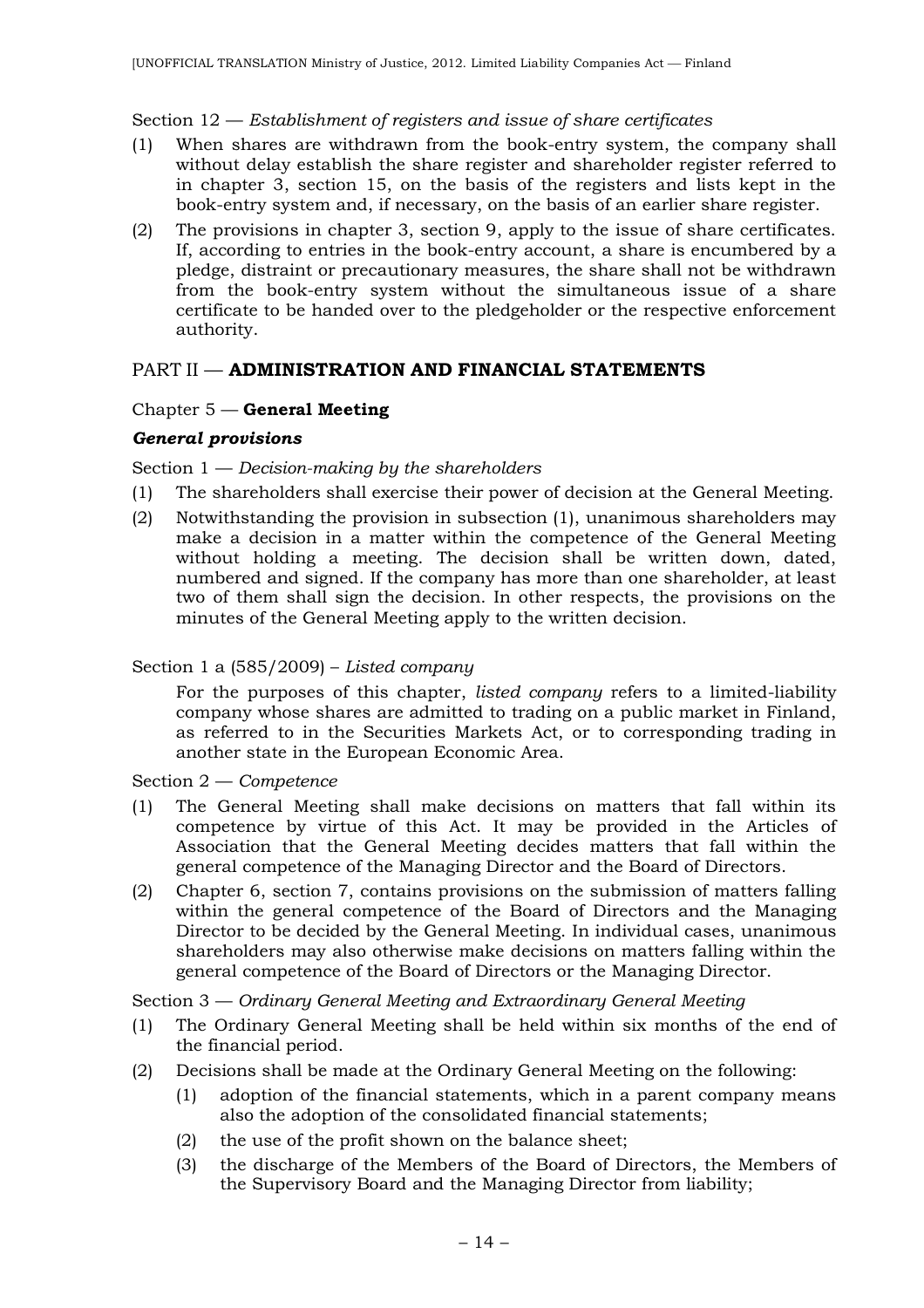- (4) the appointment of the Members of the Board of Directors and the Members of the Supervisory Board, unless it is otherwise provided in this Act or in the Articles of Association on their term or appointment; and
- (5) the other matters that according to the Articles of Association are to be decided by the Ordinary General Meeting.
- (3) An Extraordinary General Meeting shall be held, if:
	- (1) it is so provided in the Articles of Association;
	- (2) the Board of Directors considers it necessary;
	- (3) a shareholder or an auditor demands the same in accordance with section 4; or
	- (4) the Supervisory Board considers it necessary and it is competent, under the Articles of Association, to decide on the holding of an Extraordinary General Meeting.

Section 4 — *Right to demand an Extraordinary General Meeting*

An Extraordinary General Meeting shall be held, if an auditor or shareholders with a total of one tenth  $(1/10)$  of all shares, or a smaller proportion as provided in the Articles of Association, so demand in writing in order for a given matter to be dealt with. In a private company, the notice shall be delivered within two weeks and in a public company within one month of the arrival of the demand.

Section 5 — *Right to have a matter dealt with by the General Meeting*

- (1) A shareholder shall have the right to have a matter falling within the competence of the General Meeting dealt with by the General Meeting, if the shareholder so demands in writing from the Board of Directors well in advance of the meeting, so that the matter can be mentioned in the notice.
- (2) In a listed company, the demand shall always be deemed to be on time, if the Board of Directors has been notified of the demand no later than four weeks before the delivery of the notice.

## *Participation in the General Meeting*

Section 6 (585/2009) — *Participation by a shareholder*

- (1) Every shareholder shall have the right to participate in a General Meeting.
- (2) In accordance with chapter 3, section 2(1), it shall be a precondition for participation that the shareholder has been entered into the share register or that the shareholder has notified the acquisition to the company and presented reliable evidence of the same. In a company in the book-entry system, it shall be a precondition for participation that the shareholder has been entered into the share register as provided in chapter 4, section 2(2).
- (3) In a listed company whose shares are not in the book-entry system, the provisions in chapter 4, section 2(2) on the General Meeting Record Date apply. As regards shares held in a manner comparable to nominee registration, participation in the General Meeting shall be conditional on the shareholder being notified for temporary entry in the shareholder register, for purposes of participation in the General Meeting, in a manner corresponding to that provided in the said section.

### Section 7 — *Advance notice of participation*

(1) It may be provided in the Articles of Association that a shareholder may participate in the General Meeting on condition of giving advance notice of participation to the company no later than a given date, not to be earlier than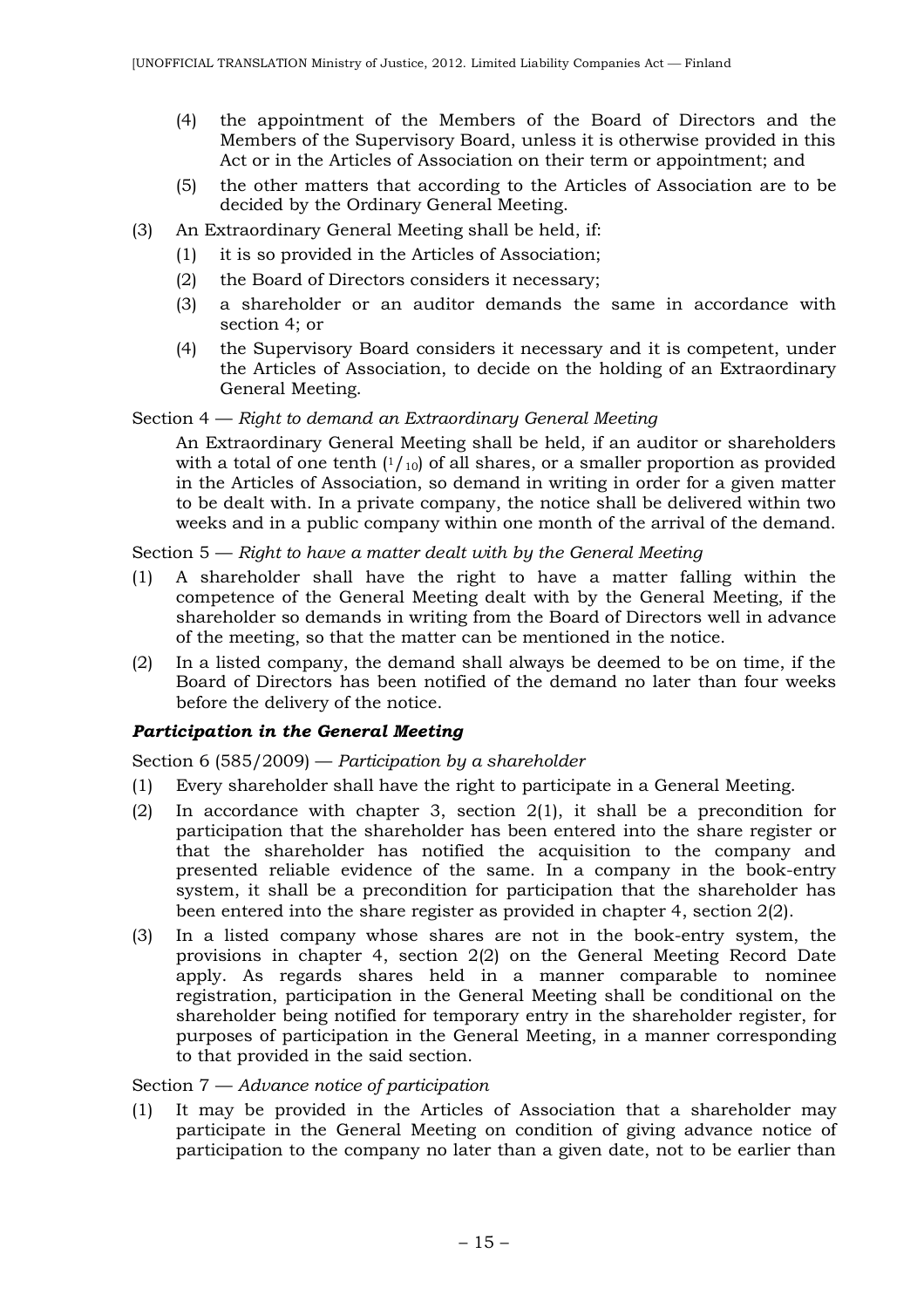ten days before the meeting. The last date for advance notices of participation shall be mentioned in the notice of the General Meeting.

(2) If the shares of the company are in the book-entry system, the shareholder of a nominee-registered share shall be deemed to have given advance notice of participation if the shareholder has been notified for temporary entry in the shareholder register, as referred to in chapter 4, section 2(2). If a shareholder participates in a General Meeting by means of several proxies, the advance notice of participation shall indicate the shares on the basis of which each of the proxies represents the shareholder. (585/2009)

### Section 8 — *Proxy representative and assistant*

- (1) A shareholder may exercise the rights of a shareholder at a General Meeting by way of proxy representation. The representative shall produce a dated proxy document or otherwise provide reliable evidence of the right to represent the shareholder. The proxy shall be valid for one General Meeting, unless it is otherwise indicated in the proxy document.
- (2) A shareholder and a proxy representative may have an assistant at the General Meeting.
- (3) A shareholder in a listed company may have several proxies, who represent the shareholder on the basis of shares held on different book-entry accounts. (585/2009)
- (4) The right of a proxy to represent several shareholders shall not be restricted. (585/2009)

### Section 9 — *Treasury shares*

Shares held by the company or a subsidiary shall not entitle to participation in the General Meeting. Likewise, these shares shall not be taken into account in cases where the making of a valid decision or the exercise of a given right requires the consent of all shareholders or the consent of shareholders holding a specified proportion of the shares in the company.

#### Section 10 (461/2007) — *Participation by others*

A Member of the Board of Directors, a Member of the Supervisory Board and the Managing Director shall have the right to be present at a General Meeting, unless the General Meeting in an individual case otherwise decides. The Board of Directors, the Supervisory Board and the Managing Director shall see to it that the right of shareholders to request information, as referred to in section 25, is realised. The Auditing Act (459/2007; *tilintarkastuslaki*) contains provisions on the presence of auditors at a General Meeting. The General Meeting may permit also other persons to participate in the meeting.

### *General provisions on decision-making*

#### Section 11 — *Matters to be decided*

- (1) The General Meeting may decide only matters that have been mentioned in the notice of the General Meeting or that under the Articles of Association are to be dealt with by the General Meeting. However, an Ordinary General Meeting shall always decide the matters referred to in section 3(2); it may also decide on the appointment of an auditor, as referred to in chapter 7, section 5, as well as deal with a proposal for a special audit, as referred to in chapter 7, section 7.
- (2) Notwithstanding the provisions in subsection (1), the General Meeting may decide on the convocation of a new General Meeting or on the postponement of a matter to a continuation meeting.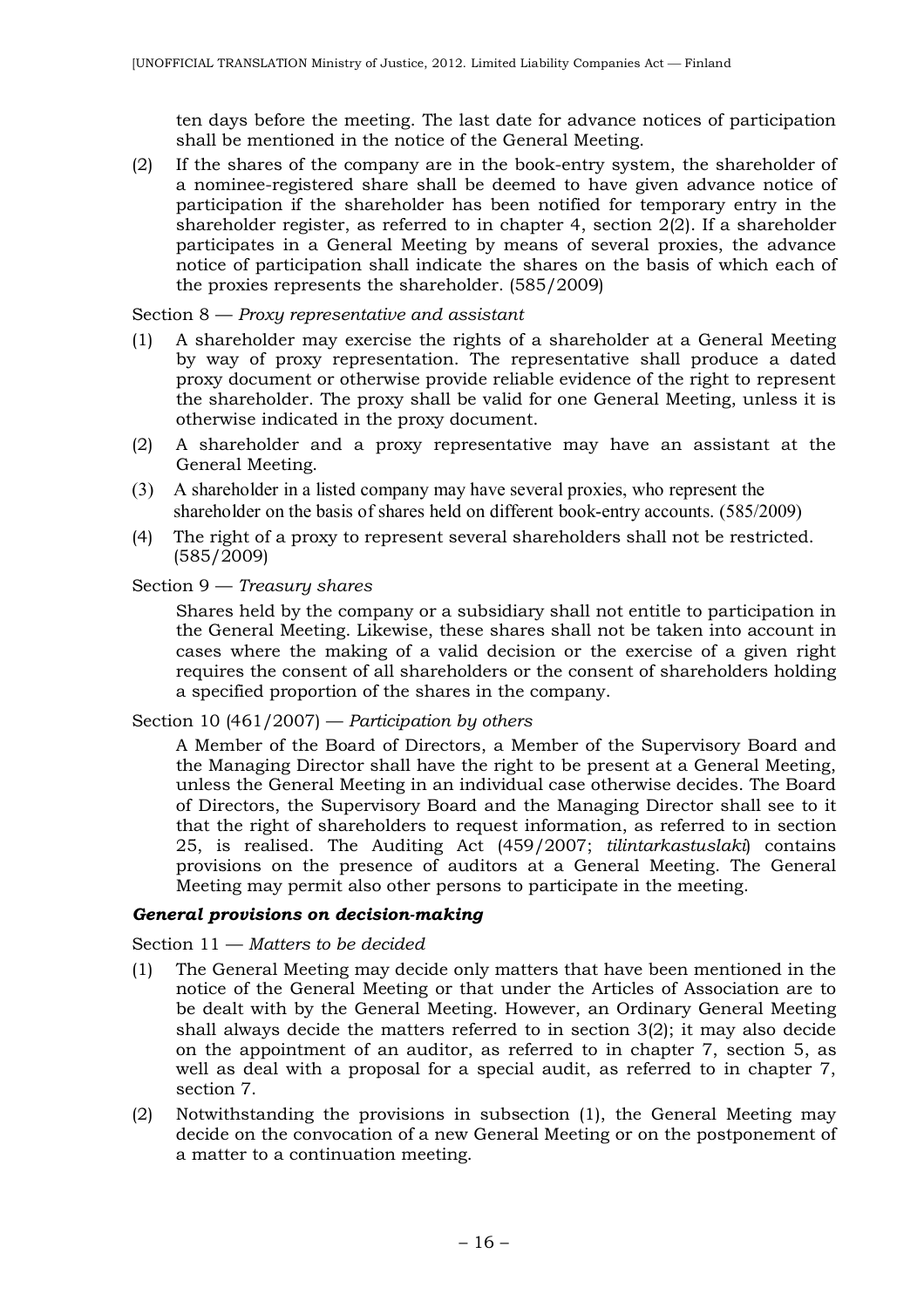Section 12 — *Voting rights*

- (1) Everyone may exercise the entire voting rights of the shares that one represents at the General Meeting, unless it is otherwise provided in the Articles of Association.
- (2) A shareholder in a listed company may vote with different shares in different ways, in so far as not otherwise provided in the Articles of Association. (585/2009)

### Section 13 — *Principle of equal treatment*

The General Meeting shall not make decisions contrary to the principle of equal treatment referred to in chapter 1, section 7.

### Section 14 — *Disqualification*

- (1) A shareholder or a proxy shall not vote in a matter pertaining to a civil action against the shareholder or the discharge of the shareholder from liability in damages or from other liability towards the company. A shareholder or a proxy shall likewise not vote in a matter pertaining to a civil action against a third party or the discharge from a third party from liability, if the shareholder is likely to derive an essential benefit in the matter and that benefit may be contrary to the interests of the company.
- (2) The provisions in subsection (1) do not apply if all shareholders in the company are disqualified.

### Section 15 — *Waiver of procedural requirements*

A matter that has not been dealt with in accordance with the procedural provisions of this Act or the Articles of Association may only be decided if the shareholders who are affected by the omission consent to the decision being made.

### *Meeting procedure*

### Section 16 — *Meeting venue and mode of participation (585/2009)*

- (1) The General Meeting shall be held in the place where the registered office of the company is located, unless it is otherwise provided in the Articles of Association. For especially weighty reasons, the meeting may be held at another location.
- (2) It may be provided in the Articles of Association that participation in the General Meeting may take place by post or telecommunications or other technical means. Also the Board of Directors may make this decision, unless it is otherwise provided in the Articles of Association. It shall be a precondition for participation by technical means that the right to participate and the correctness of the vote count can be verified in a manner corresponding to that in use in an ordinary meeting. In this event, the possibility to participate as referred to in this paragraph, the preconditions for doing so, the possible concomitant restrictions in the right of the shareholder to be heard, and the relevant procedure shall be mentioned in the notice. (585/2009)

Section 17 — *Convocation*

- (1) The Board of Directors shall convene the General Meeting. However, it may be provided in the Articles of Association that the Supervisory Board convenes the General Meeting.
- (2) If the General Meeting is not convened, even though it should be convened by virtue of law, the Articles of Association or the decision of the General Meeting, or if the provisions governing the notice of the General Meeting have been materially breached, the State Provincial Office shall, on the application of a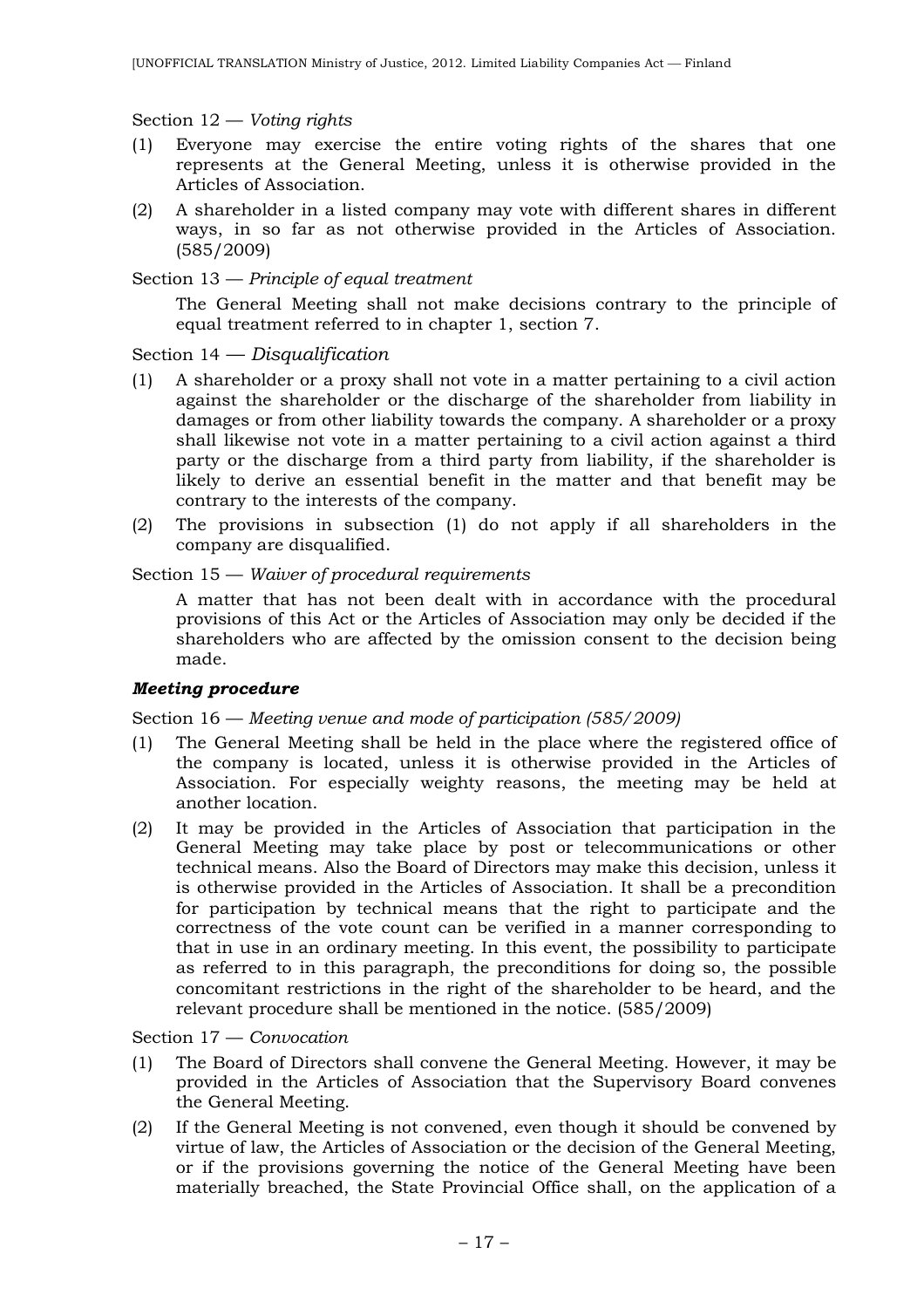Member of the Board of Directors, a Member of the Supervisory Board, the Managing Director, an auditor or a shareholder, permit the applicant to convene the meeting at the expense of the company. The permit decision of the State Provincial Office shall be enforceable regardless of appeal.

### Section 18 — *Contents of the notice*

- (1) The notice of the General Meeting shall indicate the name of the company, the date, time and venue of the meeting, as well as the matters to be dealt with by the meeting. If an amendment of the Articles of Association is to be dealt with at the General Meeting, the main contents of the amendment shall be mentioned in the notice.
- (2) There are specific provisions on the contents of the notice of the General Meeting in:
	- (1) section 7, concerning advance notice of participation;
	- (2) section 16(2), concerning participation by technical means;
	- (3) section 19(3), concerning a later meeting;
	- (4) chapter 9, section 4(2), concerning directed share issues;
	- (5) chapter 15, section 5(3), concerning redemption by way of the reduction of the share capital;
	- (6) chapter 15, section 6(3), concerning the directed acquisition and redemption of own shares, and chapter 15, section 9(3), concerning the reverse splitting of shares;
	- (7) chapter 16, section 10(2), concerning mergers; and
	- (8) chapter 17, section 10(2), concerning demergers.
- (3) In addition, in a listed company the notice of a General Meeting shall indicate the following:
	- (1) the conditions for a shareholder's participation in the General Meeting under chapter 4, section 2(2), and this chapter, sections 6 and 7;
	- (2) the conditions for a shareholder's right to participate in the General Meeting by proxy under section 8;
	- (3) the shareholder's right to request information, as referred to in section 25;
	- (4) the total number of shares in the company and the total number of votes, broken down by share class, as at the time of convocation of the General Meeting;
	- (5) the website where the information on the General Meeting required by this Act and the Securities Markets Act is accessible. (585/2009)

Section 19 — *Convocation period*

- (1) The notice shall be delivered no earlier than two months and no later than one week before the General Meeting, the last date for advance notices of participation, as referred to in section 7, or the General Meeting Record Date pertaining to companies in the book-entry system, as referred to in chapter 4, section 2(2). However, in a public company the notice may be delivered, at the earliest, three months before the date referred to above. (585/2009)
- (2) There are specific provisions on the convocation period in:
	- (1) section 24(3), concerning a continuation meeting;
	- (2) chapter 16, section 10(1), concerning mergers;
	- (3) chapter 17, section 10(1), concerning demergers; and
	- (4) chapter 20, section 3(2), concerning liquidation.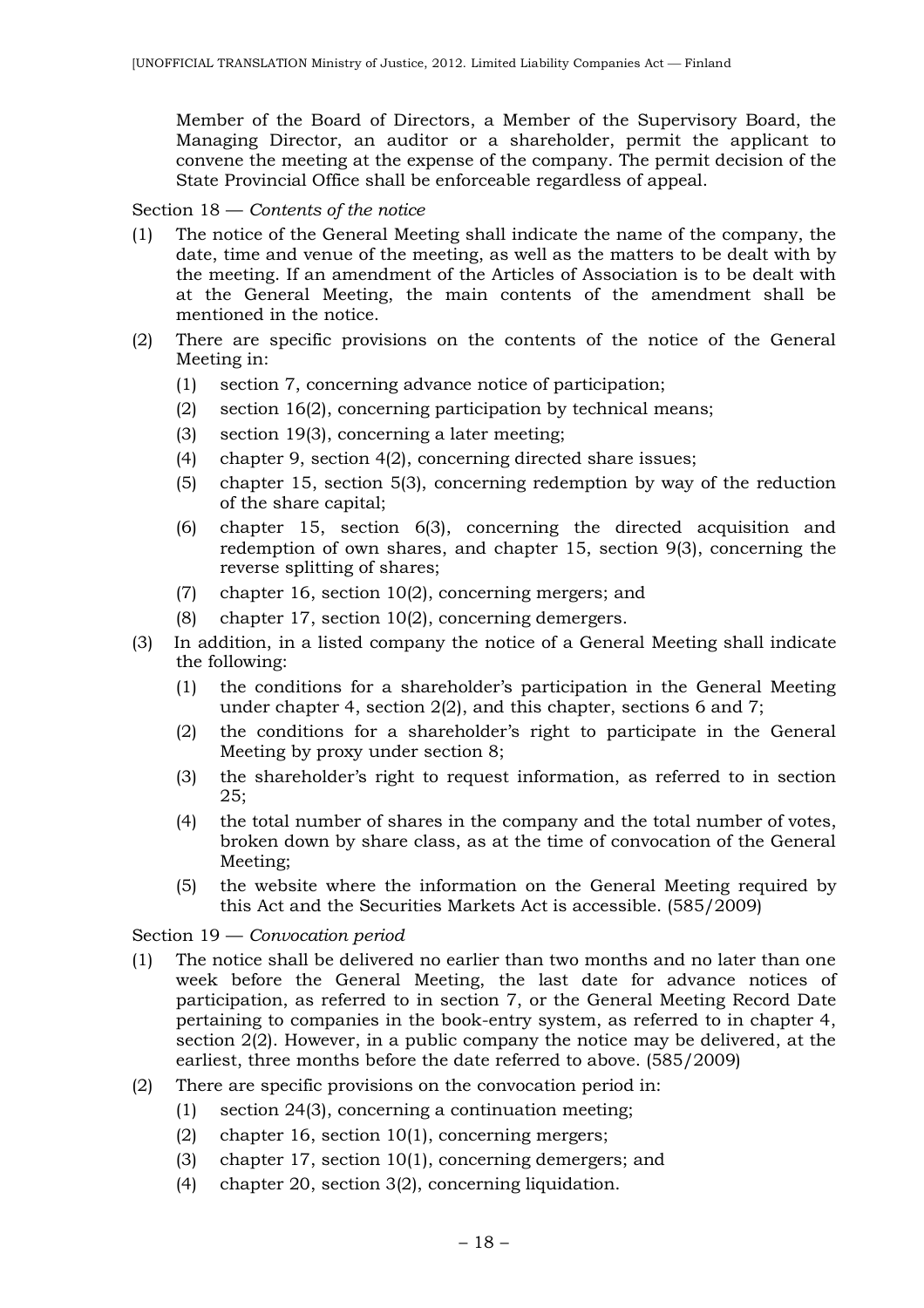- (3) If, under the Articles of Association, the validity of a decision requires that it has been made in two General Meetings, the notice of the later meeting shall not be delivered before the earlier meeting has been held. The decision made in the earlier meeting shall be mentioned in the notice.
- (4) A listed company shall deliver the notice of the General Meeting no later than three weeks before the General Meeting. However the notice shall be delivered at least nine days before General Meeting Record Date as referred to in chapter 4, section 4(2). (1214/2009)

### Section 20 — *Manner of convocation*

- (1) A written notice of the General Meeting shall be sent to all shareholders whose addresses are known to the company, unless it is otherwise provided in the Articles of Association.
- (2) In addition to what is provided in the Articles of Association, a written notice shall be sent to all shareholders whose addresses are known to the company if the meeting is to deal with an amendment of the Articles of Association, as referred to in section 29. There are similar provisions on a written notice in:
	- (1) chapter 16, section 10(2), concerning merger in a merging company;
	- (2) chapter 17, section 10(2), concerning demerger in a demerging company; and
	- (3) chapter 20, section 3(2), concerning the company going into liquidation, and chapter 20, section 18(1) concerning the continuation of liquidation.

Section 21 — *Meeting documents and the availability and delivery of the meeting documents*

- (1) The proposals and, if the General Meeting is to deal with the financial statements, the financial statements, the annual report and the auditor's report shall be kept available to the shareholders in the head office of the company or on the company website for at least one week before the meeting and they must kept available to the shareholders at the meeting venue. The meeting documents shall without delay be sent to a shareholder who requests them, if the documents are not available for downloading and printing on the company website. (981/2011)
- (2) If a decision pertains to a share issue, the issue of option rights or other special rights entitling to shares, the increase of the share capital from reserves, the payment of dividend, the distribution of reserves of unrestricted equity, the decrease of the share capital, the acquisition or redemption of own shares, or the company going into liquidation, and the financial statements are not to be dealt with at the meeting, the provisions in subsection (1) apply also to:
	- (1) the latest financial statements, annual report and auditor's report;
	- (2) the possible decisions on the distribution of assets, made after the end of the preceding financial period;
	- (3) any interim reports prepared as of a date after the end of the preceding financial period; and
	- (4) a statement by the Board of Directors on the events occurring after the latest financial statements or interim report and having an essential effect on the state of the company.
- (3) Chapter 16, section 11, and chapter 17, section 11, contain provisions on the merger or demerger documents that are to be kept available and delivered on request.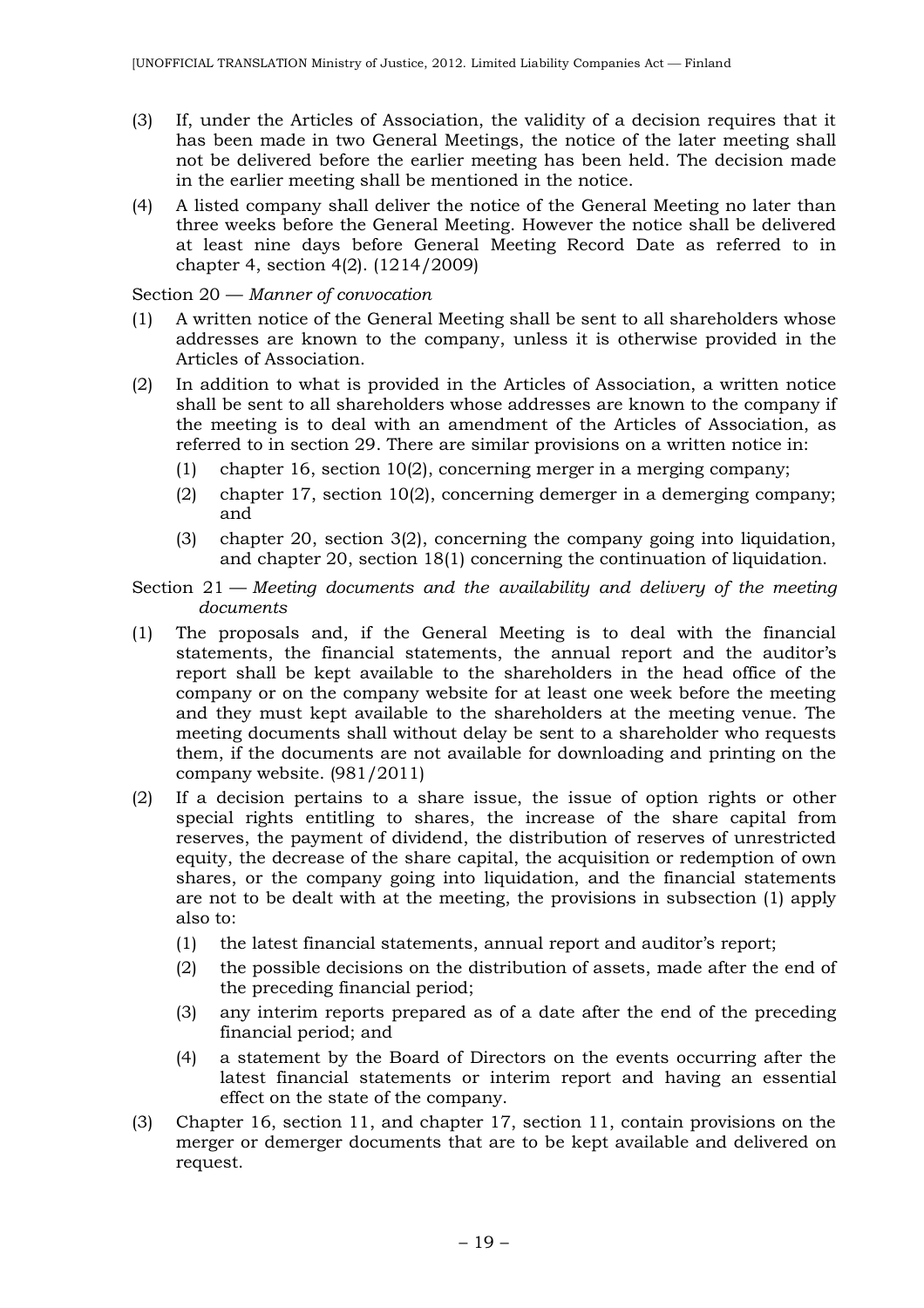- Section 22 (585/2009) *Special provisions for listed companies concerning the availability and delivery of documents*
- (1) A listed company shall keep the notice referred to in section 18 and the documents to be kept available to the shareholders, referred to in section 21(1)–(3), available on the company website for a period beginning no later than three weeks before the General Meeting and ending no earlier than three months after the General Meeting.
- (2) The provisions in section 21 on the availability and delivery of the financial statements, the annual report and the auditor's report before the General Meeting do not apply, if the company has kept them available as referred to in paragraph (1) and if the company has disclosed the information as provided in the Securities Markets Act no later than a three weeks before the General Meeting.

### Section 23 — *Chairperson, register of votes and minutes of the meeting*

- (1) The General Meeting shall be opened by the person designated by the convener of the meeting. The General Meeting shall elect the chairperson, unless it is otherwise provided in the Articles of Association. If the Articles of Association contain provisions on the chairperson of the General Meeting, that person shall also open the meeting.
- (2) The chairperson shall see to it that a register is compiled of the shareholders, proxy representatives and assistants in attendance, indicating the quantity of shares and voting rights of each shareholder (*register of votes*). The shareholder register shall be kept available at the meeting.
- (3) The chairperson shall see to it that minutes are kept of the meeting. The minutes shall indicate the decisions made and the results of any votes. The chairperson and a person elected as scrutiniser shall sign the minutes. The register of votes shall be included in or attached to the minutes. The minutes shall be numbered consecutively and archived in a reliable manner.
- (4) No later than two weeks after the meeting, the minutes shall be kept available to the shareholders at the head office of the company or on the company website, and copies shall be delivered to shareholders requesting the same. A shareholder shall have the right to receive copies of the attachments to the minutes against compensation of the company's costs.
- (5) If a full account of the voting has been carried out in the General Meeting of a listed company, the minutes of the General Meeting shall also indicate the proportion of the voted shares of all shares, the number of votes cast in favour of and against a decision, and the number of non-voted shares represented in the General Meeting. (585/2009)

#### Section 24 — *Continuation meeting*

- (1) The General Meeting may decide that a matter is to be postponed to be dealt with in a continuation meeting.
- (2) A matter pertaining to the approval of the financial statements and the use of profits shall be postponed from the Ordinary General Meeting to a continuation meeting, if shareholders holding at least one tenth  $(1/10)$  of all shares so request. The continuation meeting shall be held no earlier than one month and no later than three months after the Ordinary General Meeting. The decision need not be postponed for a second time even if the minority so requests.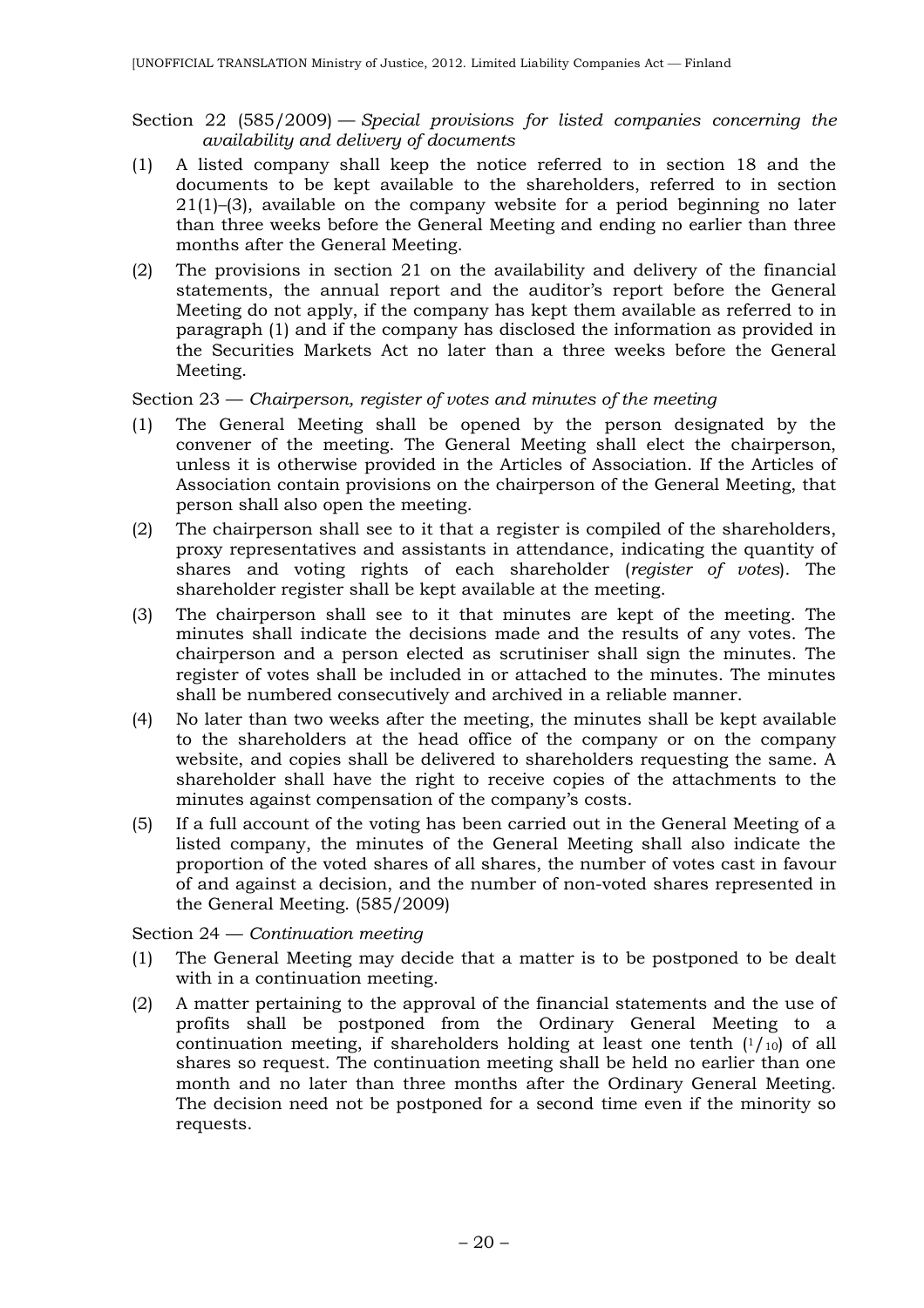(3) A new notice shall be delivered of the continuation meeting, if it is to be held more than four weeks after the General Meeting. The notice of a continuation meeting may always be delivered no later than four weeks before the meeting.

#### Section 25 — *Right to request information*

- (1) On the request of a shareholder, the Board of Directors and the Managing Director shall provide more detailed information on circumstances that may affect the evaluation of a matter dealt with by the meeting. If the meeting deals with the financial statements, this obligation shall apply also to more general information on the financial position of the company, including the relationship of the company with another corporation or foundation in the same group. However, the information shall not be provided if this would cause essential harm to the company.
- (2) If the question of a shareholder can only be answered on the basis of information not available at the meeting, the answer shall be provided in writing within two weeks. The answer shall be delivered to the shareholder asking the question and to other shareholders requesting the same.

### *Rules of decision-making*

### Section 26 — *Decision by majority*

- (1) A proposal that has been supported by more than half the votes cast shall constitute the decision of the General Meeting, unless it is otherwise provided in this Act. In an election, the person receiving the most votes shall have been elected. The General Meeting may decide before the election that the person receiving more than half the votes cast shall have been elected. In the event of a tie, an election shall be decided by drawing lots and another vote shall be decided by the casting vote of the chairperson, unless it is otherwise provided in the Articles of Association.
- (2) The requirement of majority may be relaxed by way of the Articles of Association only as regards elections.

## Section 27 — *Decision by qualified majority*

- (1) If a decision must be made by qualified majority, a proposal that has been supported by at least two thirds  $(2/3)$  of the votes cast and the shares represented at the meeting shall constitute the decision.
- (2) Unless it is otherwise provided in this Act or the Articles of Association, the following decisions shall be made by qualified majority:
	- (1) the amendment of the Articles of Association;
	- (2) a directed share issue;
	- (3) the issue of option rights and other special rights entitling to shares;
	- (4) the acquisition and redemption of own shares in a public company;
	- (5) the directed acquisition of own shares;
	- (6) a merger;
	- (7) a demerger; and
	- (8) going into liquidation and the termination of liquidation.
- (3) If the company has several share classes, it shall be an additional requirement for the validity of a decision on the merger in a merging company, the demerger in a demerging company, the company going into liquidation, the termination of liquidation and, in a public company, the directed acquisition of own shares that the decision is supported by a qualified majority within each of the share classes represented at the meeting.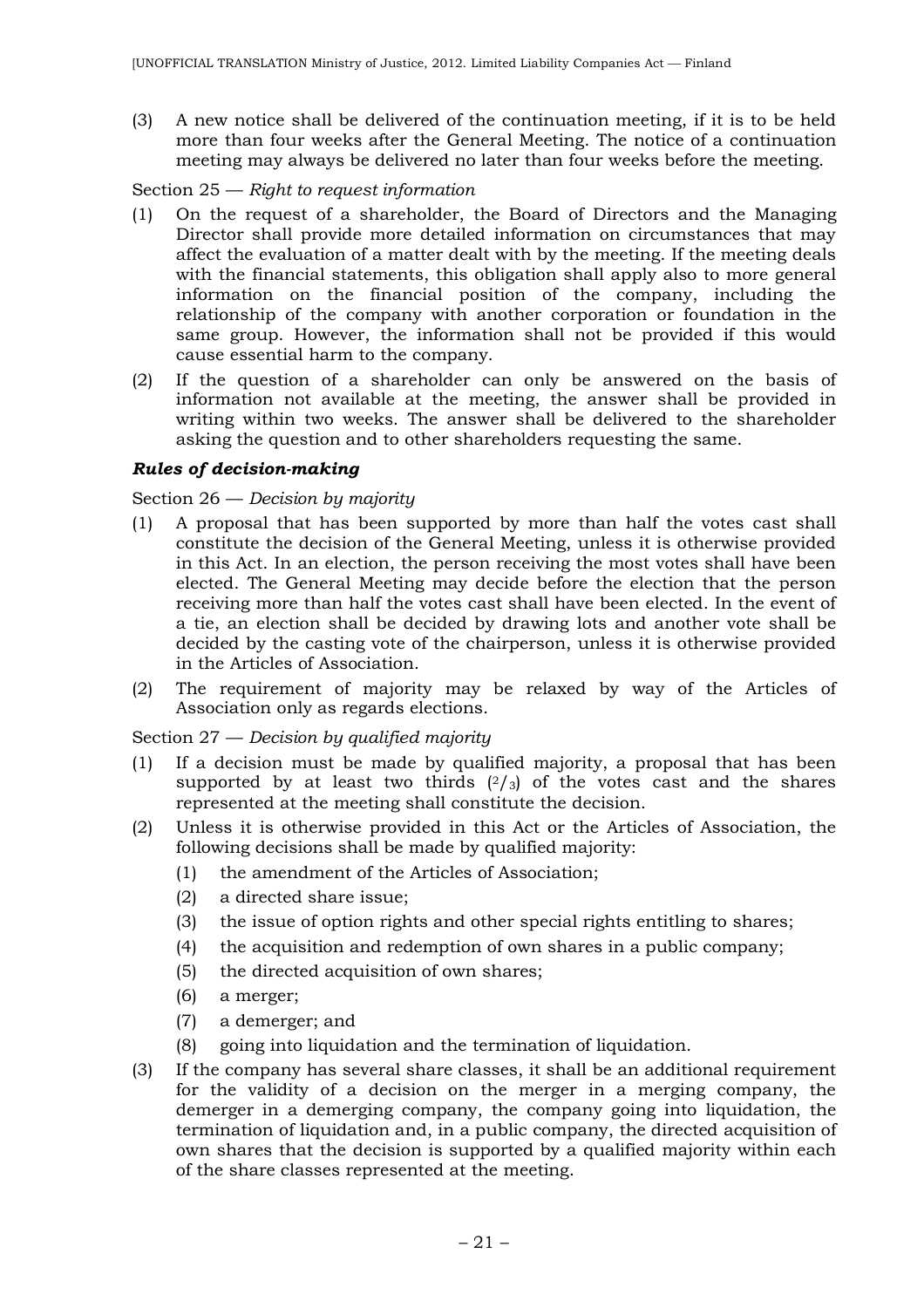(3) The requirement of qualified majority shall not be relaxed by way of the Articles of Association.

### Section 28 — *Alteration of the rights of a share class*

A decision on the amendment of the Articles of Association to the effect that share classes are combined or the rights of an entire share class are otherwise reduced shall be made by qualified majority, as provided in section 27. It shall be an additional requirement for the validity of the decision that the decision is supported by a qualified majority within each of the share classes represented at the meeting and that consent is obtained from the majority within each share class whose rights are to be reduced.

Section 29 — *Consent of the shareholders*

- (1) The consent of a shareholder shall be obtained for the amendment of the Articles of Association, where:
	- (1) the right of the shareholder to the profit or the net assets of the company is reduced by means of a provision in the Articles of Association referred to in chapter 13, section 9;
	- (2) the liability of the shareholder to make payments to the company is increased;
	- (3) the right to acquire the shares of the shareholder is restricted by taking into the Articles of Association a redemption clause referred to in chapter 3, section 7, or a consent clause referred to in chapter 3, section 8;
	- (4) the pre-emptive right of the shareholder to shares is restricted as referred to in chapter 9, section 3(3);
	- (5) the right to minority dividend is restricted as referred to in chapter 13, section 7;
	- (6) a redemption term referred to in chapter 15, section 10, is attached to the shares of the shareholder;
	- (7) the right of the company to damages is restricted as referred to in chapter 22, section 9; or
	- (8) the balance between the rights carried by shares in the same class is altered and the change affects the shares of the shareholder.
- (2) The consent of the shareholder shall likewise be obtained when a directed redemption of shares is carried out, as referred to in chapter 15, section 6, or when a decision on a change of corporate form is made, as referred to in chapter 19, section 5.
- (3) The General Meeting shall not make a decision contrary to the principle of equal treatment referred to in chapter 1, section 7, unless the shareholder at whose expense the unjust benefit is to be given consents to the same.

#### *Miscellaneous provisions*

#### Section 30 — *Amendment of the Articles of Association*

- (1) The General Meeting shall decide on the amendment of the Articles of Association. The decision shall be made by qualified majority, as referred to in section 27.
- (2) The decision on the amendment of the Articles of Association shall be notified for registration without delay, and it shall not be implemented before registration. If the amendment of the Articles of Association requires implementation measures to be entered into the register, the amendment shall, however, be notified for registration and registered simultaneously with the implementation measures.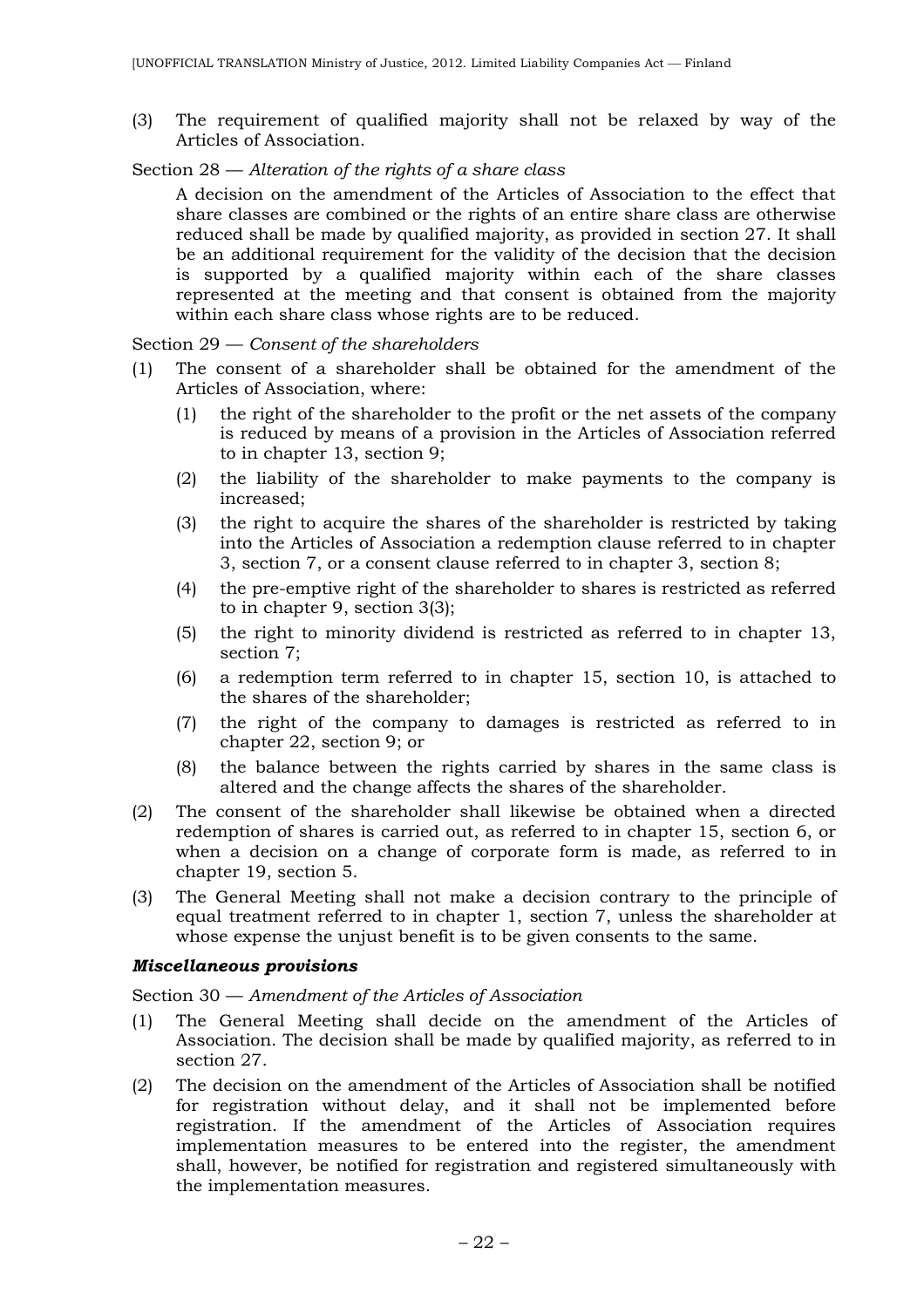(3) If the right carried by a share is determined on the basis of the nominal value of the share, the abandonment of nominal values shall not affect the rights carried by the share, unless it is otherwise decided.

```
Section 31 — Objections
```
Chapter 21 contains provisions on objections against the decisions of the General Meeting.

#### Chapter 6 — **Management and representation of the company**

#### *Management*

Section 1 — *Management of the company*

- (1) A company shall have a Board of Directors. It may also have a Managing Director and a Supervisory Board.
- (2) Chapter 1, section 7, contains a prohibition of decisions contrary to the principle of equal treatment, chapter 1, section 8, on the duty of care, and chapter 22 on liability in damages.
- (3) Sections 25—28 of this chapter contain provisions on the representation of the company.

### *Duties of the Board of Directors and decision-making*

Section 2 — *General duties of the Board of Directors*

- (1) The Board of Directors shall see to the administration of the company and the appropriate organisation of its operations (*general competence*). The Board of Directors shall be responsible for the appropriate arrangement of the control of the company accounts and finances.
- (2) The Board of Directors or a Member of the Board of Directors shall not comply with a decision of the General Meeting, the Supervisory Board or the Board of Directors where it is invalid owing to being contrary to this Act or the Articles of Association.

#### Section 3 — *Decision-making by the Board of Directors*

- (1) The opinion of the majority shall constitute the decision of the Board of Directors, unless a qualified majority is required in the Articles of Association. In the event of a tie, the Chairperson of the Board of Directors shall have the casting vote. If there is a tie in the election for the Chairperson, and no other provision has been made in the appointment of the Board of Directors or in the Articles of Association, the election shall be decided by drawing lots.
- (2) The Board of Directors shall have a quorum when more than half the Members of the Board of Directors are present, unless a larger proportion is required in the Articles of Association. The proportion shall be calculated on the basis of the number of Members who have been appointed. When this proportion is being calculated, disqualified Members shall be deemed to be absent. No decision shall be made, unless all Members have been reserved the chance, as far as possible, to participate in the consideration of the matter. If a Member is unavailable, this chance shall be reserved to the Deputy Member of the Board of Directors. If a decision is made without a meeting being held, the decision shall be written down, signed, numbered and archived as provided for the minutes of Board meetings in section 6.

Section 4 — *Disqualification*

A Member of the Board of Directors shall be disqualified from the consideration of a matter pertaining to a contract between the Member and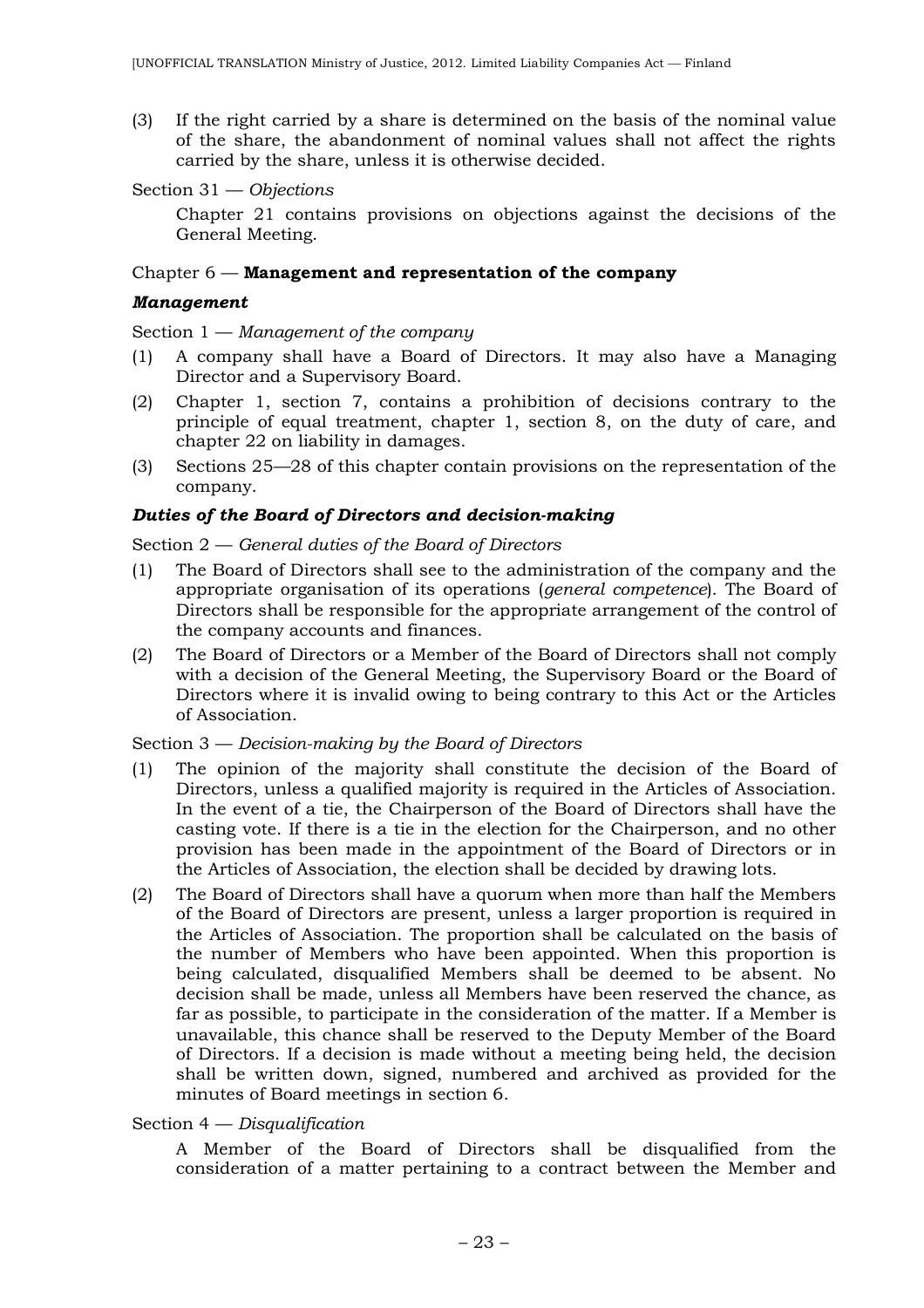the company. A Member shall likewise be disqualified from the consideration of a matter pertaining to a contract between the company and a third party, if the Member is to derive an essential benefit in the matter and that benefit may be contrary to the interests of the company. The provisions in this section on a contract apply correspondingly to other transactions and court proceedings.

### Section 5 — *Meeting of the Board of Directors*

- (1) The Chairperson of the Board of Directors shall see to it that the Board of Directors meets when necessary. A meeting shall be convened if a Member of the Board of Directors or the Managing Director so requests. If, notwithstanding a request, the Chairperson does not call the meeting, the meeting may be called by a Member, if at least one half of the Members approve of the call, or by the Managing Director.
- (2) The Board of Directors may decide that also a person other than a Member of the Board of Directors may be present at a meeting. Section 18 contains provisions on the right of the Managing Director to be present at a meeting. Provisions on who may be present at a meeting may also be included in the Articles of Association.

### Section 6 — *Minutes of the Board of Directors*

Minutes shall be kept of the meetings of the Board of Directors, to be signed by the person chairing the meeting and, if there are several Members of the Board of Directors, at least by one Member designated by the Board. A Member and the Managing Director shall have the right to have a dissent entered into the minutes. The minutes shall be numbered consecutively and archived in a reliable manner.

Section 7 — *Transfer of decision-making*

- (1) In individual cases or in the event that it is so provided in the Articles of Association, the Board of Directors may make a decision in a matter falling within the general competence of the Managing Director also where the company has a Managing Director.
- (2) The Board of Directors may submit a matter within the general competence of the Board of Directors or the Managing Director to be decided by the General Meeting.

### *Members of the Board of Directors and the beginning and end of membership*

- Section 8 *Members of the Board of Directors, Deputy Members of the Board of Directors and the Chairperson of the Board of Directors*
- (1) There shall be between one and five regular Members of the Board of Directors, unless it is otherwise provided in the Articles of Association. If there are fewer than three Members, there shall be at least one Deputy Member of the Board of Directors. The provisions of this Act on a Member apply also to a Deputy Member.
- (2) If there are several Members of the Board of Directors, a Chairperson of the Board of Directors shall be elected. The Board of Directors shall elect the Chairperson, unless it has been otherwise decided when the Board is appointed or unless it is otherwise provided in the Articles of Association.

Section 9 — *Appointment of the Members of the Board of Directors*

The General Meeting shall appoint the Members of the Board of Directors, unless it is provided in the Articles of Association that the Supervisory Board is to appoint the Members. It may be provided in the Articles of Association that a minority of the Board of Directors is to be appointed according to some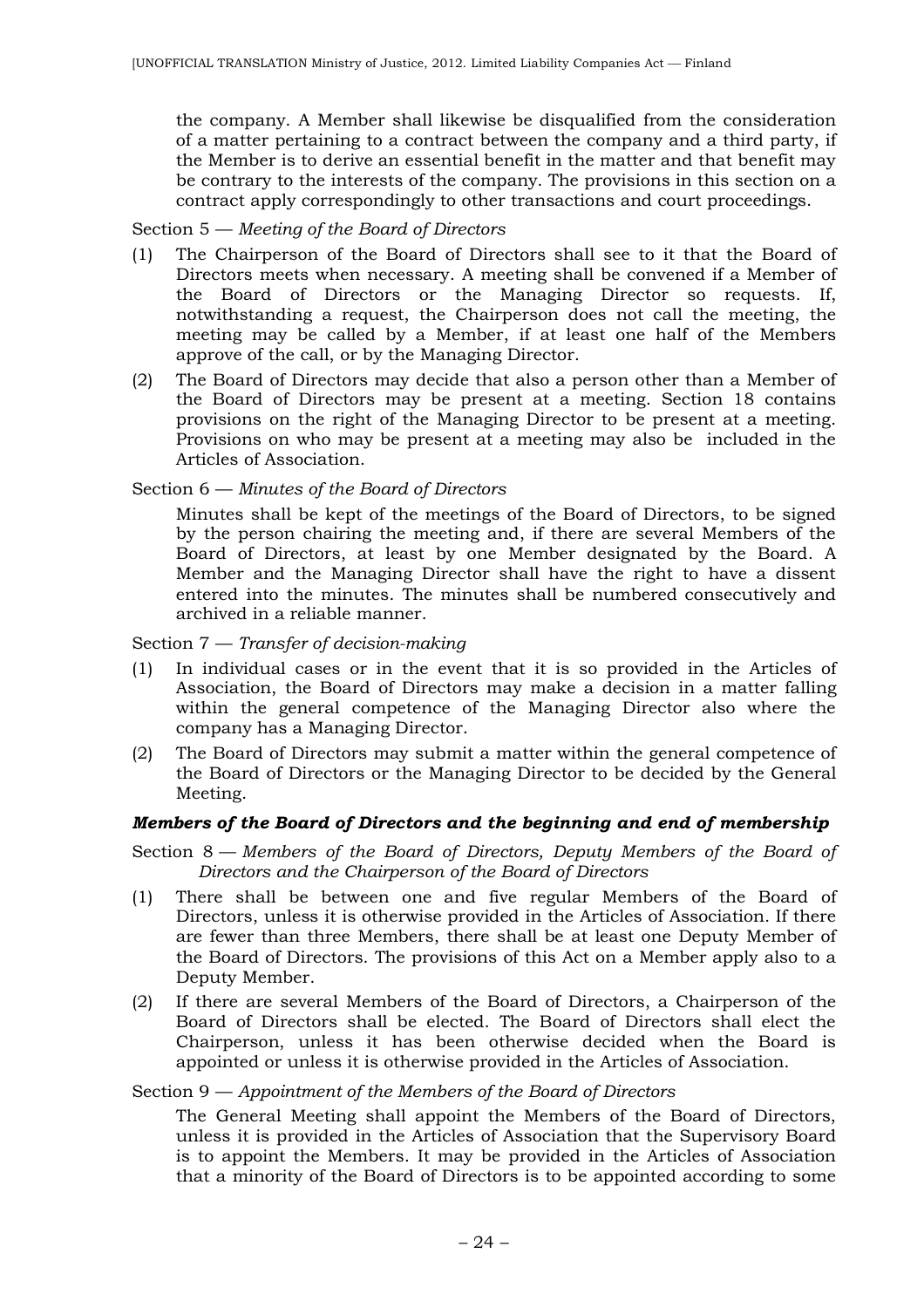other procedure. However, if a Member has not been elected according to the other procedure, the General Meeting may appoint the Member, unless it is otherwise provided in the Articles of Association.

Section 10 — *Qualifications of a Member of the Board of Directors*

- (1) The following cannot be Members of the Board of Directors: Legal persons, minors, persons under guardianship, persons with restricted legal competency, and bankrupts. The Act on Business Prohibitions (1059/1985; *laki liiketoimintakiellosta*) contains provisions on the effect of a business prohibition on the qualification of a Member.
- (2) At least one of the Members of the Board of Directors shall be resident within the European Economic Area, unless the registration authority grants an exemption to the company regarding this requirement.

### Section 11 — *Term of the Members of the Board of Directors*

In a private company, the term of a Member of the Board of Directors shall be indefinite. In a public company, the term shall end with the conclusion of the Ordinary General Meeting following the appointment of the Member. Other provisions on the term may be included in the Articles of Association. The term shall end with the conclusion of the General Meeting deciding on the appointment of a successor Member, unless it is otherwise provided in the Articles of Association or decided when the successor Member is appointed.

Section 12 — *Resignation of Members of the Board of Directors*

- (1) A Member of the Board of Directors may resign before the end of his or her term.
- (2) The resignation shall take effect at the earliest when it has been notified to the Board of Directors. If the Member of the Board of Directors has been appointed by someone else than the General Meeting, the resignation shall be notified also to the appointing party.
- (3) If the resigning Member of the Board of Directors has reason to believe that the company no longer has any Members of the Board of Directors, the resigning Member shall see to it that a General Meeting is convened to appoint a new Board of Directors.

#### Section 13 — *Dismissal of Members of the Board of Directors*

- (1) A Member of the Board of Directors may be dismissed ahead of term by the party who appointed the Member. However, a Member appointed by someone else than the General Meeting may be dismissed by the General Meeting, if the Articles of Association have been amended so that the special right of appointment no longer applies.
- (2) The term of a dismissed Member of the Board of Directors shall end with the conclusion of the General Meeting deciding on the dismissal, unless the General Meeting decides on some other point in time. The term of a Member dismissed by someone else than the General Meeting shall end immediately, unless some other point in time is indicated in the context of the dismissal.

#### Section 14 — *Supplementing the Board of Directors*

If there is a vacancy in the Board of Directors in mid-term or if a Member of the Board of Directors loses the qualifications referred to in section 10, a Deputy Member of the Board of Directors shall substitute for the Member as provided in the Articles of Association or as decided upon the appointment of the Deputy Member. If there are no Deputy Members, the other Members shall see to it that a successor Member is appointed for the remainder of the term.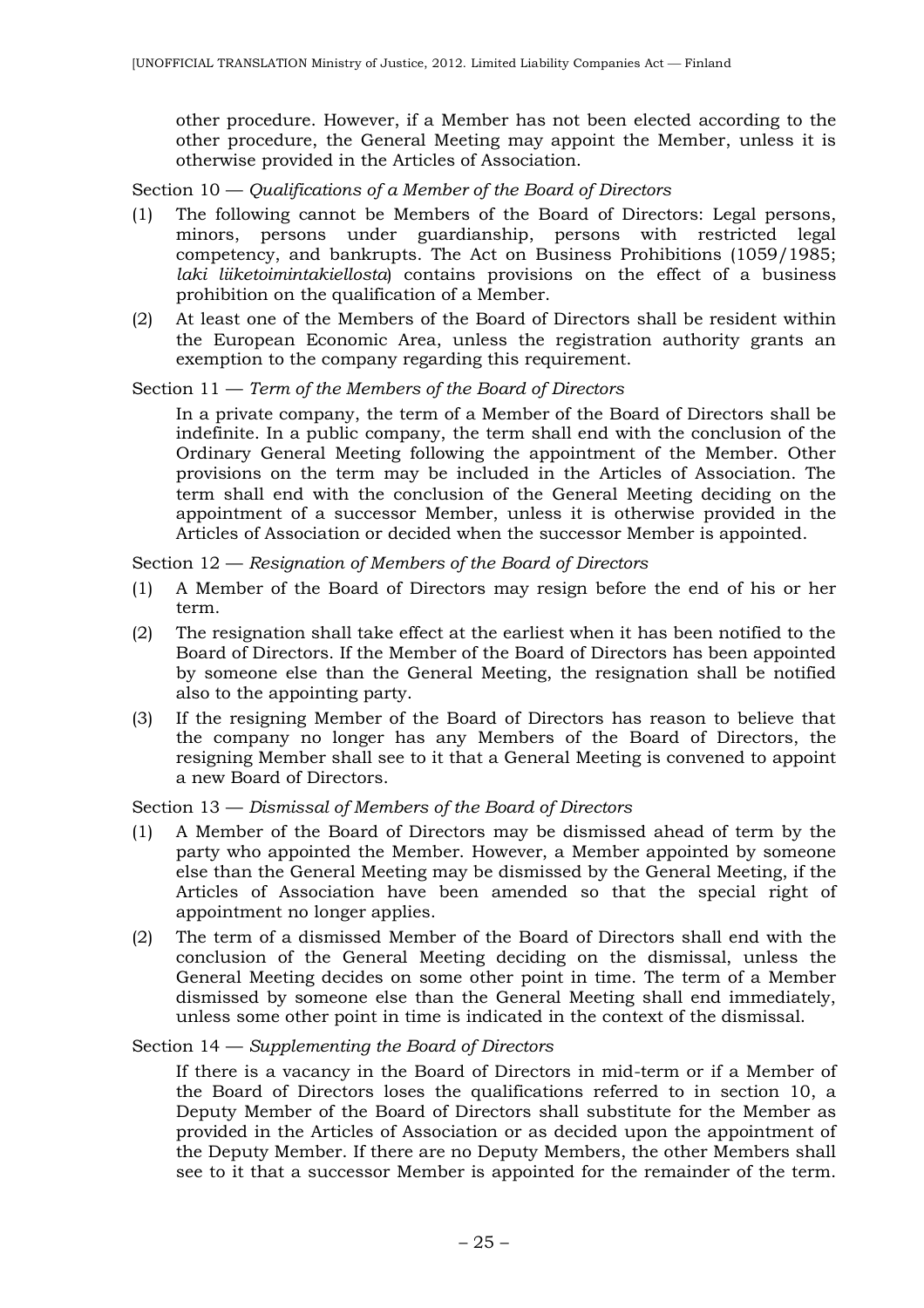If, however, the appointment of the Member is a task for the General Meeting and the Board of Directors, with Deputy Members, has a quorum, the appointment may take place in the next General Meeting.

#### *Other provisions on the Board of Directors*

#### Section 15 — *Parent-subsidiary relationship*

If the company has become a parent company or if it no longer is a parent company, the Board of Directors shall without delay notify the same to the Board of Directors or the other corresponding organ of the subsidiary. The Board of Directors or the other corresponding organ of the subsidiary shall supply the Board of Directors of the parent company with the information necessary for the evaluation of the state of the group and the calculation of its financial results.

### Section 16 — *Contract with sole shareholder*

A contract or other undertaking between the company and its sole shareholder that does not fall within the scope of the regular business operations of the company shall be entered or attached to the minutes of the Board of Directors.

#### *Managing Director*

Section 17 — *General duties of the Managing Director*

- (1) The Managing Director shall see to the executive management of the company in accordance with the instructions and orders given by the Board of Directors (*general competence*). The Managing Director shall see to it that the accounts of the company are in compliance with the law and that its financial affairs have been arranged in a reliable manner. The Managing Director shall supply the Board of Directors and the Members of the Board of Directors with the information necessary for the performance of the duties of the Board of Directors.
- (2) The Managing Director may undertake measures that are unusual or extensive in view of the scope and nature of the activities of the company only if so authorised by the Board of Directors or if it is not possible to wait for a decision of the Board of Directors without causing essential harm to the business operations of the company. In the latter case, the Board of Directors shall be notified of the measures as soon as possible.
- Section 18 *Presence of the Managing Director at the meetings of the Board of Directors*

The Managing Director shall have the right to be present at the meetings of the Board of Directors and to speak there even if the Managing Director is not a Member of the Board of Directors, in so far as the Board of Directors does not otherwise decide.

### Section 19 — *Provisions applicable to the Managing Director and the Deputy Managing Director*

- (1) In other respects, the provisions pertaining to the Members of the Board of Directors in section 2(2) on invalid decisions, section 4 on disqualification and section 10(1) on qualification apply also to the Managing Director. The Managing Director shall in all events be resident within the European Economic Area, unless the registration authority grants the company an exemption from this requirement.
- (2) The provisions of this Act on the Managing Director apply also to the Deputy Managing Director.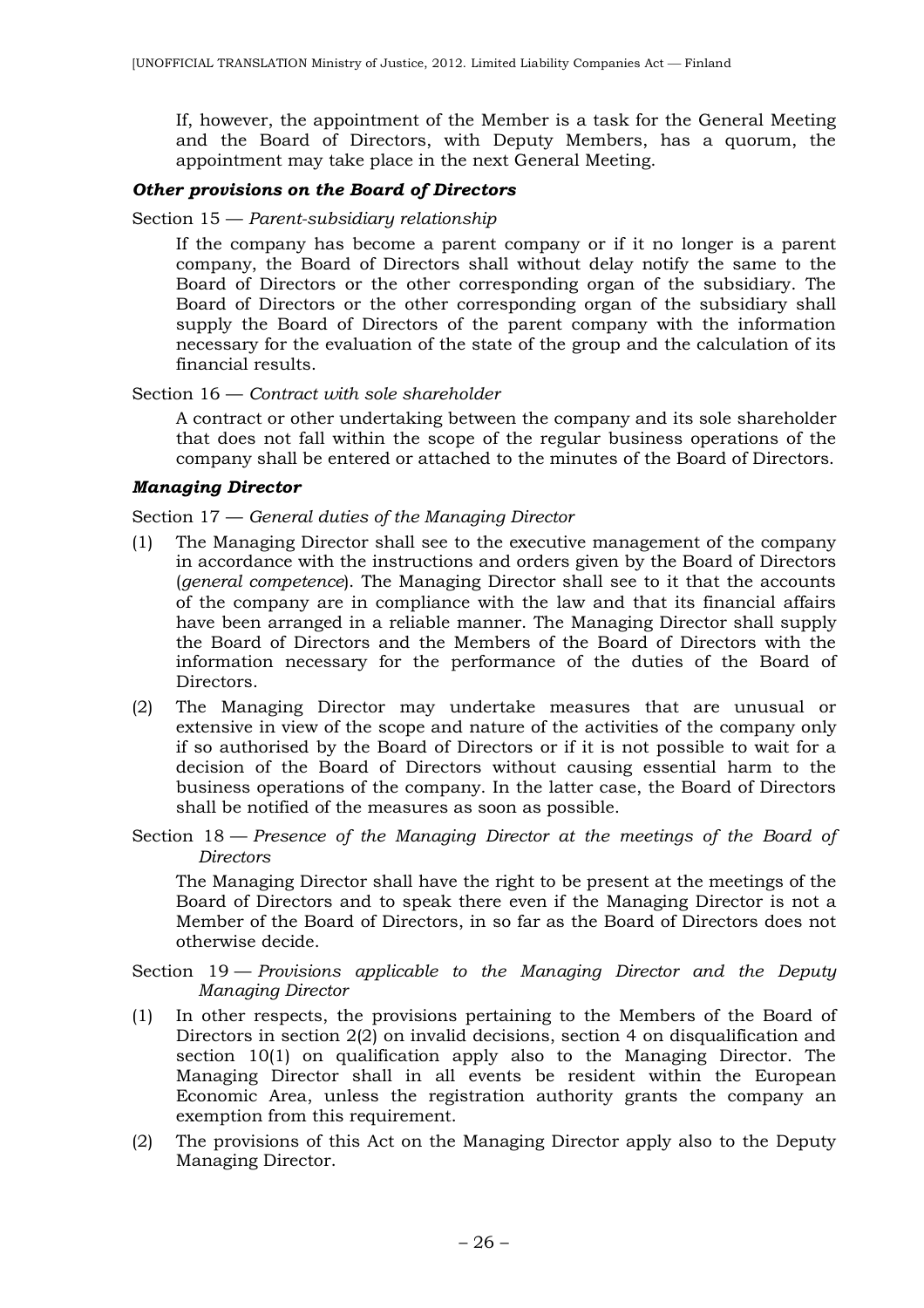Section 20 — *Appointment, resignation and dismissal of the Managing Director*

- (1) The Board of Directors shall appoint the Managing Director.
- (2) The Managing Director shall have the right to resign from the post. The resignation shall take effect at the earliest upon notification to the Board of Directors.
- (3) The Board of Directors may dismiss the Managing Director from the post. The dismissal shall take effect immediately, unless the Board of Directors decides on a later point in time.

#### *Supervisory Board*

Section 21 — *Duties of the Supervisory Board*

- (1) Provisions on the Supervisory Board shall be included in the Articles of Association. The Supervisory Board supervises the administration of the company, which is the responsibility of the Board of Directors and the Managing Director. It may be provided in the Articles of Association that the Supervisory Board appoints the Board of Directors.
- (2) In other respects, duties may be assigned to the Supervisory Board only in so far as they fall within the general competence of the Board of Directors or have not been assigned by law to any other organ. The Supervisory Board shall not be given any right to represent the company.

Section 22 — *Access of the Supervisory Board to information*

The Board of Directors, the Members of the Board of Directors and the Managing Director shall supply the Supervisory Board and the Members of the Supervisory Board with all information needed for the performance of the duties of the Supervisory Board.

Section 23 — *Members of the Supervisory Board and Chairperson of the Supervisory Board*

The Supervisory Board shall have at least three Members. The Managing Director or a Member of the Board of Directors shall not be a Member of the Supervisory Board. A Chairperson shall be elected for the Supervisory Board. The Chairperson shall be elected by the Supervisory Board, unless it is otherwise decided upon the appointment of the Supervisory Board or it is otherwise provided in the Articles of Association.

Section 24 — *Provisions applicable to the Supervisory Board*

In other respects, the provisions in section  $2(2)$  on invalid decisions, sections 3—6 on decision-making, disqualification, meetings and minutes, and sections 9—13 on appointment, qualification, term, resignation and dismissal apply to the Supervisory Board and the Members of the Supervisory Board.

### *Representation*

#### Section 25 — *Board of Directors and Managing Director as representatives*

The Board of Directors shall represent the company. The Managing Director may represent the company in matters falling within the Managing Director's duties under section 17.

Section 26 — *Other representatives*

It may be provided in the Articles of Association that a Member of the Board of Directors or the Managing Director has the right to represent the company or that the Board of Directors may grant a Member of the Board of Directors, the Managing Director or some other designated person the right to represent the company. The Board may revoke the right thus granted at any time.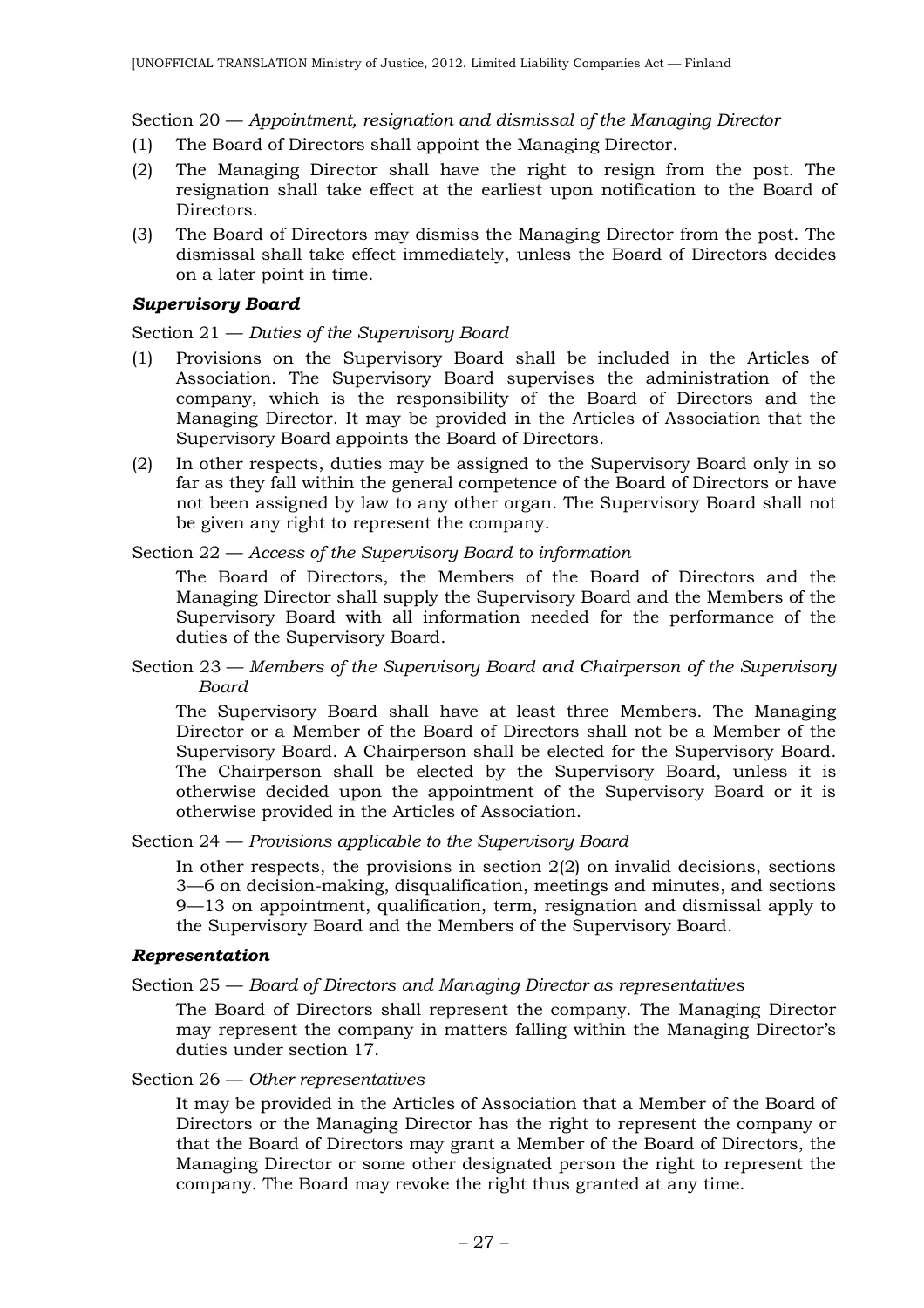### Section 27 — *Restrictions of the right to represent the company*

- (1) The only restriction of the right to represent the company that may be entered in the Trade Register is one to the effect that two or more persons have this right only when acting together.
- (2) A provision in the Articles of Association on the field of operation of the company shall constitute a restriction of the authority of a representative.

### Section 28 — *Binding effect of measures by a representative*

- (1) A transaction entered into by a representative of the company, as referred to in this Act, shall not be binding on the company if:
	- (1) the representative has violated a restriction of the representative's competence to represent the company, as referred to in this Act;
	- (2) the representative has violated a restriction referred to in section  $27(1)$ ; or
	- (3) the representative has exceeded his or her authority and the other party to the transaction knew or should have known of the authority having been exceeded.
- (2) In cases referred to in subsection (1)(3), the fact that the restrictions of the authority to represent the company have been registered shall not on its own be deemed adequate proof that the other party to the transaction knew or should have known of the authority having been exceeded.

### Chapter 7 — **Audit and special audit**

### *Audit*

Section 1 — *Applicable law*

- (1) The provisions in this chapter and the provisions of the Auditing Act apply to the audit of a company.
- (2) Repealed by Act 461/2007

Section 2 (461/2007) — *Appointment of the auditor*

- (1) The obligation to have an audit conducted is governed by the provisions in chapter 2 of the Auditing Act and in section 6 of this chapter.
- (2) The General Meeting shall appoint the auditor. If several auditors are to be appointed, it may be provided in the Articles of Association that an auditor or some of the auditors, but not all, are to be appointed in accordance with some other procedure.

Section 3 — *Deputy auditor*

- (1) The obligation to appoint a deputy auditor is governed by the provisions of section 4 of the Auditing Act. The General Meeting may appoint a deputy auditor also in a company where there is no obligation to do so, as well as appoint several deputy auditors. If some of the auditors are to be appointed in accordance with some other procedure, it may also be provided in the Articles of Association that the deputy auditor for such an auditor is appointed in accordance with the other procedure. (461/2007)
- (2) The provisions of this Act and the Auditing Act on an auditor apply also to the deputy auditor.

### Section 4 — *Term of the auditor*

In a private company, the term of an auditor shall be indefinite. In a public company, the term shall end with the conclusion of the Ordinary General Meeting following the appointment of the auditor. Other provisions on the term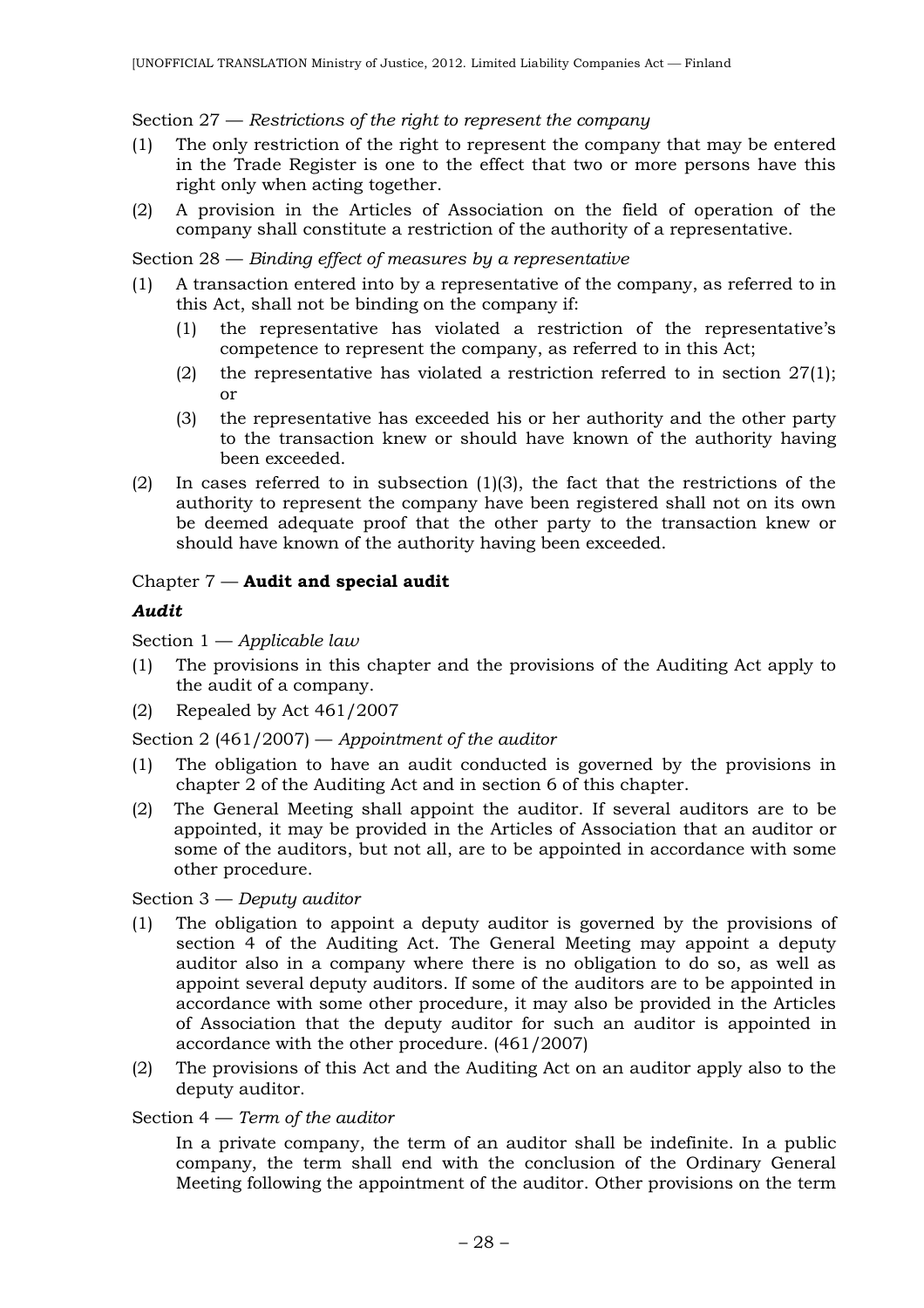may be included in the Articles of Association. The term shall end with the conclusion of the General Meeting deciding on the election of a successor auditor, unless otherwise provided in the Articles of Association or decided when the successor auditor is appointed.

### Section 5 (461/2007) — *Right of the minority to demand an approved auditor*

In a company where an auditor need not be appointed pursuant to the law or the Articles of Association, the General Meeting shall nonetheless appoint an auditor, if shareholders holding at least one tenth  $(1/10)$  of all shares or at least one third  $(1/3)$  of the shares represented at the meeting so demand at an Ordinary General Meeting or at the General Meeting where the matter is according to the notice to be dealt with. If the General Meeting does not appoint an auditor, the State Provincial Office shall appoint an auditor in accordance with the procedure provided in section 9(1) and (4) of the Auditing Act, provided that a shareholder applies for the same within one month of the General Meeting.

Section 6 (461/2007) — *Specific obligation to appoint an auditor approved by the Central Chamber of Commerce*

In a public company, at least one of the auditors appointed by the General Meeting shall be approved by the Central Chamber of Commerce ("KHT auditor" or KHT audit firm").

### *Special audit*

Section 7 — *Ordering a special audit*

- (1) A shareholder may apply to the State Provincial Office of the place where the company has its registered office for an order of the special audit of the administration and accounts of the company for a given past period or for given measures or circumstances. It shall be a prerequisite for such an order that the proposal has been dealt with by the General Meeting and that it has received the support referred to in subsection (2). The application to the State Provincial Office shall be filed within one month of the General Meeting.
- (2) The proposal for a special audit shall be made at an Ordinary General Meeting or at a General Meeting where the matter is according to the notice to be dealt with. The application may be made, if it is supported by shareholders holding at least one tenth  $(1/_{10})$  of all shares or at least one third  $(1/_{3})$  of the shares represented at the General Meeting. In a public company with several share classes, the application may be made if it is supported by at least one tenth  $(1/_{10})$  of all shares in one of the share classes or at least one third  $(1/_{3})$  of the shares in one of the share classes represented at the General Meeting.
- (3) The State Provincial Office shall obtain a statement from the Board of Directors of the company and, if the special audit is according to the application to pertain to the measures undertaken by a given person, from that person. The application shall be granted, if it is determined that there are weighty reasons for the special audit. The State Provincial Office may designate one or several special auditors. The order may be enforced regardless of appeal.

### Section 8 (461/2007) — *Special auditor*

The special auditor shall be a natural person or an audit firm. The special auditor shall possess financial and legal knowledge and experience to a degree to be deemed necessary in view of the nature and extent of the audit task. The provisions on an auditor in chapter 22, sections 6—9, and chapter 24, section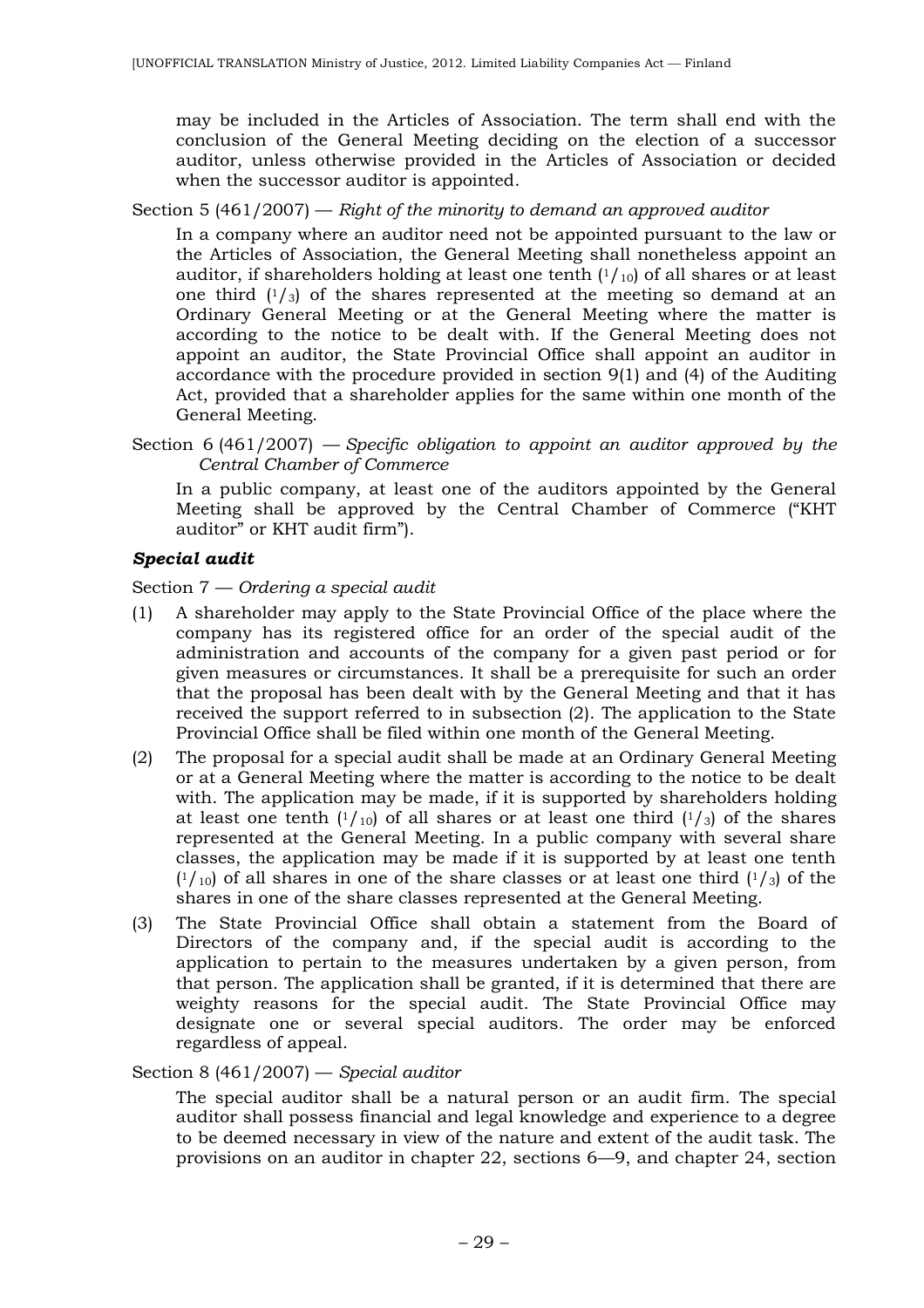3, as well as in sections 8, 18, 19, 24—26 and 51 of the Auditing Act apply correspondingly to the special auditor.

### Section 9 — *Report of the special audit*

A report of the special audit shall be submitted to the General Meeting. For at least a week before the General Meeting, the report shall be kept available to the shareholders at the head office or the website of the company, sent without delay to the shareholders who so request, as well as kept available at the General Meeting.

#### Section 10 — *Fee and expenses*

The special auditor shall have the right to a fee from the company. The company shall also be liable for any other expenses arising from the special audit. However, for special reasons a court may oblige the shareholder who applied for the special audit to reimburse the company for all or part of its costs.

### Chapter 8 — **Equity, financial statements, annual report and group**

### *Equity*

### Section 1 — *Types of equity and its use*

- (1) The equity of a company shall be divided into restricted equity and unrestricted equity. Restricted equity shall consist of the share capital, as well as of the fair value reserve and the revaluation reserves under the Accounting Act. Unrestricted equity shall consist of other reserves, as well as of the profit from the current and the previous financial periods.
- (2) A legal reserve and a share premium reserve accruing before the entry into force of this Act shall be governed by the provisions of the Act on the Implementation of the Limited Liability Companies Act (625/2006; *laki osakeyhtiölain voimaanpanosta*).
- (3) In addition to the provisions in this chapter, the provisions in chapters 13—15 apply to the distribution and other uses of equity.

#### Section 2 — *Reserve for invested unrestricted equity*

The reserve for invested unrestricted equity shall be credited with that part of the subscription price of the shares that according to the Memorandum of Association or the share issue decision is not to be credited to the share capital and that according to the Accounting Act is not to be credited to liabilities, as well as with other equity inputs that are not to be credited to some other reserve. The invested unrestricted reserve shall likewise be credited with the amount of a share capital reduction, less any amounts needed for the covering of losses or for the distribution of assets.

#### *Financial statements and annual report*

Section 3 — *Application of the Accounting Act*

The financial statements and the annual report shall be drawn up in accordance with the provisions of the Accounting Act and the provisions in this chapter.

#### Section 4 — *Financial period*

Upon incorporation, the financial period of the company shall be laid down in the Memorandum of Association or the Articles of Association. Also in the event that the financial period has not been laid down in the Articles of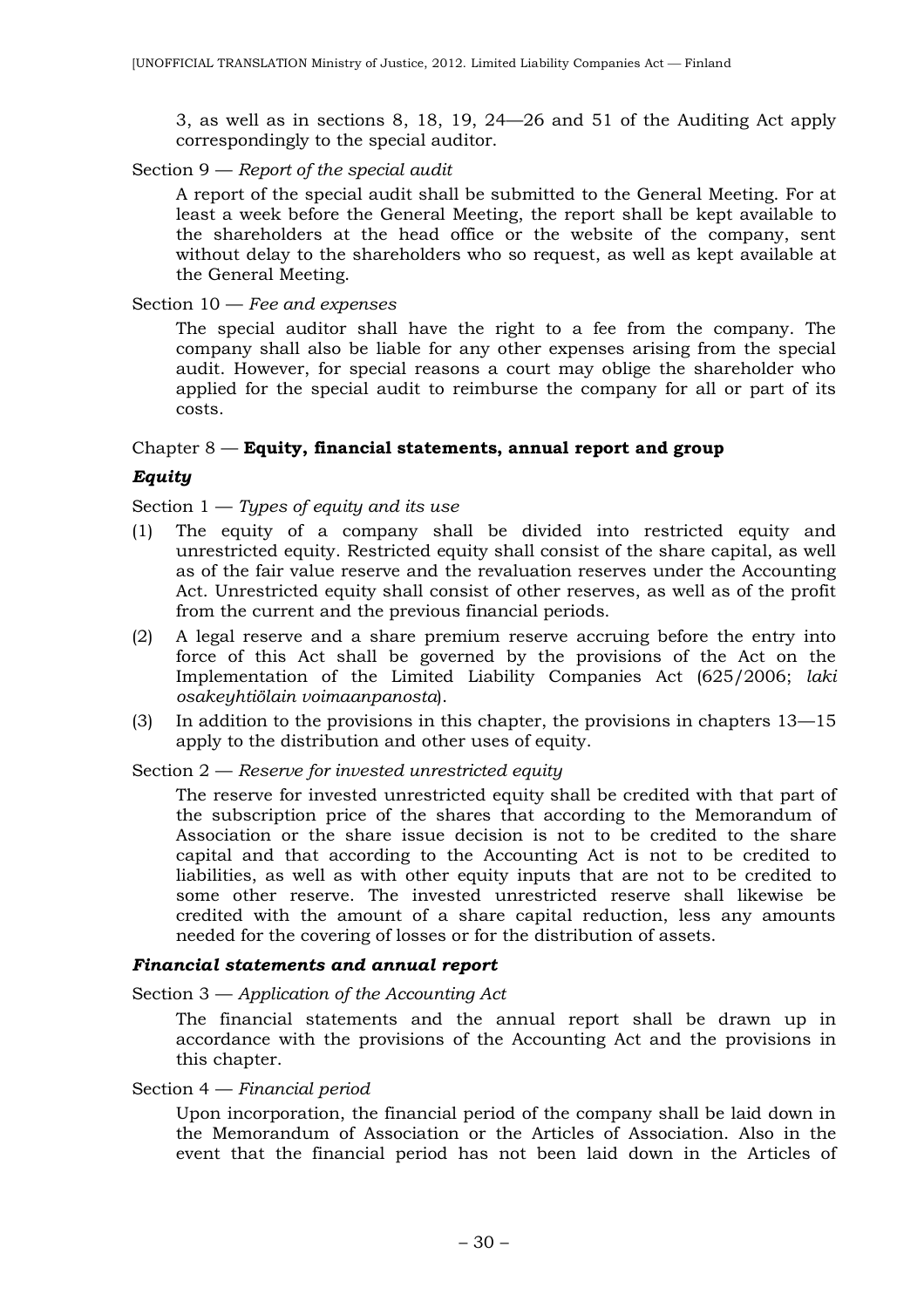Association, the General Meeting shall make the decision to change the financial period. The change shall take effect upon registration.

Section 5 — *Annual report*

- (1) The annual report shall always contain the information required in this Act. However, corresponding information may be supplied in the notes to the financial statements instead of an annual report, in so far as not otherwise provided in the Accounting Act.
- (2) The annual report shall contain a proposal of the Board of Directors for the use of the profits of the company, as well as a proposal, where appropriate, for the distribution of other unrestricted equity.
- (3) The annual report shall contain the following information:
	- (1) the number of outstanding shares, broken down by share class, as well as the main provisions of the Articles of Association relating to each of the share classes; as well as
	- (2) for a capital loan, the main terms of the loan and the interest accruing on the loan and not entered into the accounts as a cost.
- (4) The foreign branches of the company shall be mentioned in the annual report.

Section 6 — *Information in the annual report on debt concerning related parties*

- (1) The annual report shall contain separate information on loans, liabilities and commitments to related parties and on the main terms thereof, if the sum total of the loans, liabilities and commitments exceeds EUR 20,000 or five per cent of the equity of the company, as it appears on the balance sheet.
- (2) The company and another person shall be considered related parties if one controls the other or if one otherwise has significant influence in the financial and business decision-making of the other.

### Section 7 — *Information in the annual report on corporate structure and finance*

The annual report shall contain appropriate information:

- (1) if the company has become a parent company, it has been the acquiring company in a merger or a demerger, or it has demerged;
- (2) on the main contents of a share issue decision referred to in chapter 9, section 5 or 17;
- (3) on the main contents of a decision on the issue of option rights or other special rights entitling to shares, as referred to in chapter 10, section 3;
- (4) on the main terms of a subscription based on option rights or other special rights entitling to shares, as issued by the company at an earlier stage; and
- (5) the current authorisations that the Board of Directors has in respect of share issues and the issue of option rights or other special rights entitling to shares.

Section 8 — *Information in the annual report on own shares*

- (1) The annual report shall contain information on the following, broken down by share class:
	- (1) total quantity of shares in the company and its parent company held by, or pledged to, the company or its subsidiaries, as well as the proportions of all shares and the voting rights carried by the shares; and
	- (2) the shares in the company and its parent company acquired or accepted as pledges during the financial period, as well as the transfer and cancellation of such shares.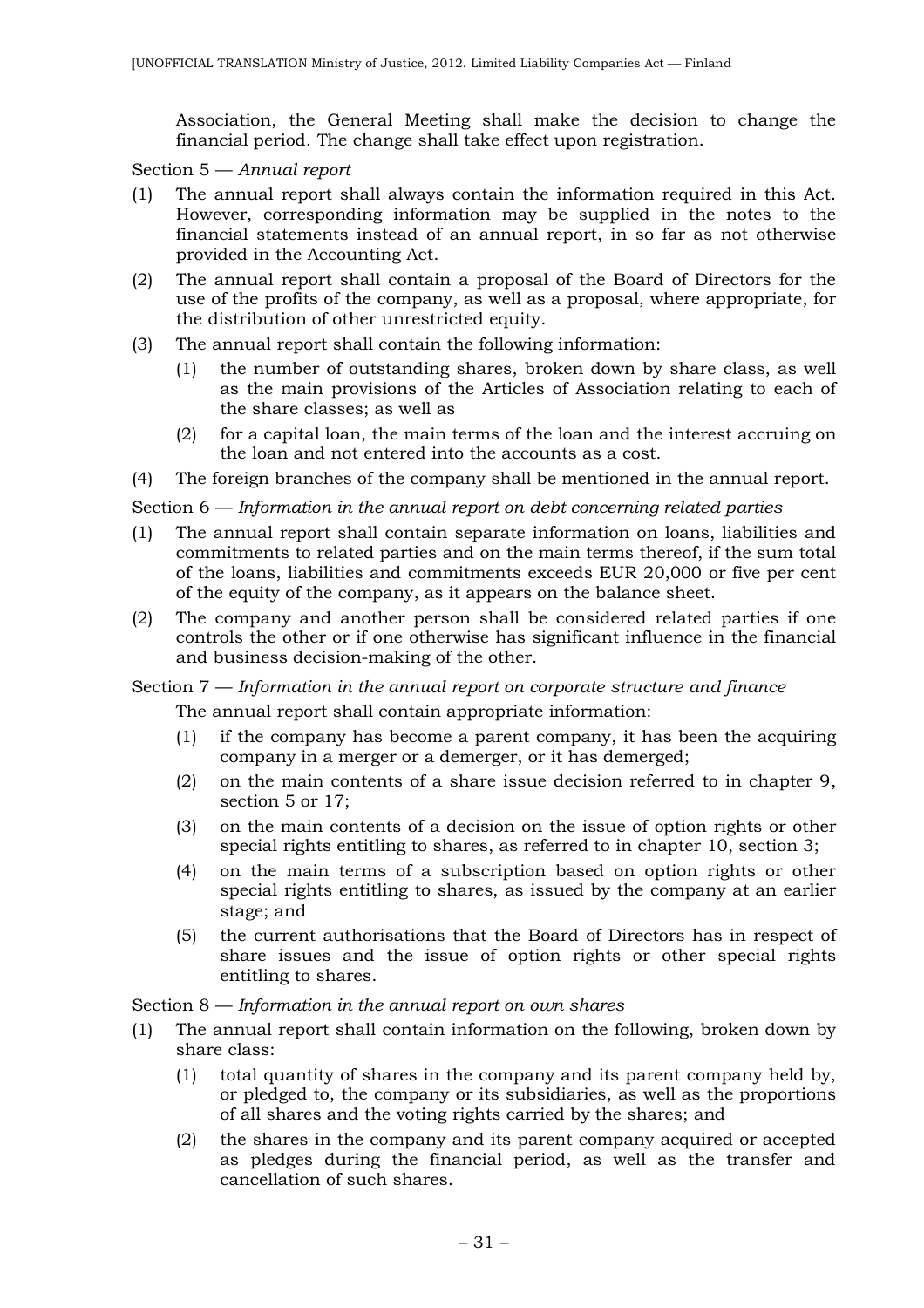- (2) The annual report shall contain the following information on the shares in the company or its parent company acquired, accepted as pledges, transferred or cancelled during the financial period:
	- (1) how the shares have been acquired by the company or how they have been transferred to it;
	- (2) the quantity of shares and their proportion of all shares; and
	- (3) the consideration paid for the shares.
- (3) The shares held by the company and pledged to it shall be listed separately. If shares have been acquired from a related party or if they have been transferred to a related party, that party shall be mentioned by name.

Section 9 — *Consolidated financial statements*

- (1) In addition to the provisions elsewhere in the law, the provisions in this chapter apply to the drawing up of the consolidated financial statements.
- (2) A parent company shall always draw up the consolidated financial statements, if it distributes assets to the shareholders or if it is a public company. However, consolidated annual accounts need not to be drawn up if a company is exempt from such a duty under chapter 6, section 1(4) of the Accounting Act. (1214/2009)

## Section 10 — *Registration of the financial statements and annual report*

- (1) The company shall notify the financial statements and the annual report for registration within two months of the adoption of the financial statements. The notification shall include a copy of the auditor's report and the auditor's report on the consolidated financial statements, as well as a written certification by a Member of the Board of Directors or by the Managing Director on the date when the financial statements were adopted, as well as on the decision of the General Meeting relating to the use of the company profit.
- (2) If the obligation referred to in subsection (1) is not complied with, the registration authority may compel the Managing Director or the Member of the Board of Directors to comply with it before a set deadline under the threat of a fine. A decision by the registration authority on the imposition of a threat of a fine shall not be open to appeal. Under chapter 20, section 4, the company may be ordered into liquidation or deregistered owing to the failure to comply with the obligation.

Section 11 — *Instructions and statements by the Accounting Board*

In accordance with chapter 8, section 2, of the Accounting Act, the Accounting Board may issue instructions and statements on the application of the provisions of this Act relating to the drawing up of the financial statements and annual report.

### *Group*

Section 12 — *Group*

- (1) If a limited liability company exercises control over another domestic or foreign corporation or foundation, as referred to in chapter 1, section 5, of the Accounting Act, the limited liability company shall be the parent company and the other corporation or foundation a subsidiary. The parent company and its subsidiaries form a group.
- (2) A limited liability company exercises control over another corporation or foundation also in the event that the limited liability company, together with one or several of its subsidiaries, or a subsidiary or several subsidiaries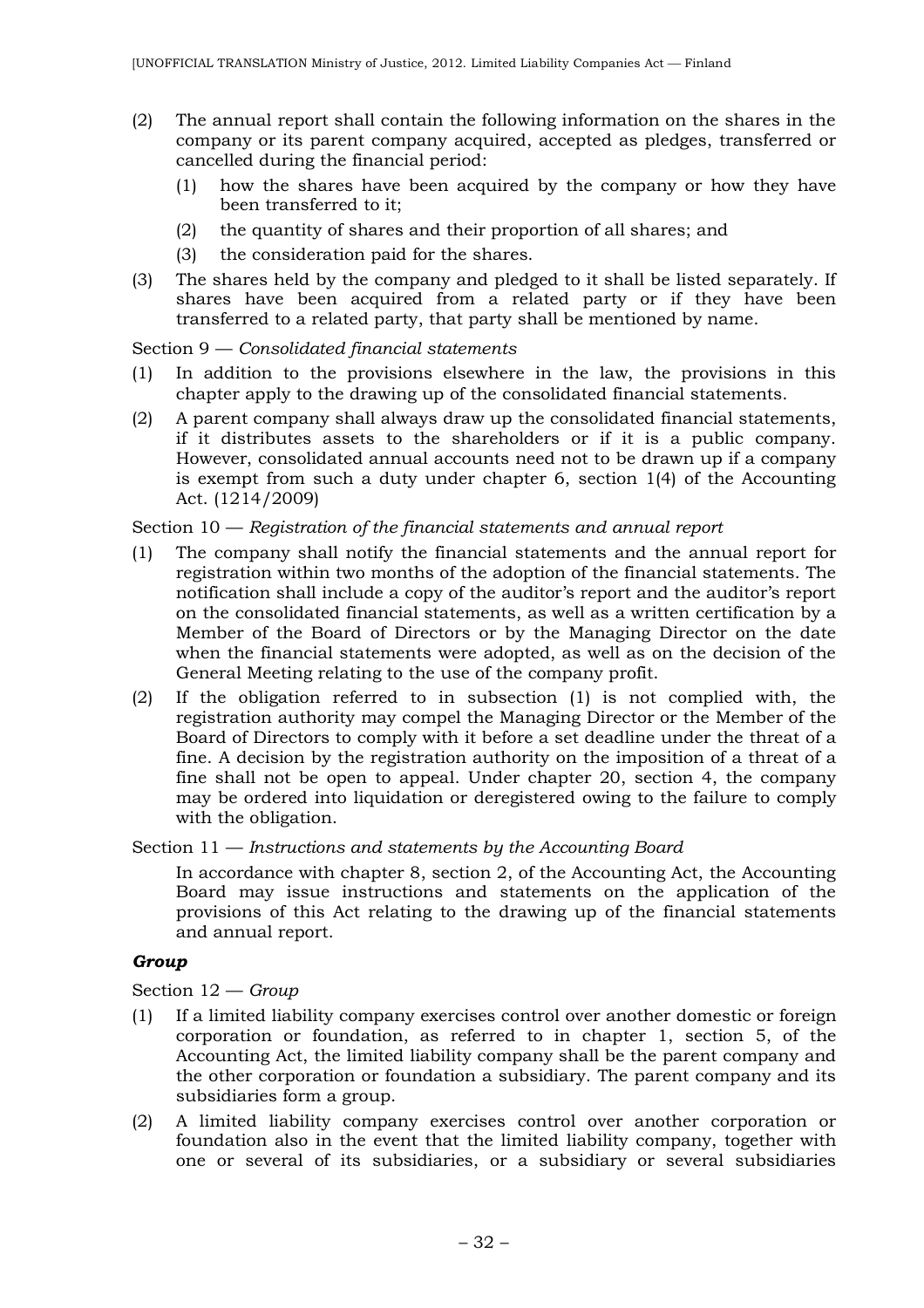together exercise control over that corporation or foundation, as referred to in chapter 1, section 5, of the Accounting Act.

(3) The provisions in chapter 1, section 5, of the Accounting Act on the party responsible to keep accounts apply to the limited liability company referred to above, and the provisions in the said chapter on an object undertaking apply to the other domestic or foreign corporation or foundation referred to above.

## PART III — **FINANCE**

### Chapter 9 — **Share issue**

## *General provisions*

Section 1 — *Share issue*

- (1) A company may issue new shares or transfer treasury shares (*share issue*).
- (2) A share issue may involve the issue of shares against payment (*share issue against payment*) or free of charge (*share issue without payment*).

### Section 2 — *General provisions on the decision*

- (1) The General Meeting shall make the decisions on share issues.
- (2) By a decision determining the maximum quantity of shares to be issued, broken down by share class, the General Meeting may also authorise the Board of Directors to decide on a share issue in full or for some part (*share issue authorisation*). A share issue authorisation shall be notified for registration without undue delay, and in any event no later than one month after the decision. Unless otherwise indicated in the authorisation, it shall remain in effect until further notice. However, in a public company, a share issue authorisation may remain in effect for at most five years from the decision. A new share issue authorisation shall supersede an earlier one, unless it is otherwise decided.
- (3) Chapter 5, sections 18—22, contain provisions on the notice of the General Meeting and the meeting documents, their availability and delivery.

Section 3 — *Pre-emptive right in a share issue*

- (1) In a share issue, the shareholders shall have a pre-emptive right to the shares to be issued in proportion to their current shareholdings in the company.
- (2) If the company has several share classes, the pre-emptive rights of shareholders shall be realised by issuing shares in all share classes in proportion to the classes and by offering shares in each share class to the shareholders in proportion to their shareholdings in the respective share class.
- (3) Derogations to the provisions in subsections (1) and (2) may be included in the Articles of Association of a private company. It may be provided in the Articles of Association of a public company that a share that according to the Articles of Association does not carry the right to a share in the distribution of the assets of the company shall likewise not carry the pre-emptive right in a share issue.

### Section 4 — *Directed share issue*

(1) A derogation to the pre-emptive right referred to in section 3 may be made in a share issue (*directed share issue*), if there is a weighty financial reason for the company to do so. In the assessment of the permissibility of a directed share issue, special attention shall be paid to the relation between the subscription price and the fair price of the share. A directed share issue may be a share issue without payment only if there is an especially weighty reason for the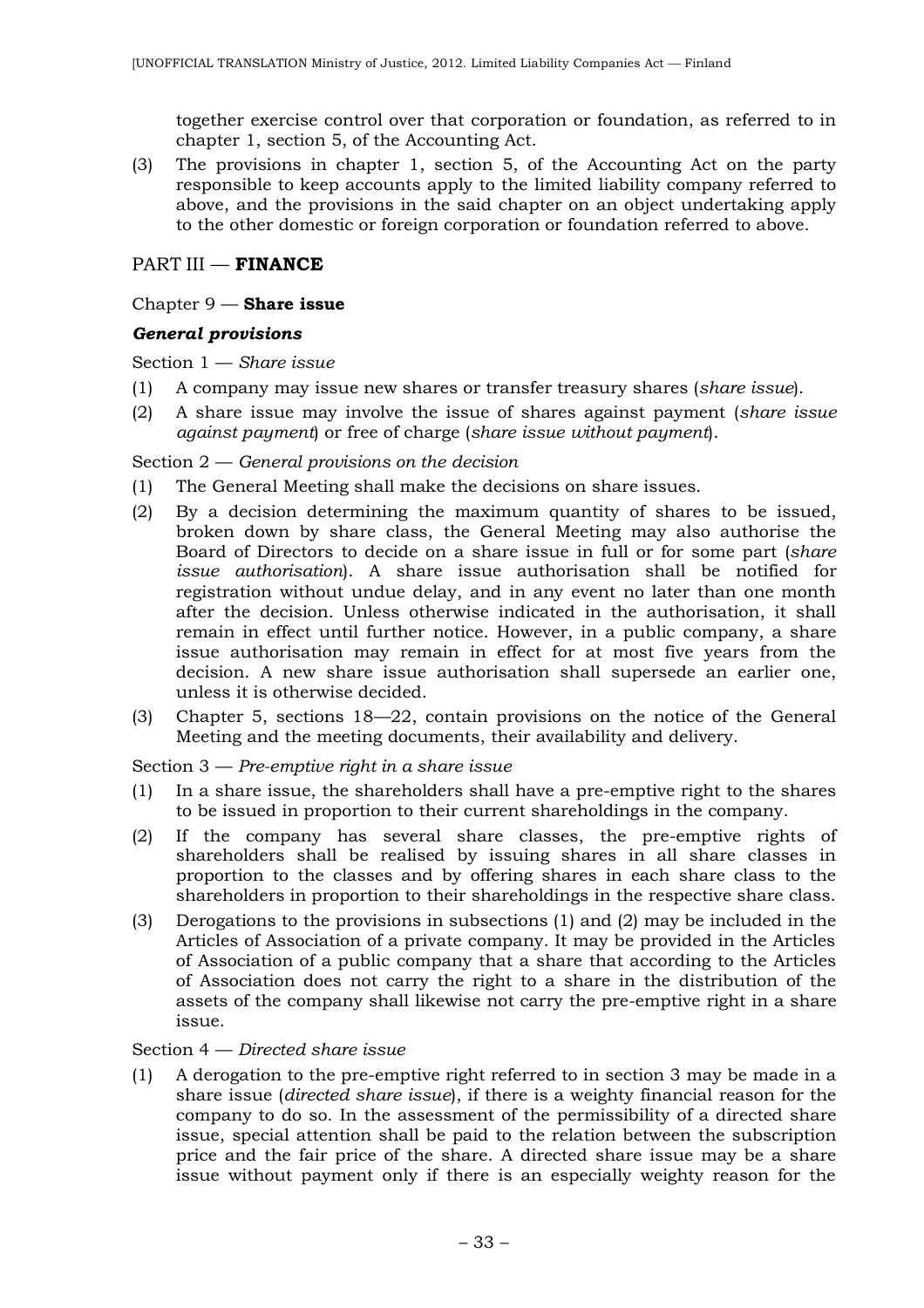same both for the company and in regard to the interests of all shareholders in the company.

- (2) If the Board of Directors proposes that the General Meeting make a decision on a directed share issue or on a share issue authorisation that does not exclude the right of the Board of Directors to decide on a directed share issue, there shall be a mention to this effect in the notice of the General Meeting. A General Meeting decision of this kind shall be made by qualified majority, as referred to in chapter 5, section 27.
- (3) It shall not be considered a derogation to the pre-emptive right that, in order to facilitate the share issue, subscription rights are given to all holders of preemptive rights only to the maximum number divisible by the number entitling to shares, and the rest of the subscription rights are sold in public trading, as referred to in chapter 1, section 3, of the Securities Markets Act, or sold by public auction on the behalf of the holders of pre-emptive rights so that the funds so accrued are remitted to them no later than at the next distribution of assets after the end of the subscription period.

## *Share issue against payment*

Section 5 — *Contents of the decision*

- (1) A decision on a share issue against payment shall contain the following information:
	- (1) the quantity or maximum quantity of shares to be issued, broken down by share class, as well as whether new or treasury shares are to be issued;
	- (2) who has the right to subscribe for shares and, in a directed share issue, also the justification for the existence of a weighty financial reason to derogate from the pre-emptive right of the shareholders, as referred to in section 4(1);
	- (3) the amount to be paid for a share (*subscription price*) and the justification for the setting of the subscription price; and
	- (4) the deadline for the payment of the subscription price.
- (2) If all of the holders of subscription rights do not subscribe for shares at the meeting deciding on the share issue, the decision shall also contain the following information:
	- (1) the subscription period for the shares; and
	- (2) in others than a directed share issue, the period during which the preemptive subscription right is to be exercised.
- (3) The period referred to above in subsection (2)(2) shall not end before two weeks have passed from the beginning of the subscription period. In a public company, the period shall likewise not end until two weeks have passed from the registration of the share issue decision.

Section 6 — *Subscription price*

- (1) The subscription price of a new share shall be credited to the share capital, unless it is provided in the share issue decision that it is to be credited in full or in part to the reserve for invested unrestricted equity, or unless it is otherwise provided in the Accounting Act.
- (2) The amount received for a treasury share shall be credited to the reserve for invested unrestricted equity, unless it is provided in the share issue decision that it is to be credited in full or in part to the share capital, or unless it is otherwise provided in the Accounting Act.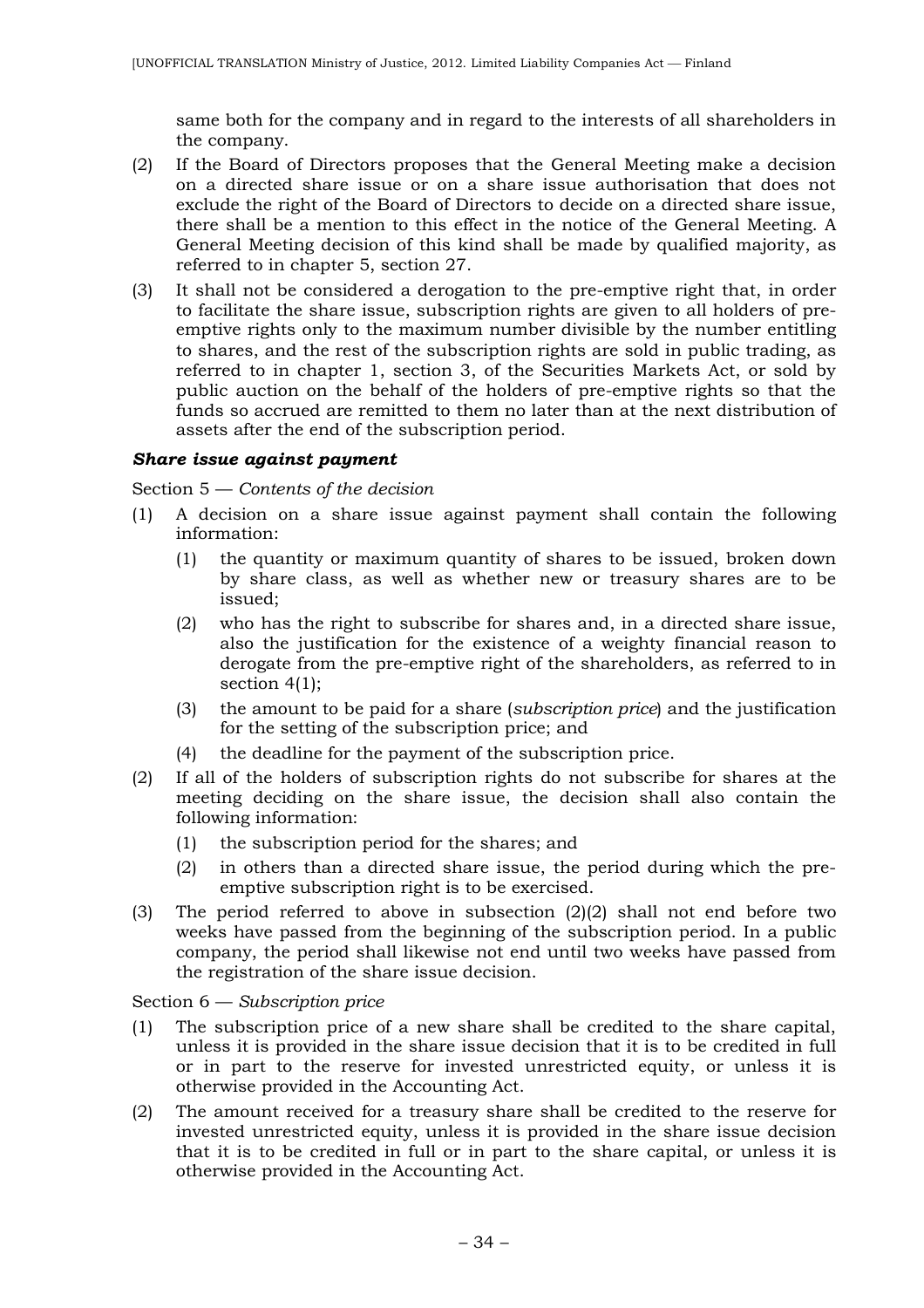### Section 7 (585/2009) — *Registration of the decision*

- (1) A decision on a share issue against payment shall be notified for registration if new shares are issued in the share issue. The notification shall be made without undue delay, and in any event no later than one month after the decision.
- (2) If it becomes evident that new shares are to be issued in a quantity smaller than the decided maximum, the change may be notified for registration.

### Section 8 — *Access of shareholders to information*

- (1) A shareholder who according to a decision referred to in section 5(2) has a subscription right shall before the beginning of the subscription period be notified of the decision in the same manner as a notice of the General Meeting. At the same time, the shareholder shall be notified of how and when to act if the shareholder wishes to exercise the right.
- (2) The notification referred to in subsection (1) need not be made, if:
	- (1) the corresponding information is included in the notice of the General Meeting deciding on the share issue, or is available at the meeting deciding on the share issue and the shareholder is present at the meeting; or
	- (2) the corresponding information is published as provided in chapter 2 of the Securities Markets Act.
- (3) The contents of the share issue decision and the documents concerning the financial position of the company, as referred to in chapter 5, section  $21(2)$ , shall be kept available to the shareholders referred to in subsection (1) for the duration of the subscription period. However, this obligation does not apply if the company has published a prospectus referred to in chapter 2 of the Securities Markets Act, containing the corresponding information.

#### Section 9 — *Subscription*

The subscription for a share shall be verifiable. The subscription shall indicate the subscriber, the share issue decision on which the subscription is based, and the shares that are being subscribed for.

Section 10 — *Subscription price receivables*

- (1) The company shall not convey or pledge its subscription price receivables. If the company is declared bankrupt, the receivable shall belong to the bankruptcy estate.
- (2) Unless otherwise provided in the share issue decision, the subscription price may be set off against a receivable from the company only if the Board of Directors of the company consents to the same.

### Section 11 — *Payment in cash*

A subscription price paid in cash shall be paid into an account of the company in a Finnish deposit bank or in a branch of a foreign credit institution licensed to accept deposits in Finland, or into a comparable foreign account.

### Section 12 — *Contribution in kind*

(1) If, instead of cash, the subscription price is paid in full or in part with other assets (*contribution in kind*), the assets shall at the time of conveyance have a financial value to the company at least equal to the price thus paid. An undertaking to perform work or provide services shall not be used as contribution in kind.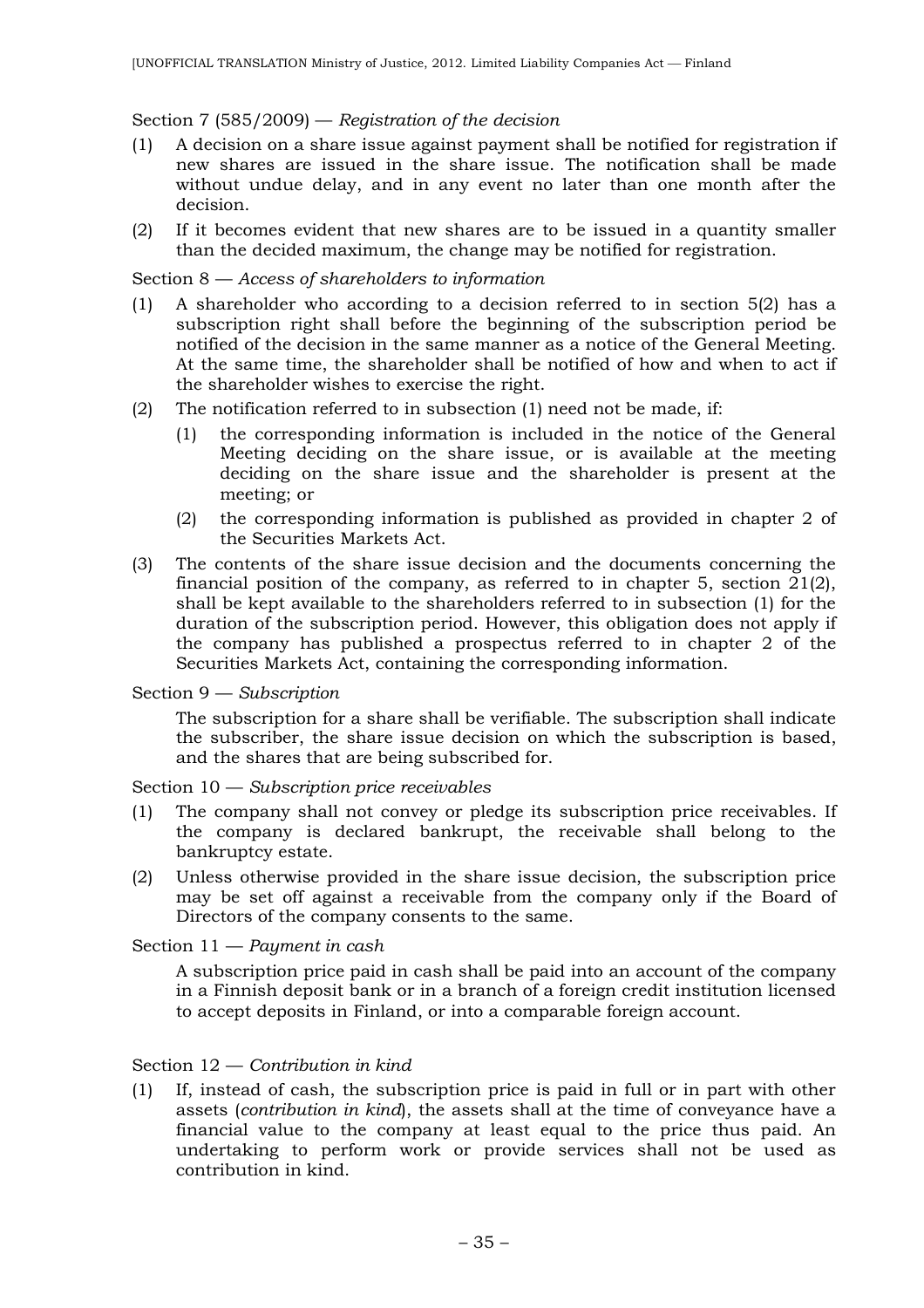- (2) The share issue decision shall contain a mention of the payment of the subscription price in kind. In addition, the decision shall contain an account specifying the contribution in kind and the price covered by it, as well as the circumstances relevant to the valuation of the contribution and the methods of valuation. If the provisions in this subsection have not been complied with, the subscriber shall prove that the contribution had a financial value to the company equal to the subscription price. Any shortfall shall be paid to the company in cash.
- (3) If the subscription price is paid in cash on condition that the company is to acquire assets against consideration, the provisions on contribution in kind apply correspondingly to the acquisition.

### Section 13 — *Consequences of late payment*

- (1) The Board of Directors may declare that the right to a share has been forfeited, if the subscription price, together with the possible overdue interest thereon, has not been paid, although it has become due and the Board of Directors has not granted an extension to the subscriber. In this event, the Board of Directors may grant the subscription right to a third party or cancel the unpaid new share.
- (2) A person whose right has been declared forfeited in accordance with subsection (1) shall be liable to compensate the company, in addition to the possible collection fees, with one tenth  $(1/10)$  of the subscription price of the share.

Section 14 — *Registration of new shares*

- (1) Subscribed new shares may be notified for registration once they have been fully paid for and any other terms of subscription have been met. At that time, the shares shall be notified for registration without undue delay and, if necessary, in several batches, taking due note of the rights of the shareholders on one hand and of the costs of notification to the company on the other hand. When more than one year has passed from the beginning of the subscription period, the register notification on new shares shall also be made without delay after the end of each financial period. When a new share is notified for registration, the possible increase of the share capital based on the subscription price of the share shall be notified for registration at the same time.
- (2) The shares shall be notified for registration within five years of the share issue decision, unless a shorter period has been provided in the share issue decision; failing this, the issue of the shares shall lapse.
- (3) The register notification shall contain a declaration by the Members of the Board of Directors and the Managing Director to the effect that the provisions of this Act have been complied with in the issue of the shares. The notification shall also contain a certificate by the auditors of the company to the effect that the provisions of this Act on the payment for shares have been complied with. If, under the law or the Articles of Association, no auditor need to be appointed for the company, other evidence on the payment for shares shall be attached to the notification. (461/2007)
- (4) If a share has been paid for in kind, also a statement by an auditor on the account referred to in section 12(2) and on whether the assets had a financial value to the company at least equal to the price thus paid shall always be attached to the registration notification. (461/2007)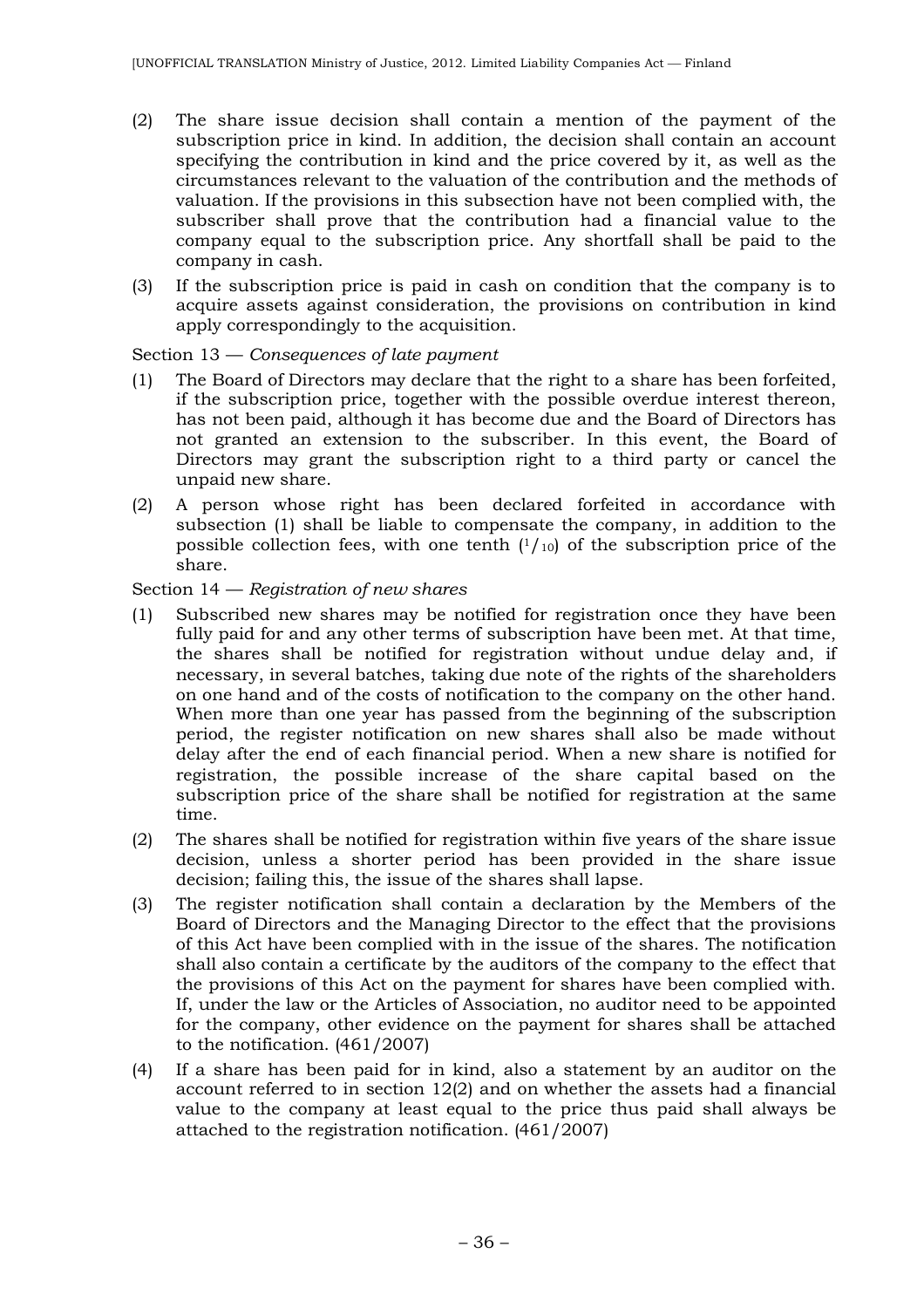## Section 15 — *Legal effects of registration*

- (1) A new share shall carry shareholder rights as of registration, unless a later point in time is provided in the share issue decision. In any event, the shares shall carry shareholder rights no later than one year after registration.
- (2) After registration, the shareholder cannot withdraw from the subscription by asserting that a condition relating to the subscription has not been met.

Section 16 — *Issue of treasury shares*

In the issue of treasury shares, a share shall not be transferred until the issue has been fully paid for. The possession of the share certificate or the book entry shall not be released to the transferee before the said point in time.

### *Share issue without payment*

Section 17 — *Contents of the decision*

A decision on a share issue without payment shall contain the following information:

- (1) the quantity or the maximum quantity of shares to be issued, broken down by share class, as well as whether new or treasury shares are to be issued; and (585/2009)
- (2) who has the right to receive shares and, in a directed share issue without payment, also the justification for the existence of an especially weighty financial reason to derogate from the pre-emptive right of the shareholders, as referred to in section 4(1).

Section 18 (585/2009) — *Registration and its legal effects*

- (1) A decision on a share issue without payment shall be notified for registration, if new shares are issued in the share issue. The notification shall be made without delay after the decision on the share issue. If it becomes evident that new shares will be issued at a quantity less than the maximum quantity specified in the decision, the change may be notified for registration.
- (2) The shares shall be notified for registration without undue delay and, if necessary, in several batches, taking due note of the rights of the shareholders on one hand and of the costs of notification to the company on the other hand.
- (3) A new share shall carry shareholder rights as of registration, unless a later point in time is provided in the share issue decision. In any event, the shares shall carry shareholder rights no later than one year after registration.

Section 19 — *Forfeiture of a share*

If special measures, such as the production of the share certificate or a share issue coupon, are required of the recipient so as to receive a share in a share issue without payment, and these measures have not been taken before ten years have passed from the registration of the share issue decision, the General Meeting may declare the right to the share and the respective shareholder rights to be forfeited. The provisions on treasury shares apply to a forfeited share.

## Section 20 — *Share issue to the company without payment*

- (1) The company may decide on a share issue to the company itself without payment so that the new shares registered in the share issue are governed by the provisions on treasury shares. A share issue of this kind shall not be subject to the provisions on directed share issues.
- (2) A public company shall not decide on a share issue referred to in subsection (1), if the total quantity of treasury shares held by the company and its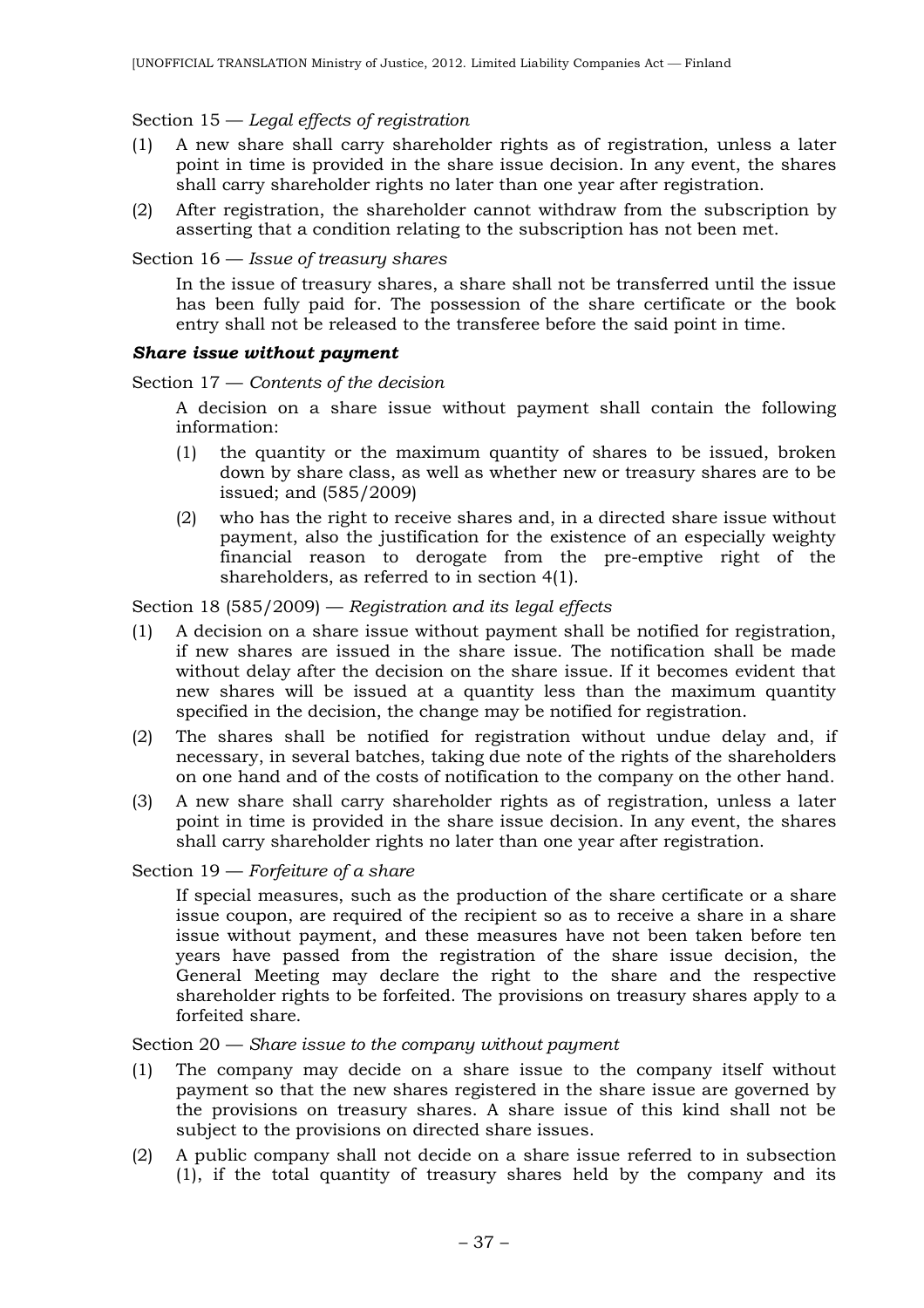subsidiaries would then exceed one tenth  $(1/10)$  of all shares, as referred to in chapter 15, section 11(1).

## Chapter 10 — **Option rights and other special rights entitling to shares**

## Section 1 — *Option rights and other special rights*

- (1) If there is a weighty financial reason for the company to do so, the company may issue special rights, as provided in this chapter, for the holder to receive new shares or treasury shares against payment. The holder may have the right to choose whether or not to subscribe for shares (*option right*). The right may also be attached to an undertaking to subscribe for shares.
- (2) A right referred to in subsection (1) may be issued to a creditor of the company with the condition that the receivable of the creditor is to be set off against the subscription price of the share.

Section 2 — *Decision-making*

- (1) The General Meeting shall decide on the issue of option rights and other rights referred to in section 1.
- (2) By a decision determining the maximum quantity of shares to be issued, broken down by share class, the General Meeting may also authorise the Board of Directors to decide, in full or for some part, on an issue of option rights or other rights referred to in section 1. The authorisation shall be notified for registration without undue delay, and in any event no later than one month after the decision. Unless otherwise indicated in the authorisation, it shall remain in effect until further notice. However, in a public company, the authorisation may remain in effect for at most five years from the decision. A new authorisation shall supersede an earlier one, unless it is otherwise decided.
- (3) A General Meeting decision referred to in subsection (1) or (2) shall be made by qualified majority, as referred to in chapter 5, section 27. Chapter 5, sections 18—22, contain provisions on the notice of the General Meeting, the meeting documents, their availability and delivery.

Section 3 — *Contents of the decision*

- (1) A decision concerning the issue of option rights or other rights referred to in section 1 shall contain the following information:
	- (1) the shares to which each option right or other right referred to in section 1 pertains, as well as whether new or treasury shares are to be issued;
	- (2) the number or maximum number of option rights or other rights referred to in section 1 to be issued;
	- (3) who has the right to receive or to subscribe for option rights or other rights referred to in section 1;
	- (4) if the option rights or other rights referred to in section 1 are to be issued against consideration, their subscription prices or other consideration for them, the subscription period and the deadline for payment;
	- (5) the subscription prices, subscription period and the deadline for payment for the shares;
	- (6) justification for the existence of the weighty financial reason for the issue of the rights, as referred to in section 1(1), as well as justification for the determination of the subscription price or the other consideration for the rights and of the subscription price of the shares; and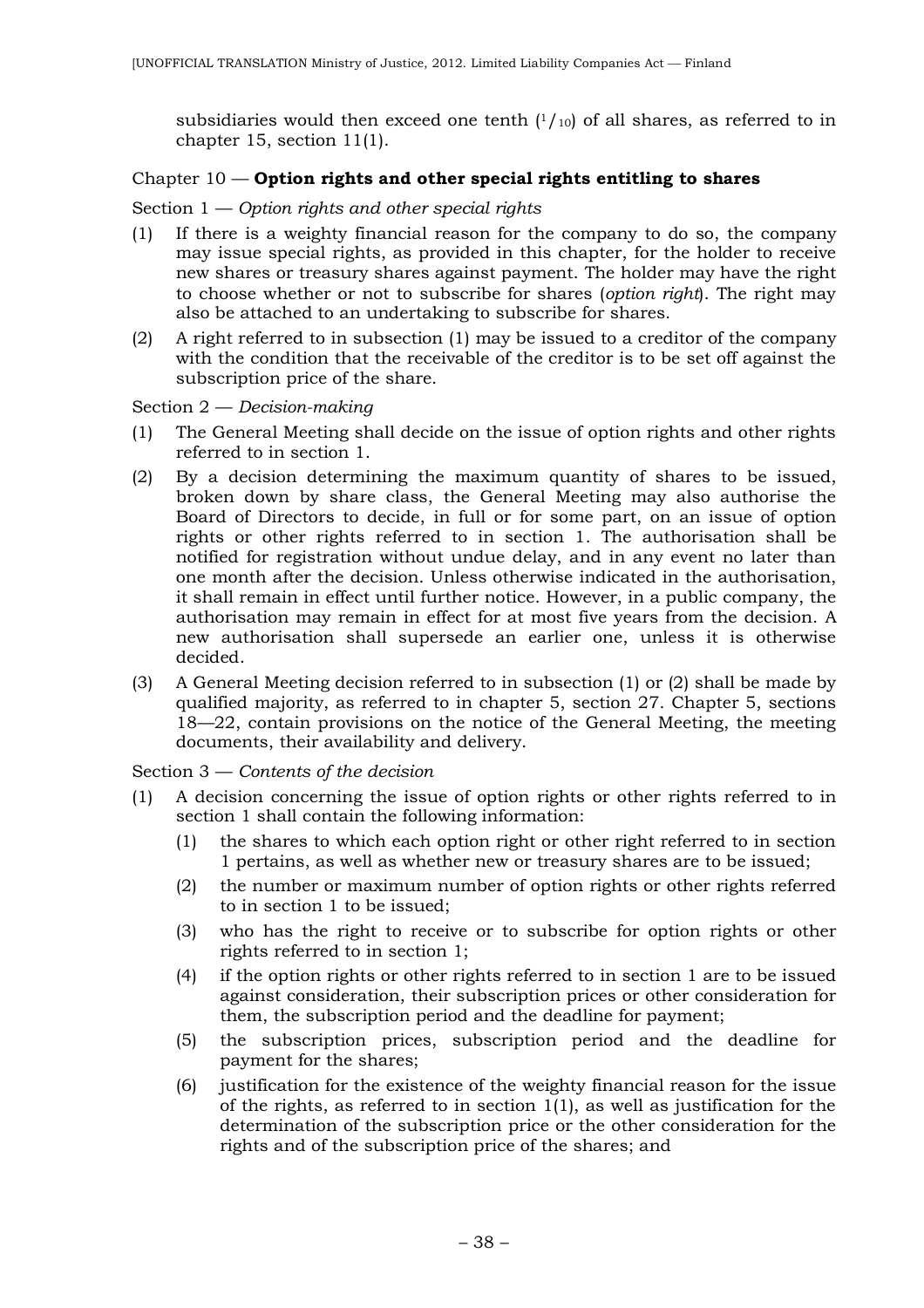- (7) the status of the rights in a share issue, in the issue of rights under this chapter in accordance with some other decision, in the distribution of company assets in accordance with chapter 13, section  $1(1)$ , in the reacquisition of rights under this chapter, in the merger of the company into another company, in the demerger of the company and in the redemption of minority shares in accordance with chapter 18.
- (2) Unless otherwise provided in the decision, the right of the holder of the right to redemption in a merger or demerger shall also be governed by the provisions in chapter 16, section 13, and chapter 17, section 13.
- (3) Where applicable, the subscription price of an option right or another right referred to in section 1 shall be credited to the reserve for invested unrestricted equity, unless it is provided in the decision that it is to be credited to the share capital.

Section 4 — *Registration of the decision*

- (1) A decision to issue option rights or other rights referred to in section 1 shall be notified for registration without undue delay, and in any event no later than one month after the decision.
- (2) If it becomes evident that option rights or other rights referred to in section 1 are to be issued in a quantity smaller than the maximum provided in the decision, the change may be notified for registration.

### Section 5 — *Subscribing for special rights*

The subscription for option rights and other rights referred to in section 1 shall be verifiable. The subscription shall indicate the subscriber, the company decision on which the subscription is based and the rights to which the subscription pertains.

Section 6 — *Payment to the company*

The payment to the company of the subscription price or other consideration for an option right or another right referred to in section 1 shall be governed by the corresponding provisions in chapter 9, sections 10—12 and 13(1) on the subscription price receivables, payment in cash, contribution in kind and the consequences of late payment. In this event, the provisions in the said sections on the share issue decision apply to the decision referred to in section 3.

### Section 7 — *Issue of shares*

- (1) In other respects, the issue of shares shall be governed by the provisions in chapter 9, sections 6 and 9—16 on a share issue against payment. The provisions in the said sections on the share issue decision apply to the decision referred to in section 3.
- (2) However, the issue of shares under this chapter shall not be subject to the deadline for the registration of new shares provided in chapter 9, section 14(2).

## Chapter 11 — **Increase of the share capital**

Section 1 — *Means of increasing the share capital*

The share capital may be increased:

- (1) by crediting the subscription price of shares, option rights or other special rights in full or in part to the share capital, as provided in chapters 9 and 10;
- (2) by transferring assets from reserves of unrestricted equity into the share capital (*increase from reserves*); or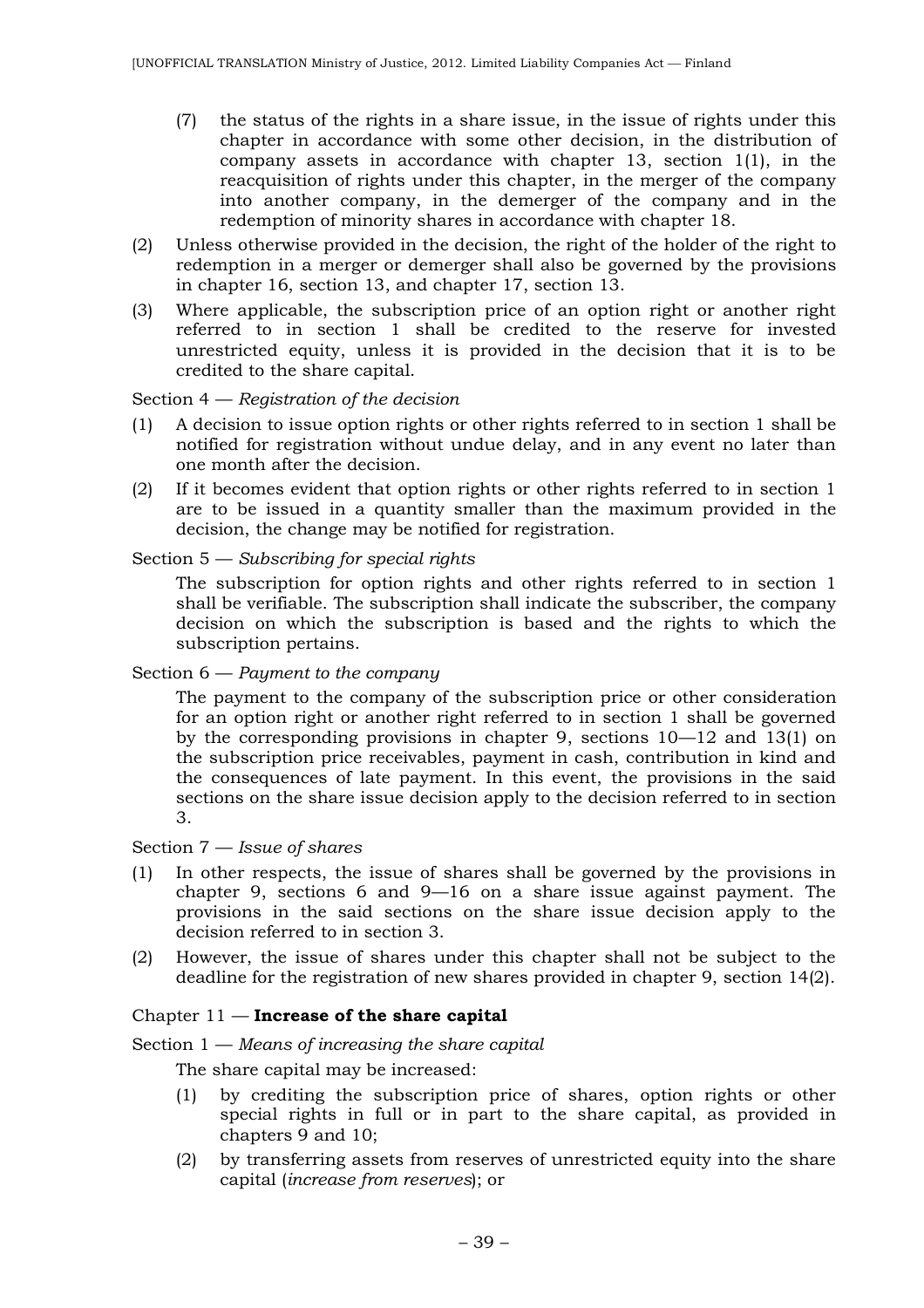(3) by crediting to the share capital assets that are invested into the company in a situation other than that referred to in paragraph (1) on the condition that the assets be credited to the share capital (*share capital investment*).

## Section 2 — *Increase from reserves*

- (1) The General Meeting shall make the decision on an increase from reserves.
- (2) By a decision determining the maximum amount of increase, the General Meeting may also authorise the Board of Directors to decide on an increase from reserves. The authorisation shall be notified for registration without undue delay, and in any event no later than one month after the decision. Unless otherwise provided in the authorisation, it shall remain in effect until further notice. A new authorisation shall supersede an earlier one, unless it is otherwise decided.
- (3) The decision on an increase from reserves shall indicate the amount of the increase and the assets to be used for the increase. The provisions in chapter 5, sections 18—22, apply to the notice of the General Meeting, the meeting documents, their availability and delivery.

### Section 3 — *Share capital investment*

- (1) The Board of Directors shall make the decision to increase share capital on the basis of a share capital investment. The decision shall indicate the amount of the increase and the investment on which the increase is based.
- (2) The provisions in chapter 9, sections 10—12, on the subscription price receivable, payment in cash and contribution in kind apply correspondingly to the payment of the investment. In this event, the provisions in the said sections on the share issue decision apply to the decision to increase the share capital.

Section 4 — *Registration and legal effects of the increase*

- (1) Chapter 9, section 14, contains provisions on the notification of a share capital increase for registration in the event that the share capital is being increased by the subscription price of new shares.
- (2) A share capital increase other than one referred to in paragraph (1) shall be notified for registration without delay once the eventual payment has been received by the company and once the other terms of the increase have been met. The register notification shall contain a declaration by the Members of the Board of Directors and the Managing Director to the effect that the provisions of this Act have been complied with in the increasing of the share capital. In an increase other than one from reserves, the register notification shall contain a certificate by the auditors of the company to the effect that the provisions of this Act on the payment of the share capital have been complied with. If, under the law or the Articles of Association, no auditor need to be appointed for the company, other evidence on the payment for shares shall be attached to the notification. (461/2007)
- (3) If the increase has been paid for in kind, the register notification shall further contain a statement by an auditor on the account referred to in chapter 9, section 12(2) and on whether the assets had a financial value for the company at least equal to the payment. (461/2007)
- (4) The share capital shall have been increased once the increase has been registered. After registration, the payer of the increase cannot withdraw from the transaction by asserting that a condition relating to the transaction has not been met.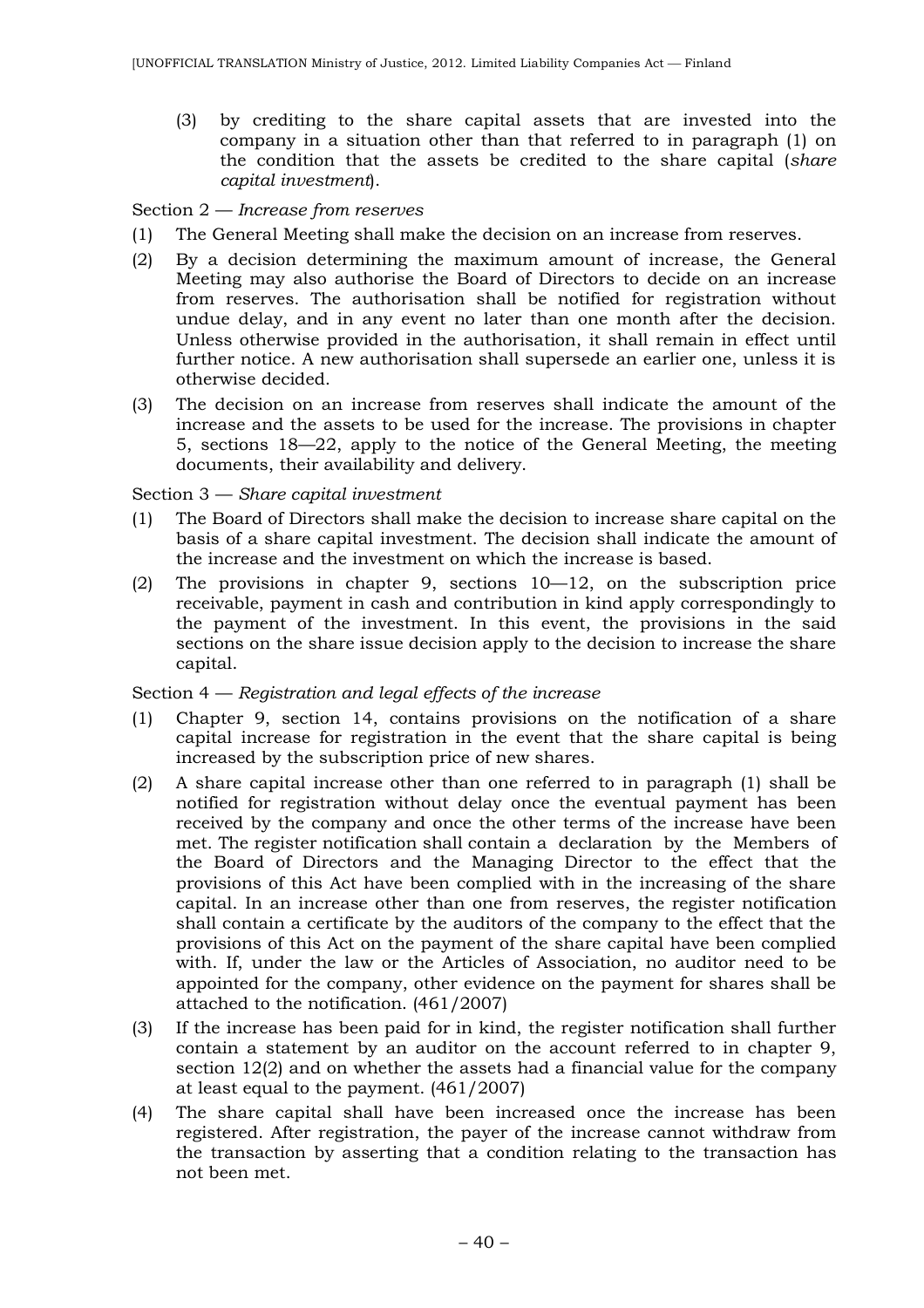## Chapter 12 — **Capital loan**

Section 1 — *Subordination and other terms of the loan*

- (1) The company may take out a loan (*capital loan*), where:
	- (1) the principal and interest are subordinate to all other debts in the liquidation and bankruptcy of the company;
	- (2) the principal may be otherwise repaid and interest paid only in so far as the sum total of the unrestricted equity and all of the capital loans of the company at the time of payment exceed the loss on the balance sheet to be adopted for the latest financial period or the loss on the balance sheet from more recent financial statements; and
	- (3) the company or a subsidiary shall not post security for the payment of the principal and interest.
- (2) The repayment of the principal, the payment of interest and the posting of security for a capital loan in violation of the provisions in subsection (1) shall be subject to the provisions in chapter 13, section 4, on the unlawful distribution of assets and in chapter 25, section 1(4), on criminal penalties.
- (3) The provisions in this section do not apply in the creditor protection referred to in chapter 14, section 2, chapter 16, section 6, chapter 17, section 6, or chapter 19, section 7. However, the amount due to the creditor of a capital loan may be paid or security posted only after the measure requiring creditor protection has been registered. On the consent of the creditor of the capital loan, the capital loan may be used for the payment of a share capital increase, converted into invested unrestricted equity or used to cover the loss of the company.

#### Section 2 — *Miscellaneous provisions on capital loan*

- (1) A contract on a capital loan shall be concluded in writing. A change in the terms of the loan or the posting of security shall be invalid, if it is contrary to section 1(1).
- (2) If interest due on a capital loan cannot be paid, the interest shall be deferred to be paid on the basis of the first such financial statements that allow for payment.
- (3) Capital loans shall have an equal right to the assets of the company, unless it is otherwise agreed between the company and the creditors of the capital loans.
- (4) Capital loans shall be shown on the company balance sheet as a separate item.

# PART IV — **DISTRIBUTION OF THE ASSETS OF THE COMPANY**

### Chapter 13 — **Distribution of assets**

### *General provisions*

Section 1 — *Methods of distribution of assets*

- (1) The assets of the company may be distributed to the shareholders only as provided in this Act on:
	- (1) the distribution of profits (*dividend*) and the distribution of assets from reserves of unrestricted equity;
	- (2) the reduction of the share capital, as referred to in chapter 14;
	- (3) the acquisition and redemption of own shares, as referred to in chapters 3 and 15; and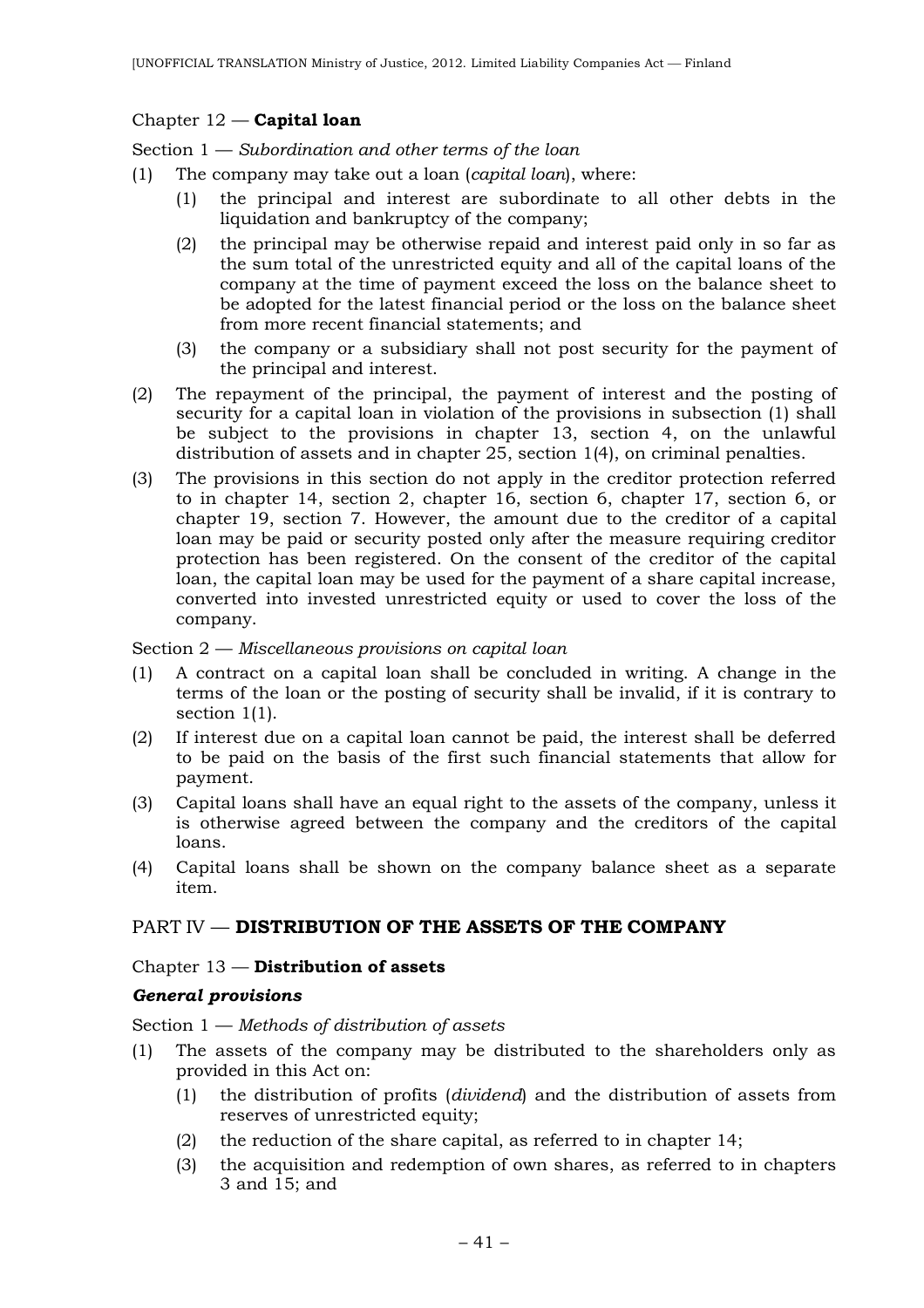- (4) the dissolution and deregistration of the company, as referred to in chapter 20.
- (2) Under section 9 of this chapter, the company may have some other purpose than generating profits for the shareholders. Section 8 contains provisions on the donation of company assets.
- (3) Other transactions that reduce the assets of the company or increase its liabilities without a sound business reason shall constitute unlawful distribution of assets.
- (4) Assets shall not be distributed before the company has been registered.

Section 2 — *Solvency*

Assets shall not be distributed, if it is known or should be known at the time of the distribution decision that the company is insolvent or that the distribution will cause the insolvency of the company.

Section 3 (461/2007) — *Distribution based on the financial statements*

The distribution of assets shall be based on the latest adopted and audited financial statements. If, under the law or the Articles of Association, an auditor shall be appointed for the company, the financial statements shall be audited. The essential changes in the financial position of the company after the completion of the financial statements shall be taken into account in the distribution.

Section 4 — *Refund obligation*

Assets received from the company in contravention of this Act or the Articles of Association shall be refunded, if the recipient knew or should have known that the distribution was in violation of this Act or the Articles of Association. The amount to be refunded shall bear annual interest at the current reference rate provided in section 12 of the Interest Act (633/1982; *korkolaki*).

### *Dividend and distribution of assets from reserves of unrestricted equity*

Section 5 — *Amount to be distributed*

Unless otherwise ensues from the application of section 2 on the solvency of the company, the company may distribute its reserves of unrestricted equity, less the assets that are to be left undistributed under the Articles of Association.

Section 6 — *Decision-making*

- (1) The General Meeting shall make the decision on the distribution of assets. The provisions in chapter 5, sections 18—22, apply to the notice of the General Meeting, the meeting documents, their availability and delivery. The General Meeting may decide to distribute assets in excess of what the Board of Directors has proposed or accepted only if it is under the obligation to do so under section 7 or the Articles of Association.
- (2) By a decision determining the maximum amount of assets to be distributed, the General Meeting may also authorise the Board of Directors to decide on the distribution of dividend or of assets from reserves of unrestricted equity. The authorisation may remain in effect until the beginning of the next Ordinary General Meeting at most.
- (3) The decision shall indicate the amount and type of assets to be distributed.
- (4) On the consent of all shareholders, unrestricted equity may also be distributed in a manner other than that referred to in section 1(1), unless it is otherwise provided in the Articles of Association.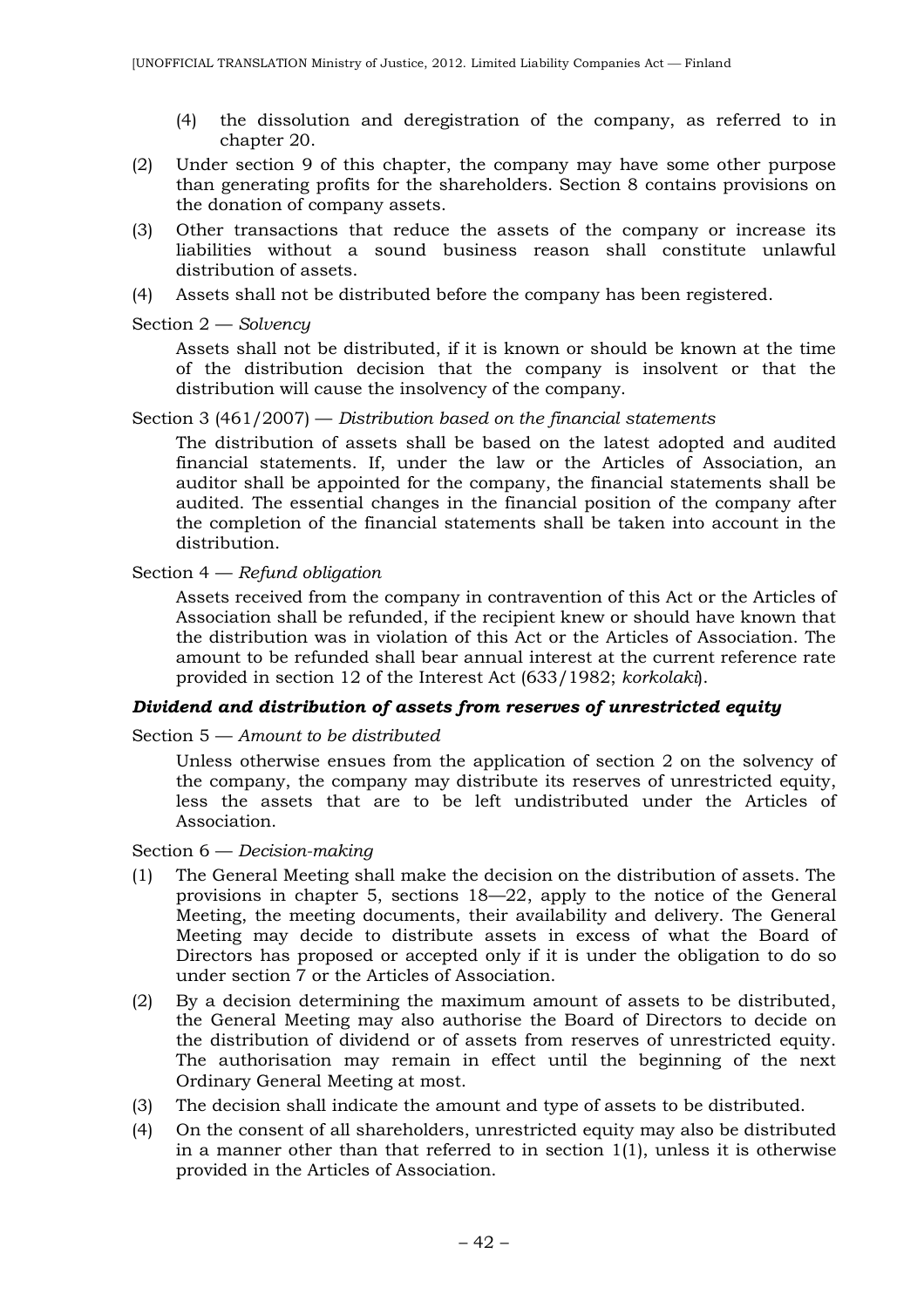## Section 7 — *Minority dividend*

- (1) At least one half of the profits of the financial period, less the amounts not to be distributed under the Articles of Association, shall be distributed as dividend, if a demand to this effect is made at the Ordinary General Meeting by shareholders with at least one tenth  $(1/10)$  of all shares before the decision on the use of the profits has been made. However, a shareholder shall not demand the distribution of profits in excess of the amount that can be distributed under this chapter in the absence of consent by the creditors, nor in excess of eight per cent (8%) of the equity of the company. The possible distributions of profits during the financial period and before the Ordinary General Meeting shall be subtracted from the amount to be distributed.
- (2) Provisions on the minority dividend different from those in subsection (1) may be included in the Articles of Association. The right to the minority dividend may be restricted only on the consent of all shareholders.

### *Miscellaneous provisions on the distribution of assets*

Section 8 — *Donations*

The General Meeting may make a decision on a donation for philanthropic or other corresponding purposes, if the amount of the donation can be deemed reasonable in view of the purpose, the state of the company and other circumstances. The Board of Directors may use funds for such purposes in so far as their amount is insignificant in view of the state of the company.

## Section 9 — *Not-for-profit company*

If the company has, in full or in part, a purpose other than generating profits for the shareholders, a provision to this effect shall be included in the Articles of Association. In this event, the Articles of Association shall contain provisions on the use of equity in the situations referred to in section 1(1).

Section 10 — *Financing the acquisition of company shares*

- (1) The company shall not provide loans, assets or security for the purpose of a third party acquiring shares in the company or its parent company.
- (2) The provision in subsection (1) does not apply to measures taken within the limits of the distributable assets and aiming for the acquisition of shares for employees of the company or a company that is a related party as referred to in chapter 8, section 6(2).

### Chapter 14 — **Reduction of the share capital**

Section 1 — *Decision-making*

- (1) The General Meeting may make a decision on the distribution of share capital, the reduction of the share capital in order to transfer assets to reserves of unrestricted equity, and the use of the share capital to cover at once such losses that cannot be covered from unrestricted equity (*loss coverage*). The share capital shall not be reduced below the minimum share capital referred to in chapter 1, section 3(1).
- (2) The decision shall indicate the amount or maximum amount of the reduction and the purpose referred to in subsection (1) for which the amount of reduction is intended. The provisions in chapter 5, sections 18—22, apply to the notice of the General Meeting, the meeting documents, their availability and delivery.
- (3) Chapter 15 contains provisions on decision-making in respect of the acquisition and redemption of own shares. Chapters 16, 17, 19 and 20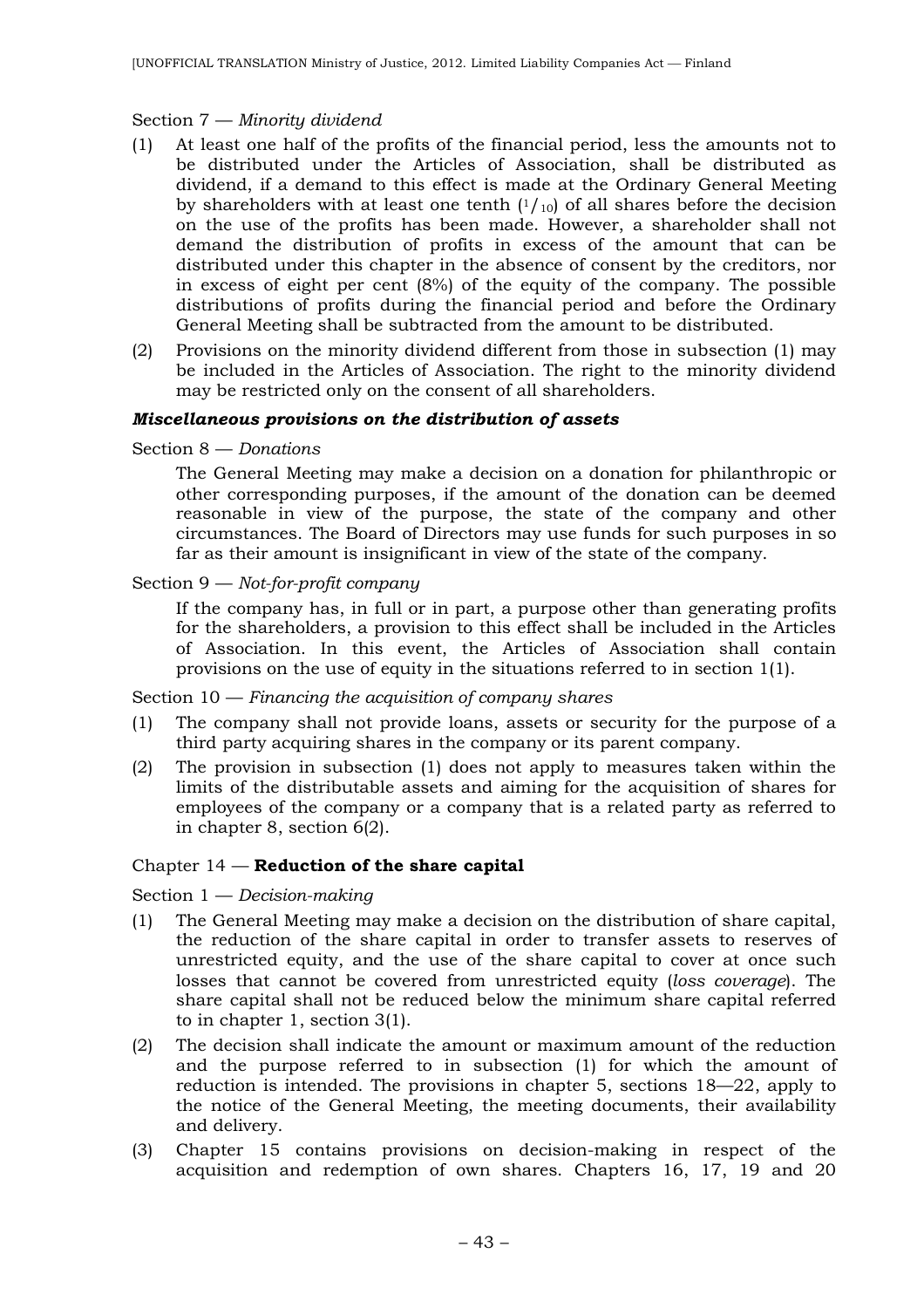contain provisions on decision-making and creditor protection in respect of a merger, a demerger, a change of business form and the dissolution of the company.

## Section 2 — *Creditor protection*

- (1) The creditors of the company whose receivables have arisen before the issue of the public notice referred to in section 4 shall have the right to object to the reduction of the share capital. However, they shall not have this right if the amount of the reduction is to be used for loss coverage or if the share capital is at the same time increased at least by the amount of the reduction.
- (2) If the share capital has been reduced for loss coverage, the unrestricted equity of the company may be distributed to the shareholders during the three years following the registration of the reduction only in accordance with the creditor protection procedure provided in sections 3—5. However, a creditor shall not have the right to object to the distribution if the share capital has been increased by at least the amount of the reduction.

### Section 3 — *Register notification and application for a public notice*

If the creditors have the right to object to the reduction of the share capital, as referred to in section 2(1), the company shall notify the reduction for registration within one month of the decision and apply to the registration authority for the issue of a public notice referred to in section 4; failing this, the decision shall lapse.

### Section 4 — *Public notice to creditors*

- (1) Once the registration authority receives an application referred to in section 3, it shall issue a public notice to the company's creditors referred to in section 2(1), indicating that they have the right to object to the reduction by so informing the registration authority in writing by the due date indicated in the public notice. The registration authority shall publish the public notice in the *Official Gazette* no later than three months before the due date, as well as register the public notice on its own motion.
- (2) No later than one month before the due date, the company shall send a written notification of the public notice to its known creditors referred to in section 2(1). A declaration by a Member of the Board of Directors or the Managing Director on the sending of the notifications shall be delivered to the registration authority by the due date.
- (3) The registration authority shall notify the company about the objections filed with it without delay after the due date.

## Section 5 — *Preconditions of registration*

- (1) The registration authority shall register the reduction of the share capital of the company, if no creditor has objected to the reduction or if it is affirmed by court judgment that the creditor has received payment or full security for the receivable.
- (2) If a creditor has objected to the reduction, the decision on the reduction of the share capital shall lapse in one month from the deadline. However, the registration authority shall suspend the proceedings in the matter, if the company shows that it has, within one month of the deadline, brought an action for the affirmation that the creditor has received payment or full security for the receivable, or if the company and the creditor together request that the proceedings be suspended.
- (3) The share capital shall have been reduced when the reduction has been registered.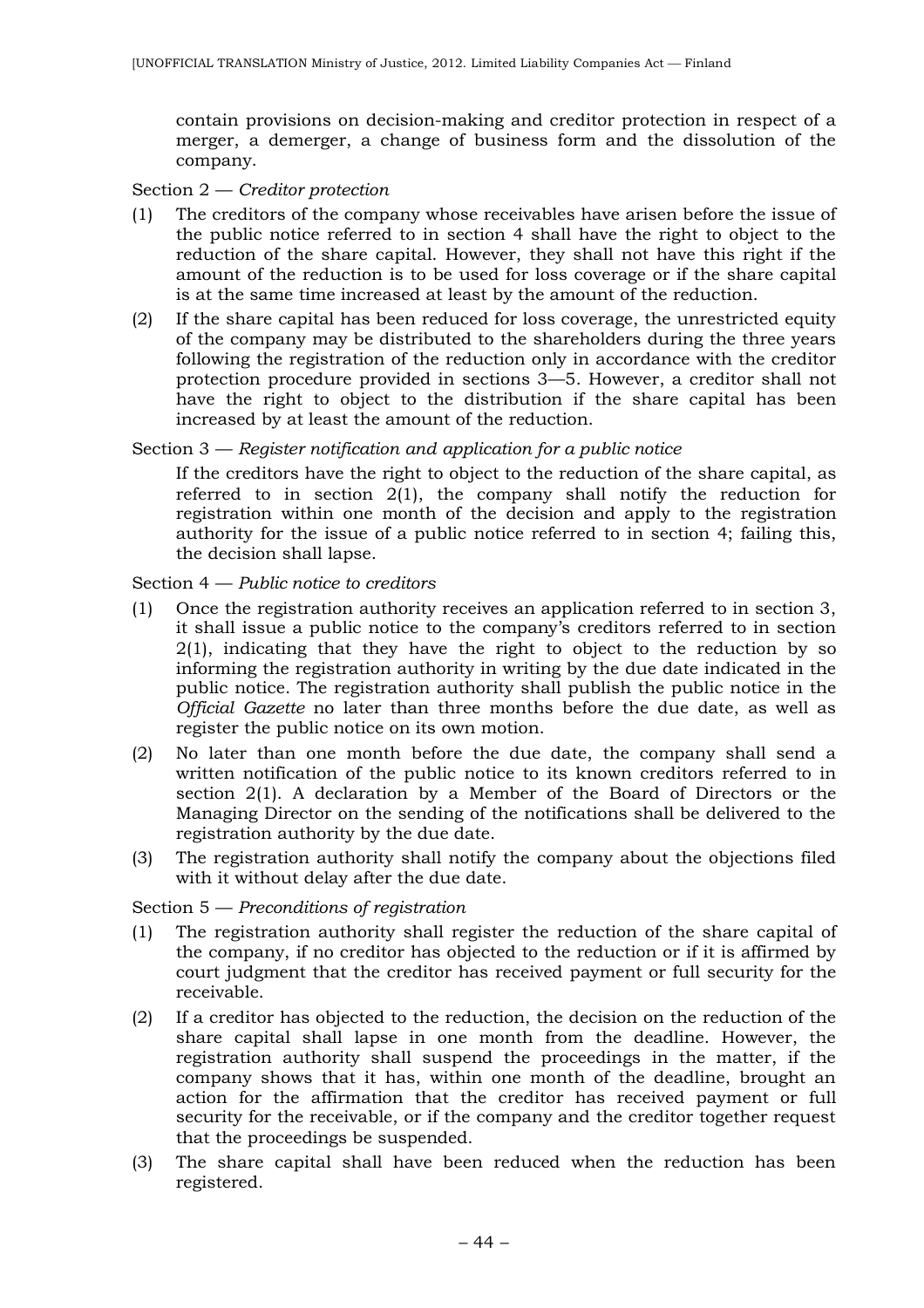## Section 6 — *Registration of other forms of reduction of share capital*

- (1) A decision on the reduction of the share capital that the creditors cannot under section 2(1) object to shall be notified by the company for registration within one month of the decision; failing this, the decision shall lapse. The share capital shall have been reduced when the reduction has been registered.
- (2) The reduction of the share capital and an increase of the share capital, as referred to in section 2(1), shall be notified for registration at the same time.

## Section 7 — *Creditor protection in the amendment of the Articles of Association*

It may be provided in the Articles of Association that the company's creditors referred to in section 2(1) have the right, in accordance with the procedure provided in sections 3—5, to object to the amendment of a given term in the Articles of Association or a derogation from such a term. In this event, the provisions in sections 3—5 on the reduction of the share capital apply to the amendment of the Articles of Association or to the derogation from them. However, the one-month deadline referred to in section 3 does not apply.

## Chapter 15 — **Own shares**

## *General provisions*

Section 1 — *Acquisition, redemption and acceptance as pledge*

- (1) In accordance with this chapter, the company may make a decision:
	- (1) to acquire its own shares (*acquisition*);
	- (2) to the effect that a shareholder is to convey shares to the company free of charge or for consideration (*redemption*); and
	- (3) to accept its own shares as pledge.
- (2) If the acquisition or redemption proceeds by way of the reduction of share capital, the provisions in chapter 14 shall likewise be complied with.

### Section 2 — *Restrictions of scope*

The provisions in this chapter on acquisition, redemption and acceptance as pledge do not apply, when the company:

- (1) acquires a business by way of merger, demerger or other transfer and thereby acquires its own shares owned or held as pledge by the acquired business;
- (2) purchases in a bailiff's auction a share that has been distrained to enforce the receivable of the company; or
- (3) receives an own share for no consideration.

## Section 3 — *Other redemption situations*

- (1) The provisions in this chapter on redemption do not apply to the redemption of the shares of shareholders objecting to a merger, as referred to in chapter 16, section 13, or objecting to a demerger, as referred to in chapter 17, section 13.
- (2) It may be provided in the Articles of Association, as referred to in chapter 3, section 7, that a shareholder, the company or a third party has the right to redeem a share transferred to a new shareholder; provisions may likewise be included in the Articles of Association on the right or obligation of the company to acquire or redeem shares as referred to in section 10 of this chapter.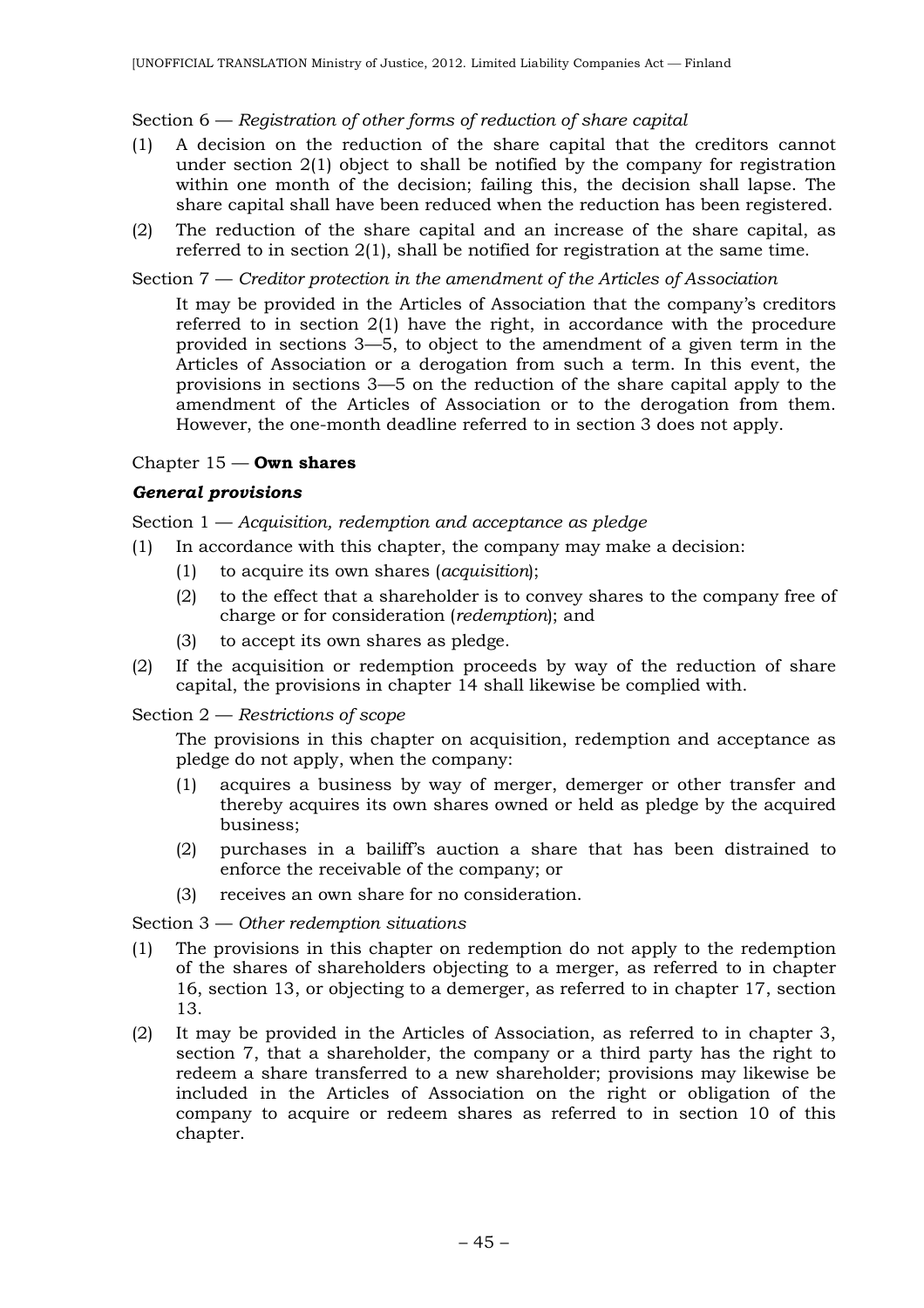### Section 4 — *Retention, cancellation and transfer*

- (1) Shares that have been acquired or redeemed or that have otherwise come to the possession of the company may be retained as treasury shares, cancelled or transferred further.
- (2) Section 12 contains provisions on cancellation and chapter 9 contains provisions on further transfer. Section 12(2) and (3) of this chapter contain provisions on the duty to transfer or to cancel treasury shares acquired or redeemed in violation of the provisions of this Act.

## *Acquisition and redemption of own shares*

### Section 5 — *General provisions on decision-making*

- (1) The General Meeting shall make the decision on acquisition and redemption. In a public company, the decision shall be made by qualified majority, as referred to in chapter 5, section 27.
- (2) By a decision indicating the maximum quantity of shares to be acquired, broken down by share class, the period of validity of the authorisation, and the minimum and maximum amounts of consideration, The General meeting may also authorise the Board of Directors to decide on an acquisition in full or in part. The authorisation may remain in effect for at most 18 months. Own shares may be acquired on the basis of an authorisation only by using unrestricted equity for the purpose.
- (3) The provisions in chapter 5, sections 18—22, apply to the notice of the General Meeting, the meeting documents, their availability and delivery. When the Board of Directors of a public company proposes the redemption of own shares so that the share capital of the company is thereby reduced, the notice of the General Meeting shall indicate the purpose of the redemption and the manner of reduction of the share capital.

Section 6 — *Directed acquisition and directed redemption*

- (1) Own shares may be acquired in a proportion other than that of the shares held by the shareholders (*directed acquisition*) if there is a weighty financial reason for the company to do so. In the assessment of the acceptability of a directed acquisition, special attention shall be paid to the relation between the consideration offered and the fair price of the share. The decision of the General Meeting shall be made by qualified majority, as referred to in chapter 5, section 27. The same provision applies to the granting of an authorisation to the Board of Directors, where the right of the Board of Directors to decide on a directed acquisition is not excluded.
- (2) Own shares may be redeemed in a proportion other than that of the shares held by the shareholders (*directed redemption*) only by the consent of all shareholders. However, a public company may decide by qualified majority, as referred to in chapter 5, section 27, that shares are to be reverse split, as referred to in section 9 of this chapter. In addition, the Articles of Association may contain a redemption clause referred to in section 10 of this chapter.
- (3) If the Board of Directors proposes that the General Meeting decide on a directed acquisition, directed redemption or the authorisation for the Board of Directors to decide on an acquisition where the right to decide on a directed acquisition has not been excluded, a mention to this effect shall be included in the notice of the General Meeting.

### Section 7 — *Contents of the acquisition or redemption decision*

The decision to acquire or to redeem own shares shall contain the following information: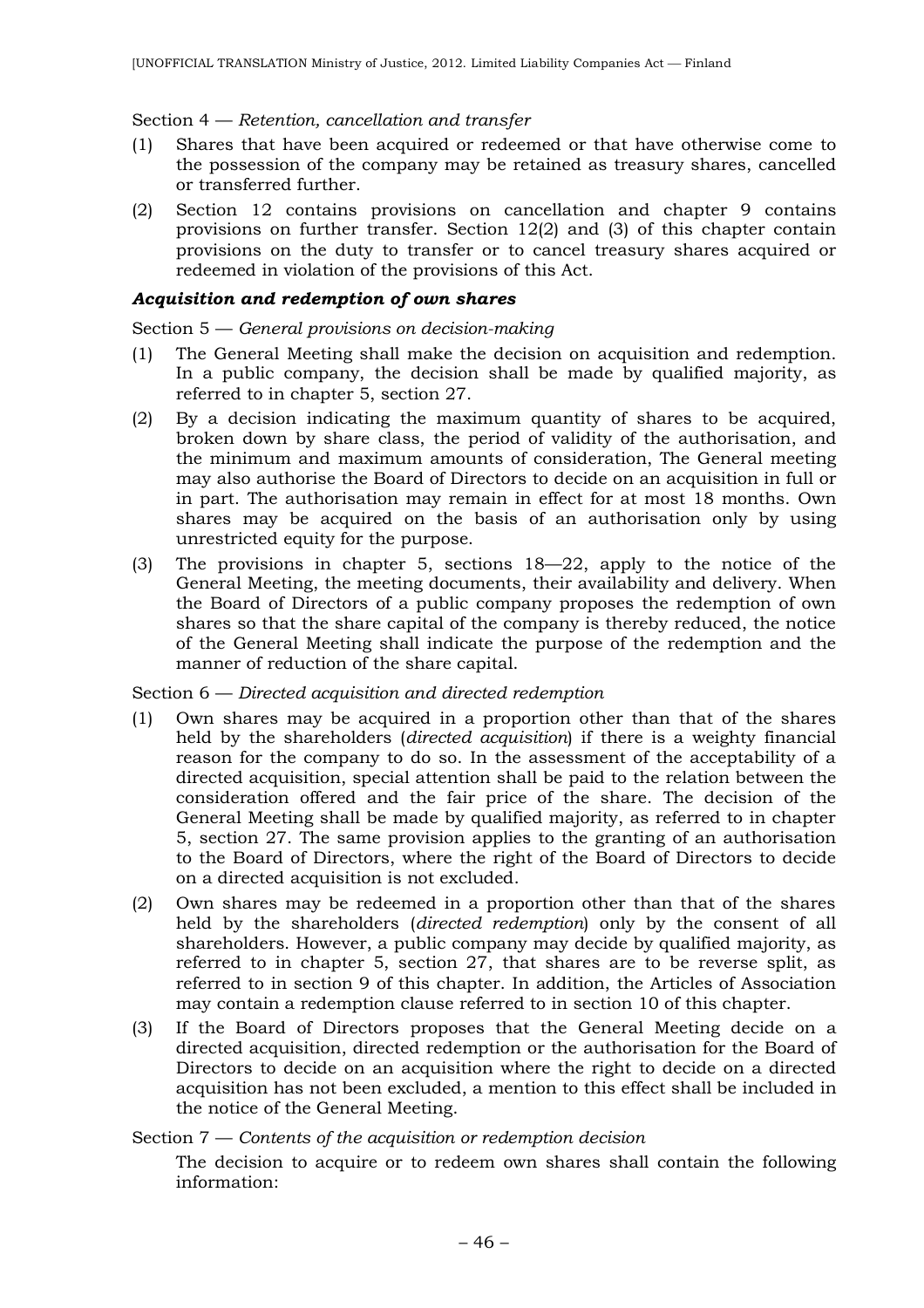- (1) whether the matter is of acquisition or redemption;
- (2) the quantity or maximum quantity of shares that the decision concerns, broken down by share class;
- (3) the persons from whom the shares are to be acquired or redeemed and, if necessary, the order in which the acquisition or redemption is to take place, and in a directed acquisition the justification for the existence of the weighty financial reason for a directed acquisition, as referred to in section  $6(1)$ :
- (4) the period during which the shares to be acquired are to be offered to the company, or the date when the shares are to be redeemed;
- (5) the consideration to be paid for the shares and the grounds for the determination of the consideration and, if assets other than money are to be given as consideration, an account of the value of the said assets;
- (6) the date of payment of the consideration; and
- (7) the effects of the procedure on the equity of the company.

## Section 8 — *Access of shareholders to information*

- (1) A shareholder who according to the acquisition decision has the right to sell shares to the company shall be notified of the decision in the same manner as that used in the delivery of notices of the General Meeting before the beginning of the period during which the shares are to be offered to the company. At the same time, the shareholder shall be notified of how and when the shareholder is to act in order to exercise the right.
- (2) The notification referred to in subsection (1) need not be made, if:
	- (1) the corresponding information is included in the notice of the General Meeting deciding on the acquisition, or is available at the meeting deciding on the acquisition and the shareholder is present at that meeting; or
	- (2) the corresponding information is published as provided in the Securities Markets Act.
- (3) The contents of the acquisition decision and the documents on the financial position of the company, as referred to in chapter 5, section 21(2), shall be kept available for the shareholders referred to in subsection (1) of this section for the duration of the period during which the shares to be acquired are to be offered to the company. However, this obligation does not apply, if the company has published an offer document referred to in chapter 6 of the Securities Markets Act, containing the corresponding information.

Section 9 — *Reverse share split in a public company*

- (1) A public company may decide by qualified majority, as referred to in chapter 5, section 27, to redeem a given proportion of the shares of all shareholders (*reverse share split*), if the occurrence of share fractions is prevented in the redemption decision as follows:
	- (1) the quantity of shares to be redeemed in each share class is an integer;
	- (2) the quantity of shares to be redeemed from each shareholder, for each share class, is rounded up to the nearest integer, if necessary;
	- (3) the company sells without delay the surplus shares accruing to it because of the rounding referred to in paragraph (2), in public trading as referred to in chapter 1, section 3 of the Securities Markets Act or in an open auction on the behalf of the shareholders referred to in paragraph (2); and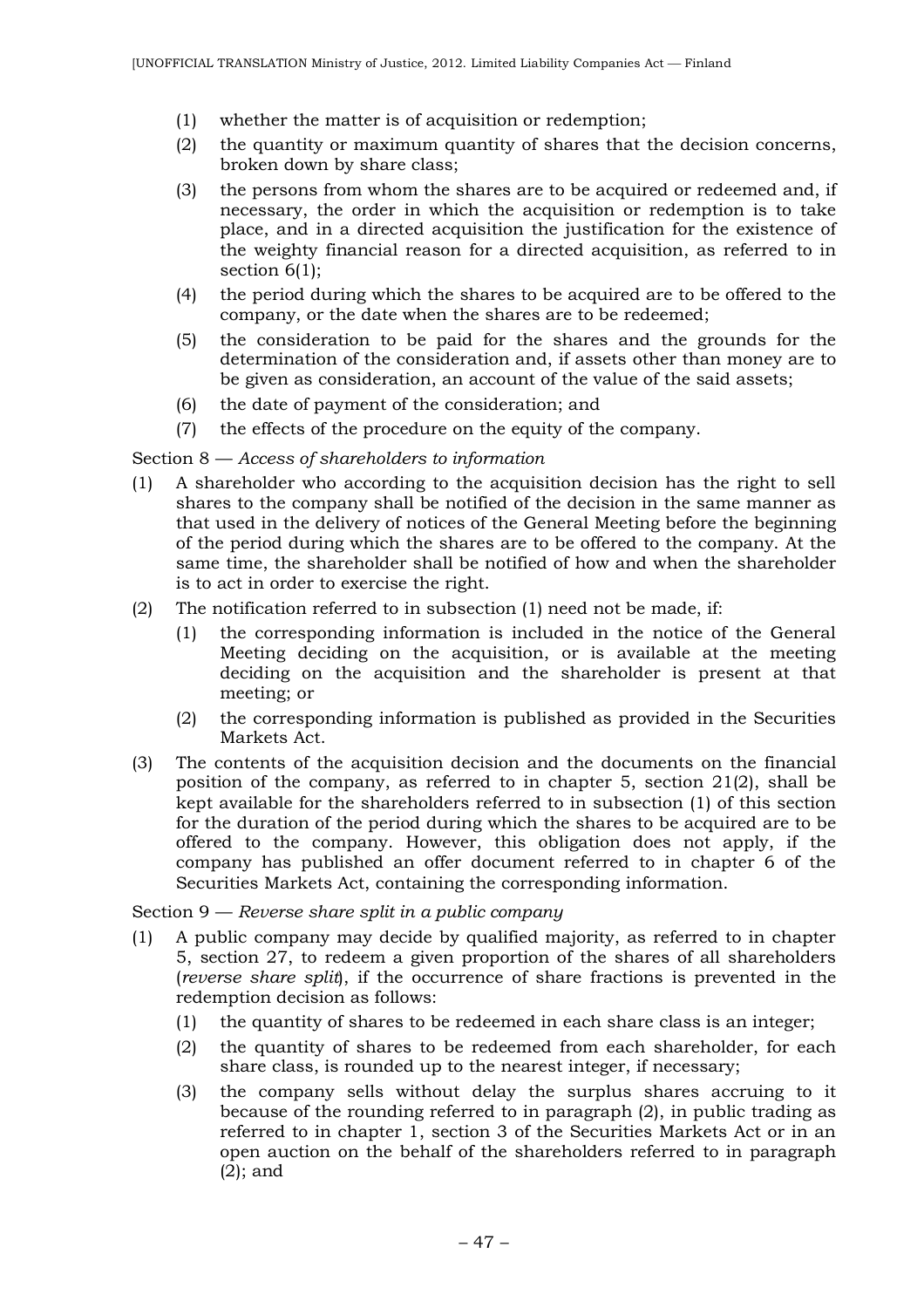- (4) the funds derived from the sale of the shares referred to in paragraph (3) are paid out to the shareholders in proportion of the differences obtained by subtracting the quantity of shares that would be redeemed from each shareholder in the absence of rounding from the quantity of shares actually redeemed from each shareholder.
- (2) The funds derived from the sale of the shares shall be paid out to the shareholders without delay. After the date of redemption, the funds shall bear interest at the current reference rate provided in section 12 of the Interest Act. The company shall deposit the funds derived from the sale on an account in a deposit bank in Finland or in a branch of a foreign credit institution licensed to accept deposits in Finland, or into a comparable foreign account, so that there is no risk of the funds being confused with the assets of the company. In its books, the company shall keep the funds separate from its assets.
- (3) A weighty financial reason shall be required for a reverse share split. The decision on a reverse share split shall not be made, if the redemption according to the shareholder register would result in the redemption of the entire shareholding from more than one in a hundred  $(1/100)$  shareholders. The provisions in section 6(3) apply to the notice of the General Meeting.

Section 10 — *Terms of acquisition and redemption*

- (1) It may be provided in the Articles of Association that the company has the right or the obligation to acquire or redeem its own shares. In this event, provisions shall be included in the Articles of Association on the following:
	- (1) whether the matter is of acquisition or redemption;
	- (2) whether the company has the right or the obligation to acquire or redeem;
	- (3) which shares the provision concerns and, if necessary, in which order the shares are to be acquired or redeemed;
	- (4) the procedure to be observed;
	- (5) the consideration to be paid for the shares or the basis for the calculation of the consideration; and
	- (6) the assets that can be used for the payment of the consideration.
- (2) In a public company, the General Meeting shall make the decision on the exercise of the right of the company to acquire or redeem shares. The General Meeting may authorise the Board of Directors to make the decision in this respect. The authorisation shall be notified for registration no later than one month after the decision. The authorisation may remain in effect for at most five years. In other circumstances, the decision on acquisition or redemption may be made by the Board of Directors.

Section 11 — *Restrictions to acquisition, redemption and acceptance as pledge*

- (1) In a public company, the decision to acquire or redeem own shares or to accept them as pledge shall not be made so that the treasury shares in the possession of, or held as pledges by, the company and its subsidiaries would exceed one tenth  $(1/10)$  of all shares.
- (2) A private company shall not acquire or redeem all of its shares.

Section 12 — *Cancellation and transfer of treasury shares in certain situations*

(1) The Board of Directors may decide to cancel treasury shares. The cancellation shall be notified for registration without delay. The shares shall have been cancelled once the notification has been registered.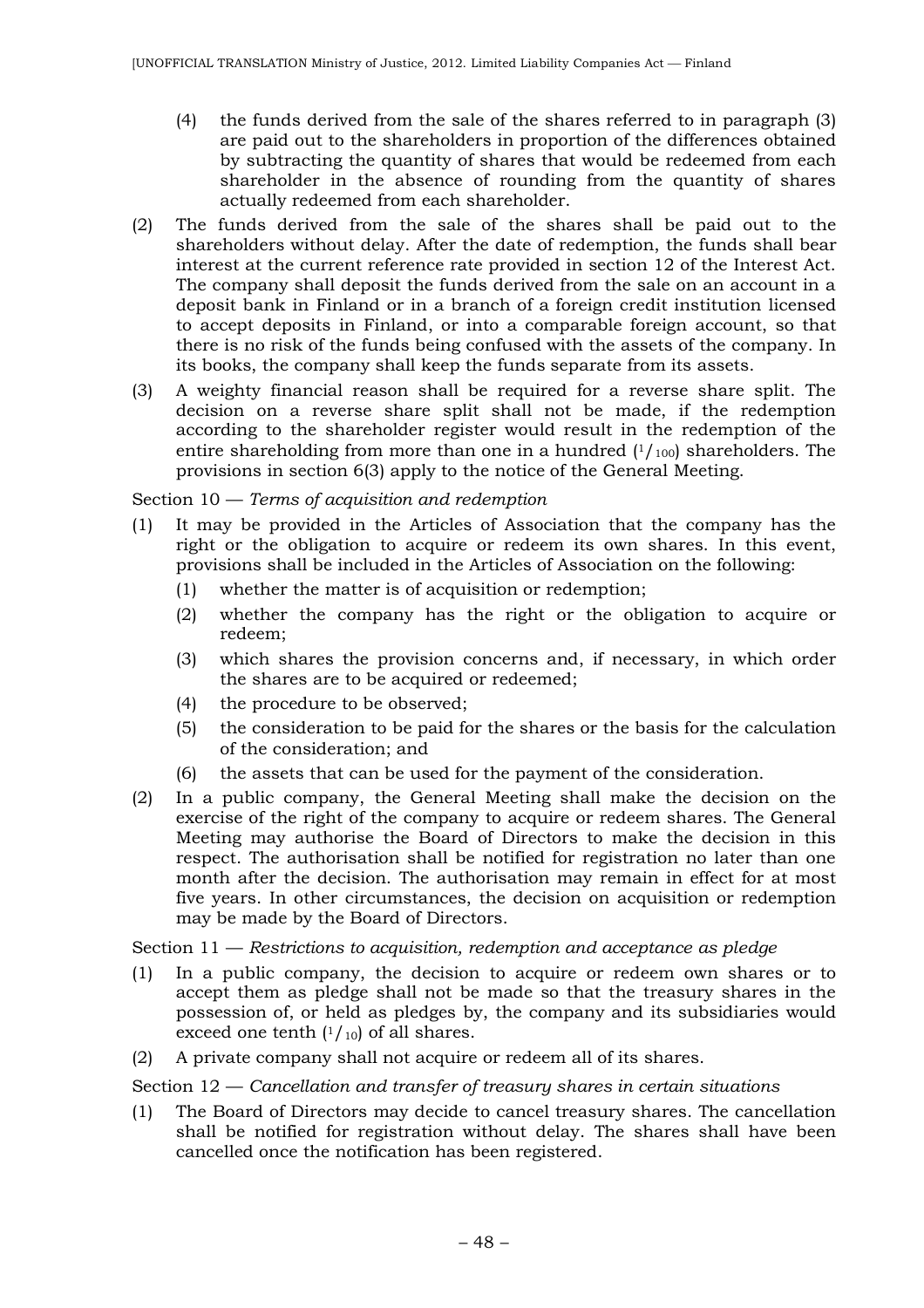- (2) Shares acquired or redeemed in violation of the provisions of this Act shall be transferred without undue delay, and in any event no later than one year after the acquisition or redemption. If a public company and its subsidiaries hold treasury shares in excess of one tenth  $(1/10)$  of all shares because shares have been acquired in the manner referred to in section 2, the shares that exceed the said proportion shall be transferred within three years of the acquisition.
- (3) If the shares have not been transferred within the period provided in subsection (2), they shall be cancelled. The treasury shares held by the parent company shall be cancelled before the shares in the parent company held by its subsidiaries.

#### *Acceptance of own shares as pledge and subscription for own shares*

Section 13 — *Own shares as pledge*

- (1) A company may accept its own shares as pledge. In a public company, the decision to accept own shares as pledge shall be made in accordance with the same rules as in the acquisition of own shares.
- (2) Besides the provisions in chapter 10 of the Code of Commerce (*kauppakaari*), the sale of own shares held as pledge shall be governed by the provisions in chapter 9 of this Act on the transfer of treasury shares.

#### Section 14 — *Subscription for own shares and shares in a parent company*

- (1) A company or its subsidiary shall not subscribe for shares in the company against consideration. If the company has subscribed for its shares in the context of incorporation, the signatories of the Memorandum of Association shall be deemed to have subscribed for the shares. If the company has subscribed for its shares in a share issue against consideration, the Members of the Board of Directors and the Managing Director shall be deemed to have subscribed for the shares. If a subsidiary has subscribed for shares in the parent company, the Members of the Board of Directors and the Managing Director of the parent company and the persons in corresponding positions in the subsidiary shall be deemed to have subscribed for the shares. The subscribers shall be jointly and severally liable for the payment of the subscription price. However, a person who proves that he or she objected to the subscription or did not know and should not have known of the subscription shall not be deemed a subscriber.
- (2) A person who has subscribed for shares in a company in his or her own name but on the behalf of the company or a subsidiary shall be deemed to have subscribed for the shares on his or her own behalf.
- (3) Chapter 9, section 20, contains provisions on a share issue to the company itself without payment.

## PART V — **CHANGES IN COMPANY STRUCTURE AND THE DISSOLUTION OF THE COMPANY**

#### Chapter 16 — **Merger**

## *Definition of a merger and forms of merger*

### Section 1 — *Merger*

A limited liability company (*merging company*) may merge into another limited liability company (*acquiring company*), in which event the assets and liabilities of the merging company are transferred to the acquiring company and the shareholders of the merging company receive shares in the acquiring company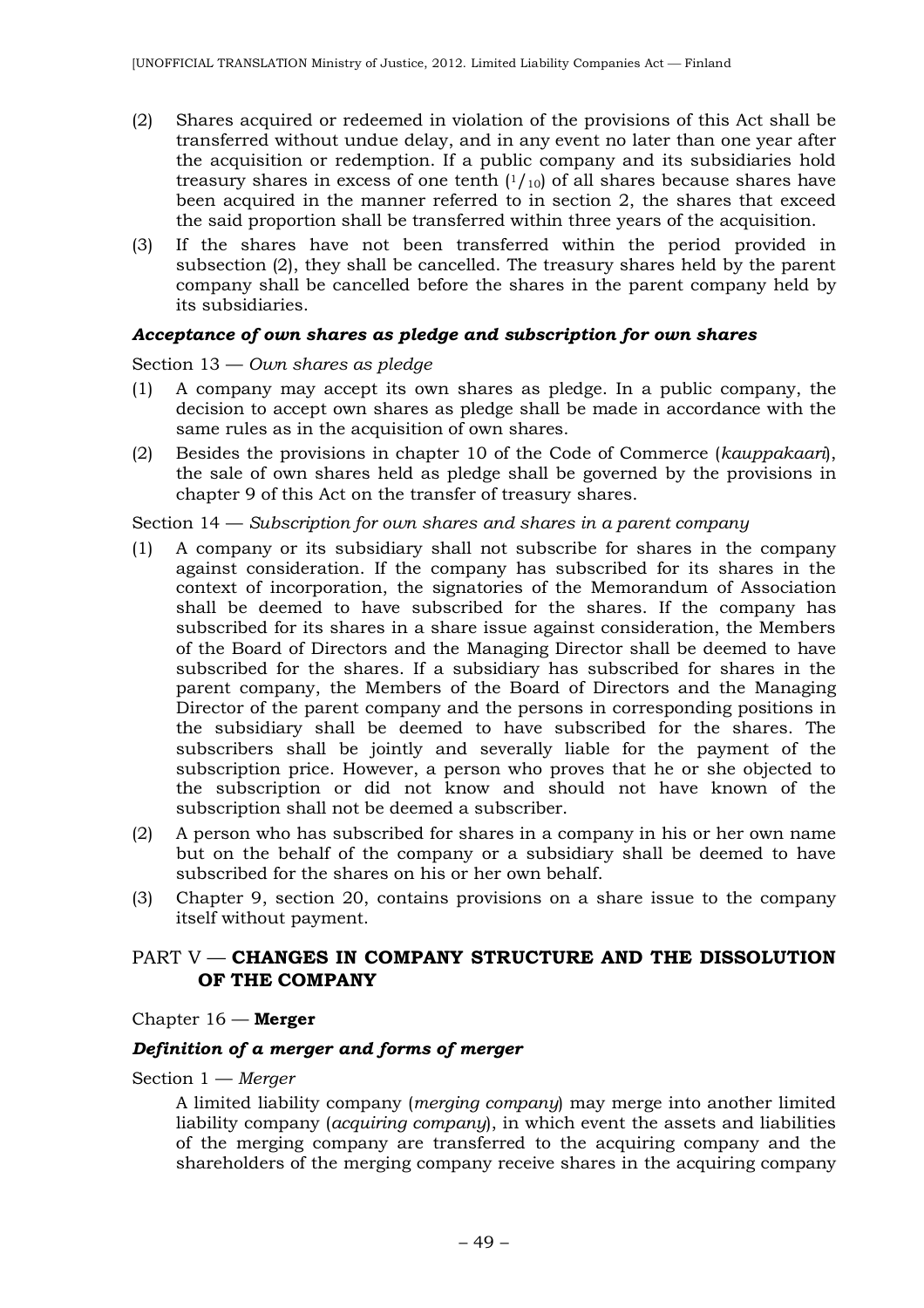as merger consideration. The merger consideration may also consist of cash, other assets and future undertakings.

Section 2 — *Forms of merger*

- (1) A merger may occur so that:
	- (1) one or several merging companies merge into the acquiring company (*absorption merger*); or
	- (2) at least two merging companies merge by way of incorporating an acquiring company together (*combination merger*).
- (2) A *subsidiary merger* is defined as an absorption merger where the companies involved in the merger own all of the shares of the merging company and, where appropriate, all option rights and other special rights entitling to shares in the company.
- (3) A *triangular merger* is defined as an absorption merger where a party other than the acquiring company provides the merger consideration.
- (4) For the purposes of this chapter, *companies involved in the merger* refers to a merging company and to an acquiring company.

### *Draft terms of merger and the statement of an auditor (461/2007)*

Section 3 — *Draft terms of merger*

- (1) The Boards of Directors of the companies involved in the merger shall draw up written draft terms of merger, which shall be dated and signed. In a triangular merger, also the provider of the merger consideration shall sign the draft terms of merger.
- (2) The draft terms of merger shall contain the following information:
	- (1) the trade names of the companies involved in the merger and, where appropriate, the trade name of the other provider of merger consideration, their business identity codes or other corresponding identifying information, and the places of their registered offices;
	- (2) an account of the reasons for the merger;
	- (3) in an absorption merger a proposal, where appropriate, for the amendment of the Articles of Association of the acquiring company and in a combination merger a proposal for the Articles of Association of the company to be incorporated and for how the members of the organs of that company are to be appointed;
	- (4) in an absorption merger a proposal, where appropriate, for the quantity of the shares to be issued as merger consideration, broken down by share class, as well as whether new shares or treasury shares are to be issued, and in a combination merger a proposal for the quantity of the shares of the acquiring company, broken down by share class;
	- (5) a proposal, where appropriate, for other merger consideration and, if that consideration consists of option rights or other special rights entitling to shares, the terms of the same, as referred to in chapter 10, section 3;
	- (6) a proposal for the distribution of the merger consideration, the point in time of the payment of the consideration and the other terms relating to the provision of the consideration, as well as an account of the grounds for the same;
	- (7) an account on or a proposal for the rights in the merger of the holders of option rights and other special rights entitling to shares in the merging company;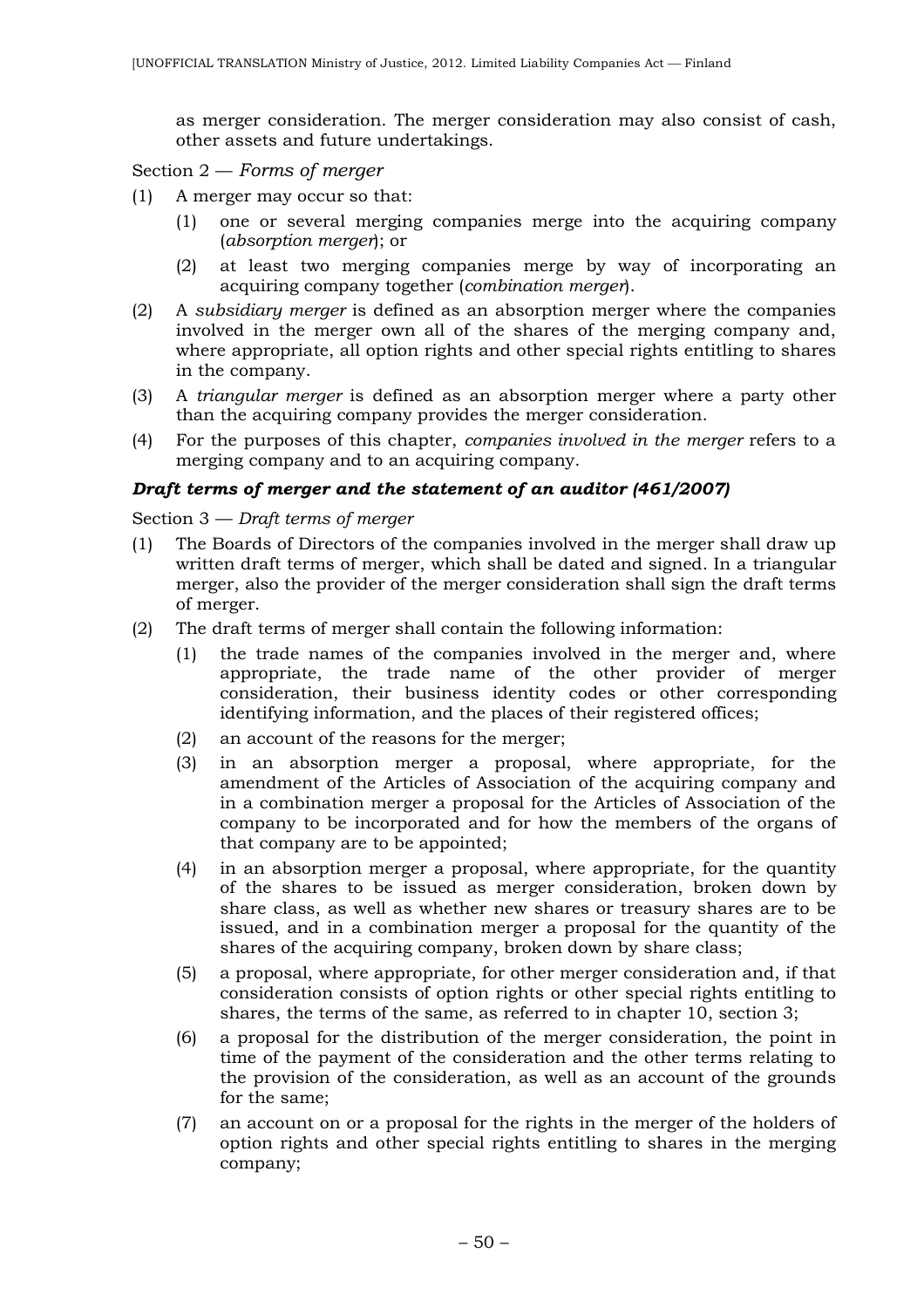- (8) in an absorption merger a proposal, where appropriate, for the increase of the share capital of the acquiring company and in a combination merger a proposal for the share capital of the acquiring company;
- (9) an account of the assets, liabilities and equity of the merging company and of the circumstances relevant to their valuation, the intended effect of the merger on the balance sheet of the acquiring company, as well as of the accounting treatments to be applied in the merger;
- (10) a proposal for the right of the companies involved in the merger to decide on arrangements beyond their normal business operations and affecting their equity or number of outstanding shares;
- (11) an account of subordinated loans whose creditors are entitled to object to the merger, as referred to in section 6;
- (12) an account of the quantity of shares in the acquiring company and its parent company held by the merging company and its subsidiaries, as well as of the quantity of shares in the merging company held by the companies involved in the merger;
- (13) an account of the business mortgages pertaining to the assets of the companies involved in the merger, as referred to in the Business Mortgages Act (634/1984; *yrityskiinnityslaki*);
- (14) an account of or a proposal for the special advantages and rights to be granted to the Members of the Supervisory Board and the Members of the Board of Directors of the companies involved in the merger, their Managing Directors, their auditors and the auditor issuing a statement on the draft terms of merger; (461/2007)
- (15) a proposal for the intended date of registration of the implementation of the merger; and
- (16) a proposal, where appropriate, for the other terms of the merger.
- (3) The provisions in subsections  $(2)(4)$ - $(2)(8)$  and  $(2)(10)$  do not apply in a subsidiary merger.

### Section 4 — *Statement of an auditor (461/2007)*

- (1) The companies involved in the merger shall designate one or several auditors to issue a statement on the draft terms of merger to each of the companies involved in the merger. The statement shall contain an analysis of whether a true and fair view has been provided of the grounds for setting the merger consideration, as well as on the distribution of the consideration. The statement to be issued to the acquiring company shall also indicate whether the merger is conducive to compromising the repayment of the company's debts. (461/2007)
- (2) If all shareholders of the companies involved in the merger consent to the same, or if the matter is of a subsidiary merger, only a statement as to whether the merger is conducive to compromising the repayment of the company's debts shall be needed.

### *Registration of the draft terms of merger and public notice to the creditors*

Section 5 — *Registration of the draft terms of merger*

(1) The draft terms of merger shall be notified for registration within one month from the signing of the proposal. The statement referred to in section 4 shall be attached to the notification.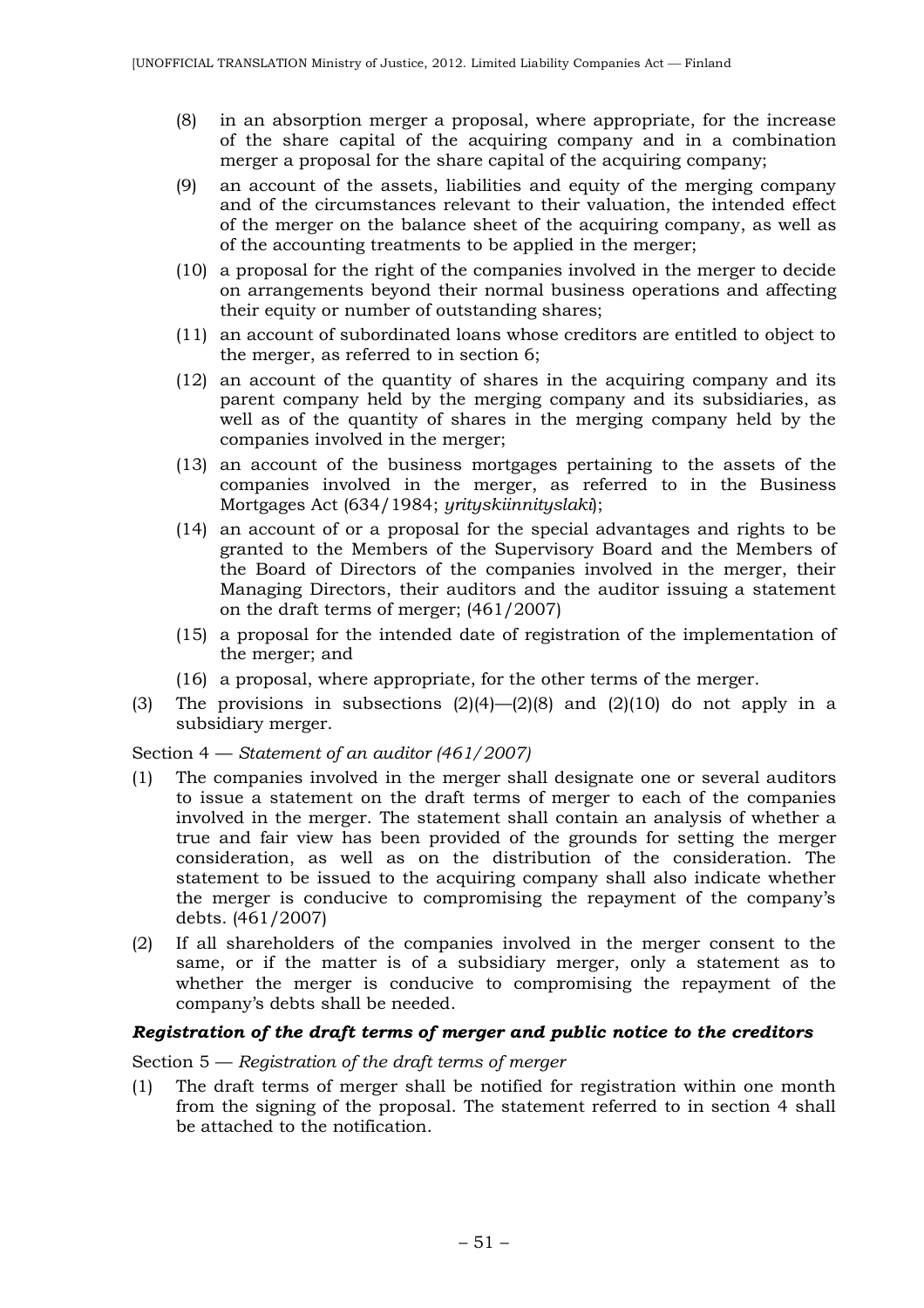- (2) The notification shall be made by the companies involved in the merger together. In a subsidiary merger, the notification shall be made by the parent company.
- (3) The merger shall lapse, if the notification is not made in time or if registration is refused.

## Section 6 — *Public notice to creditors*

- (1) The creditors of the merging company whose receivables have arisen before the registration of the draft terms of merger shall have the right to object to the merger. A creditor whose receivable may be collected without a judgment or decision being required, as provided in the Act on the Collection of Taxes and Public Charges by Enforcement Measures (367/1961; *laki verojen ja maksujen perimisestä ulosottotoimin*), and whose receivable has arisen no later than on the due date referred to in paragraph (2) shall likewise have the right to object to the merger. (1415/2007)
- (2) On the application of the merging company, the registration authority shall issue a public notice to the creditors referred to in subsection (1), containing a mention of the right of the creditor to object to the merger by so informing the registration authority in writing no later than on the due date indicated in the public notice. The issue of the public notice shall be applied for within four months of the registration of the draft terms of merger; failing this the merger shall lapse. The registration authority shall publish the public notice in the *Official Gazette* no later than three months before the due date, as well as register the notice on its own motion.
- (3) On the application of the acquiring company, a public notice shall likewise be issued to the creditors of the acquiring company, if the merger is according to the statement of an auditor, as referred to in section 4, conducive to compromising the repayment of the debts of the acquiring company. In this event, the provisions in this chapter on the creditors of the merging company apply to the creditors of the acquiring company. (461/2007)

## Section 7 (1415/2007) — *Written notification by the company to the creditors*

No later than one month before the due date, the company shall send a written notification of the public notice to its known creditors referred to in section 6(1) whose receivables have arisen before the registration of the draft terms of merger. If a shareholder of the merging company or the holder of an option right or some other special right entitling to shares has demanded redemption, as referred to in section 13, the creditors shall be notified of the quantities of shares and rights that have been requested to be redeemed. The notification shall be sent only after the General Meeting deciding on the merger has been held. However, if all shareholders and holders of the rights referred to above have declared that they waive the right of redemption or if they otherwise do not have the right of redemption, the notification may be sent earlier.

## Section 8 — *Restructuring of enterprises*

- (1) Restructuring proceedings, as referred to in the Restructuring of Enterprises Act (47/1993; *laki yrityksen saneerauksesta*), shall replace the public notice referred to in section 6; a creditor shall have no right to object to the merger in accordance with this Act, if all companies involved in the merger belong to the same group and the restructuring programme is approved for all of them at the same time.
- (2) The draft terms of merger and its attachments shall be appended to the proposed restructuring programme.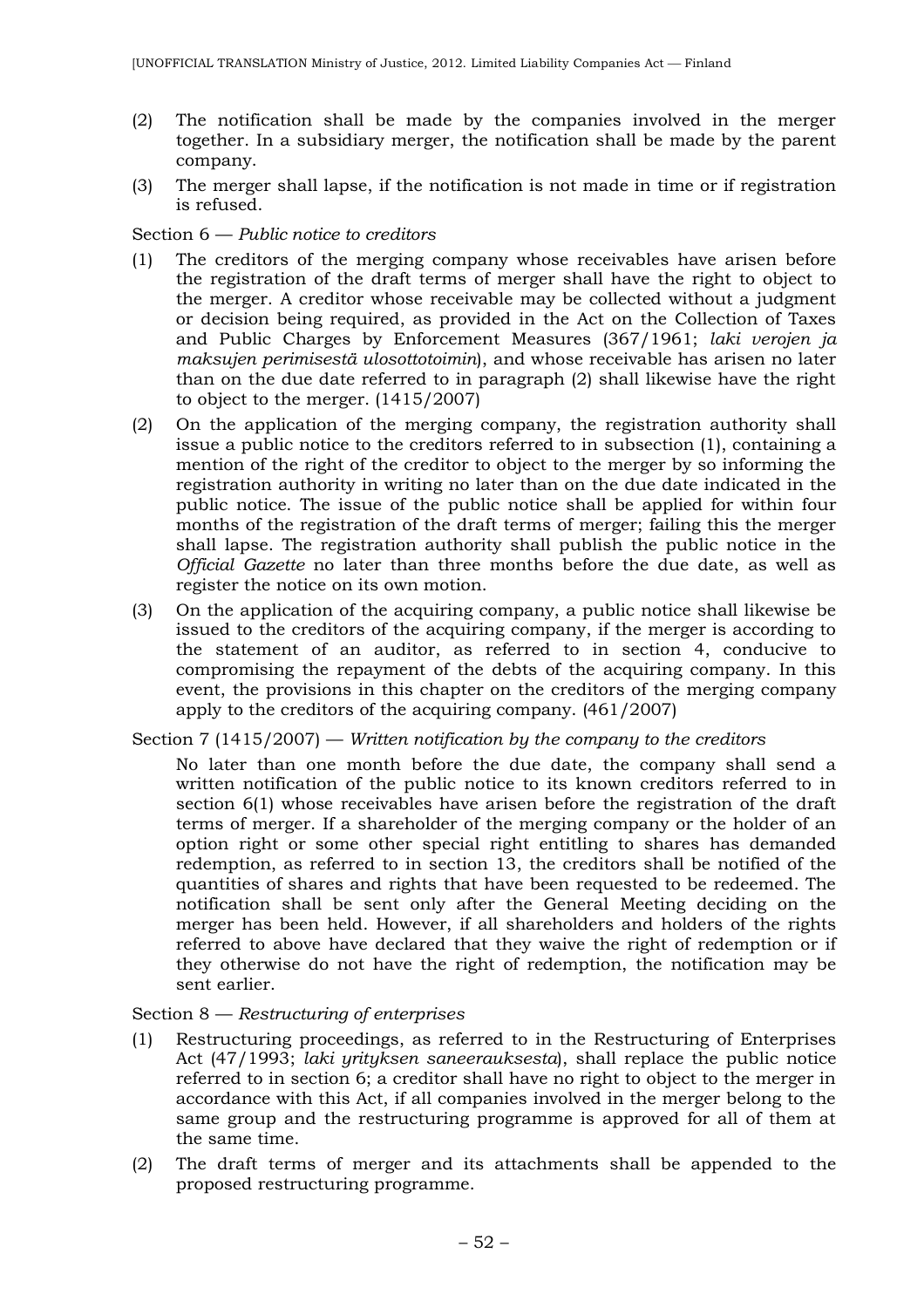### *Merger decision*

Section 9 — *Competent organ and timing of the decision*

- (1) In the merging company, the General Meeting shall make the decision on a merger. However, in a subsidiary merger, the decision shall be made by the Board of Directors of the merging company. (981/2011)
- (2) In the acquiring company, the Board of Directors shall make the decision on a merger. However, where the acquiring company has less than nine tenths  $(9/10)$  of the shares in the merging company, the decision shall be made by the General Meeting, if shareholders with at least one twentieth  $(1/20)$  of the shares in the company so request. Shares owned by the company itself or its subsidiary entities shall not be included in the company's total number of shares. (981/2011)
- (3) The General Meeting that is to decide on the merger shall be held or the Board of Directors' decision on the merger made within four months of the registration of the draft terms of merger; failing this, the merger shall lapse. In any event, the General Meeting shall be held no later than one month before the due date referred to in section 6, unless all shareholders and, where appropriate, all holders of option rights or other special rights entitling to shares have waived their right to demand redemption.
- (4) The merger decision of the General Meeting shall be made by qualified majority, as referred to in chapter 5, section 27.
- Section 10 *Notice of the General Meeting and notice to holders of option rights and other special rights entitling to shares*
- (1) The notice of the General Meeting that is to decide on the merger shall not be delivered before the draft terms of merger has been registered. The notice shall be delivered no earlier than two months and, unless a longer period has been provided in the Articles of Association, no later than one month before the General Meeting, the last date for advance notices of participation, as referred to in chapter 5, section 7, or the date of record for companies in the bookentry system, as referred to in chapter 4, section 2(2). However, in a public company the notice may be delivered, at the earliest, three months before the date referred to above.
- (2) In addition to the provisions of the Articles of Association on the notice of the General Meeting, the notice shall in the merging company be sent in writing to all shareholders whose addresses are known to the company. The notice of the General Meeting of the merging company shall mention the shareholders' right to demand redemption, as provided in section 13. The merging company shall, within the time limit provided in subsection (1), give notice of the right of redemption referred to in section 13 to those holders of option rights or other special rights entitling to shares who have the right to demand redemption and whose addresses are known to the company. If the addresses of all rightsholders with the right of redemption are not known to the company, the notice of the right of redemption shall also be published in the *Official Gazette* within the same time limit.
- (3) If the acquiring company has less than nine tenths  $(9/10)$  of the shares in the merging company and the General Meeting of the acquiring company is not to be convened, a notice of the merger shall be delivered to the shareholders in the same manner as a notice of a General Meeting. Shares owned by the company itself or its subsidiary entities shall not be included in the company's total number of shares. Within one month of the notice, a shareholder may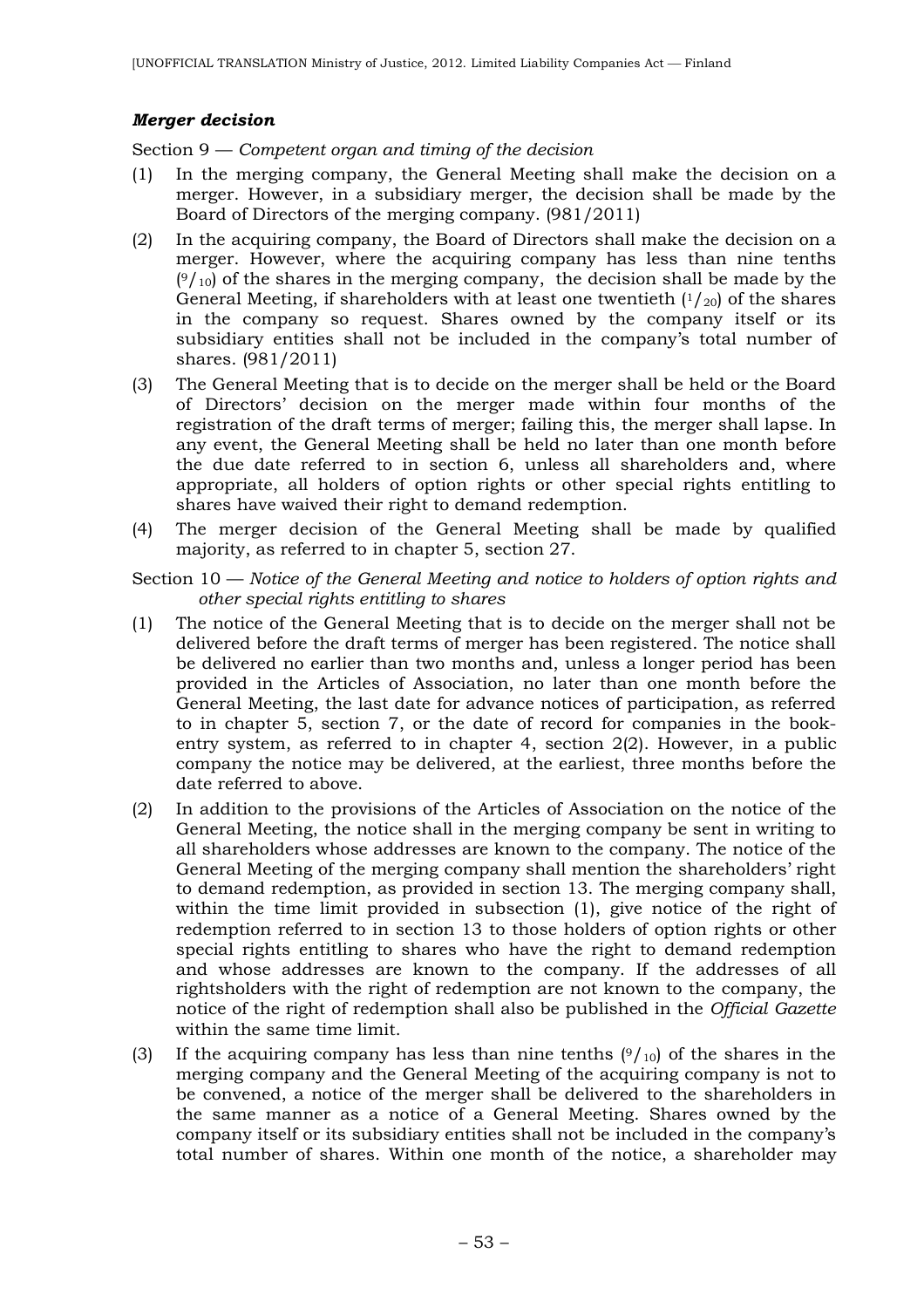demand in writing that the decision on the merger be made by the General Meeting. (981/2011)

- (4) In the acquiring company, the notice may be delivered within the time limit referred to in chapter 5, section 19(1), if the decision on the merger is on the request of a shareholder to be made by the General Meeting and if the time between the notice referred to in subsection (3) of this section and the General Meeting, the last date for advance notices of participation, as referred to in chapter 5, section 7, or the date of record for companies in the book-entry system, as referred to in chapter 4, section 2(2), is at least one month or the longer notice period provided in the Articles of Association.
- Section 11 *Availability and delivery of documents and delivery of new information*  (981/2011)
- (1) For at least a month before the General Meeting that is to decide on the merger and as of the delivery of the notice referred to in section 10(3), the following documents shall be kept available to the shareholders at the head office or website of each company involved in the merger, as well as kept available at the General Meeting:
	- (1) the draft terms of merger;
	- (2) the financial statements, annual reports and auditor's reports of each company involved in the merger, for the past three completed financial periods;
	- (3) if more than six months have passed from the end of the financial period of a public company involved in the merger to the signing of the draft terms of merger, the financial statements, annual report and auditor's report of each such company dated no earlier than three months before the signing of the draft terms of merger, or an interim report referred to in the Securities Markets Act, chapter 2, section 5, for the six or nine first months following the latest financial period;
	- (4) where appropriate, the decisions made by each company involved in the merger after the end of the latest financial period regarding the distribution of assets;
	- (5) the interim reports given by each company involved in the merger since the end of the latest financial period;
	- (6) a report by the Board of Directors of each company involved in the merger on the events with an essential effect on the state of the company that have occurred after the financial statements or interim report; and
	- (7) for each company involved in the merger, a statement on the draft terms of merger referred to in section 4.
- (2) The documents referred to in sub-section (1) shall without delay be sent to a shareholder that so requests, if the documents are not available for downloading and printing on the company website.
- (3) In addition to the provisions in sub-section (1), the company shall inform the General Meeting and the other companies involved in the merger of any other events with an essential effect on the state of the company coming to the attention of the company before the decision on the merger is made.
- (4) In a triangular merger, the documents referred to in chapter 5, section 21(2) concerning the provider of the merger consideration shall be kept available to the shareholders. If there are no financial statements, an account of the financial position of the company for the latest financial period or, in case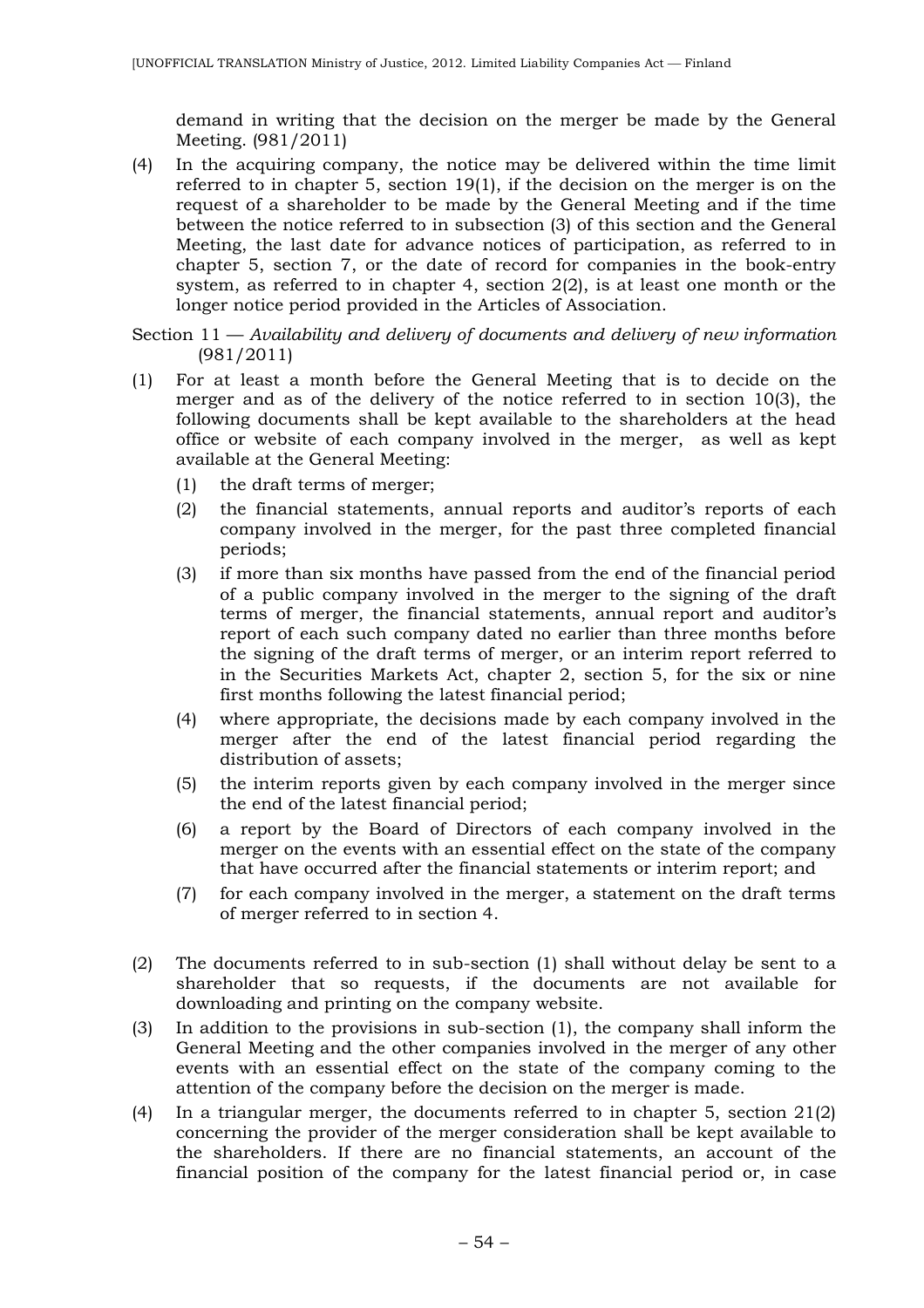there is no such account, for the past calendar year and for the subsequent period, shall be kept available.

Section 12 — *Legal effects of the merger decision*

- (1) The merger decision of the merging company shall replace the subscription for the merger consideration and the other measures that establish a right in the merger consideration, as carried out by the shareholders of the merging company and the holders of option rights and other special rights entitling to shares. In a combination merger, the draft terms of merger shall also replace the Memorandum of Association of the acquiring company.
- (2) If the merger is not approved unchanged in accordance with the draft terms of merger in each of the companies involved in the merger, the merger shall lapse. The decision not to approve the merger or the lapse of the merger shall be notified for registration without delay.

### *Redemption of shares, option rights and other special rights entitling to shares*

### Section 13 — *Redemption procedure*

- (1) A shareholder in the merging company may at the General Meeting that is to decide on the merger demand that his or her shares be redeemed; the shareholder shall be reserved an opportunity to make this demand before the decision on the merger is made. Shares may be redeemed only if they have been notified to be entered into the share register by the General Meeting or the last date for advance notices of participation or, if the shares are incorporated in the book-entry system, they have been entered into the bookentry account of the demander by the date of record referred to in chapter 4, section 2(2). A shareholder who demands redemption shall vote against the merger decision.
- (2) The holder of option rights or other special rights entitling to shares may demand the redemption of the rights at the General Meeting that is to decide on the merger or verifiably file a written demand to this effect with the merging company before the General Meeting. Before a decision on the merger is made, the General Meeting shall be informed of how many rights are subject to demands of redemption.
- (3) If no agreement is reached with the acquiring company on the redemption of shares, option rights or other special rights entitling to shares or on the terms of the redemption, the matter shall be submitted to arbitration in accordance with the provisions in chapter 18, sections 3—5 and 8—10, on the settlement of redemption disputes. The shareholder or holder of a right shall initiate the proceedings no later than one month after the General Meeting. Once the proceedings have been initiated, the shareholder and the holder of the right shall only have a right to the redemption price. If it is later determined in the redemption proceedings that they have no right of redemption, they shall have a right to the merger consideration in accordance with the draft terms of merger. If the merger lapses, also the redemption proceedings shall lapse.
- (4) The fair price of the share, option right or other special right entitling to shares at the time preceding the merger decision shall serve as the redemption price. In the determination of the redemption price, the depreciating effect that the merger may have on the price of the merging company's shares, option rights and other special rights entitling to shares shall not be taken into account. The redemption price shall bear annual interest between the merger decision and the payment of the redemption price at the current reference rate provided in section 12 of the Interest Act.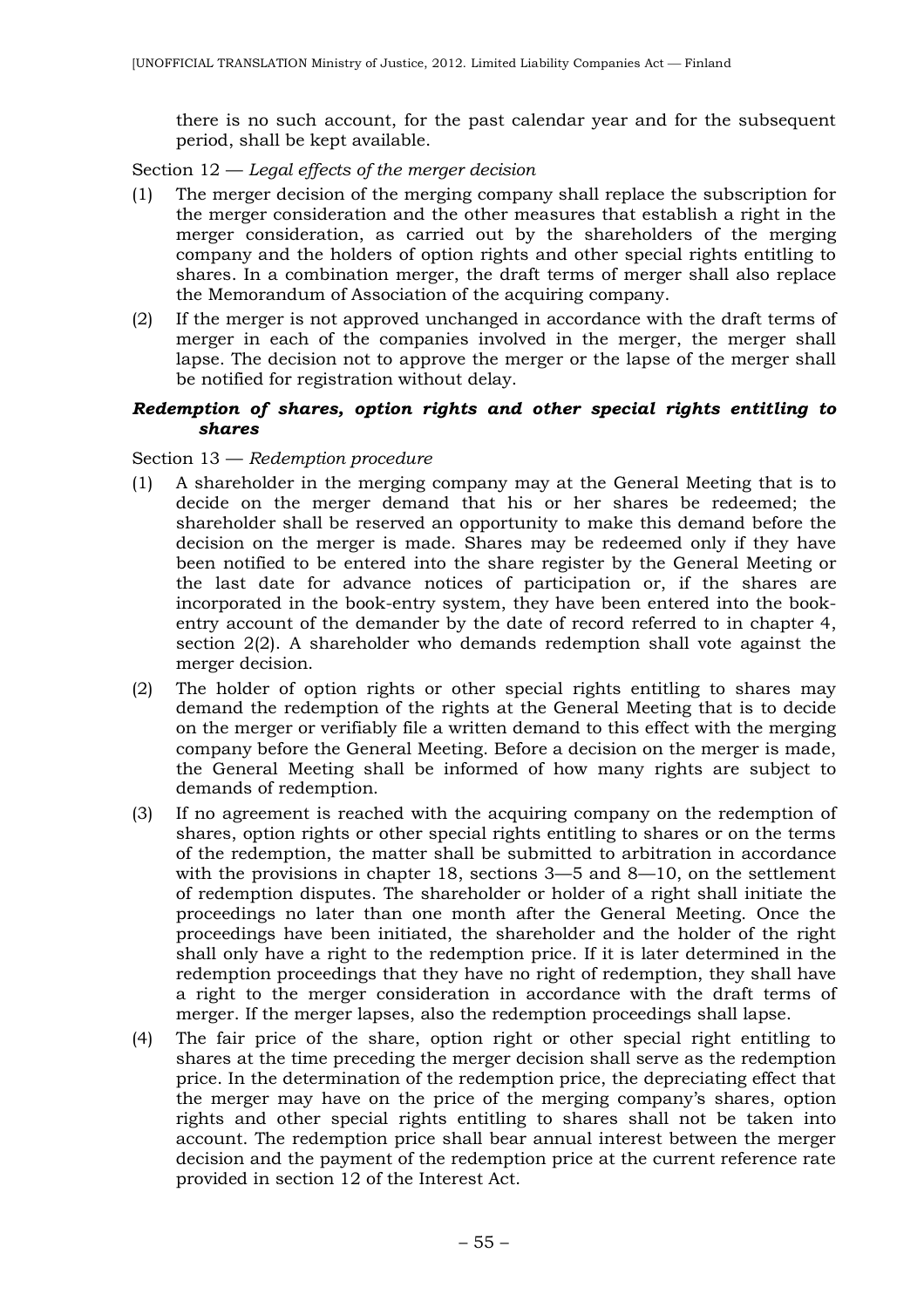- (5) The redemption price shall be paid within one month of the award or judgment becoming *res judicata*, but in any event not before the registration of the implementation of the merger. The redemption price may be deposited as provided in chapter 18, section 11(2) and (3).
- (6) The acquiring company shall be liable for the payment of the redemption price. The merging company shall without delay notify the acquiring company of any demands for redemption.

# *Implementation and legal effects of the merger*

Section 14 (1415/2007) — *Notification of the implementation of the merger*

- (1) The companies involved in the merger shall notify the registration authority of the implementation of the merger within six months of the merger decision; failing this, the merger shall lapse. The following information shall be attached to the notification:
	- (1) a declaration of the Members of the Board of Directors and the Managing Directors of each company involved in the merger to the effect that the provisions of this Act have been complied with in the merger;
	- (2) a certificate of an auditor to the effect that the acquiring company will receive full consideration for the amount credited to its equity, as well as a statement regarding the account in the draft terms of merger referred to in section 3(2)(9);
	- (3) a certificate of a Member of the Board of Directors or the Managing Director on the sending of the notifications referred to in section 7; and
	- (4) merger decisions made by the companies involved in the merger.
- (2) In a subsidiary merger, the parent company shall see to the notification. Notwithstanding the provisions in subsection (1), only a declaration by a Member of the Board of Directors or the Managing Director of the parent company to the effect that the provisions of this Act have been complied with in the merger and a certificate of the sending of the notifications referred to in section 7 as well as the merger decisions need to be attached to the notification.

## Section 15 — *Preconditions for registration*

- (1) The registration authority shall register the merger, if no creditor has objected to the merger or if it is affirmed by a court judgment that the creditor has received payment or full security for the receivable.
- (2) If a creditor has objected to the merger, the registration authority shall notify the company of the same without delay after the due date. If a creditor objects, the merger shall lapse in one month after the due date. However, the registration authority shall suspend the proceedings, if the company shows that it has within one month of the due date brought an action in order to have the court affirm that the creditor has received payment or full security for the receivable, or if the company and the creditor together request that the proceedings be suspended.
- (3) The merger may be implemented even if the merging company has been placed in liquidation, unless the distribution of the assets of the company to the shareholders, as referred to in chapter 20, section 15, has already begun.
- (4) If the assets of more than one of the companies involved in the merger are subject to a business mortgage, as referred to in the Business Mortgages Act, the merger shall not be registered, except if the company and the mortgage holders have together applied for the registration of an agreement on the order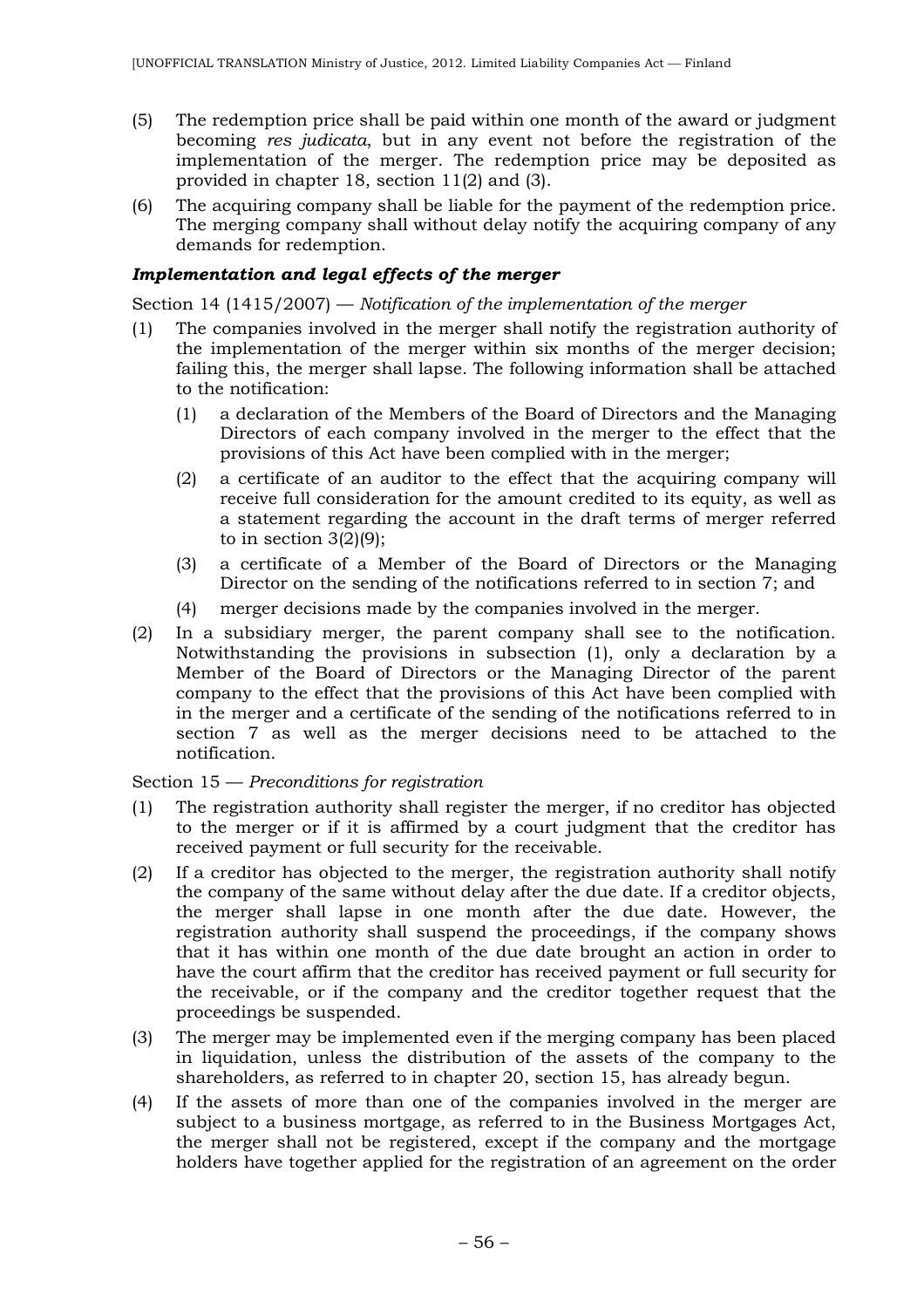of precedence of the mortgages and that agreement is to be registered at the same time.

Section 16 — *Legal effects of the merger*

- (1) The assets and liabilities of the merging company shall be transferred to the acquiring company without liquidation once the implementation of the merger has been registered. At the same time, the merging company shall dissolve and, in a combination merger, the acquiring company shall be established.
- (2) The assets and liabilities of the merging company shall not be entered into the balance sheet of the acquiring company at a value higher than their financial value to the acquiring company. An undertaking to perform work or services shall not be entered into the balance sheet in the context of a merger.
- (3) At the moment of registration of the implementation of the merger the shareholders of the merging company and the holders of option rights and other special rights entitling to shares shall become entitled to the merger consideration in accordance with the draft terms of merger. The new shares to be issued as merger consideration shall carry shareholder rights as of the moment of registration, unless a later point in time is determined in the draft terms of merger. However, the shares shall carry shareholder rights no later than one year after the registration. Shares in the merging company held by the acquiring company or the merging company shall not carry a right to the merger consideration.
- (4) If the receipt of the merger consideration requires specific measures from the recipient, such as the production of the share certificate, and the consideration is not claimed in this manner within ten years of the registration of the implementation of the merger, the General Meeting of the acquiring company may decide that the right to the merger consideration and the respective rights have been forfeited. The forfeited consideration shall devolve on the acquiring company.

Section 17 — *Final accounts*

- (1) The Board of Directors and Managing Director of the merging company shall as soon as possible after the implementation of the merger draw up the financial statements and annual report for the period not yet covered by financial statements submitted to the General Meeting (*final accounts*). If, under the law or the Articles of Association, an auditor shall be appointed for the company, the final accounts shall be given to the auditors, who shall issue their report on the final accounts within one month. (461/2007)
- (2) Upon completion of the measures referred to in paragraph (1), the Board of Directors shall without delay call the shareholders to a shareholders' meeting to approve the final accounts. The provisions on a General Meeting apply to the shareholders' meeting. (461/2007)
- (3) The final accounts shall be notified for registration as provided in chapter 8, section 10.

### Section 18 — *Cancellation of the merger*

Even if the merger has been registered, it shall be cancelled if the merger decision is invalid according to a *res judicata* court judgment. The merging company and the acquiring company shall be jointly and severally liable for the obligations of the acquiring company that have arisen after the registration of the merger but before the registration of the judgment.

### *Cross-border merger (1415/2007)*

Section 19 (1415/2007) — *Definition and implementation of a cross-border merger*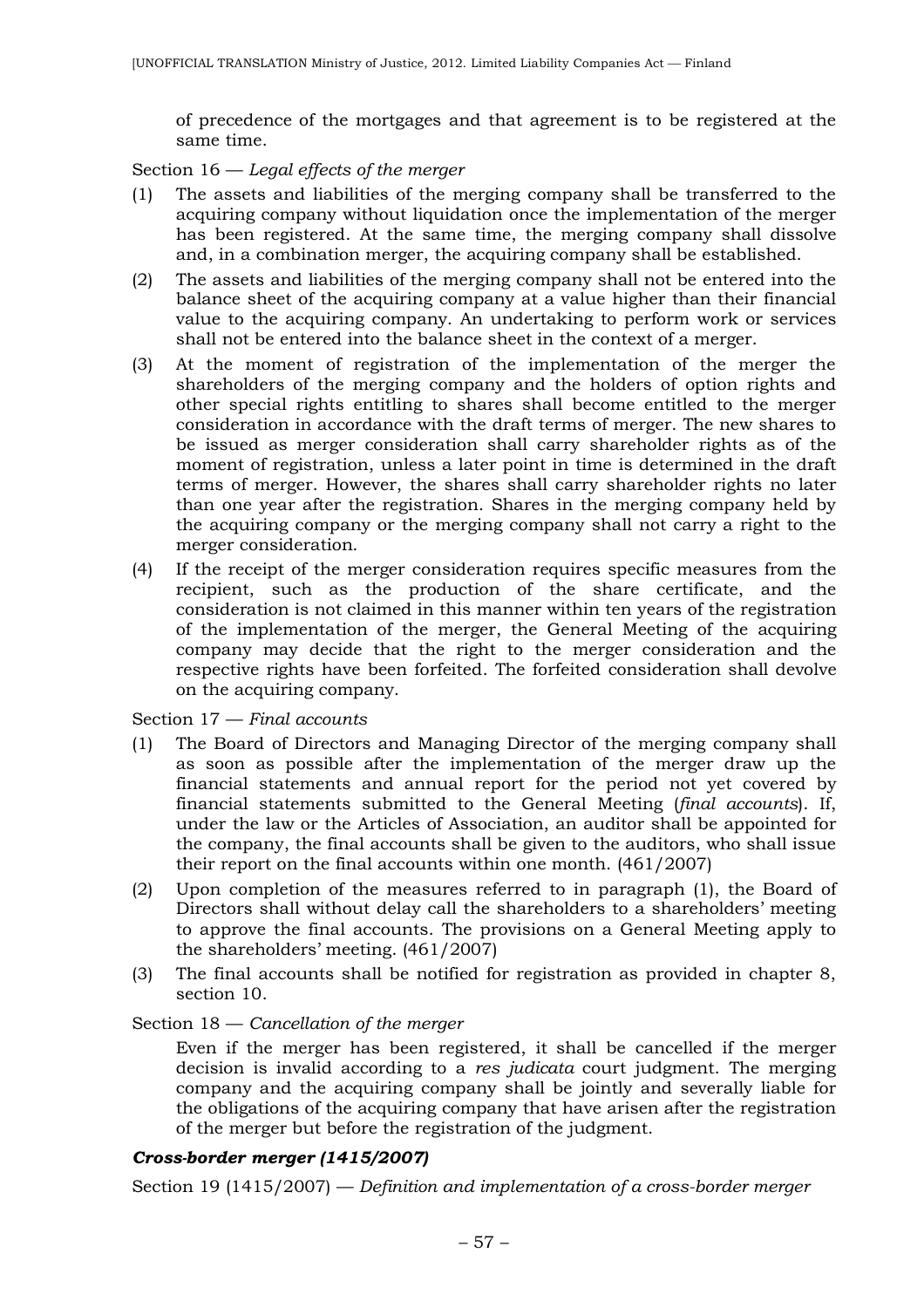- (1) A company may participate in a merger to be implemented in accordance with sections 1 and 2 also where a foreign company is to merge into a Finnish company or a Finnish company is to merge into a foreign company (crossborder merger).
- (2) A cross-border merger may only be implemented in accordance with paragraph (1) if the foreign company is a company corresponding to a limitedliability company (foreign limited-liability company):
	- (1) that is a company referred to in article 1 of First Council Directive (68/151/EEC) on co-ordination of safeguards which, for the protection of the interests of members and others, are required by Member States of companies within the meaning of the second paragraph of Article 58 of the Treaty, with a view to making such safeguards equivalent throughout the Community (Directive 68/151/EEC), or another comparable company which:
		- (a) has equity or other comparable capital;
		- (b) is a legal person;
		- (c) has assets that stand alone against the liabilities of the company; and
		- (d) is subject to conditions under domestic legislation that are comparable to the safeguards laid down for the protection of shareholders, members and third parties in Directive 68/151/EEC; and
	- (2) that is registered in another state within the European Economic Area and that is subject to the domestic legislation of another state within the European Economic Area on the basis of its seat, place of central administration or principal business location.
- (3) In a cross-border combination merger the acquiring company may be registered in a state within the European Economic Area whose legislation is not applicable to a merging company.
- (4) For the purposes of this chapter, companies involved in a cross-border merger are defined as the merging and the acquiring company and foreign company.
- Section 20 (1415/2007) *Merger of a Finnish company into a foreign parent corporation*
- (1) A Finnish company may merge also into a foreign legal person holding all shares in the company, where the foreign legal person corresponds to a Finnish co-operative, co-operative bank, savings bank or mutual insurance company, is registered in another state within the European Economic Area and is subject to the legislation of another state within the European Economic Area.
- (2) The provisions in this chapter on cross-border mergers apply to the merging Finnish company and the acquiring foreign legal person.

Section 21 (1415/2007) — *Application of the provisions on mergers*

The provisions in sections 19–28 apply to a cross-border merger.

- Section 22 (1415/2007) *Draft terms of merger and statement by the Board of Directors*
- (1) The companies participating in a cross-border merger shall draw up draft terms of merger, as referred to in section 3 and in this section. On behalf of a foreign limited-liability company, the draft terms of merger shall be drawn up and signed by the competent organ of the company.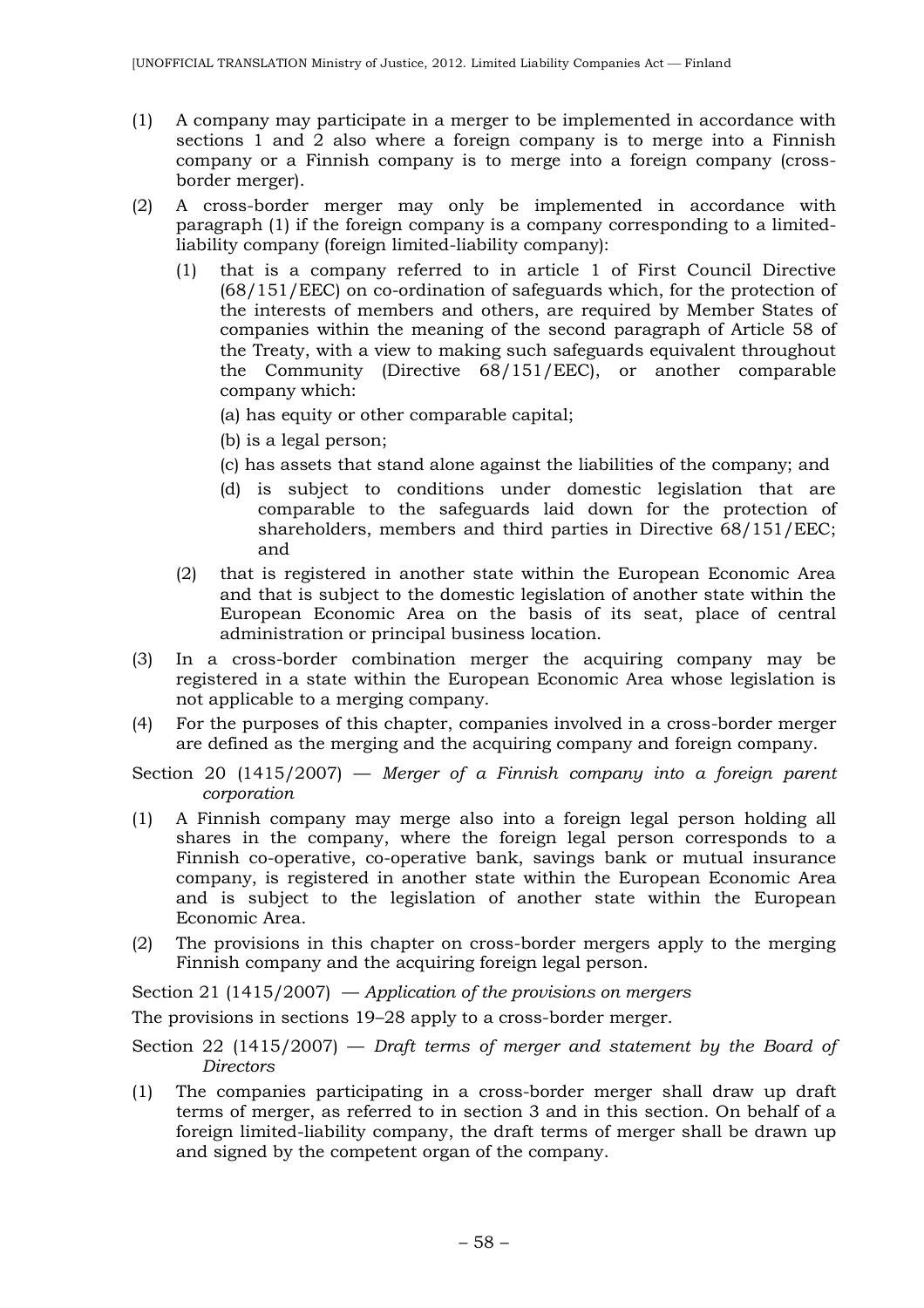- (2) In addition to the information referred to in section 3(2), the draft terms of merger shall contain the following information:
	- (1) information on the corporate form of the companies participating in the merger and of the possible provider of merger consideration, as well as a proposal for the corporate form of a company to be established by way of a combination merger;
	- (2) information on the registers where the foreign companies participating in the merger have been registered, and the contact details of the said registers;
	- (3) in an absorption merger, the Articles of Association of the acquiring company as they are to take effect as amended under section 3(2)(3);
	- (4) a proposal for the date as of which the transactions by the companies participating in the merger are to be deemed, for accounting purposes, to have been entered into on behalf of the acquiring company;
	- (5) an account of the probable impact of the cross-border merger on employment;
	- (6) an account of the procedures for the determination of detailed rules on the participation of employees in the formulation of employees' rights of participation in the acquiring company; and
	- (7) an account of how the final accounts of the companies participating in the merger have been used in the determination of the terms of the merger.
- (3) The Board of Directors in each of the companies participating in the merger shall draw up an account of the probable impact of the merger on the shareholders, creditors and employees, in so far as this impact is not accounted for in the draft terms of merger.
- (4) Each of the companies participating in the merger shall keep the account referred to in paragraph (3) available to the shareholders, creditors and employees' representatives or, if there are no such representatives, to the employees, as well as send the account to shareholders, as provided in section 11.
- (5) If the company receives a statement on the account referred to in paragraph (3) from employees' representatives, that statement shall be attached to the account, kept available to the shareholders and sent to the shareholders, as provided in section 11.

Section 23 (1415/2007) — *Statement of an independent expert*

- (1) The provisions in section 4 on the statement of an auditor apply to the statement of an independent expert on the draft terms of a cross-border merger and on the Finnish company participating therein.
- (2) The Boards of Directors or the corresponding competent organs of the companies participating in a cross-border merger may, however, together appoint one or several independent experts to issue a common statement on the draft terms of the cross-border merger to all of the companies participating therein. Also one independent expert, subject to the law of the Member State whose domestic legislation applies to a foreign company participating in the merger, may be appointed to issue a common statement.

Section 24 (1415/2007) — *Registration of the draft terms of merger, public notice to creditors, merger decision, and redemption*

(1) The Finnish limited-liability companies participating in a cross-border merger shall notify the draft terms of merger for registration, as provided in section 5.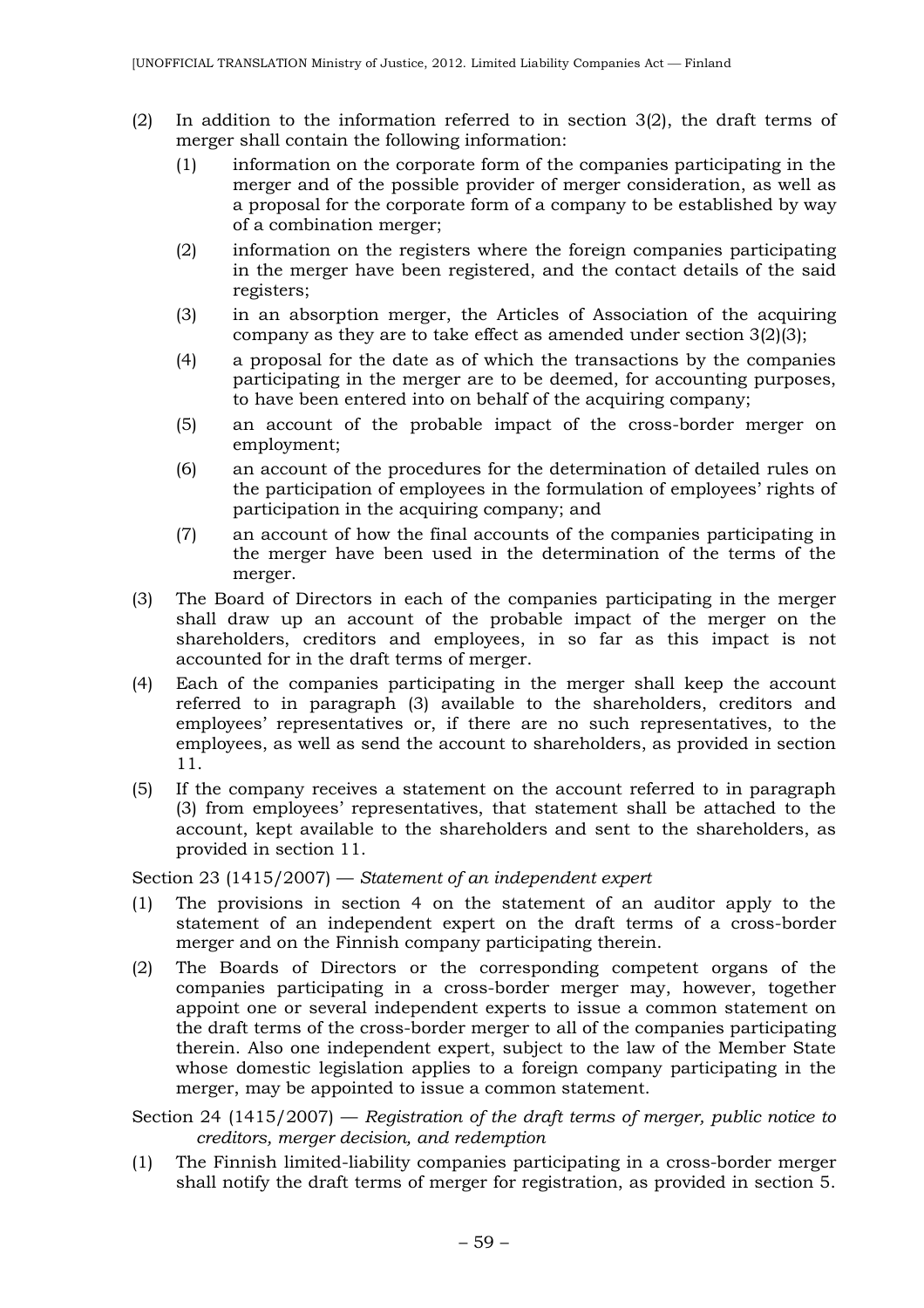The statement referred to in section 23 shall be attached to the register notification.

- (2) Sections 6–8 contain provisions on creditor protection in a Finnish limitedliability company.
- (3) Sections 9–11 contain provisions on the merger decision in a Finnish limitedliability company. Section 12 contains provisions on the legal effects in a Finnish company of a merger decision to be registered in Finland.
- (4) Section 13 contains provisions on the redemption of shares, options and other rights entitling to shares in the merging Finnish company.
- 25 (1415/2007) *Implementation of a merger to be registered in Finland*
- (1) If a Finnish limited-liability company is the acquiring company in a crossborder merger, the companies participating in the merger shall notify the merger for registration, as provided in section 14, within six months of the merger decision by the Finnish companies participating in the merger and of the receipt by the other companies participating in the merger of a certificate issued by the registration authority or other competent authority of the state whose legislation applies to a foreign limited-liability company participating in the merger, to the effect that the measures required for the merger have been carried out and the formalities completed.
- (2) Section 15 applies to the prerequisites for the registration of a merger referred to in this section. In addition, it shall be a prerequisite that the foreign companies participating in the merger accept the right of redemption referred to in section 13 and that the rules governing personnel representation have been laid down as provided in the Act on Personnel Representation in the Administration of Undertakings (725/1990; *laki henkilöstön edustuksesta yritysten hallinnossa*; in the following, the Personnel Representation Act), as well as that all companies participating in the merger have accepted the draft terms of merger in the same form and the registration authority is provided with the certificate referred to in paragraph 1.
- (3) The registration authority shall without delay and on its own motion notify the registration of the merger to the foreign registration authority in whose register the merging foreign company is registered.
- (4) Section 17 contains provisions on the final of accounts regarding a merging Finnish company.
- Section 26 (1415/2007) *Implementation of a merger to be registered in another state*
- (1) If a Finnish limited-liability company is to merge into an acquiring foreign limited-liability company, the Finnish companies participating in the merger shall petition the registration authority for permission to implement the merger, within six months of the merger decision; failing this, the merger shall lapse. The following documents shall be attached to the petition: The merger decisions and an affidavit by the members of the Board of Directors and the Managing Director of a Finnish company to the effect that the provisions of this Act have been complied with in the merger, as well as a certificate by a member of the Board of Directors or the Managing Director on the sending of the notifications referred to in section 7. If redemption proceedings have been initiated under section 13, this shall be mentioned in the implementation notice to the registration authority.
- (2) Section 15 applies to the criteria for the granting of the permission to implement a merger referred to in this section. In addition, it shall be a prerequisite that the foreign companies participating in the merger accept the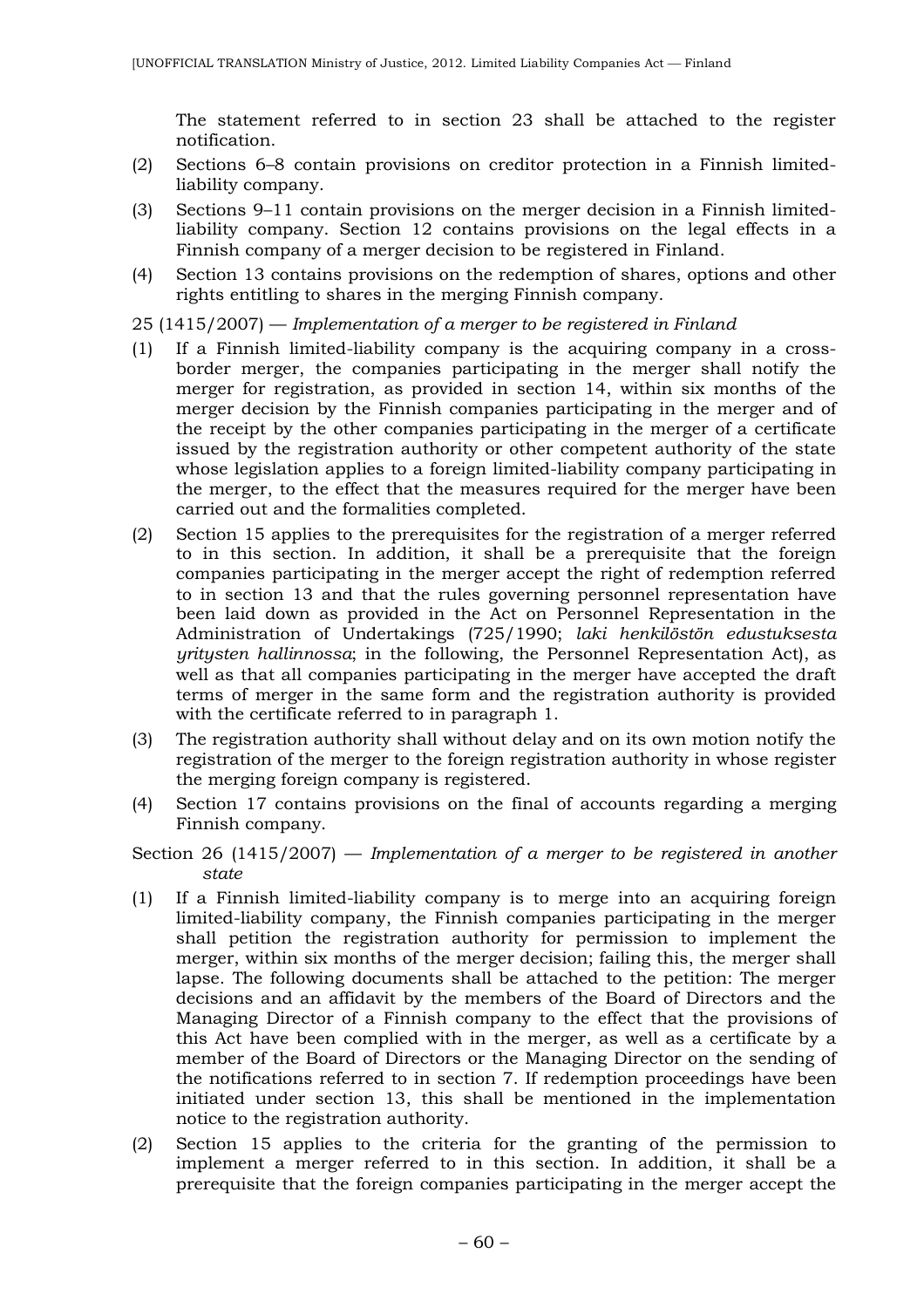right of redemption referred to in section 13 and that the registration authority is provided with evidence of employee participation in the acquiring company having been arranged in a manner corresponding to that provided in Article 16 of Directive 2005/56/EC of the European Parliament and of the Council on cross-border mergers of limited liability companies (Directive 2005/56/EC). The decision of the registration authority on the permission shall be registered on the authority's own motion.

- (3) If the assets of a Finnish company participating in a merger referred to in this section are subject to a business mortgage, as referred to in the Act on Business Mortgages (634/1984; *yrityskiinnityslaki*), it shall be a prerequisite for the permission that a registrable petition is pending for the mortgage being transferred to be the liability of a branch to be established in Finland, or that the mortgage has been cancelled.
- (4) The registration authority shall issue a certificate on the granting of the permission referred to in paragraph (1) for the Finnish companies participating in a cross-border merger. The certificate issued by the registration authority shall contain a statement to the effect that the Finnish companies participating in the merger have carried out the measures required for the merger and completed the statutory formalities. The certificate shall contain a reference to the pendency of the redemption proceedings referred to in section 13. The certificate shall be submitted to the competent authority of the state whose legislation applies to the acquiring foreign company; failing this, the certificate shall expire.
- (5) Upon notification by the registering foreign authority, the registration authority shall without delay and on its own motion deregister the merging Finnish company.
- (6) Section 17 contains provisions on the final accounts of the merging Finnish company.

## Section 27 (1415/2007) — *Legal effects of merger*

- (1) Section 16 contains provisions on the legal effects of a cross-border merger in a merger referred to in section 25.
- (2) In a merger referred to in section 26, the assets and liabilities of the merging company shall be transferred to the acquiring company without liquidation, once the merger takes effect in accordance with the legislation of the state whose legislation applies to the acquiring company. At the same time, the merging Finnish company shall be dissolved and the shareholders and the holders of options and other special rights entitling to shares shall become entitled to the merger consideration in accordance with the draft terms of merger. Treasury shares held by the merging company shall not carry any entitlement to merger consideration.

Section 28 (1415/2007) — *Validity of a cross-border merger*

A cross-border merger shall not be declared invalid or altered once it has taken effect in accordance with section 27.

## Chapter 17 — **Demerger**

#### *Definition and forms of demerger*

Section 1 — *Demerger*

A limited liability company (*demerging company*) may demerge so that the assets and liabilities of the demerging company are transferred in full or in part to one or several limited liability companies (*acquiring company*) and so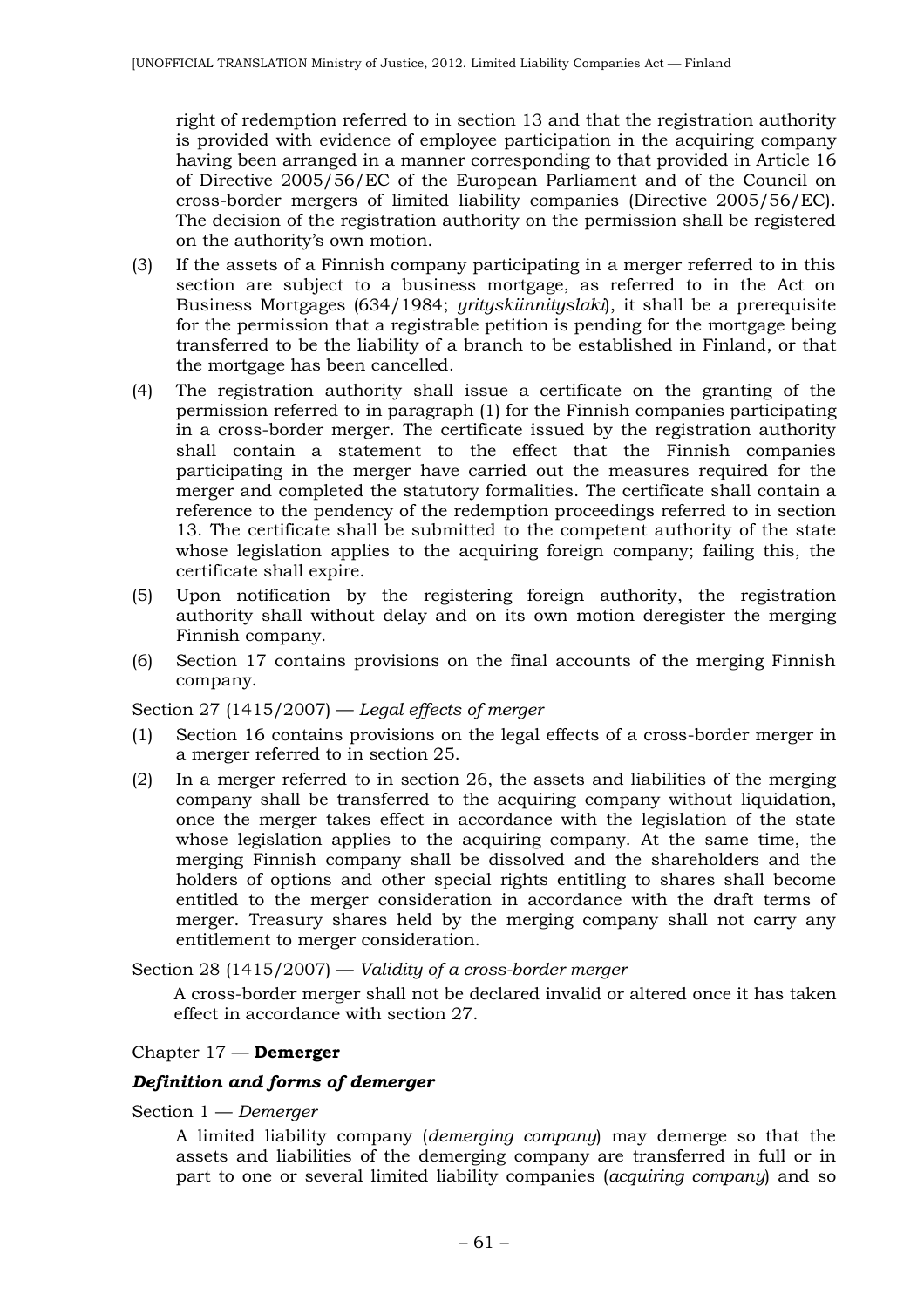that the shareholders of the demerging company receive shares in the acquiring company as demerger consideration. The demerger consideration may also consist of cash, other assets or undertakings.

Section 2 — *Forms of demerger*

- (1) A demerger may proceed so that:
	- (1) all of the assets and liabilities of the demerging company are transferred to two or more acquiring companies and the demerging company dissolves (*full demerger*); or
	- (2) some of the assets and liabilities of the demerging company are transferred to one or several acquiring companies (*partial demerger*).
- (2) *Demerger into an existing company* is defined as a demerger where the acquiring company has been incorporated before the implementation of the demerger and *demerger into a company to be incorporated* is defined as a demerger where the acquiring company is incorporated in the context of the demerger. A demerger may proceed into an existing company and into a company to be incorporated at the same time.
- (3) For the purposes of this chapter, *companies involved in a demerger* refers to a demerging company and to an acquiring company.

## *Draft terms of demerger and the statement of an auditor (461/2007)*

Section 3 — *Draft terms of demerger*

- (1) The Boards of Directors of the companies involved in the demerger shall draw up written draft terms of demerger, which shall be dated and signed.
- (2) The draft terms of demerger shall contain the following information:
	- (1) the trade names of the companies involved in the demerger, their business identity codes or other corresponding identifying information, and the places of their registered offices;
	- (2) an account of the reasons for the demerger;
	- (3) in a demerger into an existing company a proposal, where appropriate, for the amendment of the Articles of Association of the acquiring company and in a demerger into a company to be incorporated a proposal for the Articles of Association of that company and for how the members of the organs of that company are to be appointed;
	- (4) in a demerger into an existing company a proposal, where appropriate, for the quantity of the shares to be issued as demerger consideration, broken down by share class, as well as whether new shares or treasury shares are to be issued, and in a demerger into a company to be incorporated a proposal for the number of shares in that company, broken down by share class;
	- (5) a proposal, where appropriate, for other demerger consideration and, if that consideration consists of option rights or other special rights entitling to shares, the terms of the same, as referred to in chapter 10, section 3;
	- (6) a proposal for the distribution of the demerger consideration, the point in time of the payment of the consideration and the other terms of the provision of the consideration, as well as an account of the grounds for the same;
	- (7) an account of or a proposal for the rights in the demerger of the holders of option rights or other special rights entitling to shares in the demerging company;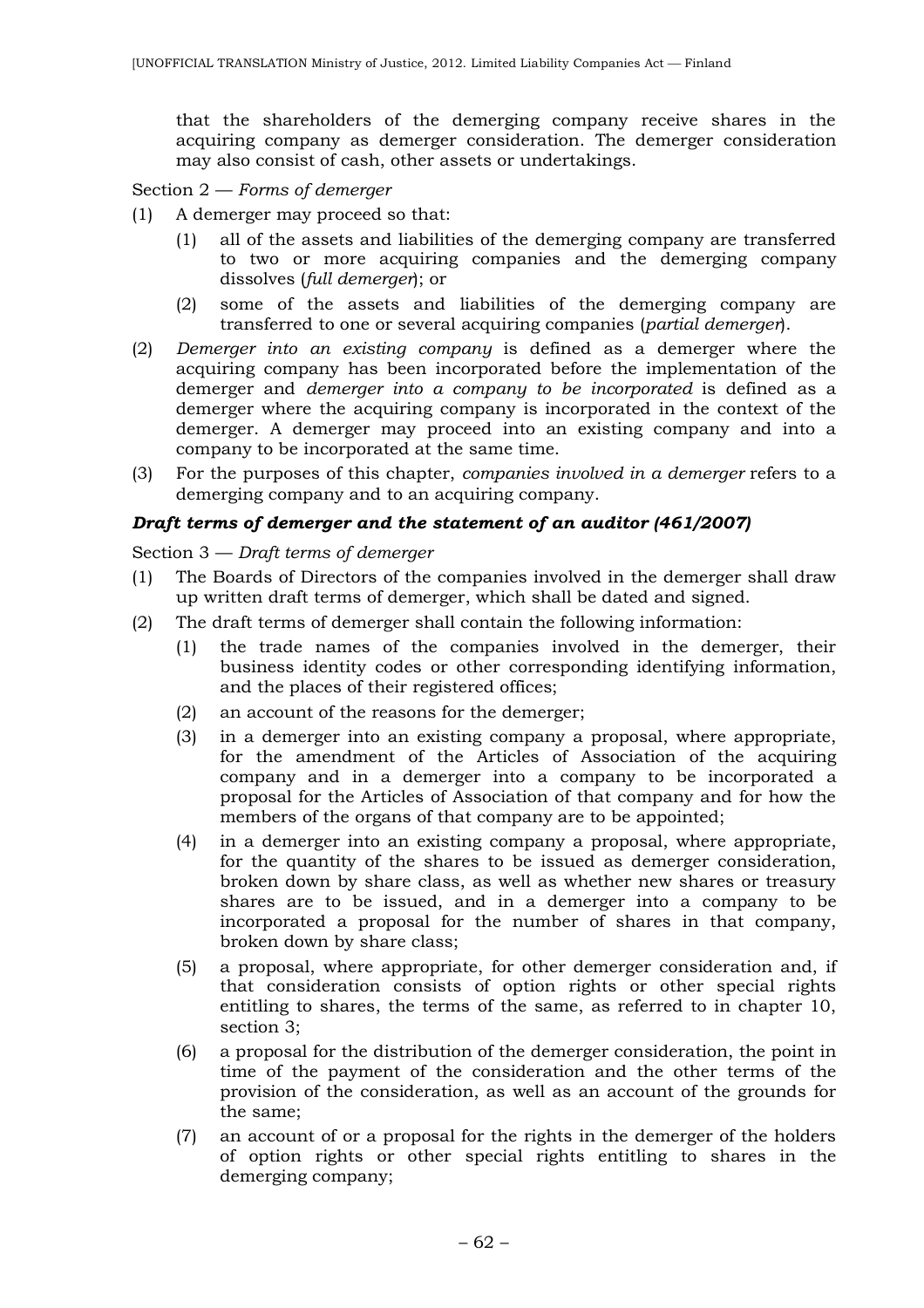- (8) in a demerger into an existing company a proposal, where appropriate, for the increase of the share capital of the acquiring company and in a demerger into a company to be incorporated a proposal for the share capital of the acquiring company;
- (9) an account of the assets, liabilities and equity of the demerging company and of the circumstances relevant to their valuation and a proposal for the division of the assets and liabilities of the demerging company between each of the acquiring companies, the intended effect of the demerger on the balance sheet of the acquiring company, as well as of the accounting treatments to be applied in the demerger;
- (10) a proposal for the reduction of the share capital in order to distribute assets to the acquiring company or to shareholders, to transfer assets to reserves of unrestricted equity or to immediately cover losses that cannot be covered from unrestricted equity;
- (11) a proposal for the right of the companies involved in the demerger to decide on arrangements beyond their normal business operations that affect their equity or outstanding shares;
- (12) an account of subordinated loans whose creditors are entitled to object to the demerger, as referred to in section 6;
- (13) an account of the quantity of shares in the acquiring company and its parent company held by the demerging company and its subsidiaries, as well as of the quantity of shares in the demerging company held by the companies involved in the demerger;
- (14) an account of the business mortgages pertaining to the assets of the companies involved in the demerger, as referred to in the Business Mortgages Act;
- (15) an account of or a proposal for the special advantages and rights to be granted to the Members of the Supervisory Board and Members of the Board of Directors of the companies involved in the demerger, their Managing Directors, their auditors and the auditor issuing a statement on the draft terms of demerger; (461/2007)
- (16) a proposal for the intended date of registration of the implementation of the demerger; and
- (17) a proposal, where appropriate, for the other terms of the demerger.
- (3) If all the shareholders of the demerging companies consent to the same, or if in the companies to be incorporated in the demerger, all the shares of all the acquiring companies are given as demerger consideration to the shareholders of the demerging company in proportion to their ownership, the draft terms of demerger need not include an account of the reasons for the demerger or of the grounds referred to in subsection  $(2)(6)$ .  $(981/2011)$

Section 4 — *Statement of an auditor (461/2007)*

(1) The Boards of Directors of the companies involved in the demerger shall designate one or several auditors to issue a statement on the draft terms of demerger to each of the companies involved in the demerger. The statement shall contain an analysis of whether a true and fair view has been provided in the draft terms of demerger of the grounds for setting the demerger consideration, as well as on the distribution of the consideration. The statement to be issued to the acquiring company shall also indicate whether the demerger is conducive to compromising the repayment of the company's debts. (461/2007)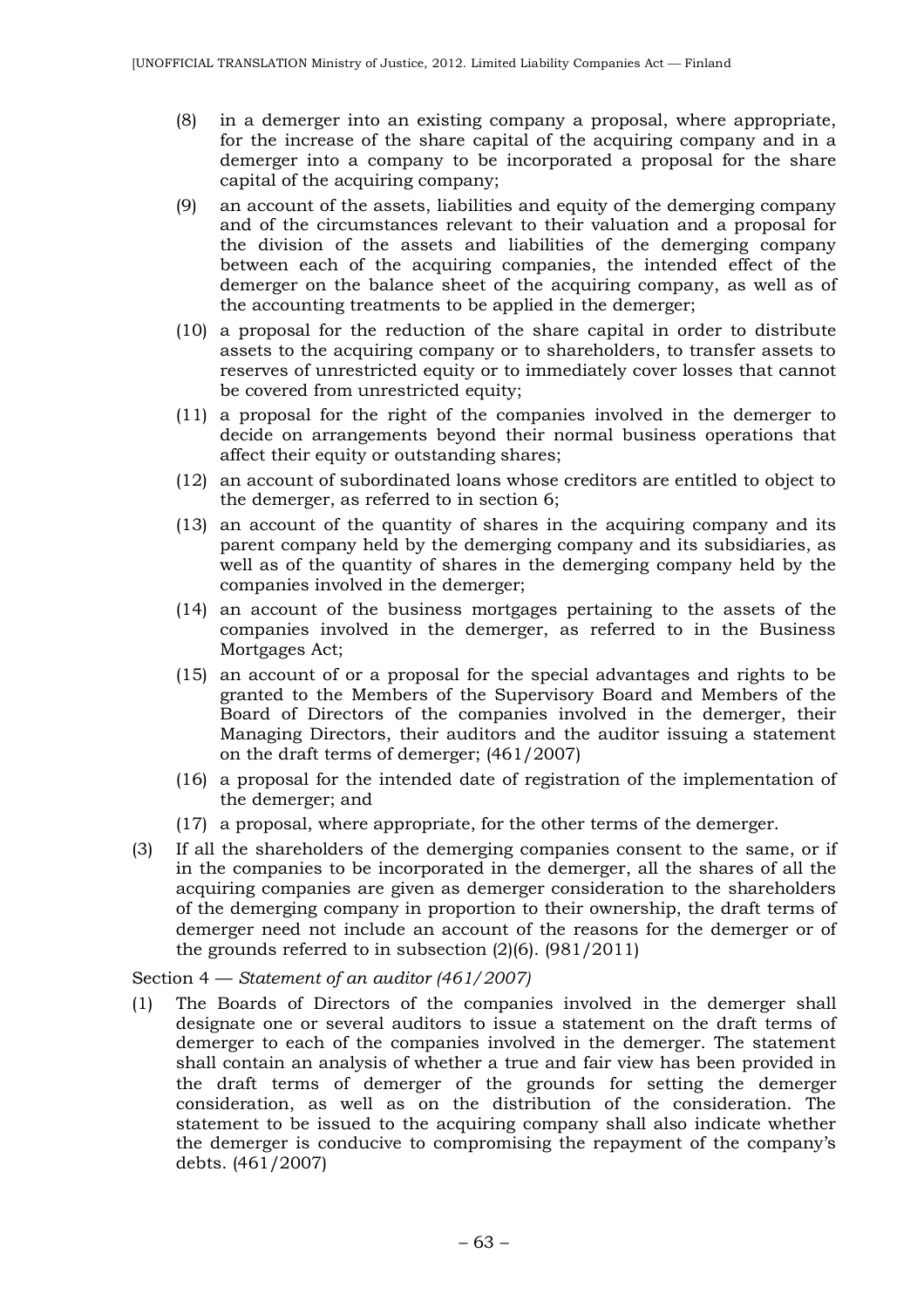(2) If all shareholders of the companies involved in the demerger consent to the same, only a statement as to whether the demerger is conducive to compromising the repayment of the company's debts shall be needed. The statement need not be given to the companies to be incorporated in the demerger if all the shares of all the acquiring companies are given as demerger consideration to the shareholders of the demerging company in proportion to their ownership. (981/2011)

## *Registration of the draft terms of demerger and public notice to the creditors*

Section 5 — *Registration of the draft terms of demerger*

- (1) The draft terms of demerger shall be notified for registration within one month of the signing of the proposal. The statement referred to in section 4 shall be attached to the notification.
- (2) The notification shall be made by the companies involved in the demerger together.
- (3) The demerger shall lapse, if the notification is not made in time or if registration is refused.

### Section 6 — *Public notice to creditors*

- (1) The creditors of the demerging company whose receivables have arisen before the registration of the draft terms of demerger shall have the right to object to the demerger. A creditor whose receivable may be collected without a judgment or decision being required, as provided in the Act on the Collection of Taxes and Public Charges by Enforcement Measures, and whose receivable has arisen no later than on the due date referred to in paragraph (2) shall likewise have the right to object to the demerger. (1415/2007)
- (2) On the application of the demerging company, the registration authority shall issue a public notice to the creditors referred to in subsection (1), containing a mention of the right of the creditor to object to the demerger by so informing the registration authority in writing no later than on the due date indicated in the public notice. The issue of the public notice shall be applied for within four months of the registration of the draft terms of demerger; failing this the demerger shall lapse. The registration authority shall publish the public notice in the *Official Gazette* no later than three months before the due date, as well as register the notice on its own motion.
- (3) On the application of the acquiring company, a public notice shall likewise be issued to the creditors of the acquiring company, if the demerger is according to the statement of an auditor, as referred to in section 4 conducive to compromising the repayment of the debts of the acquiring company. In this event, the provisions in this chapter on the creditors of the demerging company apply to the creditors of the acquiring company. (461/2007)

Section 7 (1415/2007) — *Written notification by the company to the creditors*

No later than one month before the due date, the company shall send a written notification of the public notice to its known creditors referred to in section 6(1) ) whose receivables have arisen before the registration of the draft terms of demerger. If a shareholder of the demerging company or the holder of an option right or some other special right entitling to shares has demanded redemption, as referred to in section 13, the creditors shall be notified of the quantities of shares and other rights that have been demanded to be redeemed. The notification shall not be sent before the General Meeting deciding on the demerger has been held. However, if all shareholders and holders of the rights referred to above have declared that they waive the right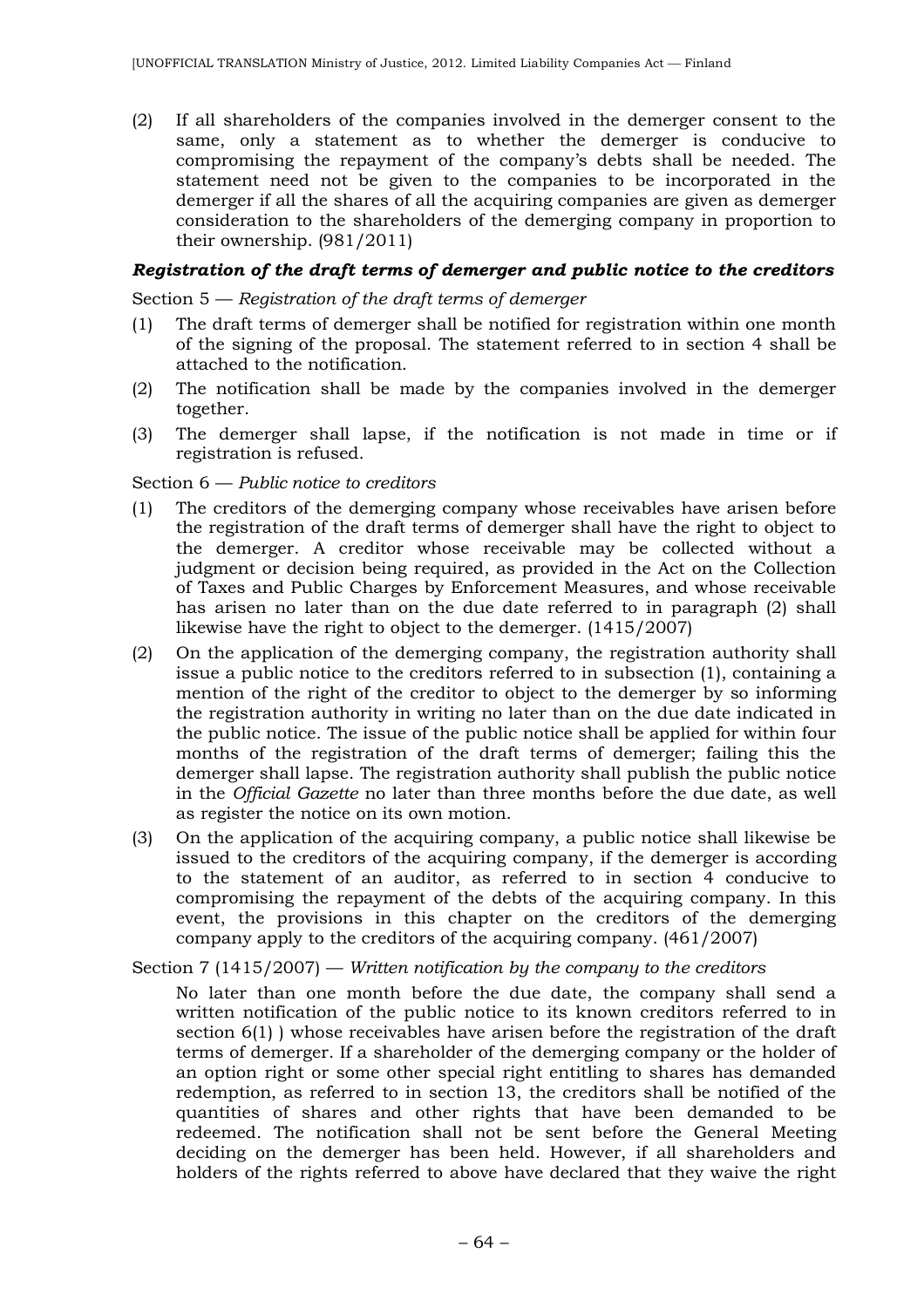of redemption or if they otherwise do not have the right of redemption, the notification may be sent earlier.

Section 8 — *Restructuring of enterprises*

- (1) Restructuring proceedings, as referred to in the Restructuring of Enterprises Act, shall replace the public notice referred to in section 6; a creditor shall have no right to object to the demerger in accordance with this Act, if all companies involved in the demerger belong to the same group and the restructuring programme is approved for all of them at the same time.
- (2) The draft terms of demerger and its attachments shall be appended to the proposed restructuring programme.

## *Demerger decision*

Section 9 — *Competent organ and timing of the decision*

- (1) In the demerging company, the General Meeting shall make the decision on a demerger. The decision on a demerger shall, however, be made by the Board of Directors of the demerging company, if the companies involved in the demerger own all the shares in the demerging company and any option rights or other special rights entitling to shares. (981/2011)
- (2) In the acquiring company, the Board of Directors shall make the decision on a demerger. However, where the acquiring company has less than nine tenths  $(9/10)$  of the shares in the demerging company, the decision shall be made by the General Meeting, if shareholders with at least one twentieth  $(1/20)$  of the shares in the company so demand. Shares owned by the company itself or its subsidiary entities shall not be included in the company's total number of shares. (981/2011)
- (3) The General Meeting that is to decide on the demerger shall be held or the Board of Directors' decision on the demerger made within four months of the registration of the draft terms of demerger; failing this, the demerger shall lapse. In any event, the General Meeting shall be held no later than one month before the due date referred to in section 6, unless all shareholders and, where appropriate, all holders of option rights or other special rights entitling to shares have waived their right to demand redemption.
- (4) The decision of the General Meeting on the demerger shall be made by qualified majority, as referred to in chapter 5, section 27. If, in a demerger into a company to be incorporated, a shareholder of the demerging company is not to receive the same proportionate shareholding and respective rights as the shareholder has in the demerging company, the decision may only be made on the consent of the said shareholder.

Section 10 — *Notice of the General Meeting and notice to holders of option rights and other special rights entitling to shares*

- (1) The notice of the General Meeting that is to decide on the demerger shall not be delivered before the draft terms of demerger have been registered. The notice shall be delivered no earlier than two months and, unless a longer period has been provided in the Articles of Association, no later than one month before the General Meeting, the last date for advance notices of participation, as referred to in chapter 5, section 7, or the date of record for companies in the book-entry system, as referred to in chapter 4, section 2(2). However, in a public company the notice may be delivered, at the earliest, three months before the date referred to above.
- (2) In addition to the provisions of the Articles of Association on the notice of the General Meeting, the notice shall in the demerging company be sent in writing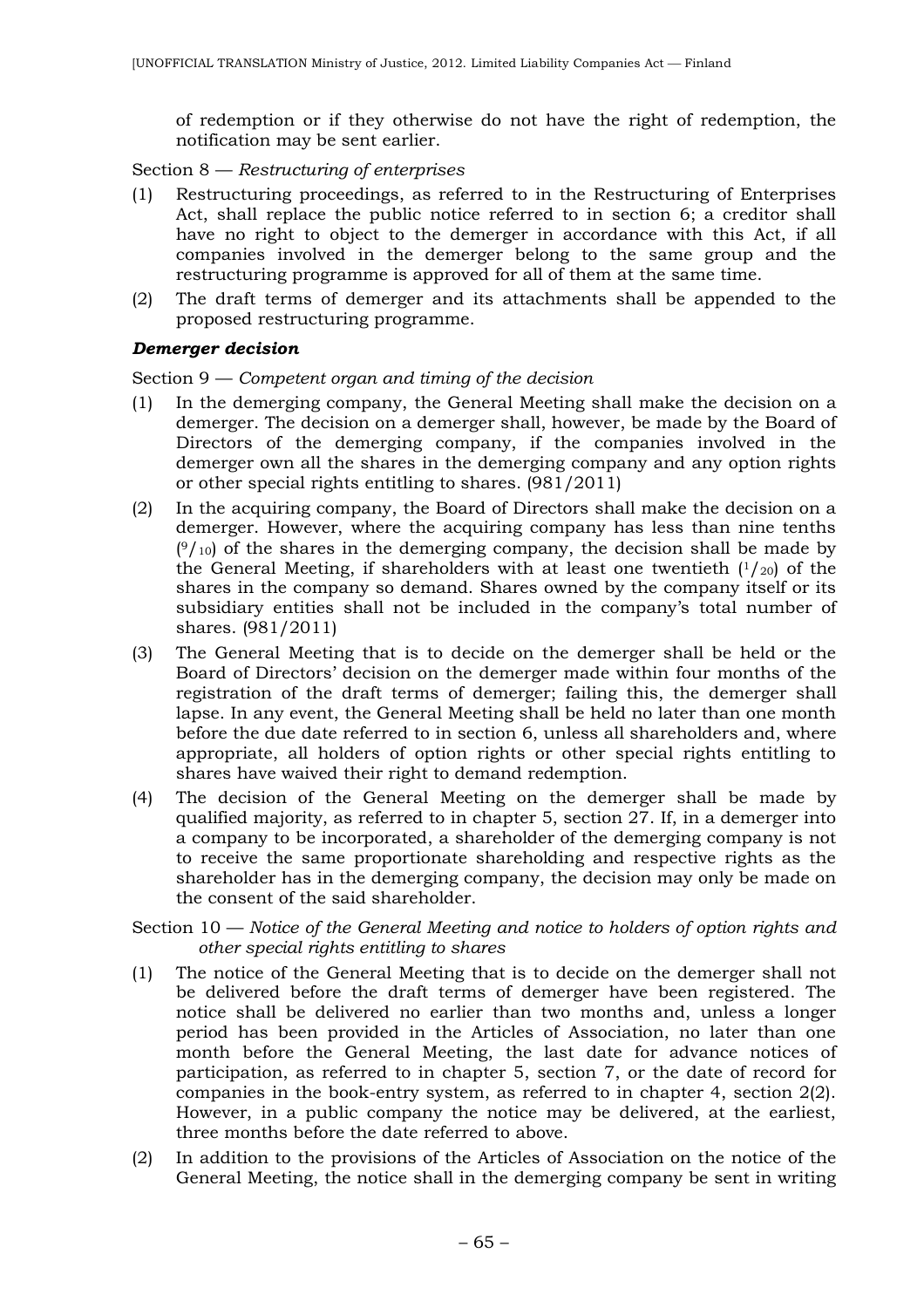to all shareholders whose addresses are known to the company. The notice of the General Meeting of the demerging company shall mention the shareholders' right to demand redemption, as provided in section 13. The demerging company shall, within the time limit provided in subsection (1), give notice of the right of redemption referred to in section 13 to those holders of option rights or other special rights entitling to shares who have the right to demand redemption and whose addresses are known to the company. If the addresses of all persons with the right of redemption are not known to the company, the notice of the right of redemption shall also be published in the *Official Gazette* within the same time limit.

- (3) If the General Meeting of the acquiring company is not to be convened, a notice of the demerger shall be delivered to the shareholders in the same manner as a notice of a General Meeting. Within one month of the notice, a shareholder may demand in writing that the decision on the demerger be made by the General Meeting.
- (4) In the acquiring company, the notice may be delivered within the time limit referred to in chapter 5, section 19(1), if the decision on the demerger is on the demand of a shareholder to be made by the General Meeting and if the time between the notice referred to in subsection (3) of this section and the General Meeting, the last date for advance notices of participation, as referred to in chapter 5, section 7, or the date of record for companies in the book-entry system, as referred to in chapter 4, section 2(2), is at least one month or the longer notice period provided in the Articles of Association.

Section 11 — *Availability and delivery of documents and delivery of new information*  [981/2011]

For at least a month before the General Meeting that is to decide on the demerger and as of the delivery of the notice referred to in section 10(3), the following documents shall be kept available to the shareholders at the head office or website of each company involved in the demerger, as well as kept available at the General Meeting:

- (1) the draft terms of demerger;
- (2) the financial statements, annual reports and auditor's reports of each company involved in the demerger, for the past three completed financial periods;
- (3) if more than six months have passed from the end of the financial period of a public company involved in the demerger to the signing of the draft terms of demerger, the financial statements, annual report and auditor's report of each such company dated no earlier than three months before the signing of the draft terms of demerger, or an interim report referred to in the Securities Markets Act, chapter 2 section 5, for the six or nine first months following the latest financial period;
- (4) where appropriate, the decisions made by each company involved in the demerger after the end of the latest financial period regarding the distribution of assets;
- (5) the interim reports given by each company involved in the demerger since the end of the latest financial period;
- (6) a report by the Board of Directors of each company involved in the demerger on the events with an essential effect on the state of the company that have occurred after the financial statements or the interim report; and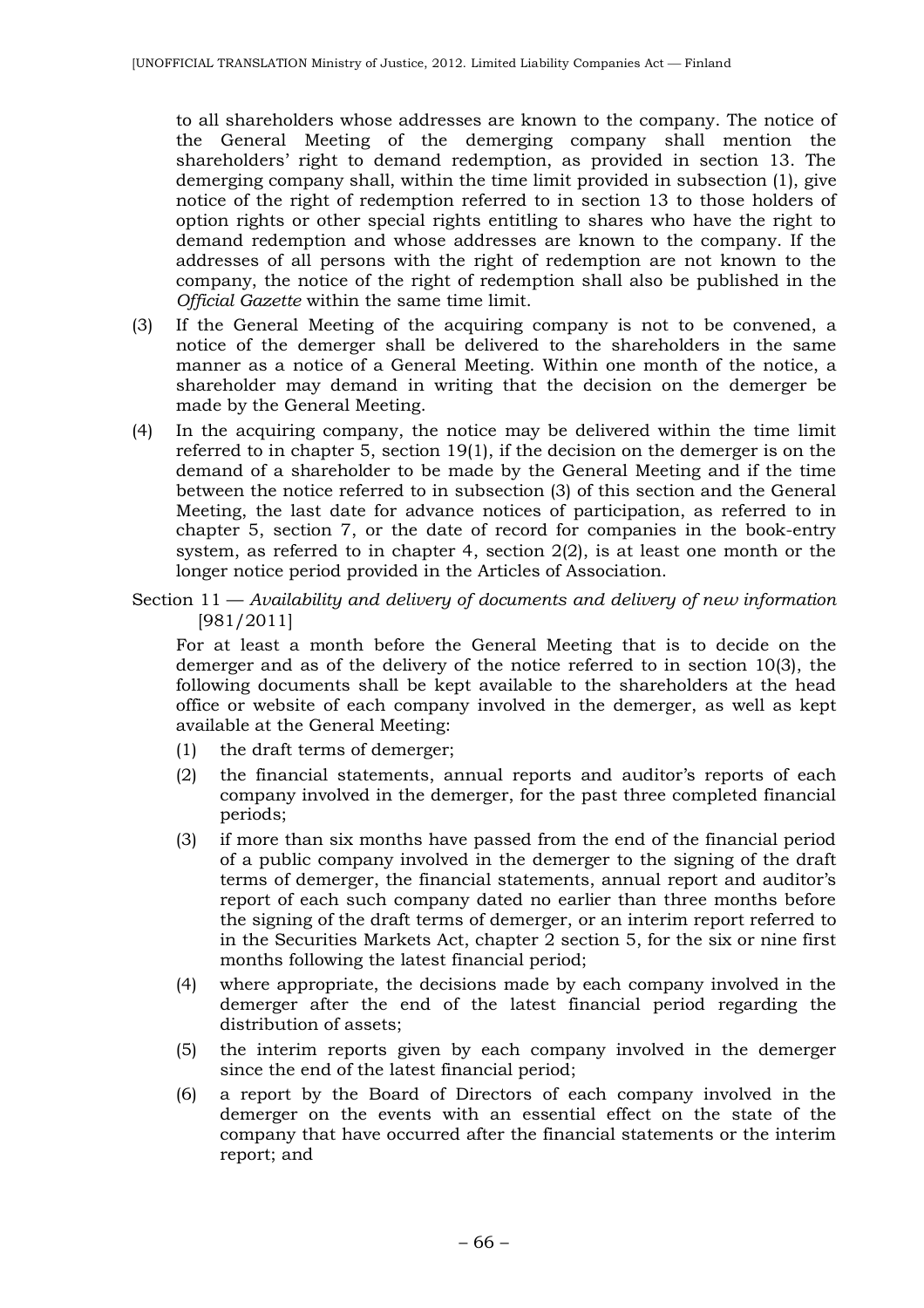- (7) for each company involved in the demerger, a statement on the merger proposal referred to in section 4.
- (2) Subsection (1)(3) does not apply, if all the shareholders of all the companies involved in the demerger consent to the same, or if in the companies to be incorporated in the demerger, all the shares in all the acquiring companies are given as demerger consideration to the shareholders of the demerging company in proportion to their ownership.
- (3) The documents referred to in sub-section (1) shall without delay be sent to a shareholder demanding them, if the documents are not available for downloading and printing on the company website.
- (4) In addition to the provisions in sub-section (1), the company shall inform the General Meeting and all the companies involved in the demerger of any events with an essential effect on the company's state coming to the attention of the company before the decision on the demerger is made.

Section 12 — *Legal effects of the demerger decision*

- (1) The demerger decision of the demerging company shall replace the subscription for the demerger consideration and the other measures that establish a right in the demerger consideration, as carried out by the shareholders of the demerging company and the holders of option rights and other special rights entitling to shares. In a demerger into a company to be incorporated, the draft terms of demerger shall also replace the Memorandum of Association of the acquiring company.
- (2) If the demerger is not approved unchanged in accordance with the draft terms of demerger in each of the companies involved in the demerger, the demerger shall lapse. The decision not to approve the demerger or the lapse of the demerger shall be notified for registration without delay.

### *Redemption of the demerger consideration, option rights and other special rights entitling to shares*

## Section 13 — *Redemption procedure*

- (1) In a demerger into an existing company, a shareholder in the demerging company may at the General Meeting that is to decide on the demerger demand that the shareholder's demerger consideration be redeemed; the shareholder shall be reserved an opportunity to make this demand before the decision on the demerger is made. Shares shall carry this right of redemption only if they have been notified to be entered into the share register by the General Meeting or the last date for advance notices of participation or, if the shares are incorporated in the book-entry system, they have been entered into the book-entry account of the demander by the date of record referred to in chapter 4, section 2(2). A shareholder who demands redemption shall vote against the demerger decision.
- (2) The holder of option rights or other special rights entitling to shares may demand the redemption of the right at the General Meeting that is to decide on the demerger or verifiably file a written demand to this effect with the demerging company before the General Meeting. Before a decision on the demerger is made, the General Meeting shall be informed of how many rights are subject to demands of redemption.
- (3) If no agreement is reached with the acquiring company on the redemption of the demerger consideration, option rights or other special rights entitling to shares or on the terms of the redemption, the matter shall be submitted to arbitration in accordance with the provisions in chapter 18, sections 3—5 and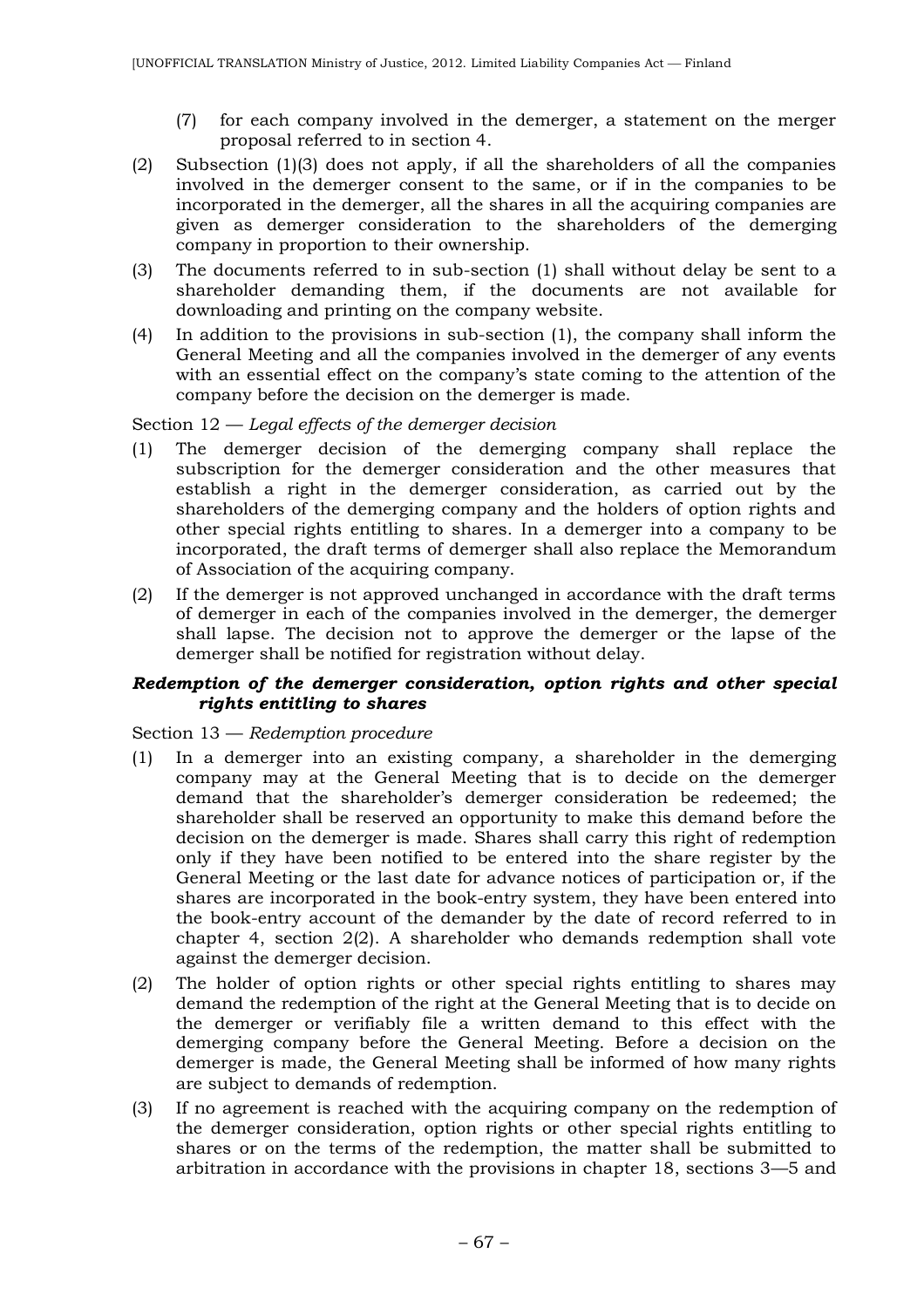8—10, on the settlement of redemption disputes. The shareholder or holder of a right shall initiate the proceedings no later than one month after the General Meeting. Once the proceedings have been initiated, the shareholder has a right to the redemption price instead of the demerger consideration. Once the proceedings have been initiated, the holder of the right only has a right to the redemption price. If it is later determined in the redemption proceedings that the shareholder, option right holder or holder of another right have no right of redemption, they shall have a right to the demerger consideration in accordance with the draft terms of demerger. If the demerger lapses, also the redemption proceedings shall lapse.

- (4) The redemption price of the demerger consideration due to a share in the demerging company shall be the part of its fair price of the time preceding the demerger decision that corresponds to the demerger into an existing company. The fair price of the option right or other special right entitling to shares at the time preceding the demerger decision shall serve as its redemption price. In the determination of the redemption price, the depreciating effect that the demerger may have on the price of the demerging company's shares, option rights and other special rights entitling to shares shall not be taken into account. The redemption price shall bear annual interest between the demerger decision and the payment of the redemption price at the current reference rate provided in section 12 of the Interest Act.
- (5) The redemption price shall be paid within one month of the award or judgment becoming *res judicata*, but in any event not before the registration of the implementation of the demerger. The redemption price may be deposited as provided in chapter 18, section 11(2) and (3).
- (6) The acquiring company that provided the demerger consideration that has been redeemed shall be liable for the payment of the redemption price. The companies involved in the demerger shall be jointly and severally liable for the payment of the redemption price of option rights and other special rights entitling to shares. The demerging company shall without delay notify the company liable for the payment of the redemption price of any demands for redemption.

## *Implementation and legal effects of the demerger*

## Section 14 (1415/2007) — *Notification of the implementation of the demerger*

The companies involved in the demerger shall notify the registration authority of the implementation of the demerger within six months of the demerger decision; failing this, the demerger shall lapse. The following information shall be attached to the notification:

- (1) a declaration of the Members of the Board of Directors and the Managing Directors of each company involved in the demerger to the effect that the provisions of this Act have been complied with in the demerger;
- (2) a certificate of an auditor to the effect that the acquiring company will receive full consideration for the amount credited to its equity, as well as a statement regarding the account in the draft terms of demerger referred to in section  $3(2)(9)$ ;
- (3) a certificate of a Member of the Board of Directors or the Managing Director on the sending of the notifications referred to in section 7; and
- (4) the demerger decisions made by the companies involved in the demerger.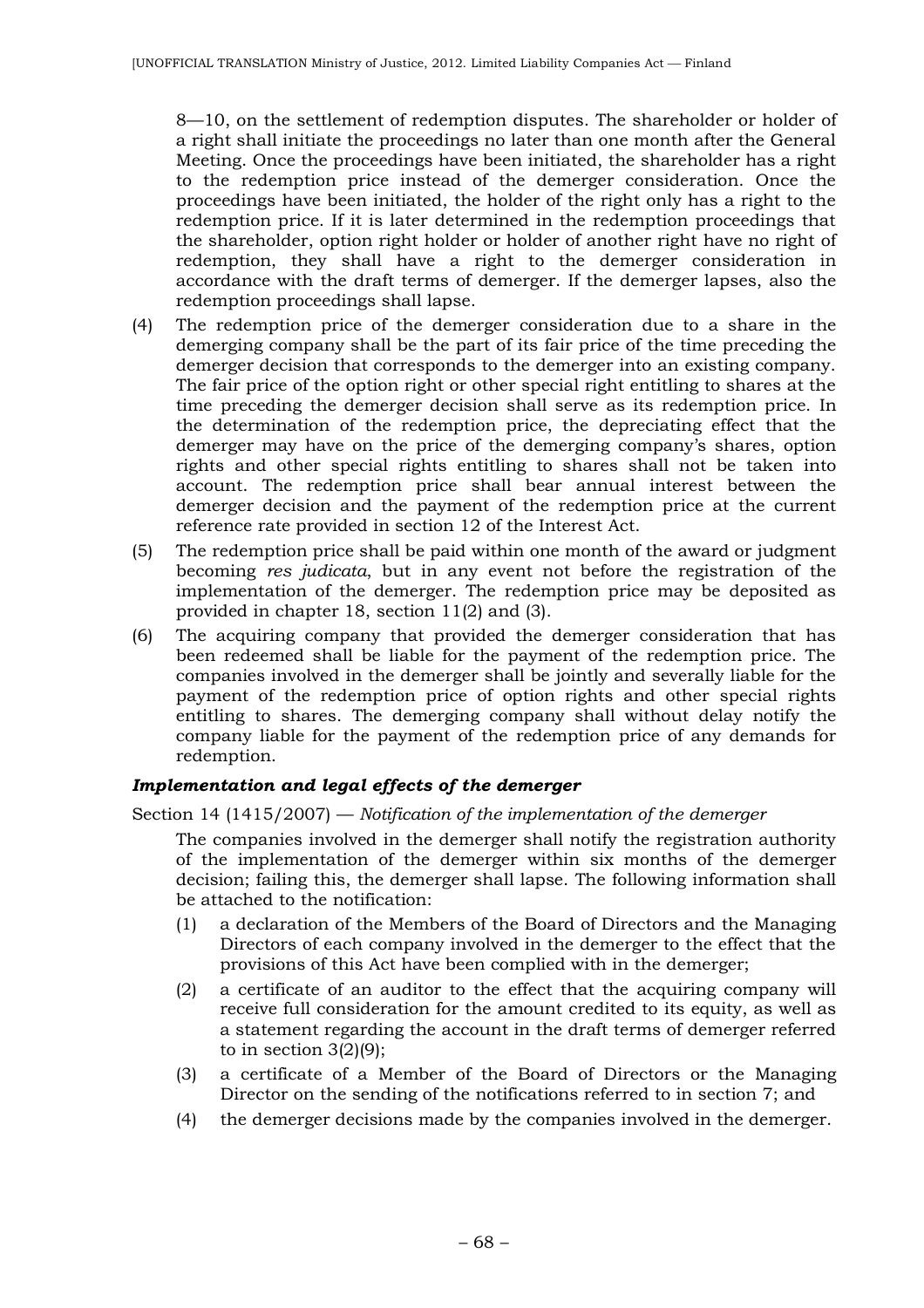## Section 15 — *Preconditions for registration*

- (1) The registration authority shall register the demerger, if no creditor has objected to the demerger or if it is affirmed by a court judgment that the creditor has received payment or full security for the receivable.
- (2) If a creditor has objected to the demerger, the registration authority shall notify the company of the same without delay after the due date. If a creditor objects, the demerger shall lapse in one month after the due date. However, the registration authority shall suspend the proceedings, if the company shows that it has within one month of the due date brought an action in order to have the court affirm that the creditor has received payment or full security for the receivable, or if the company and the creditor together request that the procedure be suspended.
- (3) The demerger may be implemented even if the demerging company has been placed in liquidation, unless the distribution of the assets of the company to the shareholders, as referred to in chapter 20, section 15, has already begun.
- (4) If the assets of a demerging company are subject to a business mortgage, as referred to in the Business Mortgages Act, the demerger shall not be registered, except if the company and the mortgageholders have applied for the registration of an agreement on the order of precedence of the mortgages and that agreement is to be registered at the same time. Moreover, if the acquiring operative company has a business mortgage, as referred to in the Business Mortgage Act, and the business mortgage of the demerging company is transferred to it, the demerger shall not be registered, except if the demerging company, the acquiring company and the mortgageholders have applied for the registration of an agreement on the order of precedence of the mortgages, and the agreement is to be registered at the same time. (1415/2007)

Section 16 — *Legal effects of the demerger*

- (1) The assets and liabilities of the demerging company shall be transferred to the acquiring companies without liquidation, once the implementation of the demerger has been registered. However, in a partial demerger, only the assets and liabilities divided by way of the draft terms of demerger shall be transferred. At the same time, the demerging company shall dissolve in a full demerger and, in a demerger into a company to be incorporated, the acquiring company shall be established.
- (2) The assets and liabilities of the demerging company shall not be entered into the balance sheet of the acquiring company at a value higher than their financial value to the acquiring company. An undertaking to perform work or services shall not be entered into the balance sheet in the context of a demerger.
- (3) At the moment of registration of the implementation of the demerger the shareholders of the demerging company and the holders of option rights and other special rights entitling to shares shall become entitled to the demerger consideration in accordance with the draft terms of demerger. The new shares to be issued as demerger consideration shall carry shareholder rights as of the moment of registration, unless a later point in time is determined in the draft terms of demerger. However, the shares shall carry shareholder rights no later than one year after the registration. Shares in the demerging company held by the acquiring company or the merging company shall not carry a right to the demerger consideration.
- (4) If the receipt of the demerger consideration requires specific measures from the recipient, such as the production of the share certificate, and the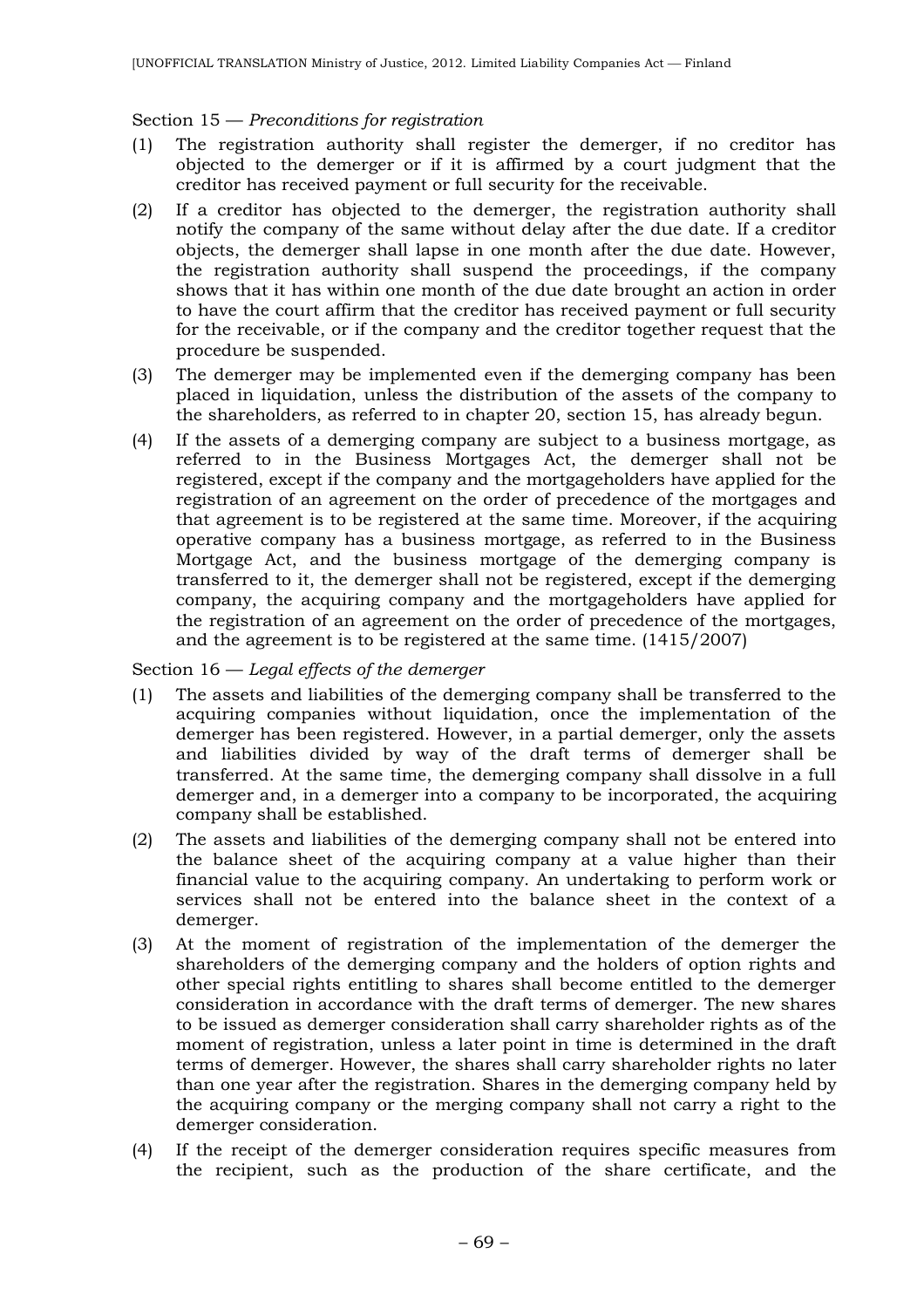consideration is not claimed in this manner within ten years of the registration of the implementation of the demerger, the General Meeting of the acquiring company may decide that the right to the demerger consideration and the respective rights have been forfeited. The forfeited consideration shall devolve on the acquiring company.

- (5) If, in a full demerger, assets that have not been divided by way of the draft terms of demerger appear, they shall belong to the acquiring companies in the same proportions as the net assets of the demerging company are divided by way of the draft terms of demerger, unless it is otherwise provided in the draft terms of demerger.
- (6) The companies involved in the demerger shall be jointly and severally liable for the liabilities of the demerging company that have arisen before the implementation of the demerger has been registered. However, the liabilities of the demerging company that according to the draft terms of demerger devolve on another company shall be borne by a company only to the maximum amount of the net assets remaining with or transferred to it. A creditor may demand the repayment of a receivable mentioned in the draft terms of demerger on the basis of the joint and several liability only after it has been determined that no payment is forthcoming from the debtor or from security. Section 13(6) contains provisions on the liability relating to the payment of the redemption price.

Section 17 — *Final accounts*

- (1) In a full demerger, the Board of Directors and Managing Director of the demerging company shall as soon as possible after the implementation of the demerger draw up the financial statements and annual report for the period not yet covered by financial statements submitted to the General Meeting (*final accounts*). If, under the law or the Articles of Association, an auditor shall be appointed for the company, the final accounts shall be given to the auditors, who shall issue their report on the final accounts within one month. (461/2007)
- (2) Upon completion of the measures referred to in paragraph (1), the Board of Directors shall without delay call the shareholders to a shareholders' meeting to approve the final accounts. The provisions on a General Meeting apply to the shareholders' meeting. (461/2007)
- (3) The final accounts shall be notified for registration as provided in chapter 8, section 10.

Section 18 — *Cancellation of the demerger*

Even if the demerger has been registered, it shall be cancelled if the demerger decision is invalid according to a *res judicata* court judgment. The demerging company and the acquiring company shall be jointly and severally liable for the obligations of the acquiring company that have arisen after the registration of the demerger but before the registration of the judgment.

# *Cross-border demerger (1415/2007)*

Section 19 (1415/2007) — *Definition and implementation of a cross-border demerger* 

(1) A company may participate in a demerger to be implemented in accordance with sections 1 and 2 also where a foreign company is to demerge into a Finnish company or a Finnish company is to demerge into a foreign company (cross-border demerger).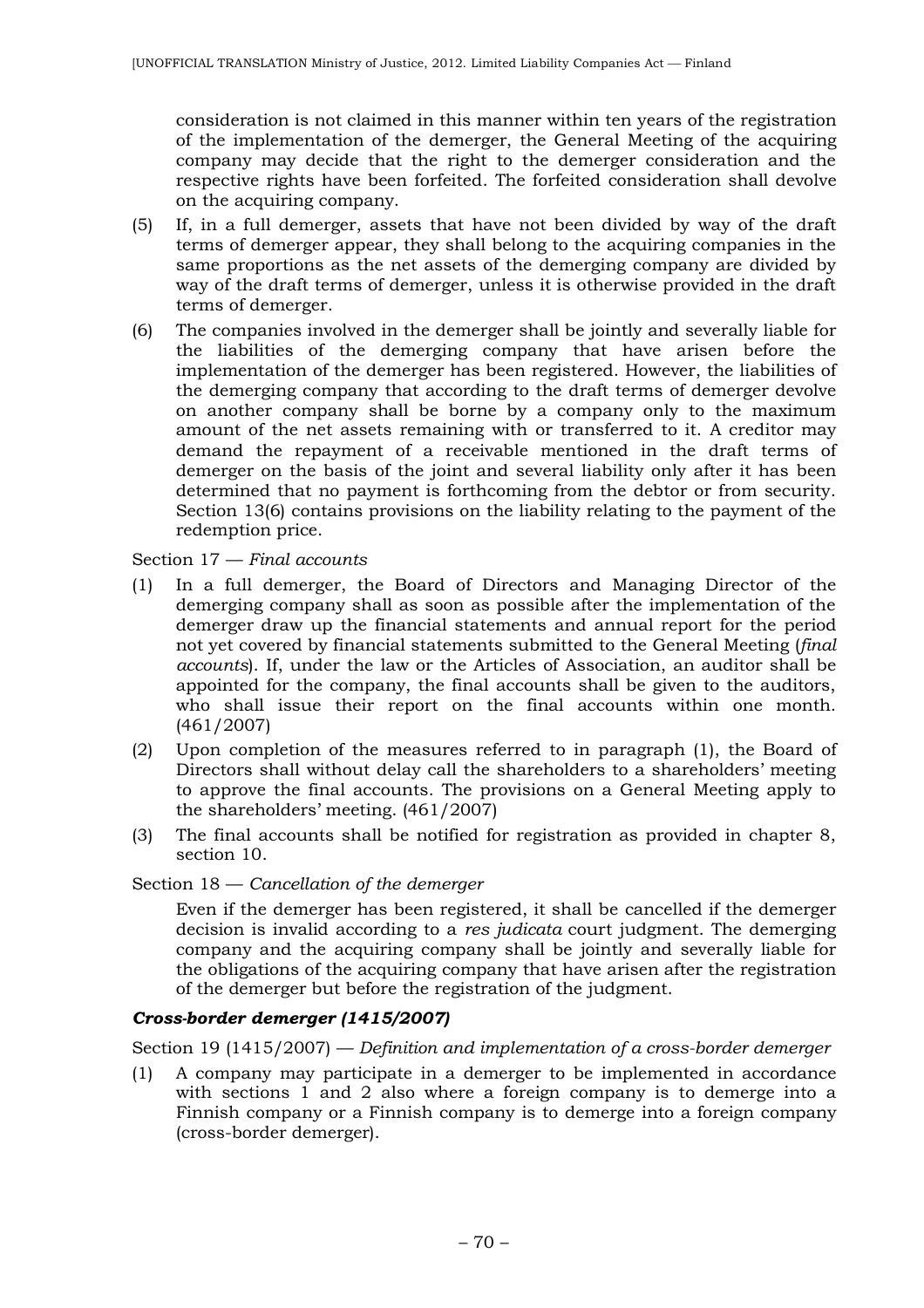- (2) A cross-border demerger may only be implemented in accordance with paragraph (1) if the foreign company is a company corresponding to a limitedliability company (foreign limited-liability company):
	- (1) that is a company referred to in article 1 of First Council Directive (68/151/EEC) on co-ordination of safeguards which, for the protection of the interests of members and others, are required by Member States of companies within the meaning of the second paragraph of Article 58 of the Treaty, with a view to making such safeguards equivalent throughout the Community (Directive 68/151/EEC), or another comparable company which:
		- (a) has equity or other comparable capital;
		- (b) is a legal person;
		- (c) has assets that stand alone against the liabilities of the company; and
		- (d) is subject to conditions under domestic legislation that are comparable to the safeguards laid down for the protection of shareholders, members and third parties in Directive 68/151/EEC; and
	- (2) that is registered in another state within the European Economic Area and that is subject to the domestic legislation of another state within the European Economic Area on the basis of its seat, place of central administration or principal business location.
- (3) For the purposes of this chapter, companies involved in a cross-border demerger are defined as the demerging and the acquiring company and foreign company.
- Section 20 (1415/2007) *Application of the provisions on demergers*

The provisions in sections 19–27 apply to a cross-border demerger.

- Section 21 (1415/2007) *Draft terms of demerger and statement by the Board of Directors*
- (1) The companies participating in a cross-border demerger shall draw up draft terms of demerger, as referred to in section 3 and in this section. On behalf of a foreign limited-liability company, the draft terms of demerger shall be drawn up and signed by the competent organ of the company.
- (2) In addition to the information referred to in section 3(2), the draft terms of demerger shall contain the following information:
	- (1) information on the corporate form of the companies participating in the demerger as well as a proposal for the corporate form of a company to be established by way of a demerger;
	- (2) information on the registers where the foreign companies participating in the demerger have been registered, and the contact details of the said registers;
	- (3) in a demerger into an operating acquiring company, the Articles of Association of the acquiring company as they are to take effect as amended under section 3(2)(3);
	- (4) a proposal for the date as of which the transactions by the companies participating in the demerger are to be deemed, for accounting purposes, to have been entered into on behalf of the acquiring company;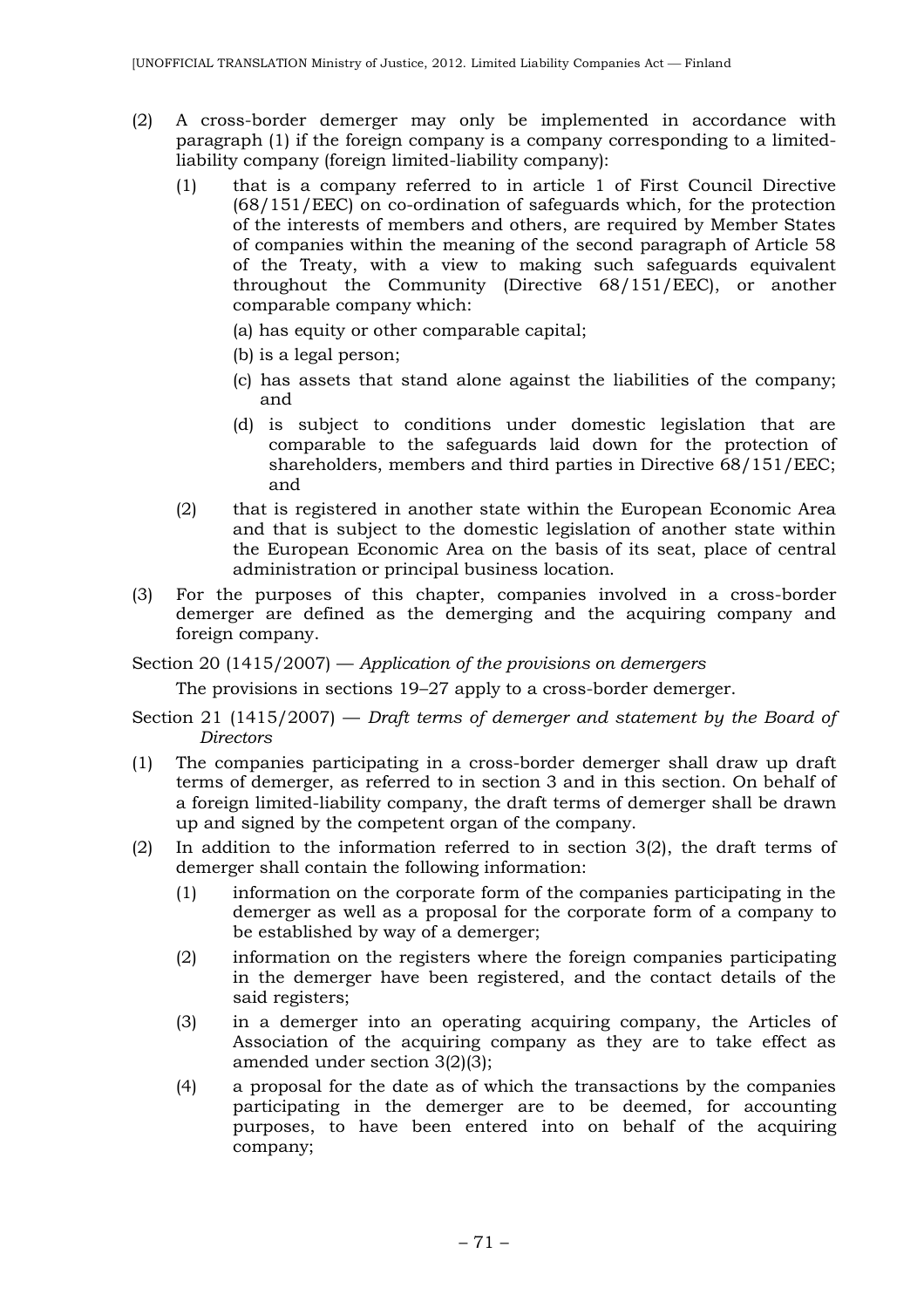- (5) an account of the probable impact of the cross-border demerger on employment;
- (6) an account of the procedures for the determination of detailed rules on the participation of employees in the formulation of employees' rights of participation in the acquiring company;
- (7) an account of how the final accounts of the companies participating in the demerger have been used in the determination of the terms of the demerger; and
- (8) an account of how the demerger is to be implemented and a proposal for the measures for securing the equal treatment of the shareholders in a situation where the demerger cannot take effect in some state, as referred to in section 25(6).
- (3) The Board of Directors in each of the companies participating in the demerger shall draw up an account of the probable impact of the demerger on the shareholders, creditors and employees, in so far as this impact is not accounted for in the draft terms of demerger.
- (4) Each of the companies participating in the demerger shall keep the account referred to in paragraph (3) available to the shareholders, creditors and employees' representatives or, if there are no such representatives, to the employees, as well as send the account to shareholders, as provided in section 11.
- (5) If the company receives a statement on the account referred to in paragraph (3) from employees' representatives, that statement shall be attached to the account, kept available to the shareholders and sent to the shareholders, as provided in section 11.

Section 22 (1415/2007) — *Statement of an independent expert*

- (1) The provisions in section 4 on the statement of an auditor apply to the statement of an independent expert on the draft terms of a cross-border demerger and on the Finnish company participating therein.
- (2) The Boards of Directors or the corresponding competent organs of the companies participating in a cross-border demerger may, however, together appoint one or several independent experts to issue a common statement on the draft terms of the cross-border demerger to all of the companies participating therein. Also one independent expert, subject to the law of the Member State whose domestic legislation applies to a foreign company participating in the demerger, may be appointed to issue a common statement.

Section 23 (1415/2007) — *Registration of the draft terms of demerger, public notice to creditors, demerger decision, and redemption*

- (1) The Finnish limited-liability companies participating in a cross-border demerger shall notify the draft terms of demerger for registration, as provided in section 5. The statement referred to in section 22 shall be attached to the register notification.
- (2) Sections 6–8 contain provisions on creditor protection in a Finnish limitedliability company.
- (3) Sections 9–11 contain provisions on the demerger decision in a Finnish limited-liability company. Section 12 contains provisions on the legal effects in a Finnish company of a demerger decision to be registered in Finland.
- (4) Section 13 contains provisions on the redemption of shares, options and other rights entitling to shares in the demerging Finnish company.

Section 24 (1415/2007) — *Implementation of a demerger to be registered in Finland*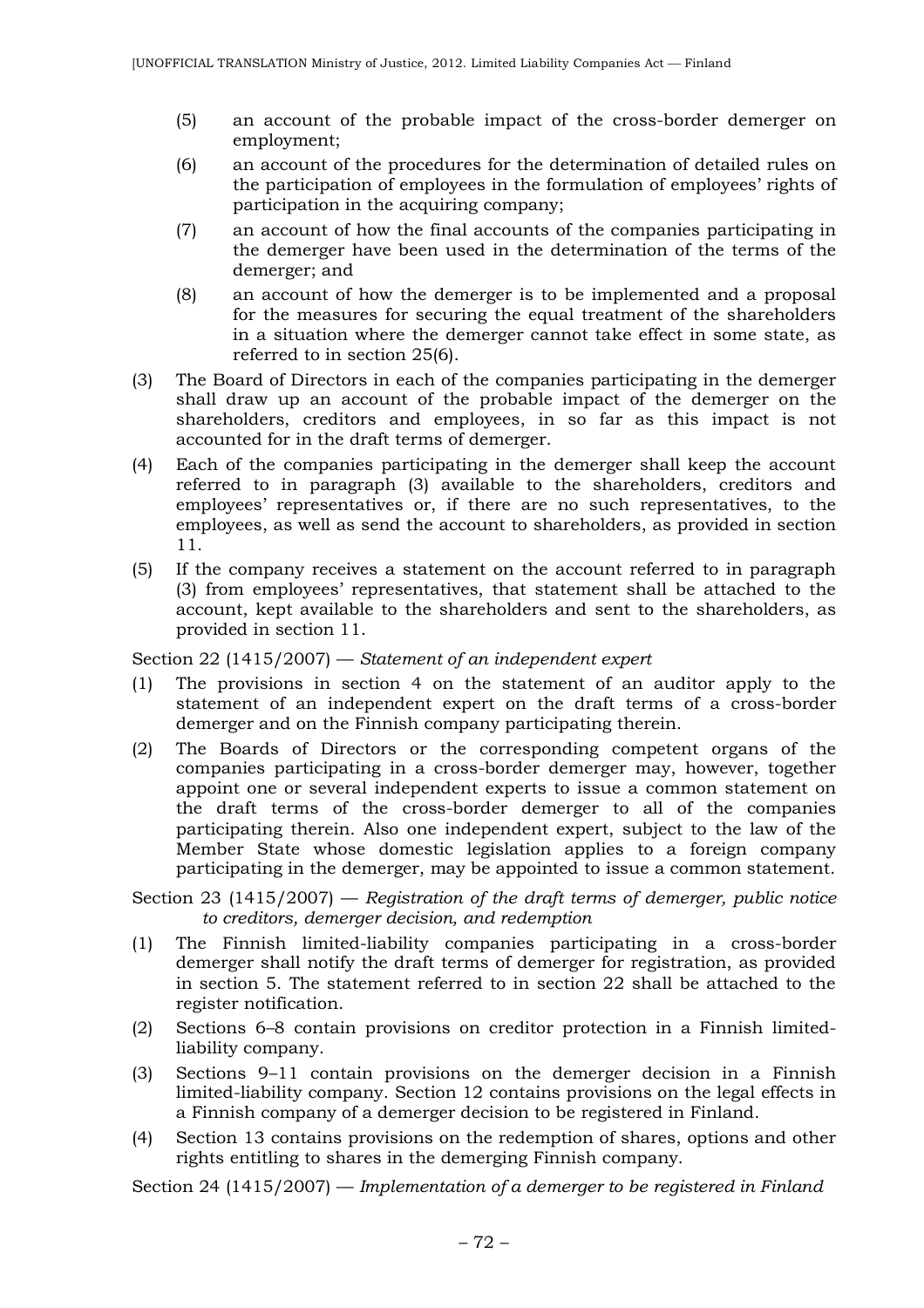- (1) If a Finnish limited-liability company is the acquiring company in a crossborder demerger, the companies participating in the demerger shall notify the demerger for registration, as provided in section 14, within six months of the demerger decision by the Finnish companies participating in the demerger and of the receipt by the other companies participating in the demerger of a certificate issued by the registration authority or other competent authority of the state whose legislation applies to a foreign limited-liability company participating in the demerger, to the effect that the measures required for the demerger have been carried out and the formalities completed. The implementation notice shall also be accompanied by a statement by the members of the Board of Directors and of the Managing Director of the acquiring Finnish company participating in the demerger to the effect that, in accordance with the draft terms of demerger, the assets of the demerging company will fall into the ownership of the acquiring Finnish company no later than at the moment when the implementation of the demerger is registered in Finland.
- (2) Section 15 applies to the prerequisites for the registration of a demerger referred to in this section. In addition, it shall be a prerequisite that the foreign companies participating in the demerger accept the right of redemption referred to in section 13 and that the rules governing personnel representation have been laid down as provided in the Personnel Representation Act, as well as that all companies participating in the demerger have accepted the draft terms of demerger in the same form and the registration authority is provided with the certificate referred to in paragraph 1.
- (3) The registration authority shall without delay and on its own motion notify the registration of the demerger to the foreign registration authority in whose register the demerging foreign company is registered.
- (4) Section 17 contains provisions on the final accounts regarding a demerging Finnish company.
- Section 25 (1415/2007) *Implementation of a demerger to be registered in another state*
- (1) If a Finnish limited-liability company is to demerge into an acquiring foreign limited-liability company, the Finnish companies participating in the demerger shall petition the registration authority for permission to implement the demerger, within six months of the demerger decision; failing this, the demerger shall lapse. The following documents shall be attached to the petition: The demerger decisions and an affidavit by the members of the Board of Directors and the Managing Director of a Finnish company to the effect that the provisions of this Act have been complied with in the demerger, as well as a certificate by a member of the Board of Directors or the Managing Director on the sending of the notifications referred to in section 7. If redemption proceedings have been initiated under section 13, this shall be mentioned in the implementation notice to the registration authority.
- (2) Section 15 applies to the criteria for the granting of the permission to implement a demerger referred to in this section. In addition, it shall be a prerequisite that the foreign companies participating in the demerger accept the right of redemption referred to in section 13 and that the registration authority is provided with evidence of employee participation in the acquiring company having been arranged in a manner corresponding to that provided in Article 16 of Directive 2005/56/EC. The decision of the registration authority on the permission shall be registered on the authority's own motion.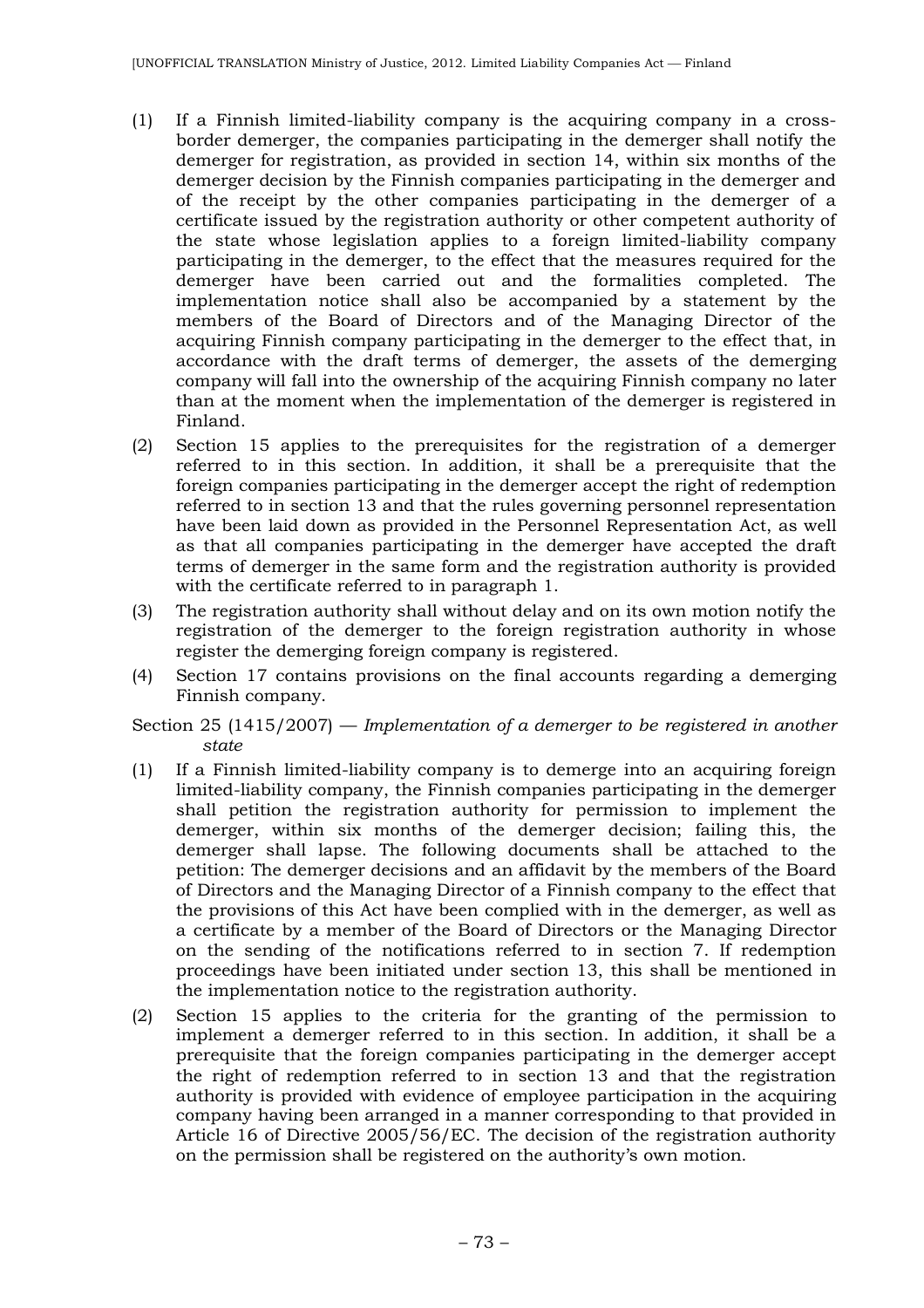- (3) If the assets of a Finnish company participating in a demerger referred to in this section are subject to a business mortgage, as referred to in the Act on Business Mortgages, it shall be a prerequisite for the permission that a registrable petition is pending for the mortgage being transferred to be the liability of a branch to be established in Finland, or that the mortgage has been cancelled.
- (4) The registration authority shall issue a certificate on the granting of the permission referred to in paragraph (1) for the Finnish companies participating in a cross-border demerger. The certificate issued by the registration authority shall contain a statement to the effect that the Finnish companies participating in the demerger have carried out the measures required for the demerger and completed the statutory formalities. The certificate shall contain a reference to the pendency of the redemption proceedings referred to in section 13. The certificate shall be submitted to the competent authority of the state whose legislation applies to the acquiring foreign company; failing this, the certificate shall expire.
- (5) Upon notification by the registering foreign authority or on the basis of other reliable evidence, the registration authority shall without delay and on its own motion, in a full demerger, deregister the demerging Finnish company, and in a partial demerger, register the demerger.
- (6) If a full demerger or a partial demerger is to take effect by stages owing to the fact that the demerger takes effect at different times according to the legislation of different acquiring states, the demerger shall be deemed a partial demerger for the parts already implemented. The same provision applies if the implementation of the demerger is precluded in some state even though it has taken effect or will take effect in another state in accordance with the draft terms of demerger.
- (7) Section 17 contains provisions on the final accounts of the demerging Finnish company.

Section 26 (1415/2007) — *Legal effects of demerger*

- (1) Section 16 contains provisions on the legal effects of a cross-border demerger in a demerger referred to in section 24.
- (2) In a demerger referred to in section 25, the assets and liabilities of the demerging company shall be transferred to the acquiring company without liquidation, once the demerger takes effect in accordance with the legislation of the state whose legislation applies to the acquiring company. At the same time, the shareholders and the holders of options and other special rights entitling to shares shall become entitled to the demerger consideration in accordance with the draft terms of demerger. However, in a partial demerger only the assets and liabilities divided by way of the draft terms of demerger shall be transferred. Sections 16(5) and 16(6) apply to the joint liability of the companies participating in the demerger and to the distribution of assets not covered by the draft terms of a full demerger. In a full demerger, the demerging company shall be dissolved once the demerger has taken effect in respect to all of the acquiring companies.

### Section 27 (1415/2007) — *Validity of a cross-border demerger*

A cross-border demerger shall not be declared invalid or altered once it has taken effect in accordance with section 26.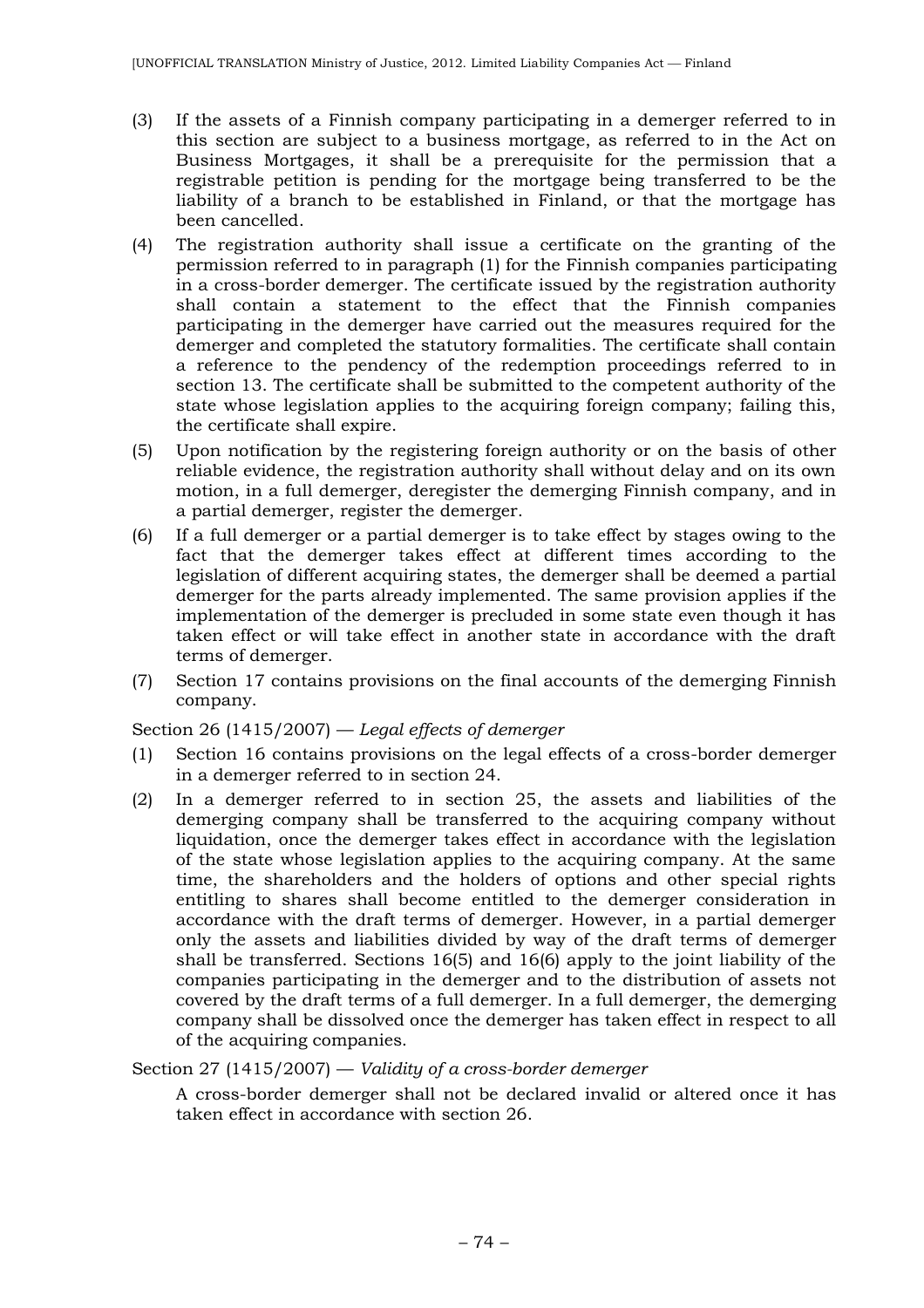### Chapter 18 — **Squeeze-out and sell-out**

### *General provisions*

Section 1 — *Rights of squeeze-out and sell-out*

- (1) A shareholder with more than nine tenths  $(9/10)$  of all shares and votes in the company (*redeemer*) shall have the right to redeem the shares of the other shareholders at the fair price (*right of squeeze-out*). A shareholder whose shares may be redeemed (*minority shareholder*) shall have the corresponding right to demand that the shareholder's shares be redeemed (*right of sell-out)*.
- (2) In the application of subsection (1), the following shall be deemed to be shareholdings of the redeemer:
	- (1) the shares and votes held by a corporation or foundation where the redeemer exercises control, as referred to in chapter 1, section 5, of the Accounting Act; and
	- (2) the shares and votes held jointly by the redeemer or the corporation or foundation referred to in paragraph (1) and by someone else.
- (3) Any voting restrictions based on law or the Articles of Association shall not be taken into account in the calculation of the votes of the redeemer. The shares and votes held by the company itself or by its subsidiaries shall not be taken into account in the calculation of the total numbers of shares and votes in the company.
- (4) Were there to be more than one redeemer in accordance with subsections (1)— (3), the shareholder who has the most immediate majority of shares and votes in the company, as referred to in this section, shall be deemed the redeemer.

### Section 2 — *Notice of the rights of squeeze-out and sell-out*

- (1) The redeemer shall without delay notify the company of the commencement and termination of the rights of squeeze-out and sell-out, as referred to in section 1.
- (2) The company shall without delay notify the commencement or termination of the rights of squeeze-out and sell-out to be registered, once the company has received the notice referred to in subsection (1) from the redeemer or other reliable information on the commencement or termination of the rights of squeeze-out and sell-out.

### *Settlement of redemption disputes*

Section 3 — *Arbitration*

- (1) Disputes about the right of squeeze-out and the redemption price shall be referred to arbitration, as provided in this chapter.
- (2) In so far as not otherwise ensues from the application of the provisions in this chapter, the provisions of the Arbitration Act (967/1992; *laki välimiesmenettelystä*) apply in so far as appropriate.

Section 4 — *Initiation of proceedings*

- (1) On the application of a party to the dispute, the Redemption Committee of the Central Chamber of Commerce shall appoint the requisite number of impartial and independent arbitrators with the expertise needed for the task and, if several arbitrators are appointed, designate a chairperson from among them. The application shall contain the details of the applicant's demand for redemption and the grounds for the same.
- (2) The arbitration proceedings become pending once the application or a copy thereof is served on the opposing party. If service is to be effected as provided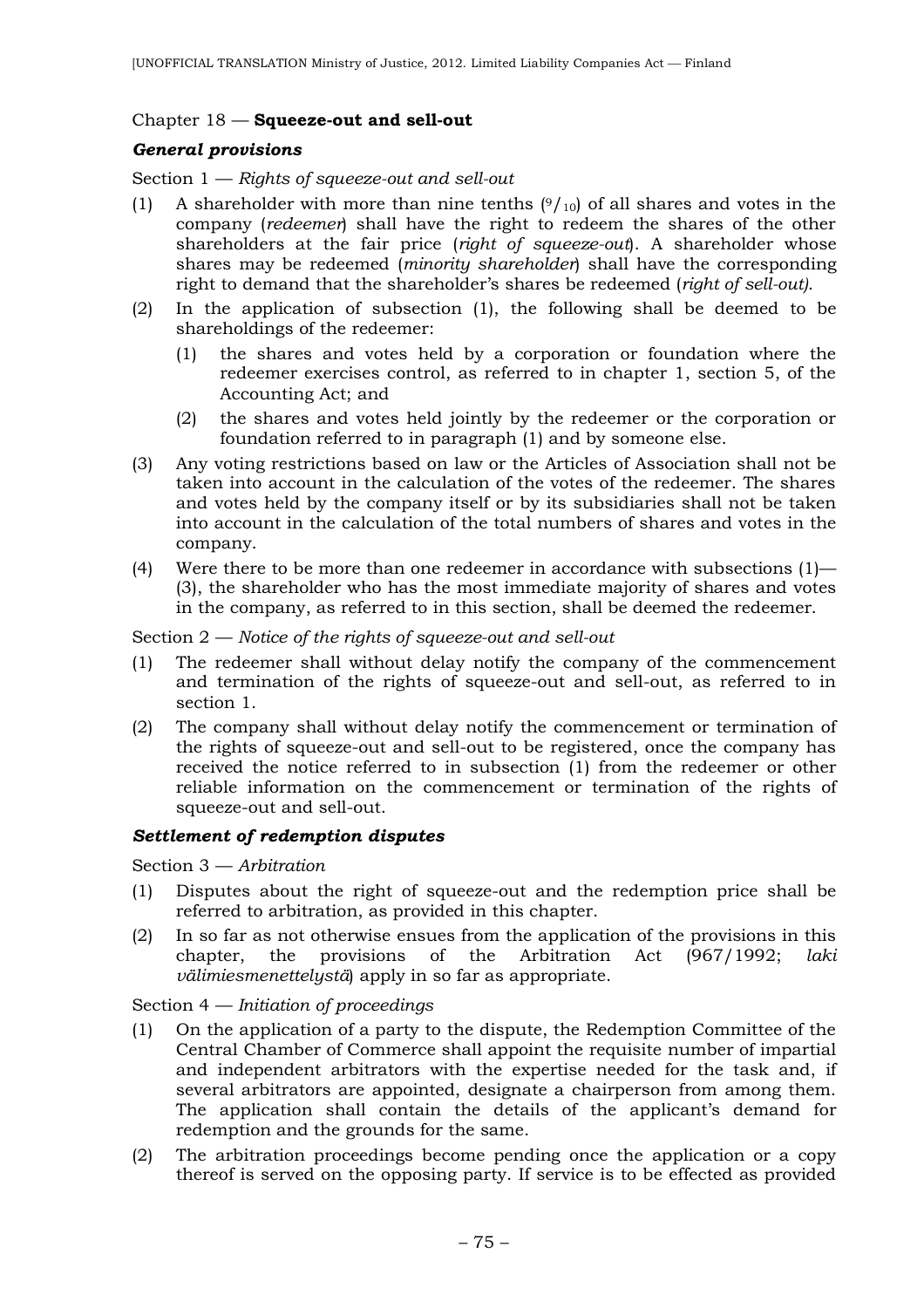in section 5(2), the proceedings shall become pending once the notice on the application is published in the *Official Gazette*.

(3) Changes in the circumstances referred to in section 1 occurring after the arbitration proceedings have become pending shall not result in the lapse of the rights of squeeze-out and sell-out.

Section 5 — *Special representative*

- (1) When an application referred to in section 4(1) arrives, the Redemption Committee of the Central Chamber of Commerce shall petition the court for the appointment of a special representative to look after the interests of minority shareholders in the arbitration, unless all parties have declared that they consider the appointment of a special representative unnecessary. The District Court, where the company has its registered office, shall have jurisdiction in respect of the petition. The matter may be decided without hearing the minority shareholders. The appointment of the special representative shall be entered into the Trade Register. (1752/2009)
- (2) The special representative may accept the service referred to in section 4(2) on the behalf of the minority shareholders. In this event, a notice containing the main contents of the application and the contact details of the special representative shall be delivered to the minority shareholders in accordance with the procedure provided in the Articles of Association for a notice of the General Meeting, as well as sent in writing to the minority shareholders whose names and addresses are known to the company. The notice shall also be published in the *Official Gazette*.
- (3) The special representative shall have the right and the obligation to make a case on the behalf of the minority shareholders and to present evidence in support thereof in the arbitration proceedings. The special representative shall not be competent to make or to accept demands relating to the redemption on the behalf of the minority shareholders, nor undertake measures that are contrary to the measures taken by a minority shareholder.
- (4) The arbitrators shall decide on the fee and expenses of the special representative in accordance with the provisions in section 8 on the costs of the arbitration. Once the arbitration has been concluded, the special representative shall without delay notify a report of his or her activities to be registered; once registered, the report shall be deemed to have been delivered to the minority shareholders. In other respects, the provisions of the Guardianship Act (442/1999; *laki holhoustoimesta*) on a guardian apply to the special representative in so far as appropriate.

Section 6 — *Posting of security*

- (1) If the existence of the right of redemption has been affirmed by a *res judicata* award or judgment or if the arbitrators consider this to be clearly the case, but there is no agreement or order regarding the redemption price, the share shall be transferred to the redeemer at once, if the redeemer posts security for the payment of the redemption price and the arbitrators approve the security. Where necessary, the special representative shall keep the security on the behalf of those entitled to the redemption price.
- (2) Once the share has been transferred to the redeemer in accordance with subsection (1), the respective share certificate shall be subject to the provisions in section 11(3) on a share certificate after the deposit of the redemption price. When the book entry relating to the share is transferred to the redeemer in accordance with subsection (1), an entry regarding the right to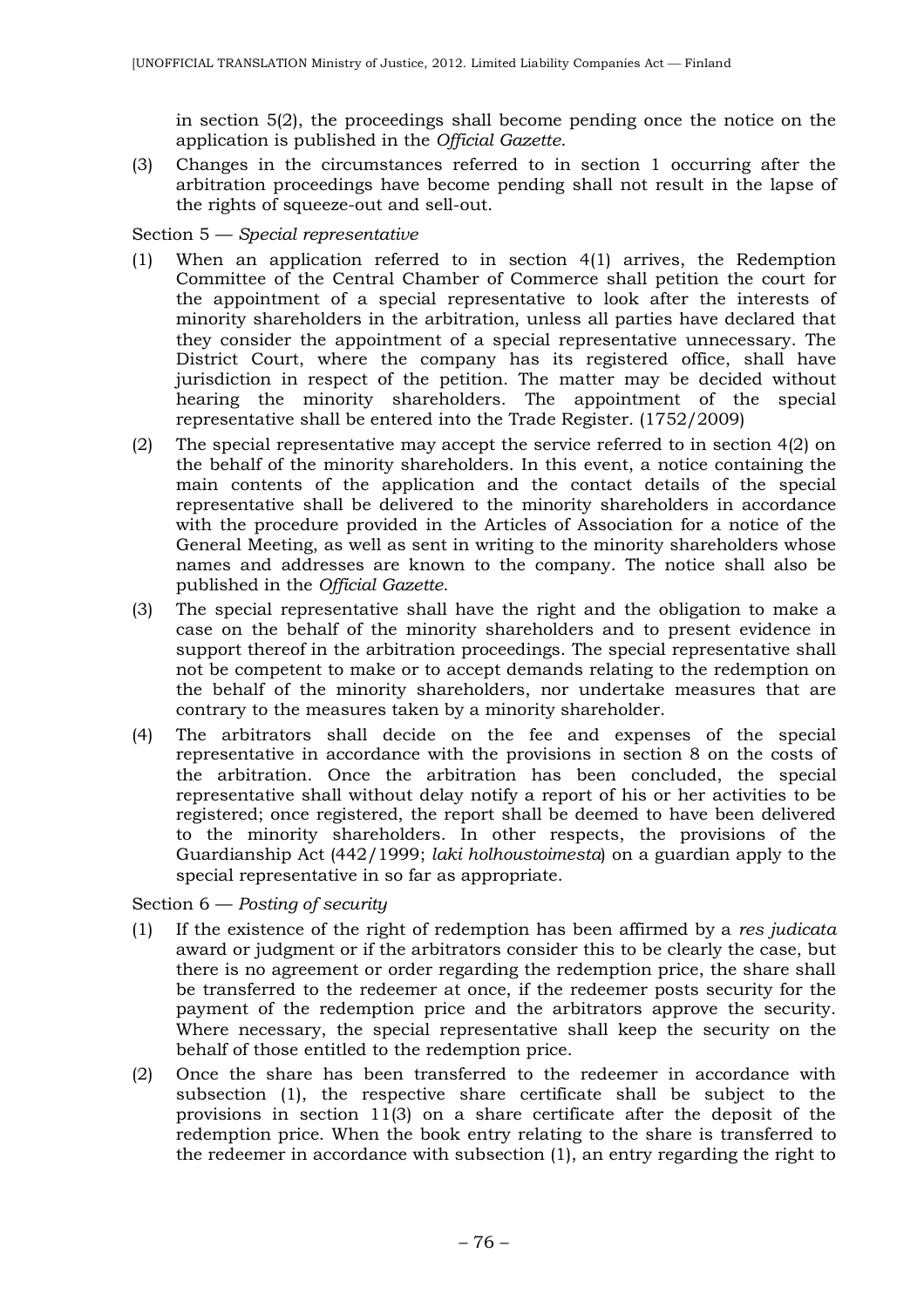the redemption price shall instead be made in the respective book-entry account.

Section 7 — *Determination of the redemption price*

- (1) The fair price of the share before the initiation of the arbitration shall serve as the basis for the determination of the redemption price. The redemption price shall bear interest from the initiation of the arbitration at the current reference rate provided in section 12 of the Interest Act.
- (2) Where the redemption has been preceded by a mandatory bid, as referred to in chapter 6, section 10, of the Securities Markets Act, the price quoted in the mandatory bid shall serve as the fair price, unless there is a special reason to determine otherwise.
- (3) Where the rights of squeeze-out and sell-out have arisen in the context of a voluntary bid, as referred to in chapter 6 of the Securities Markets Act, and the redeemer has on the basis of that bid obtained no less than nine tenths  $(9/10)$  of the shares targeted in the bid, the price quoted in the purchase offer shall serve as the fair price, unless there is a special reason to determine otherwise.

Section 8 — *Costs of the arbitration*

The redeemer shall bear the costs of the arbitration, unless the arbitrators for a special reason deem that it is reasonable to order otherwise.

Section 9 — *Miscellaneous provisions on arbitration*

- (1) Service of notices shall be effected on, and a copy of the arbitral award delivered to, the persons who have appeared before the arbitrators or otherwise registered for the said purpose.
- (2) The arbitrators shall notify the award for registration within two weeks of its delivery. The register notification shall contain a declaration that copies of the award have been delivered in accordance with subsection (1). If the arbitral award has not been duly notified for registration in time, the notification may also be effected by a party to the dispute.

Section 10 (1752/2009) — *Appeal*

- (1) A party discontent with the arbitral award may appeal against it before the District Court of the registered office of the company. The provisions in chapter 8 of the Code of Judicial Procedure on petitionary matters apply to appellate procedure in the District Court in so far as appropriate. The letter of appeal, with a copy of the arbitral award attached, shall be filed with the District Court no later than 60 days after the registration of the award.
- (2) The decision of the District Court shall be open to appeal before the Supreme Court, if the Supreme Court grants leave for the same under chapter 30, section 3, of the Code of Judicial Procedure. The provisions in chapter 30 of the Code of Judicial Procedure on appeal against decisions of the Court of Appeal as the second instance apply to the filing of the appeal in so far as appropriate. In this respect, the provisions on the Court of Appeal apply to the District Court.
- (3) If no appeal is filed against the arbitral award, the enforcement of the award shall be subject to the provisions in chapter 2, section 19, of the Enforcement Act (705/2007; *ulosottokaari*).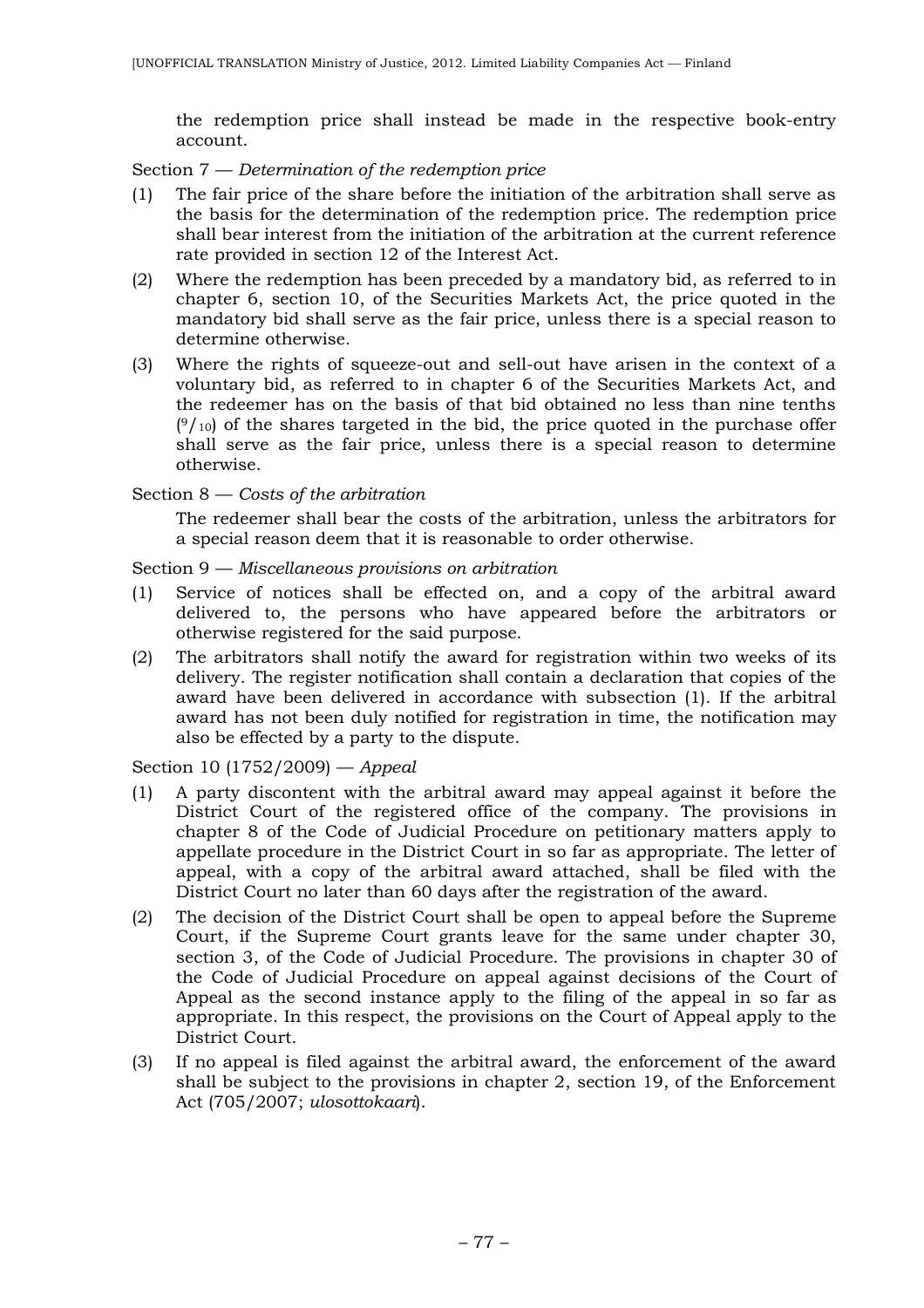## *Implementation of the redemption*

Section 11 — *Payment of the redemption price and transfer of rights*

- (1) The redemption price shall be paid within one month of the award or judgment on the redemption becoming *res judicata*. The share shall be transferred to the redeemer once the redemption price has been paid, unless it has already been transferred in accordance with section 6.
- (2) The redemption price may be paid by depositing it with the State Provincial Office of the place where the company has its registered office, as provided in the Act on the Deposit of Cash, Book Entries, Securities or Instruments in Payment of Debts or for Release from Other Liabilities (281/1931; *laki rahan, arvo-osuuksien, arvopaperien tai asiakirjain tallettamisesta velan maksuna tai vapautumiseksi muusta suoritusvelvollisuudesta*), provided that the preconditions for deposit are met, as provided in section 1 of the said Act. In this case, the redeemer shall not reserve the right to recover the deposit.
- (3) Once a deposit referred to in subsection (2) has been made, the possession of the share certificate relating to the share shall only entitle to the redemption price. The redeemer shall have the right to receive a new share certificate to replace one issued earlier; the new certificate shall bear a mention that it replaces an earlier one. If the earlier share certificate is thereafter given to the redeemer, it shall be cancelled.

## Chapter 19 — **Change of business form**

## *Change of limited liability company form*

Section 1 — *Change of a private company into a public company*

- (1) The decision of the General Meeting on the change of a private company into a public company shall be made by qualified majority, as referred to in chapter 5, section 27.
- (2) A private company may be changed into a public company only if the company after the change meets the requirements for a public company under this Act and its trade name is at the same time changed so that it complies with the requirements provided in the Trade Names Act (128/1979; *toiminimilaki*).
- (3) The company shall notify the amendment of the Articles of Association relating to its change into a public company for registration within one month of the decision of the General Meeting; failing this, the change shall lapse. The register notification shall be accompanied with a certificate by an auditor to the effect that the equity of the company is at least equal to its share capital. The company shall change into a public company when the entry of the respective amendment to the Articles of Association is made in the Trade Register. (461/2007)

### Section 2 — *Substantial acquisitions after the change into a public company*

If a public company acquires assets from a shareholder within two years of the registration of the change of company form and the consideration paid by the company is no less than one tenth  $(1/10)$  of the share capital at the time of acquisition, and if the acquisition does not fall within the normal course of the company's business nor occur in the public trading of securities, the acquisition shall be governed by the respective provisions in chapter 2, section 14.

### Section 3 — *Change of a public company into a private company*

(1) The decision of the General Meeting on the change of a public company into a private company shall be made by qualified majority, as referred to in chapter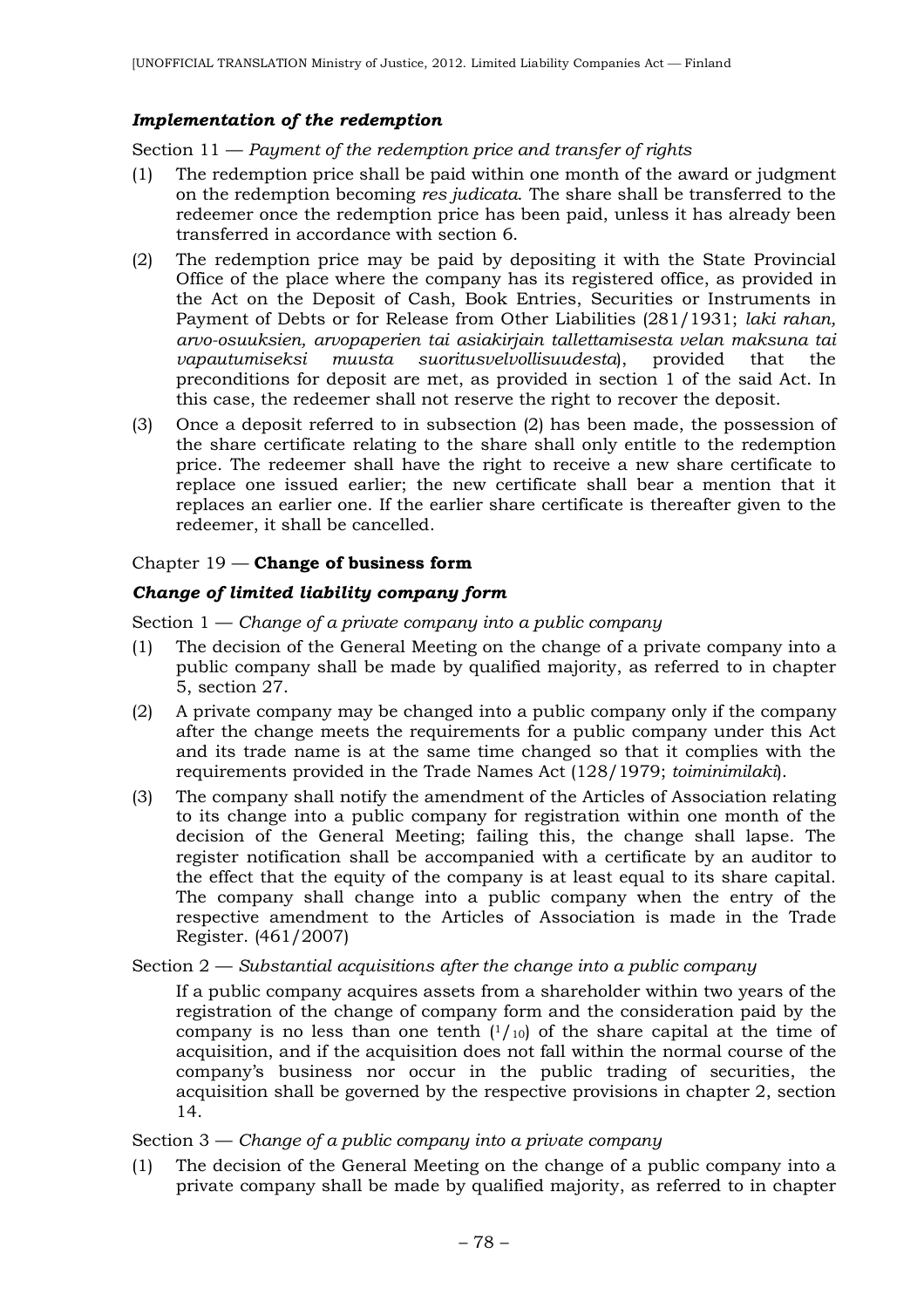5, section 27. At the same time, the trade name of the company shall be changed so that it complies with the requirements provided in the Trade Names Act.

(2) The company shall notify the amendment of the Articles of Association relating to its change into a private company for registration within one month of the decision of the General Meeting; failing this, the change shall lapse. The company shall change into a private company when the entry of the respective amendment to the Articles of Association is made in the Trade Register.

#### *Change of a private company into another business form*

#### Section 4 — *Change of business form*

- (1) A private company with at least three shareholders may be changed into a cooperative so that the shareholders become members of the co-operative.
- (2) A private company with at least two shareholders may be changed into a general partnership or a limited partnership so that the shareholders of the company become partners in the general or limited partnership.
- (3) The sole shareholder of a private company, if a natural person resident in the European Economic Area, may carry on with the operations of the company as a private entrepreneur.

Section 5 — *Decision-making*

- (1) The decision on a change of business form, as referred to in section 4, may only be made on the consent of all shareholders and holders of option rights and other special rights entitling to shares.
- (2) The decision referred to in section 4(1) shall replace the incorporation instrument of the co-operative. The decision shall contain the following information:
	- (1) the rules of the co-operative;
	- (2) the shares devolving on the members; and
	- (3) the names of the members of the first Board of Directors of the cooperative or, if the Supervisory Board is to elect the Board of Directors, the names of the members of the Supervisory Board, as well as, where appropriate, the names of the auditors. (461/2007)
- (3) The decision referred to in section 4(2) shall contain the partnership contract for the general or limited partnership.
- (4) The decision referred to in section 4(3) shall contain a mention of the trade name of the private entrepreneur.

### Section 6 — *Registration of the decision*

The company shall notify the decision on the change of business form, as referred to in section 4, for registration within one month of the decision and apply for the issue of a public notice, as referred to in section 7, from the registration authority; failing this, the decision shall lapse.

Section 7 — *Public notice to creditors*

(1) On receipt of an application referred to in section 6, the registration authority shall issue a public notice to those creditors whose receivables have arisen before the issue of the public notice. The notice shall indicate that the creditor has the right to object to the change of business form by so informing the registration authority in writing no later than on the due date mentioned in the notice. The registration authority shall publish the public notice in the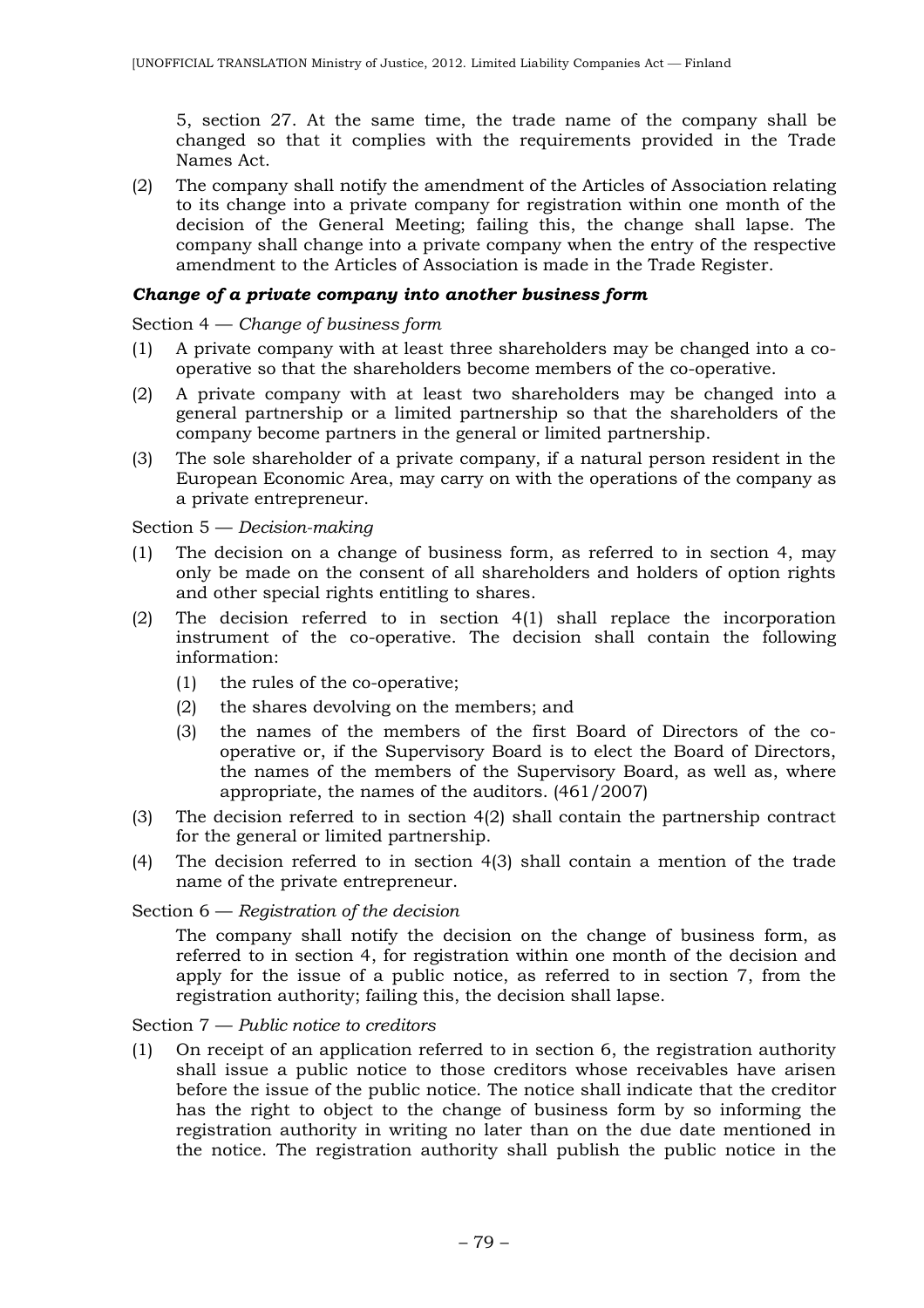*Official Gazette* no later than three months before the due date, as well as register the notice on its own motion.

- (2) No later than one month before the due date, the company shall send a written notification of the public notice to its known creditors referred to in subsection (1). A certificate by a Member of the Board of Directors or the Managing Director to the effect that the notifications have been sent shall be delivered to the registration authority no later than on the due date.
- (3) The registration authority shall inform the company of the objections filed with it without delay after the due date.

Section 8 — *Preconditions of registration*

- (1) The registration authority shall register the change of business form referred to in section 4, if no creditor has objected to the change or if it is affirmed by a court judgment that the creditor has received payment or full security for the receivable.
- (2) If a creditor has objected to the change of business form, the change shall lapse in one month from the due date. However, the registration authority shall suspend the proceedings, if the company within one month of the due date shows that it has brought an action so as to have the court affirm that the creditor has received payment or full security for the receivable, or if the company and the creditor together request that the proceedings be suspended.
- (3) The business form may be changed notwithstanding of the company being placed in liquidation, unless the distribution of the assets of the company to the shareholders, as referred to in chapter 20, section 15, has already begun.
- (4) The change of business form shall take effect upon registration.

### Chapter 20 — **Dissolution of the company**

### *General provisions*

Section 1 — *Dissolution*

- (1) A company shall dissolve in accordance with the provisions in this chapter on liquidation.
- (2) A bankrupt company shall be deemed to have dissolved if, at the termination of the bankruptcy, there are no more assets or a determination on the use of the assets has been made in the context of the bankruptcy.
- (3) A company may also dissolve as a result of a merger or a demerger, as provided in chapters 16 and 17 of this Act.

Section 2 — *Deregistration*

Instead of placing a company into liquidation, the registration authority shall deregister the company if its assets are not adequate for covering the costs of liquidation, or if there is no information on the assets, unless a shareholder, creditor or third party undertakes to bear the costs of the liquidation.

### *Decision-making*

Section 3 — *Decision on liquidation*

- (1) The General Meeting shall decide on the placing of the company into liquidation. The decision shall be made by qualified majority, as provided in chapter 5, section 27.
- (2) The provisions in chapter 5, sections 18—22, apply to the notice of the General Meeting and the meeting documents, their availability and delivery. The notice of the General Meeting that is to decide on liquidation shall be sent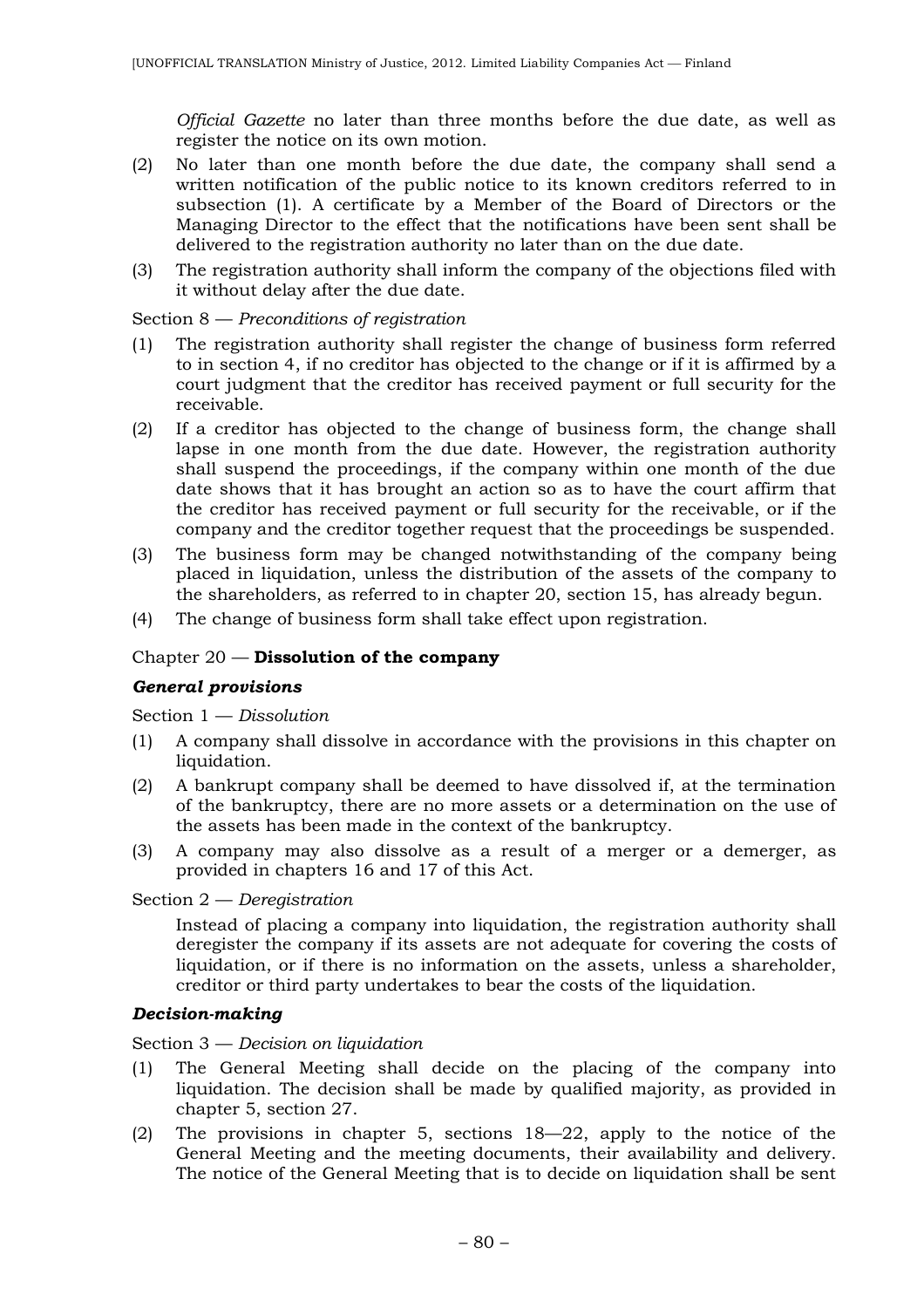no earlier than two months and, unless a longer period has been provided in the Articles of Association, no later than one month before the General Meeting, the last date for advance notices of participation, as referred to in chapter 5, section 7, or the date of record for companies in the book-entry system, as referred to in chapter 4, section 2(2). However, in a public company the notice may be delivered, at the earliest, three months before the date referred to above. In addition to what has been provided in the Articles of Association, the notice shall be sent in writing to all shareholders whose addresses are known to the company.

Section 4 — *Order of liquidation or deregistration*

- (1) The registration authority shall issue an order of the liquidation or deregistration of the company, if:
	- (1) the company has no registered and competent Board of Directors;
	- (2) the company has no registered representative as referred to in section 6 of the Freedom of Enterprise Act (122/1919; *laki elinkeinon harjoittamisen oikeudesta)*;
	- (3) regardless of an exhortation by the registration authority, the company has not notified its financial statements for registration within one year of the end of the financial period, as required in chapter 8, section 10; or
	- (4) the company has been declared bankrupt, but the bankruptcy has lapsed for lack of funds.
- (2) The order shall be issued, unless it is proved before the issue of the order that the grounds for the same no longer exist.

#### Section 5 — *Exhortation to make corrections*

- (1) In the situations referred to in section  $4(1)(1)$ — $4(1)(3)$  the registration authority shall take appropriate measures to exhort the company to correct the shortcomings in its register information. If no correction is made, the exhortation shall be sent to the company in writing, backed by a threat of the company being placed in liquidation or deregistered unless the shortcomings are corrected by the deadline set in the exhortation. The exhortation shall be published in the *Official Gazette* no later than three months before the deadline. At the same time, the shareholders and creditors who wish to make comments on the possible liquidation or deregistration of the company shall be exhorted to do so in writing by the deadline. The matter may be decided even if no proof is available of the company having received the exhortation.
- (2) The registration authority shall on its own motion register the published exhortation referred to in subsection (1).

Section 6 — *Right of initiative*

The matter of liquidation or deregistration of the company, as referred to in section 4, may be initiated by the Board of Directors, a Member of the Board of Directors, the Managing Director, an auditor, a shareholder, a creditor or another whose rights may depend on appropriate registration or the placing of the company into liquidation. The registration authority may take the matter up also on its own motion.

### *Liquidation*

#### Section 7 — *Purpose of liquidation*

(1) The purpose of liquidation is to ascertain the financial position of the company, to convert the requisite amount of assets into cash, to repay the company's debts and to return the surplus to the shareholders or others, as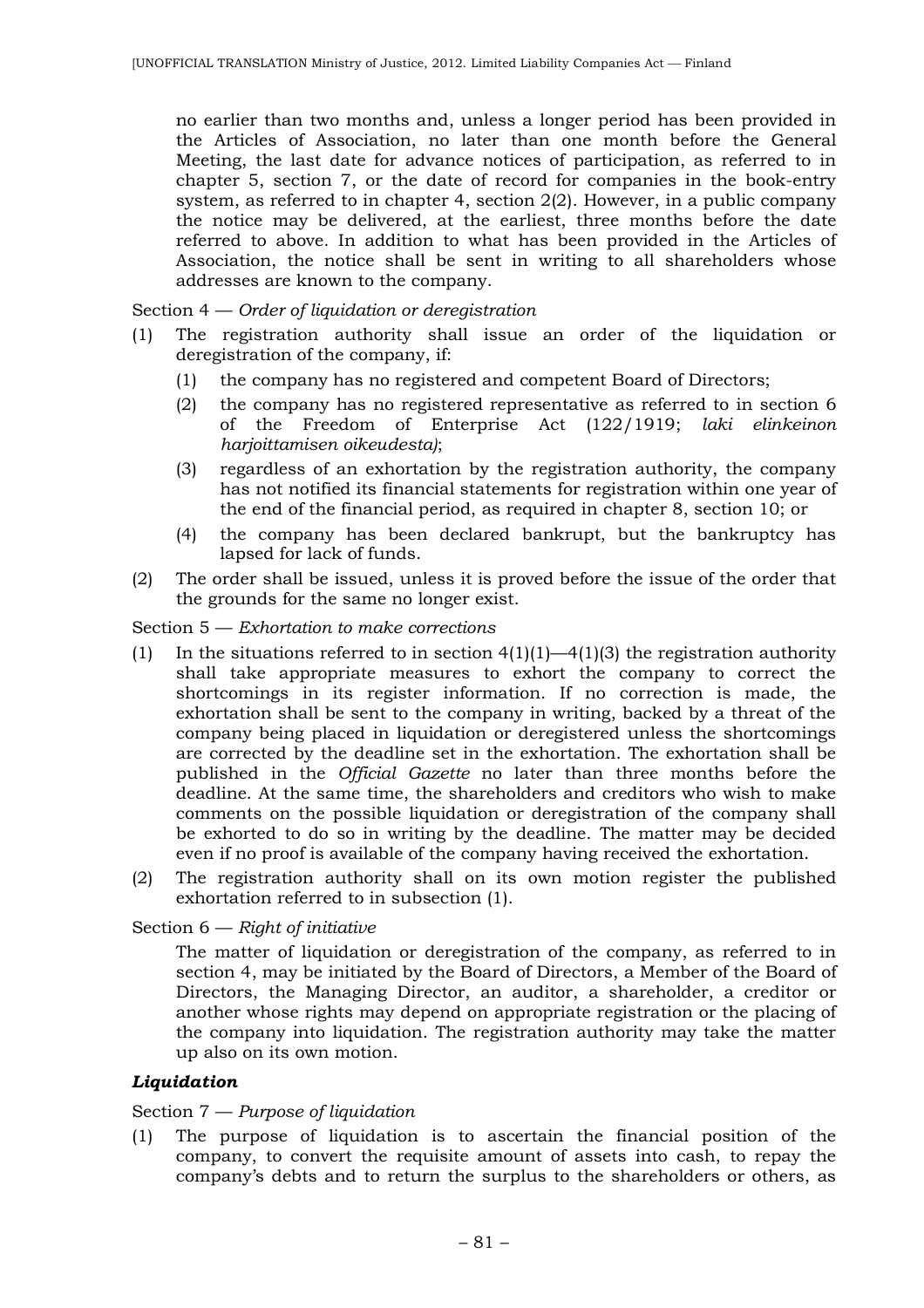provided in the Articles of Association. As provided in section 19, the General Meeting may decide to terminate the liquidation and continue the operations of the company, as well as make the other decisions necessary in this respect.

(2) If the assets of a company in liquidation are not adequate for the repayment of the company's debts, the liquidators shall apply for the bankruptcy of the company.

### Section 8 — *Beginning of liquidation*

(1) Liquidation shall begin when the decision to this effect is made, unless the General Meeting designates a later date for the beginning of the liquidation.

#### Section 9 — *Choice of liquidators, their appointment and duties*

- (1) When the decision on liquidation is made, one or several liquidators shall be appointed at the same time to replace the Board of Directors and, where appropriate, the Managing Director and the Supervisory Board. In so far as not otherwise ensues from the application of the provisions in this chapter, the liquidators shall be subject to the provisions of this Act on the Board of Directors and the Members of the Board of Directors. The decision shall revoke the authorisations given to designated individuals to represent the company, as referred to in chapter 6, section 26, unless it is otherwise determined in the decision.
- (2) The liquidators shall manage the affairs of the company during the liquidation. They shall as soon as possible convert into cash enough of the assets of the company so that the liquidation can proceed, as well as repay the debts of the company. The business operations of the company may be continued only to a degree called for by an appropriate liquidation process. The term of the liquidators shall be indefinite.
- (3) The registration authority shall appoint a competent liquidator for a company that has none. The application for the appointment of the liquidator may be made by a person whose rights may depend on the company having a representative. If the assets of the company are not adequate for covering the costs of liquidation or if there is no information on the assets of the company, and unless a shareholder, creditor or third party undertakes to bear the costs of liquidation, the registration authority shall deregister the company instead of appointing a liquidator.
- Section 10 *Registration of the liquidation and liquidators*

The liquidation and the liquidators shall be registered. Once the General Meeting has decided on the liquidation and chosen the liquidators, the liquidators shall without delay notify the decision for registration.

Section 11 (461/2007) — *Financial statement for the period preceding liquidation*

If necessary, the liquidators shall draw up financial statements for the period preceding liquidation for which no financial statements have yet been submitted to the General Meeting. If, under the law or the Articles of Association, an auditor shall be appointed for the company, the financial statements shall be audited. The Members of the Board of Directors and the Managing Director shall contribute to the drawing up of the financial statements in exchange for reasonable remuneration.

#### Section 12 — *General Meeting during liquidation*

The General Meeting of a company in liquidation shall be subject to the provisions of this Act on General Meetings, in so far as not otherwise ensues from the application of the provisions in this chapter.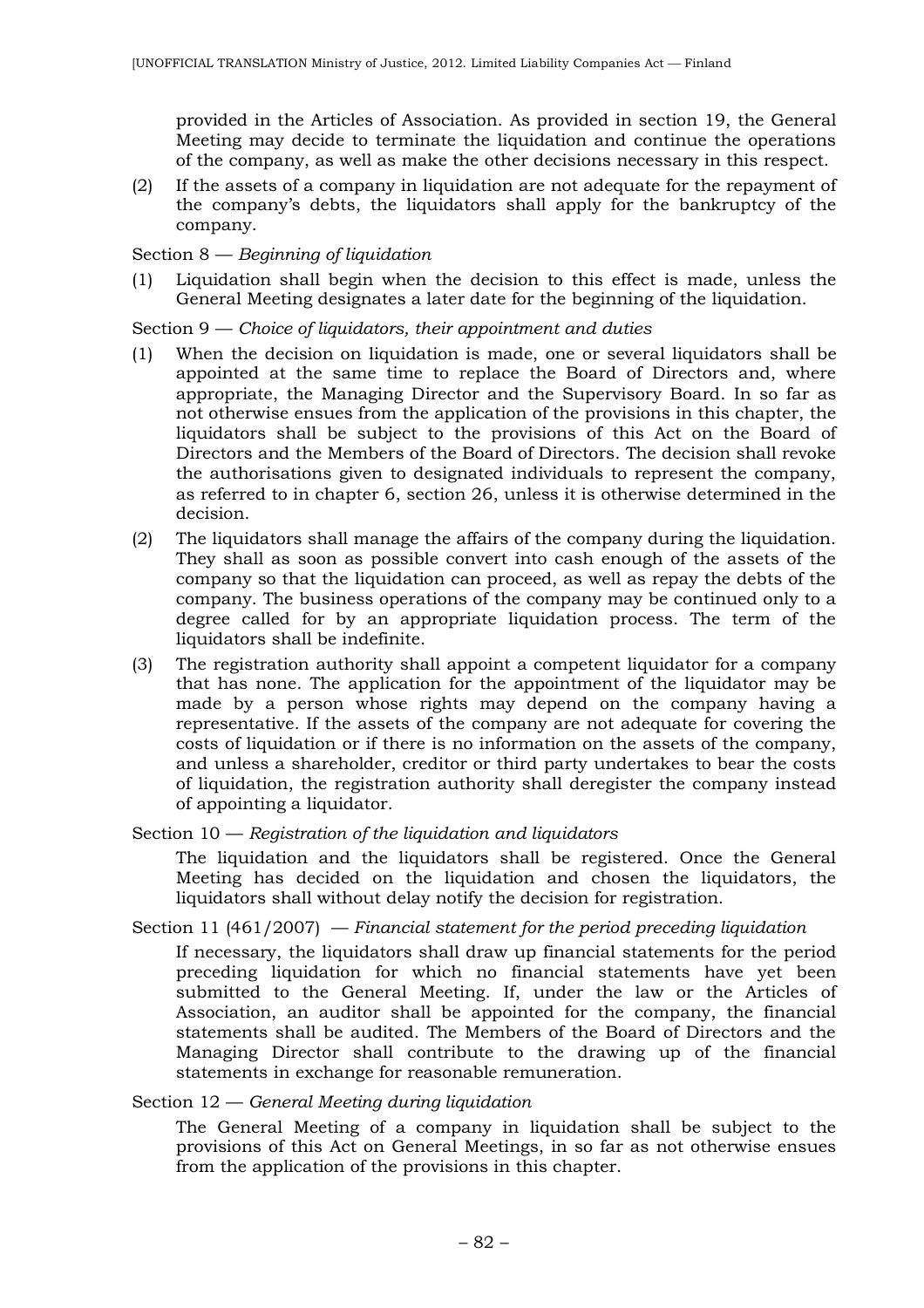### Section 13 — *Financial statements, annual report, audit and special audit*

- (1) The liquidators shall draw up financial statements and annual reports for each financial period; these shall be submitted to the Ordinary General Meeting for approval.
- (2) The term of the auditors shall not be terminated when the company goes into liquidation. The provisions in chapter 7 on audit and special audit apply also during liquidation. The auditor's report shall contain a statement as to whether the liquidation has been unduly protracted and as to whether the liquidators have otherwise proceeded in an appropriate manner.

#### Section 14 — *Public summons to creditors*

The liquidators shall apply for a public summons to the creditors of the company. The public summons shall be applied for from the registration authority, which shall register the summons on its own motion. In other respects, the provisions of the Act on Public Summonses (729/2003; *laki julkisesta haasteesta*) apply to the summons.

- Section 15 *Repayment of debts, distribution of assets and objection to the distribution*
- (1) Once the due date of the public summons to the creditors of the company has passed and all of the known debts of the company have been repaid, the liquidators shall distribute the assets of the company. If a debt is disputed, not yet due or otherwise not repayable, the necessary funds shall be set aside and the remainder distributed. A shareholder shall have the right to a share in the distribution of the net assets of the company in proportion to his or her shareholding, unless it is otherwise provided in the Articles of Association. A shareholder and another person entitled to a share in the distribution may be paid an advance against the posting of full security.
- (2) If a shareholder wishes to object to the distribution, the action against the company shall be brought within three months of the final settlement being presented to the General Meeting.
- (3) If a shareholder or another person entitled to a share in the distribution has not claimed the share within five years of the final settlement being presented to the General Meeting, the share in the distribution shall be forfeited. Section 18 contains provisions on procedure in the event that funds appear to the company after it has dissolved.

Section 16 (461/2007) — *Final settlement*

- (1) After having completed their tasks, the liquidators shall without undue delay present a final settlement of their administration by drawing up a report of the entirety of the liquidation process. The report shall contain an account of the distribution of the assets of the company. The financial statements, annual reports and auditor's reports from the liquidation period shall be attached to the report. If, under the law or the Articles of Association, an auditor shall be appointed for the company, the report and its attachments shall be given to the auditors, who shall issue an auditor's report on the final settlement and the administration during the liquidation within one month.
- (2) Upon completion of the measures referred to in paragraph (1), the liquidators shall without delay call the shareholders to a General Meeting to inspect the final settlement. The provisions in chapter 5, sections 18—22, apply to the notice of the meeting, the meeting documents, their availability and delivery, with the exception that the final settlement shall be governed by the provisions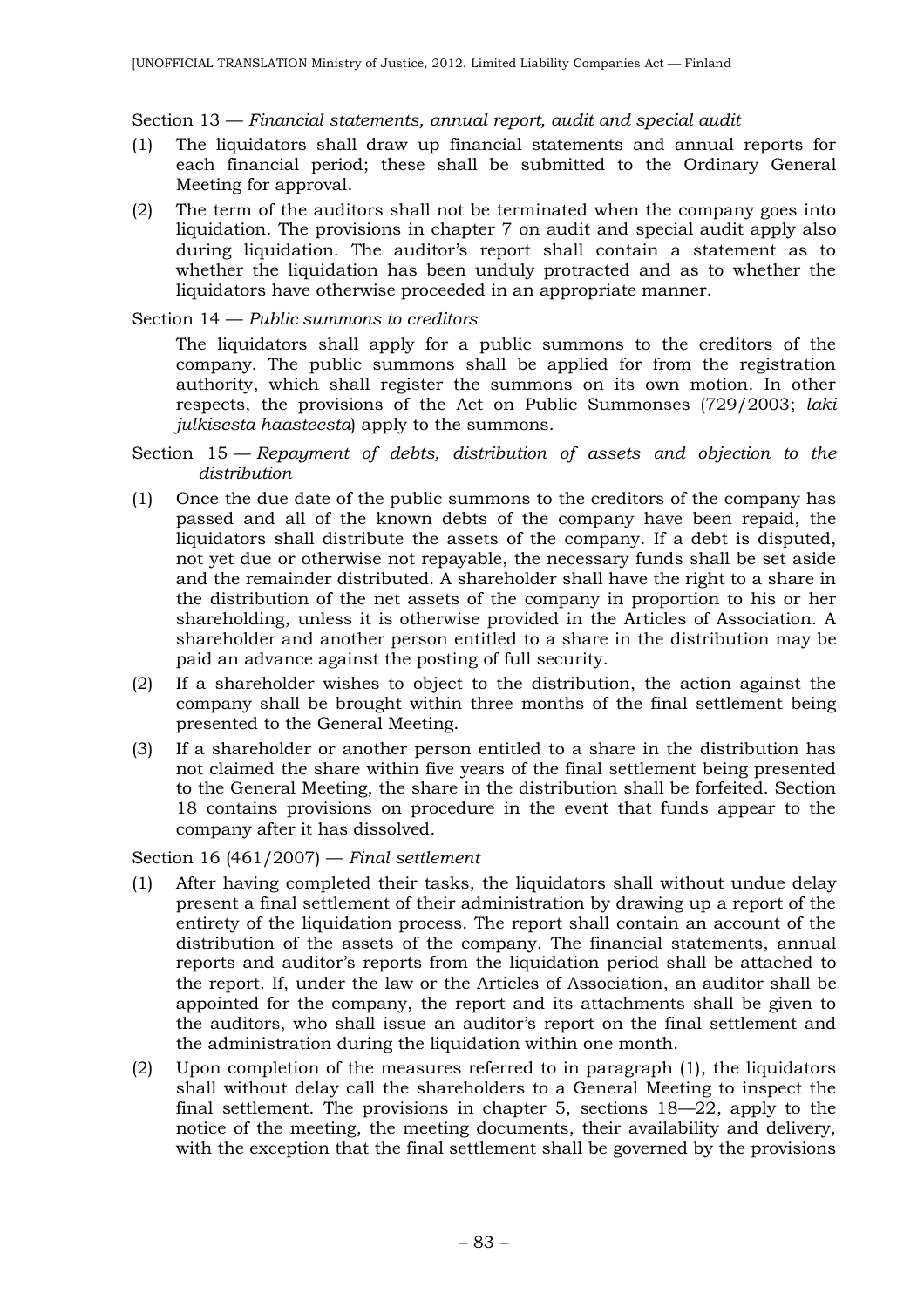on financial statements. The final settlement shall be notified for registration as provided in chapter 8, section 10.

Section 17 — *Dissolution*

- (1) The company shall be deemed to have dissolved once the liquidators have presented the final accounts to the General Meeting. The liquidators shall without delay notify the dissolution for registration.
- (2) Once dissolved, the company cannot acquire rights nor give undertakings. Measures taken on the behalf of the company that has dissolved shall be at the joint responsibility of those who decided on the measures and those who carried them out. However, the liquidators may take measures to begin liquidation proceedings or apply for the bankruptcy of the company. A party contracting with a company that has dissolved may withdraw from the contract, if that party did not know of the dissolution.

### Section 18 — *Continued liquidation and post-liquidation*

- (1) The liquidation shall be continued, if new assets appear after the dissolution of the company, an action is brought against the company or liquidation measures are otherwise necessary. The liquidators shall without delay notify the continuation of the liquidation for registration. The notice of the first General Meeting of the continued liquidation shall be delivered as provided in the Articles of Association. In addition, a written notice shall be sent to all shareholders whose addresses are known to the company.
- (2) However, if the continuation of the liquidation is not to be deemed necessary, the liquidators may otherwise take the measures needed under the circumstances. The liquidators shall draw up a report of their measures and deliver it to the shareholders and others entitled to a share in the distribution. An insignificant share in the distribution may be remitted to the State.
- (3) The liquidation shall not be continued, if the assets of the company are not adequate for covering the costs of liquidation or there is no information on the assets, unless a shareholder, a creditor or a third party undertakes to bear the costs of the liquidation.

### Section 19 — *Termination of the liquidation and continuation of operations*

- (1) If the General Meeting has made the decision on the liquidation of the company, the General Meeting may decide by qualified majority, as referred to in chapter 5, section 27, that the liquidation be terminated and the operations of the company continued. If the liquidation is based on a provision of the Articles of Association, the decision on the continuation of operations shall not be made before the provision has been amended. However, the liquidation shall not be terminated if a share in the distribution, as referred to in section 15(1), has already been remitted to a shareholder or a third party.
- (2) Once the decision on the termination of the liquidation has been made, management shall be appointed for the company in accordance with this Act and the Articles of Association.
- (3) The decision on the termination of the liquidation and the appointment of the management shall be notified for registration without delay once the management has been appointed. The public summons to the creditors of the company shall lapse when the termination of the liquidation has been registered. The liquidators shall present final accounts as provided in section 16.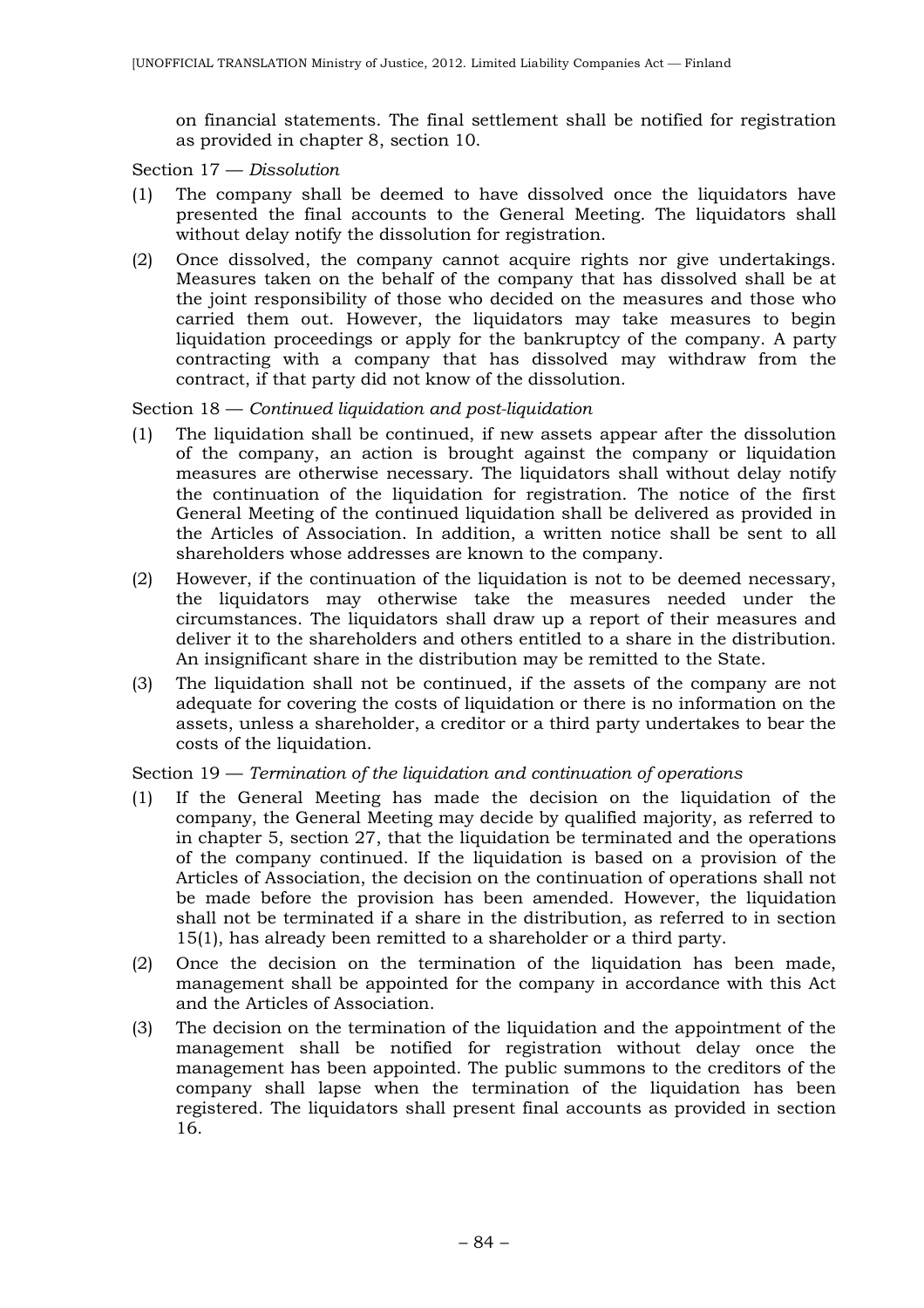### *Deregistration*

Section 20 — *Date of deregistration*

The company shall have been deregistered once the decision to this effect has been entered into the register.

#### Section 21 — *Representation of a deregistered company*

- (1) If necessary, a deregistered company shall be represented by one or several representatives. The representatives shall be appointed and dismissed in a shareholders' meeting, which shall be subject to the provisions on a General Meeting. Section 22 contains provisions on the competence of the representatives to act on the behalf of the company. In other respects, the provisions on liquidators apply to the representatives in so far as appropriate.
- (2) If a deregistered company has no representative, the provisions in chapter 24, section 5(2), apply to the service of summonses and other notices.

#### Section 22 — *Legal status of a deregistered company*

- (1) If necessary, the provisions in section 17(2) apply to a deregistered company. However, the representatives referred to in section 21(1) shall act as the representatives of the company.
- (2) Notwithstanding the provision in subsection (1), the representatives of a deregistered company may take measures that are necessary for the repayment of the company's debts or the preservation of the value of the company's assets. Where necessary, entries shall be made in the company books on measures taken on the behalf of the company. The Business Mortgages Act contains provisions on the effects of deregistration on the persistence of a business mortgage.
- (3) Assets of a deregistered company shall not be distributed to shareholders or others entitled to shares in the distribution without liquidation. However, in five years from the deregistration, the representatives of the company may distribute to the shareholders and the other parties entitled to shares in the distribution their shares of the assets of the company, if the assets do not exceed EUR 8,000 and if the company has no known liabilities. Those receiving assets shall be liable for the payment of the debts of the company up to the amount that they have received.
- (4) If, after deregistration, liquidation measures are needed, the registration authority shall order the company into liquidation on the application of the party to whose rights the matter pertains. However, no such order shall be issued, if the assets of the company are not adequate for covering the costs of liquidation or there is no information on the assets, unless a shareholder, a creditor or a third party undertakes to bear the costs of liquidation.

### *Equity shortfall, restructuring and bankruptcy*

### Section 23 (1415/2007) — *Equity shortfall*

(1) If the Board of Directors of the company notices that the company has negative equity, the Board shall at once make a register notification on the loss of share capital. The register entry on the loss of share capital may be removed on the basis of a register notification made by the company, if the equity of the company, according to the balance sheet and the other information referred to in paragraph (2), as attached to the register notification, is more than one half of the share capital. If the company is to appoint an auditor under the law or the Articles of Association, the balance sheet and the other information shall have been audited.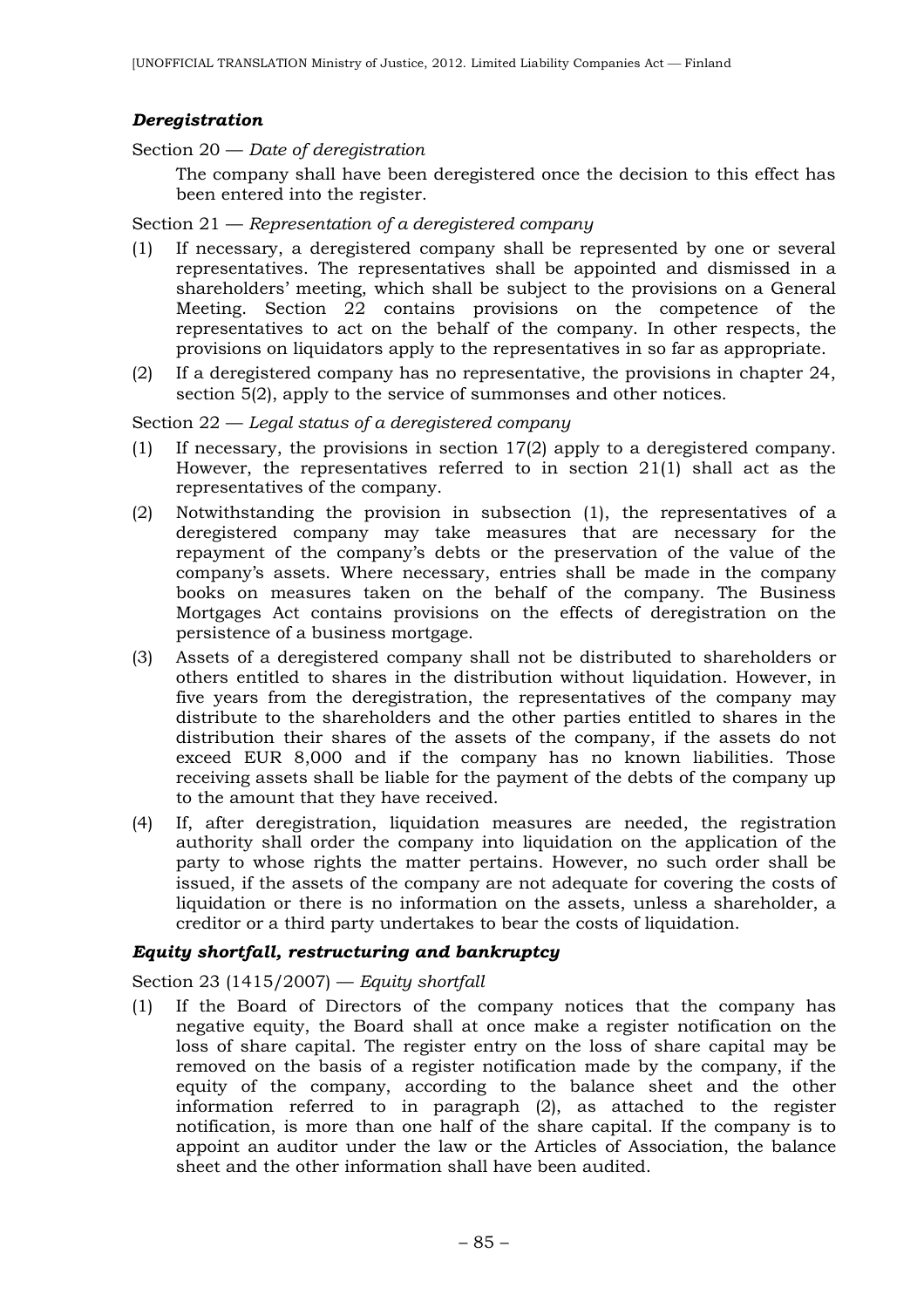- (2) In the calculation of equity under paragraph (1), a capital loan referred to in chapter 12 shall be considered as equity. In addition, the compound difference between the actual and planned depreciation of the assets of the company (depreciation difference) and the voluntary reserves held by the company shall be taken into account as additions to equity. If the probable current price of the assets of the company is otherwise than temporarily notably higher than its book value, also the difference between the probable current price and the book value may be taken into account as an addition to equity. Special caution shall be exercised in the additions to equity as referred to above; such additions shall be explained and justified in the annual report or, under chapter 8, section 5(1), in the notes to the balance sheet.
- (3) If the Board of Directors of a public company notices that the equity of the company is less than one half of the share capital, the Board of Directors shall without delay draw up financial statements and annual report in order to ascertain the financial position of the company. If according to the balance sheet the equity of the company is less than one half of the share capital, the Board of Directors shall without delay convene a General Meeting to consider measures to remedy the financial position of the company. The General Meeting shall be held within three months of the date of the financial statements. The availability of the financial statements and annual report and their delivery to the shareholders shall be governed by the provisions in chapter 5, section 21.

#### Section 24 — *Restructuring of Enterprises*

The application for the commencement of restructuring proceedings, as referred to in the Restructuring of Enterprises Act, may be filed by a decision of the General Meeting. Also the Board of Directors may file the application, if the matter is urgent. In this event, the Board of Directors shall without delay convene the General Meeting to decide on the continuation of the application.

#### Section 25 — *Bankruptcy*

- (1) The assets of the company may be surrendered into bankruptcy by the decision of the Board of Directors or, if the company is in liquidation, by a decision of the liquidators. While in bankruptcy, the company as the bankrupt debtor shall be represented by the Board of Directors and the Managing Director or by the liquidators appointed before the bankruptcy. New Members of the Board of Directors or liquidators may be appointed while the company is in bankruptcy.
- (2) If no assets are left at the conclusion of the bankruptcy or if determination on the use of the remaining assets has been made in the bankruptcy, the company shall be deemed to have dissolved once the final settlement of accounts in the bankruptcy has been approved.
- (3) If, at the conclusion of the bankruptcy, assets other than those determined to be used in the bankruptcy remain, and the company was not in liquidation when its assets were surrendered into bankrupt, the Board of Directors shall without delay convene a General Meeting to decide whether to continue the operations of the company or to place it into liquidation. If the General Meeting decides that the operations of the company be continued, the Board of Directors shall without delay notify the same for registration. If the company was in liquidation when it was declared bankrupt, the provisions in section 18 apply.
- (4) If the bankruptcy of the company has been concluded and assets appear for the company, the provisions in chapter 19 of the Bankruptcy Act (120/2004;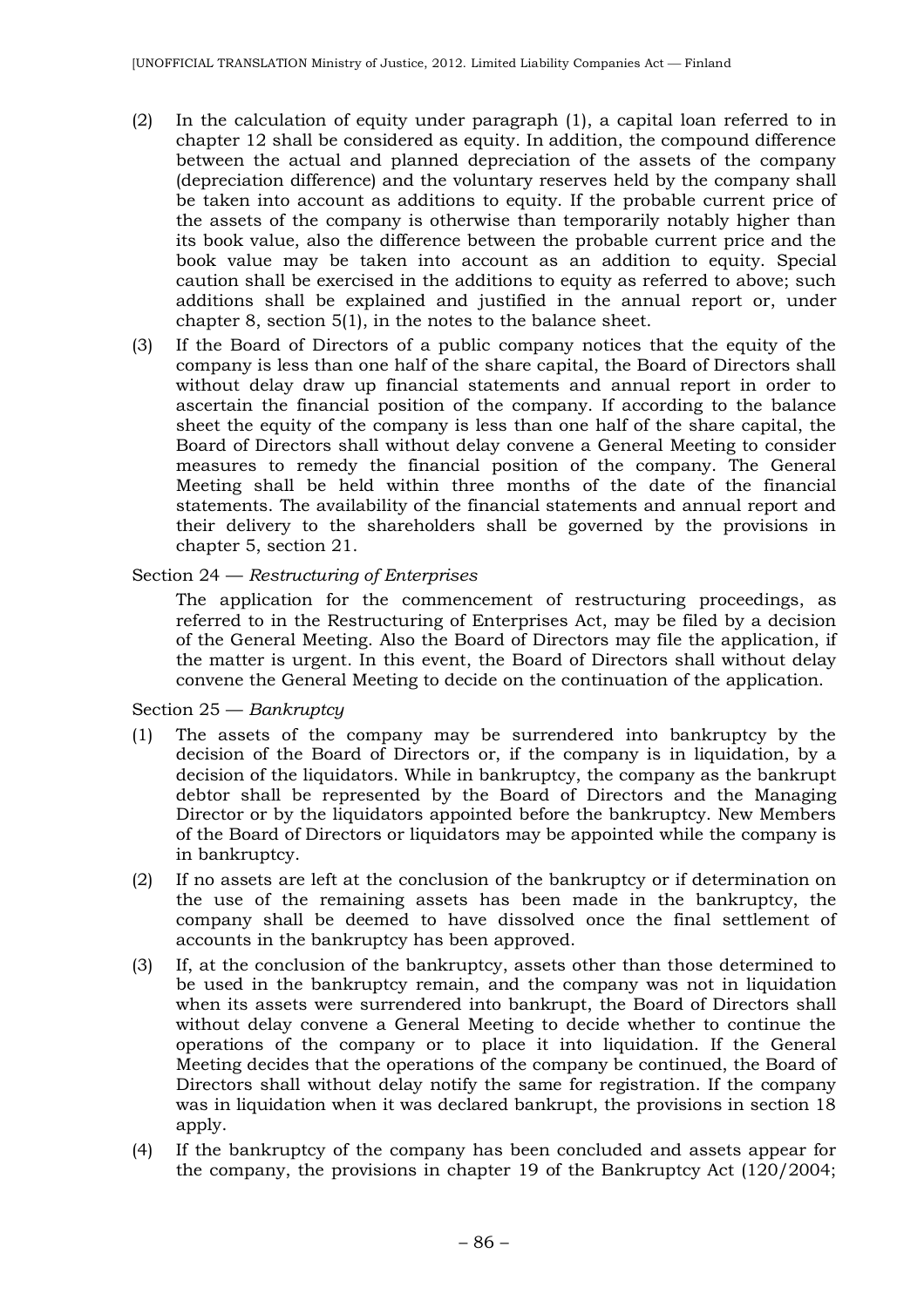*konkurssilaki*) on belated scrutiny apply. If assets remain after the conclusion of the bankruptcy, the provisions in subsection (3) apply.

# PART VI — **SANCTIONS AND REMEDIES**

### Chapter 21 — **Objections to decisions**

Section 1 — *Objecting to a decision by the General Meeting*

- (1) A shareholder may object to a decision by the General Meeting by bringing an action against the company, where:
	- (1) the procedural provisions of this Act or the Articles of Association have been breached and the breach may have had an effect on the contents of the decision or otherwise on the rights of a shareholder; or
	- (2) the decision is otherwise contrary to this Act or the Articles of Association.
- (2) The action of objection shall be brought within three months of the decision. If no action has been brought in time, the decision shall be deemed valid.

Section 2 — *Void decision by the General Meeting*

- (1) A decision by the General Meeting, as referred to in section 1(1), shall be void, where:
	- (1) no notice has been delivered of the General Meeting or the provisions on the notice have been materially breached;
	- (2) the decision requires the consent of a shareholder, as referred to in chapter 5, section 29(1) or (2), and such consent has not been obtained;
	- (3) the decision is clearly contrary to the principle of equal treatment referred to in chapter 1, section 7, and the consent of the shareholder, as referred to in chapter 5, section 29(3), has not been obtained; or
	- (4) according to the law, the decision could not have been made even with the consent of all shareholders.
- (2) A void decision shall not be subject to the provision in section 1(2) on the bringing of an action of objection in time. However, an action relating to a merger or demerger decision shall not be brought once six months have passed from the registration of the merger or demerger.
- Section 3 *Decision of the Board of Directors comparable to a void decision by the General Meeting*

If a decision in a matter within the competence of the General Meeting, made by the Board of Directors on authorisation, is as referred to in section 2(1)(2)— (4), the provisions on a corresponding decision by the General Meeting apply to the decision.

### Section 4 — *Contents and effects of a judgment*

- (1) The judgment on an action of objection may render the decision invalid or amend the decision, as requested by the plaintiff. At the request of the plaintiff, the company may at the same time be enjoined against implementing the invalid decision. The decision may be amended only if it can be ascertained what the correct contents of the decision should have been.
- (2) A judgment rendering the decision of the General Meeting invalid or amending the decision shall have an effect also in relation to the shareholders who have not joined in the action.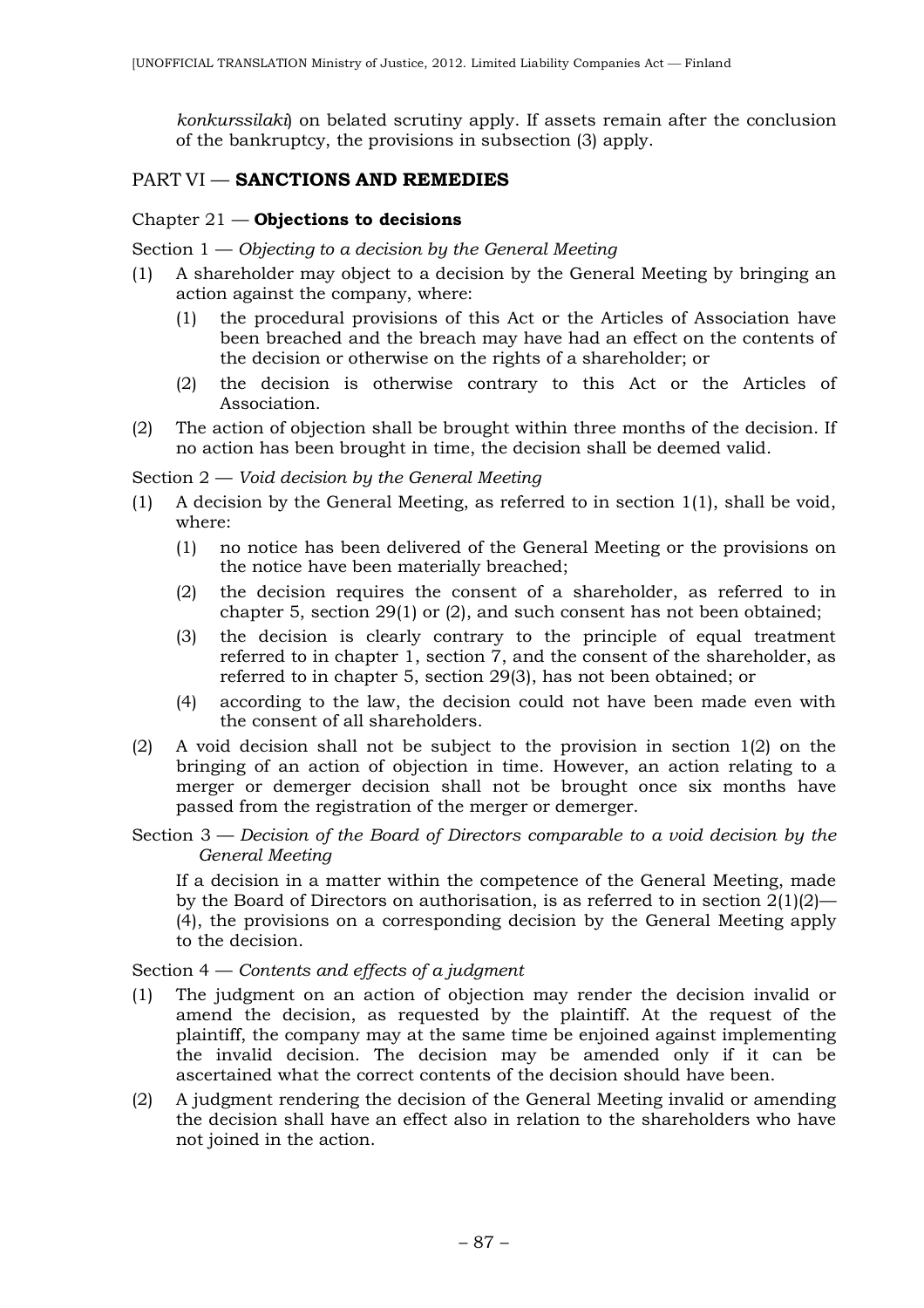### Chapter 22 — **Liability in damages**

Section 1 — *Liability of the management*

- (1) A Member of the Board of Directors, a Member of the Supervisory Board and the Managing Director shall be liable in damages for the loss that he or she, in violation of the duty of care referred to in chapter 1, section 8, has in office deliberately or negligently caused to the company.
- (2) A Member of the Board of Directors, a Member of the Supervisory Board and the Managing Director shall likewise be liable in damages for the loss that he or she, in violation of other provisions of this Act or the Articles of Association, has in office deliberately or negligently caused to the company, a shareholder or a third party.
- (3) If the loss has been caused by a violation of this Act other than a violation merely of the principles referred to in chapter 1, or if the loss has been caused by a breach of the provisions of the Articles of Association, it shall be deemed to have been caused negligently, in so far as the person liable does not prove that he or she has acted with due care. The same provision applies to loss that has been caused by an act to the benefit of a related party, as referred to in chapter 8, section 6(2).

## Section 2 — *Liability of shareholders*

- (1) A shareholder shall be liable in damages for the loss that he or she, by contributing to a violation of this Act or the Articles of Association, has deliberately or negligently caused to the company, another shareholder or a third party.
- (2) Loss that has been caused by an act to the benefit of a related party, as referred to in chapter 8, section 6(2), shall be deemed to have been caused negligently, unless the shareholder proves that he or she has acted with due care.

Section 3 — *Liability of the chairperson of the General Meeting*

The chairperson of the General Meeting shall be liable in damages for the loss that he or she, in violation of the provisions of this Act or the Articles of Association, has deliberately or negligently caused to the company, a shareholder or a third party.

Section 4 (461/2007) — *Liability of the auditors*

The liability of the auditors shall be governed by the provisions in section 51 of the Auditing Act.

Section 5 — *Adjustment and the allocation of liability*

The adjustment of the damages and the allocation of liability between two or more liable persons shall be governed by the provisions in chapters 2 and 6 of the Tort Liability Act (412/1974; *vahingonkorvauslaki*).

### Section 6 — *Decision-making in the company*

- (1) The Board of Directors shall make the decisions on matters relating to the right of the company to damages under sections 1—3 and under section 51 of the Auditing Act, as provided in chapter 6, section 2. However, these matters may be decided also by the General Meeting. (461/2007)
- (2) A decision of the General Meeting on the discharge of a Member of the Board of Directors, a Member of the Supervisory Board or the Managing Director from liability shall not be binding, if the General Meeting has not been given essentially correct and adequate information about the decision or measure underlying the liability in damages. A decision on discharge from liability shall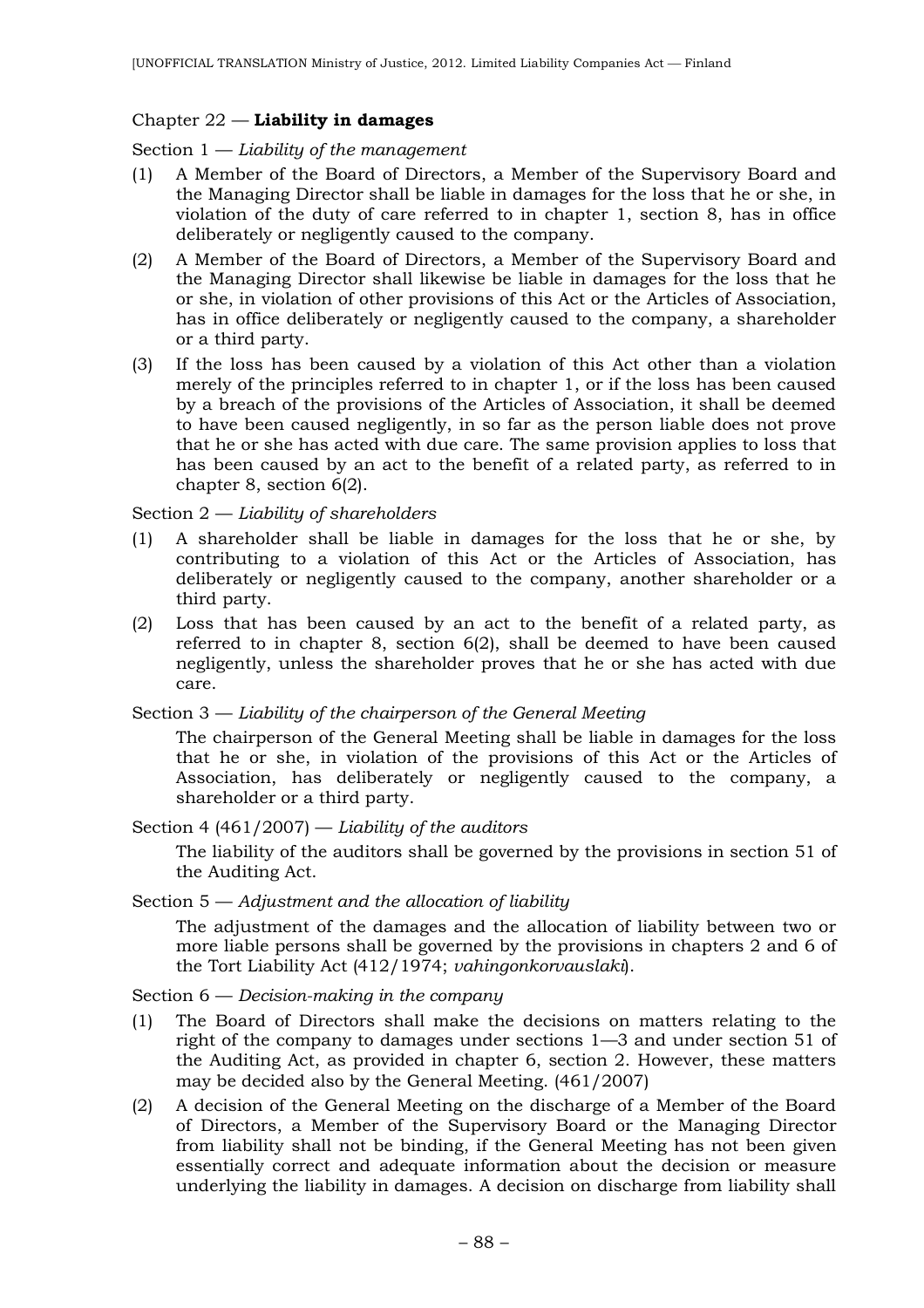not be binding on the bankruptcy estate of the company or the administrator referred to in the Restructuring of Enterprises Act, if the company is declared bankrupt or if restructuring proceedings are begun upon a application filed within two years of the decision.

Section 7 — *Right of the shareholders to bring an action on the behalf of the company*

- (1) One or several shareholders shall have the right to bring an action in their own name for the collection of damages to the company under sections 1—3 or under section 51 of the Auditing Act, if it is probable at the time of filing of the action that the company will not make a claim for damages and: (461/2007)
	- (1) the plaintiffs hold at least one tenth  $(1/10)$  of all shares at that moment; or
	- (2) it is proven that the non-enforcement of the claim for damages would be contrary to the principle of equal treatment, as referred to in chapter 1, section 7.
- (2) The company shall be reserved an opportunity to be heard in the case, unless this is manifestly unnecessary. The shareholders bringing the action shall bear the legal costs themselves, but they have the right to be reimbursed for the same by the company, in so far as the funds accruing to the company by means of the proceedings suffice for the same.
- (3) If the person liable in damages has been discharged from liability by a decision of the General Meeting, the action shall be brought within three months of the decision. However, if a proposal for a special audit, as referred to in chapter 7, section 7, has been made and seconded in the same General Meeting, the action may in any event be brought within three months of the report of the special audit being presented to the General Meeting or the application for the appointment of a special auditor being rejected.
- (4) A shareholder shall not have the right to damages for loss caused to the company.

### Section 8 — *Statute of limitations*

An action brought under this chapter or under section 51 of the Auditing Act and based on an act that is not punishable by law shall be brought respecting the following time limits: (461/2007)

- (1) against a Member of the Board of Directors, a Member of the Supervisory Board or the Managing Director within five years of the end of the financial period during which the decision underlying the action was made or the measure underlying the act was taken;
- (2) against an auditor within five years of the presentation of the auditor's report, statement or certificate underlying the action; and
- (3) against a shareholder or the chairperson of the General Meeting within five years of the decision or measure underlying the action.

### Section 9 — *Mandatory provisions*

- (1) Provisions shall not be included in the Articles of Association restricting the right of the company to damages under this chapter or under section 51 of the Auditing Act, where the loss has been caused: (461/2007)
	- (1) by a violation of provisions that cannot be derogated from by means of the Articles of Association; or
	- (2) otherwise deliberately or through gross negligence.
- (2) The right of the company to damages may be otherwise restricted by means of the Articles of Association only on the consent of all shareholders.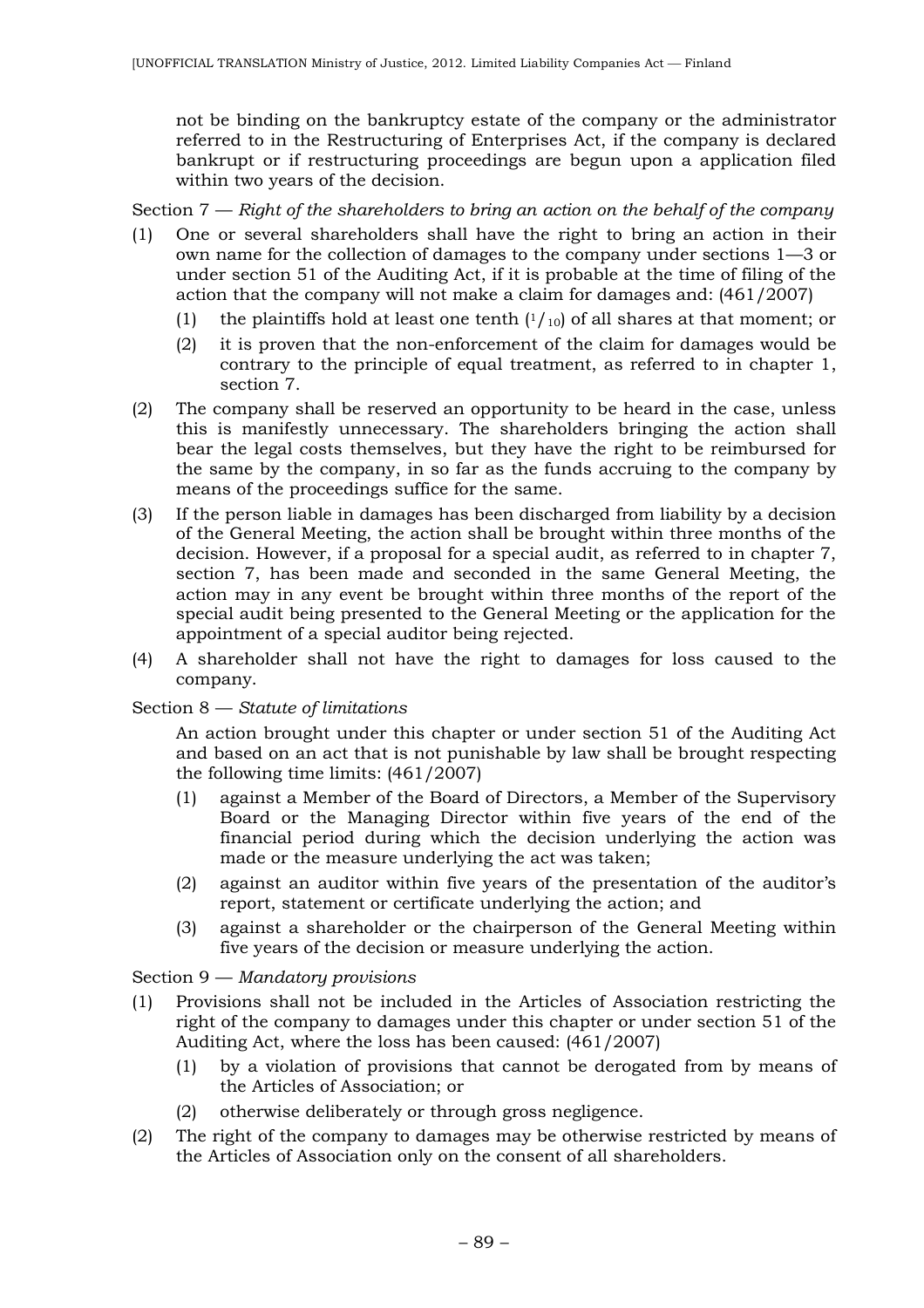(3) Provisions shall not be included in the Articles of Association restricting the right of a shareholder or a third party to damages or to bring an action under this chapter or under section 51 of the Auditing Act. (461/2007)

#### Chapter 23 — **Duty of redemption and dissolution of the company on the basis of abuse of influence**

### Section 1 — *Duty of redemption*

- (1) A shareholder shall be obliged, on the basis of an action brought by another shareholder, to redeem the shares of the latter shareholder within a set period, where:
	- (1) the shareholder has deliberately abused his or her influence in the company by contributing to a decision contrary to the principle of equal treatment referred to in chapter 1, section 7, or to other violations of this Act or the Articles of Association; and
	- (2) redemption is a necessary remedy for the other shareholder, taking due note of the probability of the conduct referred to in subsection (1) being continued and of the other relevant circumstances.
- (2) The redemption price shall be set at the fair price that the share would have in the absence of any abuse of influence.
- (3) The company shall be reserved an opportunity to be heard, unless this is manifestly unnecessary.

### Section 2 — *Order of liquidation or deregistration*

- (1) A court order on the liquidation of the company shall be issued on the basis of an action by a shareholder against the company, where:
	- (1) the criteria for the redemption of the shares of the plaintiff, as referred to in section 1(1), exist but the person abusing his or her influence is probably not going to comply with the duty of redemption; and
	- (2) there are especially weighty reasons for liquidation in view of the shareholders' need for a remedy and their interests.
- (2) The other shareholders may be reserved an opportunity to be heard, if this is deemed necessary.
- (3) A company that has been ordered into liquidation will dissolve in accordance with the provisions on liquidation in chapter 20. When the court issues an order of liquidation, it shall at the same time appoint one or several liquidators, as referred to in chapter 20, section 9.
- (4) Instead of an order of liquidation, the court shall issue an order of the deregistration of the company, as referred to in chapter 20, if the assets of the company are not adequate for covering the costs of liquidation or if there is no information on the assets, and if no shareholder, creditor or other party undertakes to bear the costs of liquidation.

### Chapter 24 — **Dispute resolution**

### *Court proceedings*

Section 1 — (1752/2009) *Competent courts*

Notwithstanding the provisions in chapter 10 of the Code of Judicial Procedure, application of this Act may also be considered by the district court with jurisdiction for the place where the company has its registered office.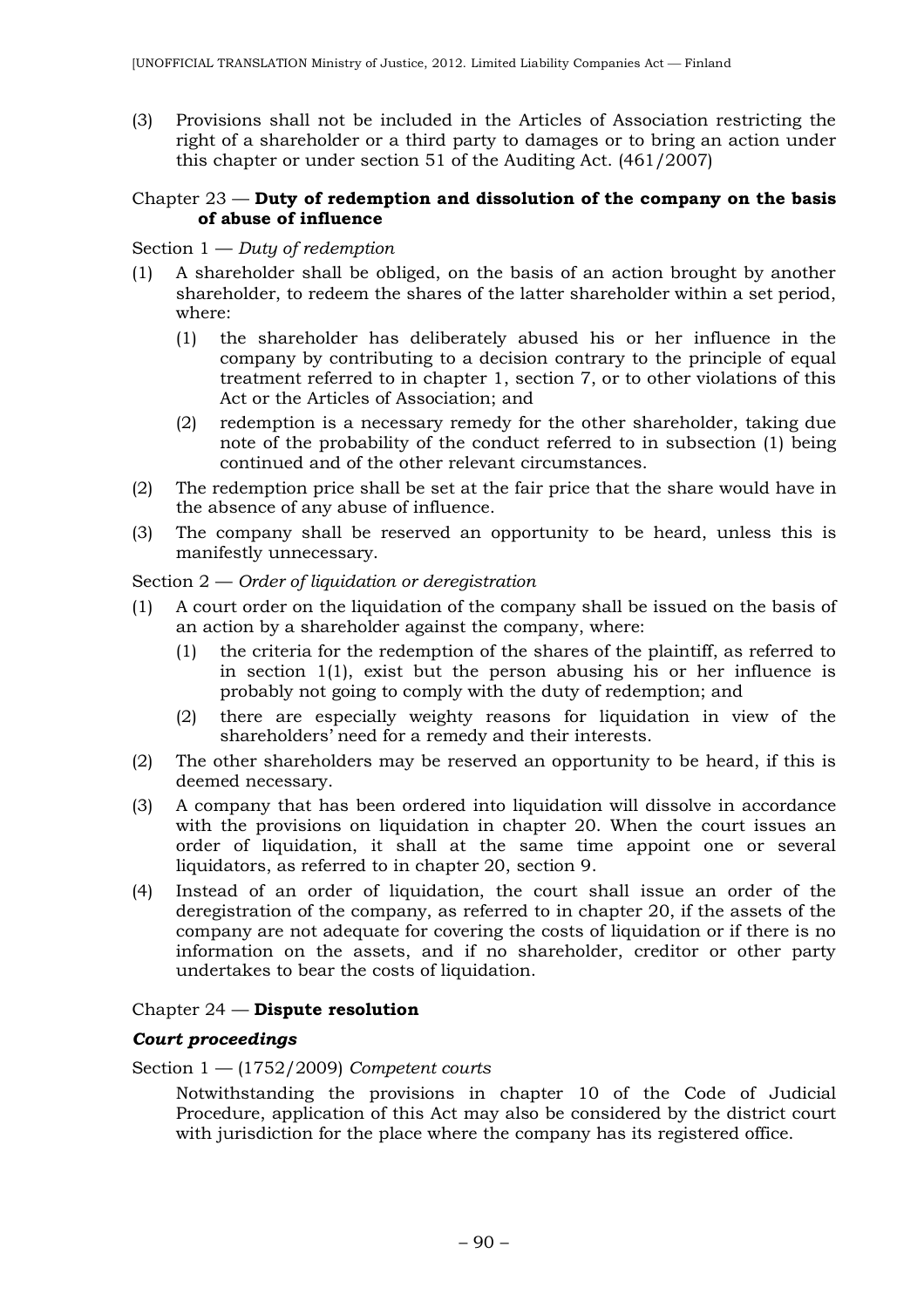### Section 2 — *Matters to be dealt with urgently*

- (1) A matter pertaining to a payment or full security, where the judgment is a precondition to registration, as referred to in chapter 14, section 5, chapter 16, section 15, chapter 17, section 15, or chapter 19, section 8, shall be dealt with urgently.
- (2) An action of objection, referred to in chapter 21, shall be dealt with urgently.

## *Arbitration*

Section 3 — *Arbitration on the basis of the Articles of Association*

- (1) A provision in the Articles of Association on the referral of disputes to arbitration shall be binding on the company, the shareholders, the Board of Directors, the Supervisory Board, the Members of the Board of Directors, the Members of the Supervisory Board, the Managing Director and the auditors in the same manner as an arbitration clause, as provided in the Arbitration Act. A provision in the Articles of Association on the referral to arbitration of disputes on the redemption right or redemption price under a redemption clause referred to in chapter 3, section 7, shall likewise be binding on the parties to the dispute.
- (2) However, the provision in the Articles of Association referred to in subsection (1) applies only to actions where the cause has arisen after the registration of the provision.

### Section 4 — *Statutory arbitration*

The statutory arbitration of certain redemption disputes is governed by the provisions in chapter 16, section 13, chapter 17, section 13, and chapter 18, sections 3—10.

### *Miscellaneous provisions*

Section 5 — *Service of notices on the company*

- (1) Summonses and other notices shall be deemed to have been served on the company once they have been served on a Member of the Board of Directors, the Managing Director or another person who under this Act is entitled to represent the company either alone or together with another person.
- (2) If none of the representatives of the company referred to in subsection (1) has been entered into the Trade Register, the service may be effected by delivering the documents to someone in the service of the company or, if no such person can be found, to the police of the place where the company has its registered office, also in accordance with chapter 11, section  $7(2)$ — $(4)$ , of the Code of Judicial Procedure.

Section 6 — *Official notice of decisions*

If a decision pertains to a circumstance to be entered into the Trade Register, the court or the arbitrators shall without undue delay notify the registration authority of the decision. A court shall likewise give official notice of its decision becoming *res judicata* (no longer open to regular appeal).

### Chapter 25 — **Penal provisions**

Section 1 — *Company law offence*

A person who intentionally

(1) violates the prohibition on the public trading, under the Securities Markets Act, of the securities of a private company, as provided in chapter 1, section 1(2),